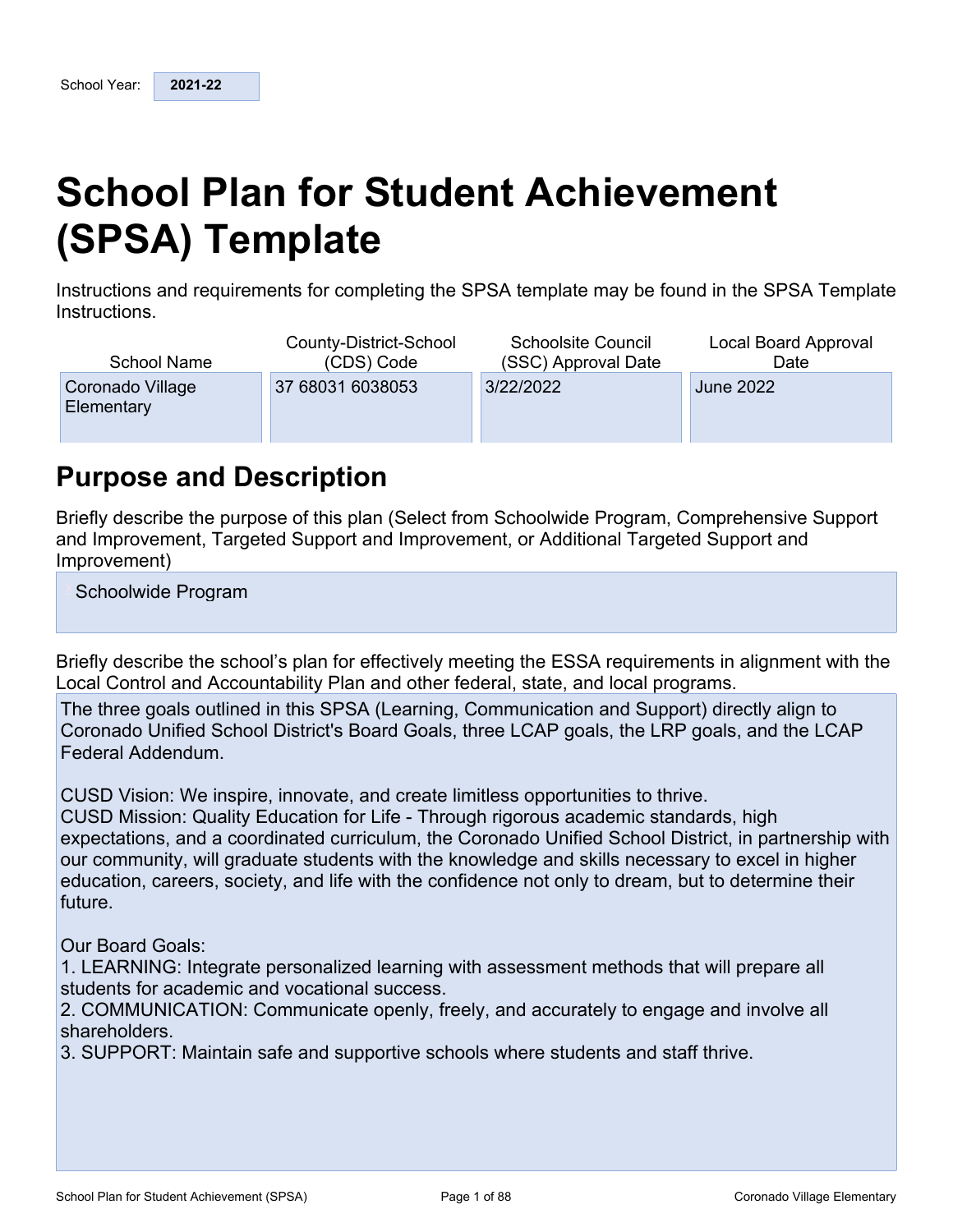### LEARNING (Goal 1)

Intent: Village Elementary seeks to integrate personalized learning with assessment methods that will prepare all students for academic and vocational success. Village Elementary seeks to ensure that, through data-driven decision making, intervention and enrichment experiences, and social/emotional services, that all students' needs are supported and met.

Identified Need:

- Identify intervention and extension instructional blocks, to provide instruction at the students' academic and social-emotional level, known as WIN (What I Need) time.
- Instruction to include: Daily intervention and enrichment opportunities for ELA and Math, individualized computer reinforcement and extension of grade level standards.
- Minimize learning loss through dedicated intervention instruction as defined through our Multi-tiered Systems of Support (MTSS) that has been present since COVID-19 began in March 2020.
- Increased support to students with disabilities and who are socioeconomically disadvantaged, as needed, in English Language Arts and Math.
- More planning and collaborating time for teachers within and across grade levels is needed to deepen knowledge of new standards and new curriculum across several different content areas within the newly adopted curriculums in ELA, Math and Social-Emotional Learning (SEL).
- Increase training for Professional Learning Communities (PLC's) including data analysis and next steps. Use Teachers on Special Assignments (TOSAs) and grade level leads to help gather data, lead discussions and create intervention and extension groupings.
- Review appropriate assessments to gauge student growth and achievement in the area of ELA and Math with TOSAs, leadership and grade level teams and provide small group instruction to meet student needs.
- When students feel connected and included in school, they are inspired to learn. Village will continue supporting students to connect and provide inclusive learning opportunities.

Site Strategy: Village Elementary seeks to ensure all students experience personalized learning based on their academic strengths and needs, as well as personal interests and aspirations.

### COMMUNICATION (Goal 2)

Intent: Communicate openly, freely, and accurately to engage and involve all shareholders

Identified Need:

- More clear communication with parents regarding progress reports, report cards, grading criteria, and meaning of grades is needed throughout the year in conjunction with Learning Department at the District Office.
- Simplified explanations and purpose of the district ELA and Math assessments, and directions on how to interpret scores (for teachers and parents) is needed.
- Communicate our progress on the site equity committee and Multi-tiered Systems of Support (MTSS) framework progress with families and stakeholders.
- Use data systems to analyze student data and communicate results and next steps to stakeholders.

Site Strategy: Village Elementary seeks to ensure communication systems between and among all shareholders are effective.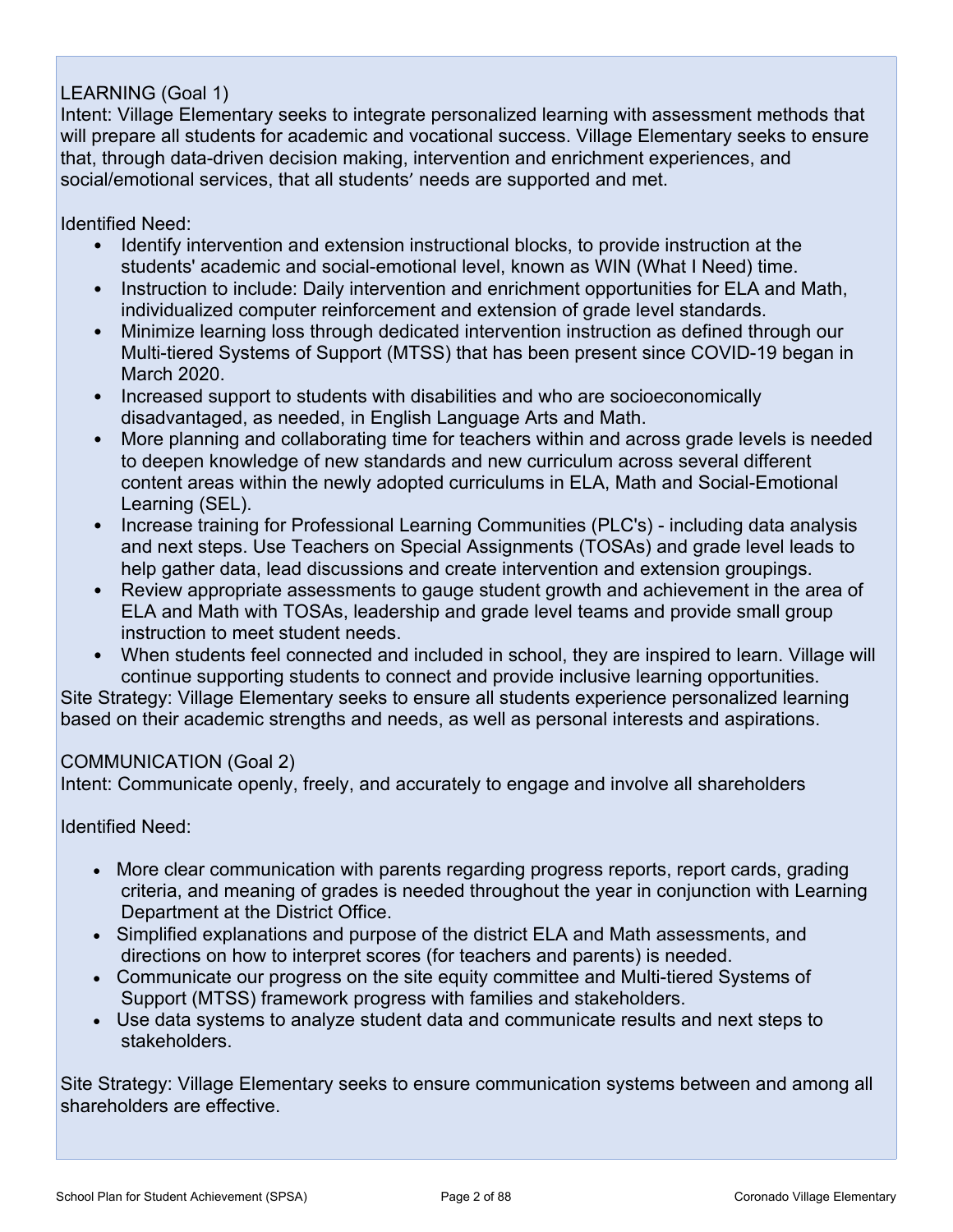### SUPPORT (Goal 3)

Intent: Maintain safe and supportive schools where students and staff thrive.

Identified Need:

- Review and revise Comprehensive Districtwide School Safety Plan for disasters yearly.
- Increase planning time for Sanford Harmony and cohesion with Multi-tiered Systems of Support (MTSS) supports.
- Develop MTSS framework with staff and create time for training and implementation. Expand behavior MTSS framework and develop/implement a tiered academic framework.
- Expand Special Education supports and training by working with the Diagnostic Center with special education, general education and admin staff.
- Review data in ELA and math to identify COVID-19 academic and social emotional deficits. Work with stakeholders and district to identify needs and create a plan of action upon return of students.
- Provide Summer School programming for enrichment/extension/socialization.

Site Strategy:

- Plan and execute routine announced and unannounced drills: fire, lockdown, and earthquake.
- Provide safe and clean facilities.
- Complete thorough VES Safety/Disaster Plan.
- Coordinate districtwide safety system with community stakeholders.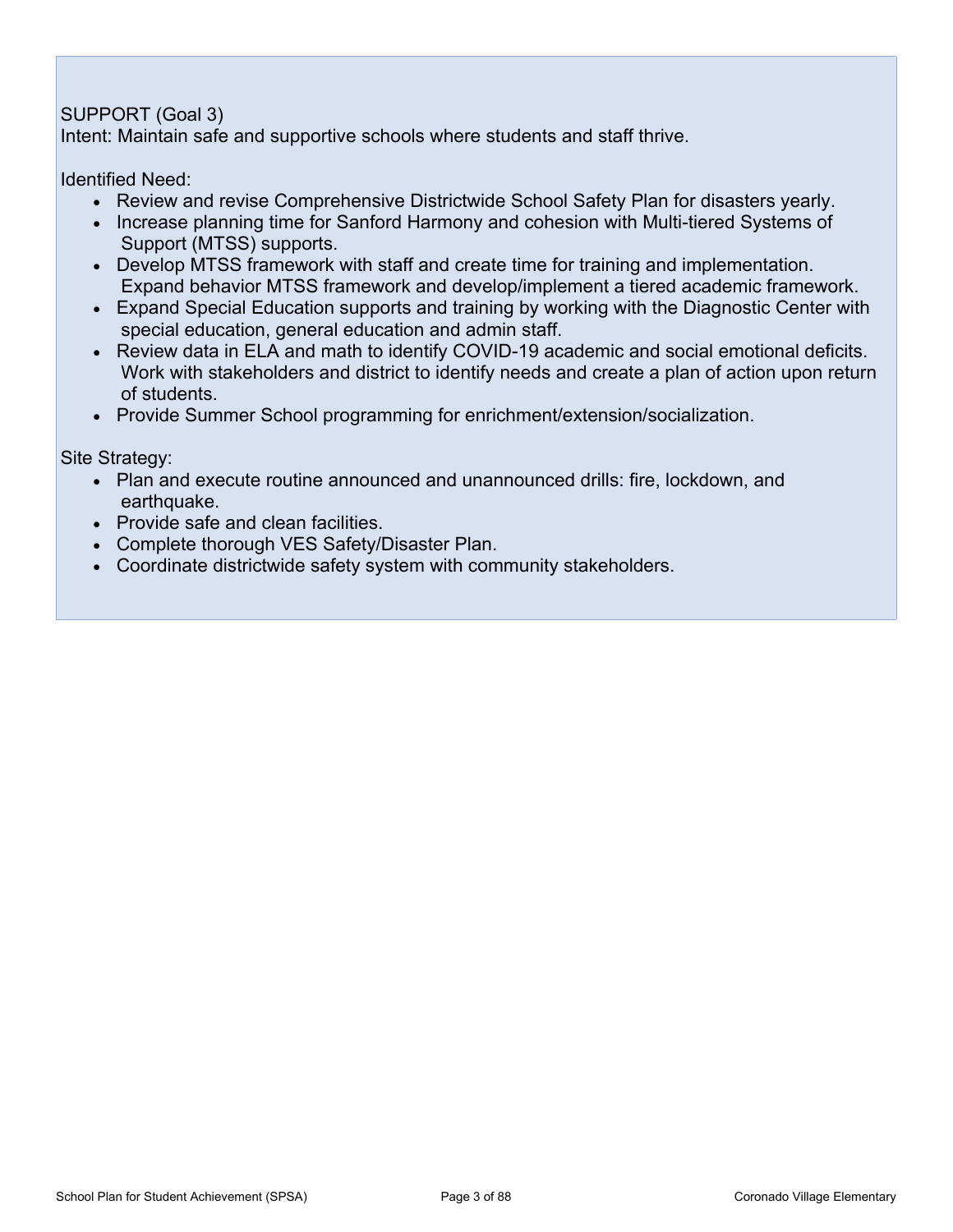## <span id="page-3-0"></span>**Table of Contents**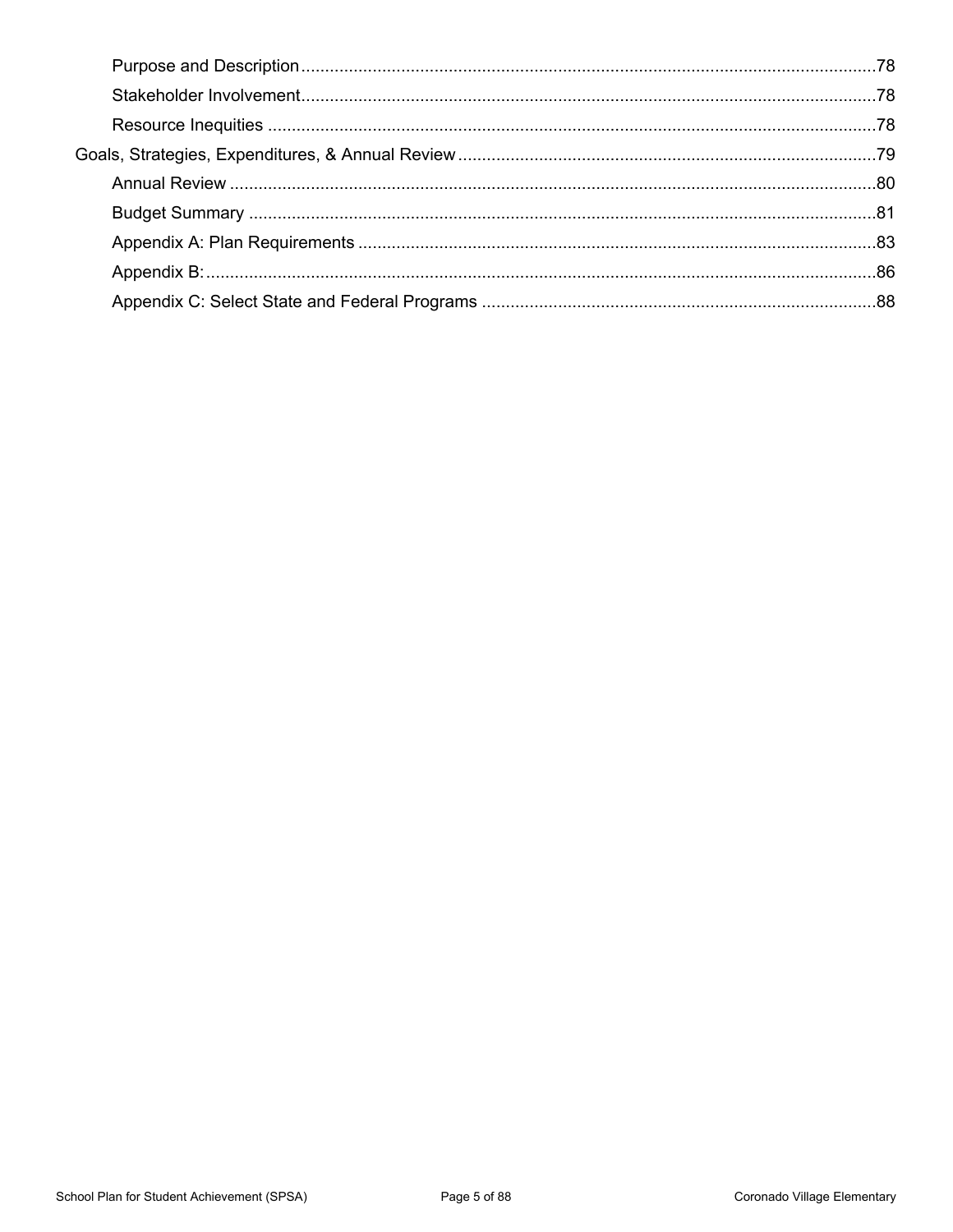## <span id="page-5-0"></span>**Comprehensive Needs Assessment Components**

### <span id="page-5-1"></span>**Data Analysis**

Please refer to the School and Student Performance Data section where an analysis is provided.

## <span id="page-5-2"></span>**Surveys**

This section provides a description of surveys (i.e., Student, Parent, Teacher) used during the schoolyear, and a summary of results from the survey(s).

CUSD facilitates multiple surveys throughout the year to gather feedback from parents, staff and students via Thoughtexchange.

### <span id="page-5-3"></span>**Classroom Observations**

This section provides a description of types and frequency of classroom observations conducted during the school-year and a summary of findings.

The CUSD Certificated Evaluation Process requires: Three formal observations for probationary or temporary teachers in their first two years of teaching in the district, one annual formal observation for intermediate teachers (years 3-6), and biennial observations (formal or series of informal) for experienced teachers. Frequent informal walkthrough observations of teachers occur on a daily and weekly basis. Per negotiations in Spring of 2021, new observation and evaluation system is being piloted in the 2021-2022 school year. Full implementation will occur in the 2022-2023 school year.

### <span id="page-5-4"></span>**Analysis of Current Instructional Program**

The following statements are derived from the Elementary and Secondary Education Act (ESEA) of 1965 and Essential Program Components (EPCs). In conjunction with the needs assessments, these categories may be used to discuss and develop critical findings that characterize current instructional practice for numerically significant subgroups as well as individual students who are:

- Not meeting performance goals
- Meeting performance goals
- Exceeding performance goals

Discussion of each of these statements should result in succinct and focused findings based on verifiable facts. Avoid vague or general descriptions. Each successive school plan should examine the status of these findings and note progress made. Special consideration should be given to any practices, policies, or procedures found to be noncompliant through ongoing monitoring of categorical programs.

### **Standards, Assessment, and Accountability**

Use of state and local assessments to modify instruction and improve student achievement (ESEA)

Local CUSD Benchmark Advance and Bridges assessments, universal reading screeners for phonics and formal reading assessments, LLI (Leveled Literacy Intervention), Wilson (Fundations and Reading Intervention) , and CAASPP (ELA, Math and CAST) assessments guide data analysis.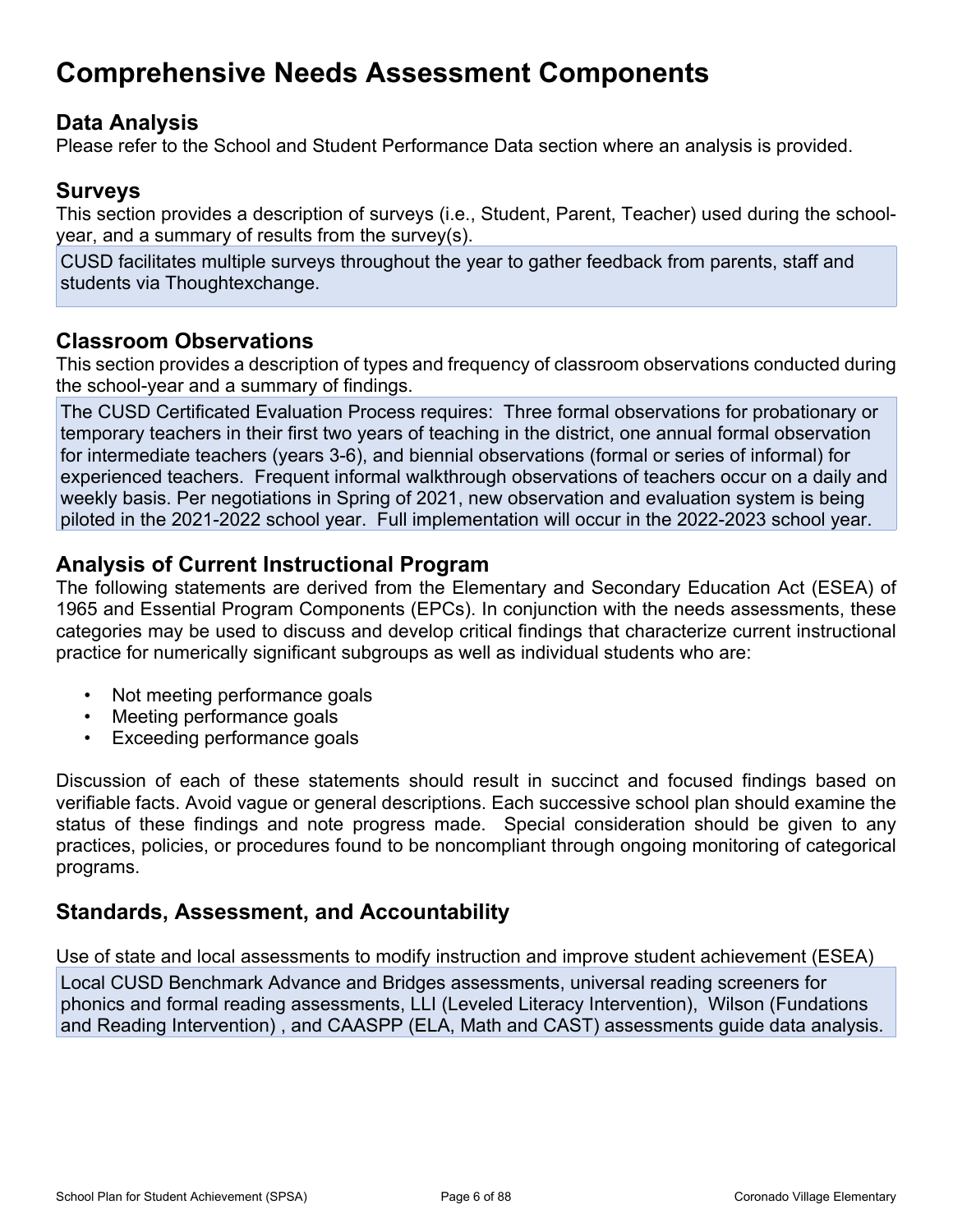Use of data to monitor student progress on curriculum-embedded assessments and modify instruction (EPC)

Small group interventions with reading groups that are recalibrated by local Benchmark Advance and Bridges assessments, universal reading screeners for phonics and formal reading assessments, Wilson (Fundations and reading intervention), LLI (Leveled Literacy Reading Intervention) assessments. Individual and small group instruction are designed to meet student need during WIN (What I Need) time. Village Elementary will continue to look at more opportunities for push-in models for ELA, ELD and math supports/intervention/enrichment.

### **Staffing and Professional Development**

Status of meeting requirements for highly qualified staff (ESEA)

All staff currently meet the requirements.

Sufficiency of credentialed teachers and teacher professional development (e.g., access to instructional materials training on SBE-adopted instructional materials) (EPC)

All teachers have access to district and county professional development.

Alignment of staff development to content standards, assessed student performance, and professional needs (ESEA)

Time is allotted for Bridges and Benchmark Advance collaboration and prep, grade-level articulation, PLC- individualized planning and data assessment for small group instruction, accommodation and modifications training for General Ed and SPED students through the Diagnostic Center of Orange County, SEL Harmony Lessons, Multi-tiered Systems of Support (MTSS) development and implementation, and Restorative Practices.

Ongoing instructional assistance and support for teachers (e.g., use of content experts and instructional coaches) (EPC)

Teachers on Special Assignement (TOSA) in Math, Science, ELA, ELD, technology, SPED coordinator, Registered Behavior Technicians, and professional development in newly adopted ELA and Math curriculums provided by TOSAs and curriculum experts.

Teacher collaboration by grade level (kindergarten through grade eight [K–8]) and department (grades nine through twelve) (EPC)

A 45 minute daily prep is provided to all teachers to be able to plan and collaborate with their grade level peers. Daily teacher prep time of 45 minutes is worked into the daily master schedule. 1.25 hours are provided to staff every Wednesday afternoon that are devoted to weekly planned PLCs, professional development and grade level planning. This time is worked into the weekly master schedule.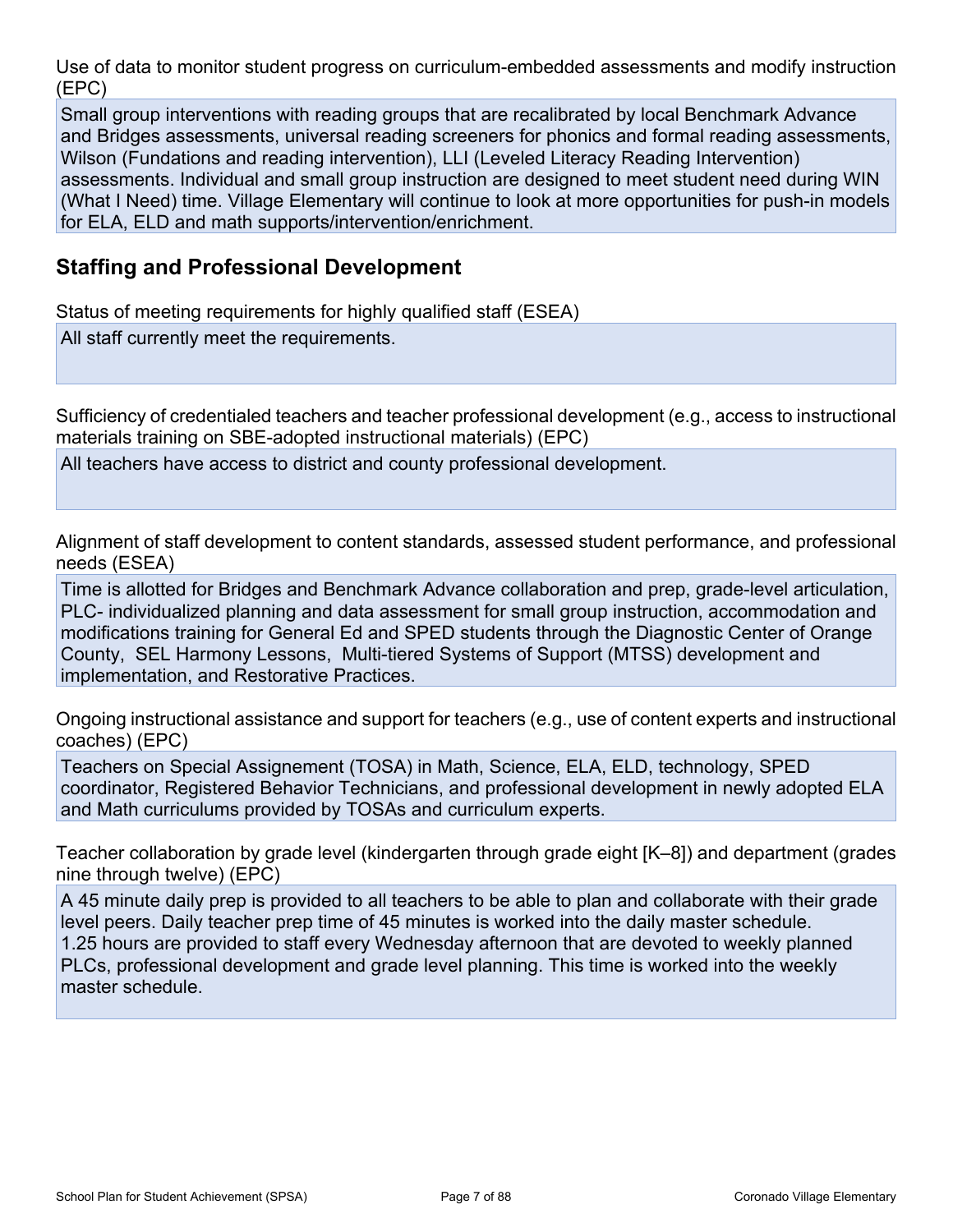## **Teaching and Learning**

Alignment of curriculum, instruction, and materials to content and performance standards (ESEA)

District adopted curriculum ELA-Benchmark Advance, Math-Bridges and Intervention-LLI/Wilson Reading Intervention Curriculum, Social Sciences-TCI (currently piloting), Science-FOSS. All curriculum is vetted by SDCOE and follows CA Common Core state standards.

Adherence to recommended instructional minutes for reading/language arts and mathematics (K–8) (EPC)

Master schedule allows for a minimum of 75 minutes of daily time for math instruction/Number Corner and 60-90 minutes daily for ELA (whole group and small group instruction), with 45 minutes daily of intervention and enrichment.

Lesson pacing schedule (K–8) and master schedule flexibility for sufficient numbers of intervention courses (EPC)

Master schedule greated to include WIN time (What I Need: intervention and enrichment) focused on Benchmark Advance and Bridges intervention in small groups, LLI and Wilson reading intervention programs, and leveled in-class universal access reading groups.

Availability of standards-based instructional materials appropriate to all student groups (ESEA)

Bridges Math and Benchmark Advance ELA curriculum, LLI and Wilson Reading Intervention Systems, FOSS Science, Harcourt Social Studies, SPARK PE, Harmony for social-emotional learning (SEL).

Use of SBE-adopted and standards-aligned instructional materials, including intervention materials, and for high school students, access to standards-aligned core courses (EPC)

Bridges Math and Benchmark Advance ELA curriculum, LLI and Wilson Reading Intervention Systems, FOSS Science Curriculum, Harcourt Social Studies and TCI-new pilot for Social Studies, SPARK PE curriculum, Harmony for social-emotional learning (SEL).

### **Opportunity and Equal Educational Access**

Services provided by the regular program that enable underperforming students to meet standards (ESEA)

Master Schedule developed to include WIN (What I Need) time for intervention and enrichment, Benchmark Advance and Bridges intervention in small groups, LLI and Wilson reading intervention programs, and leveled in-class universal access reading groups on a daily basis.

Evidence-based educational practices to raise student achievement

Master Schedule developed to include WIN (What I Need) time for intervention and enrichment, Benchmark Advance and Bridges Intervention in small groups, LLI and Wilson reading intervention programs, and leveled in-class universal access reading groups.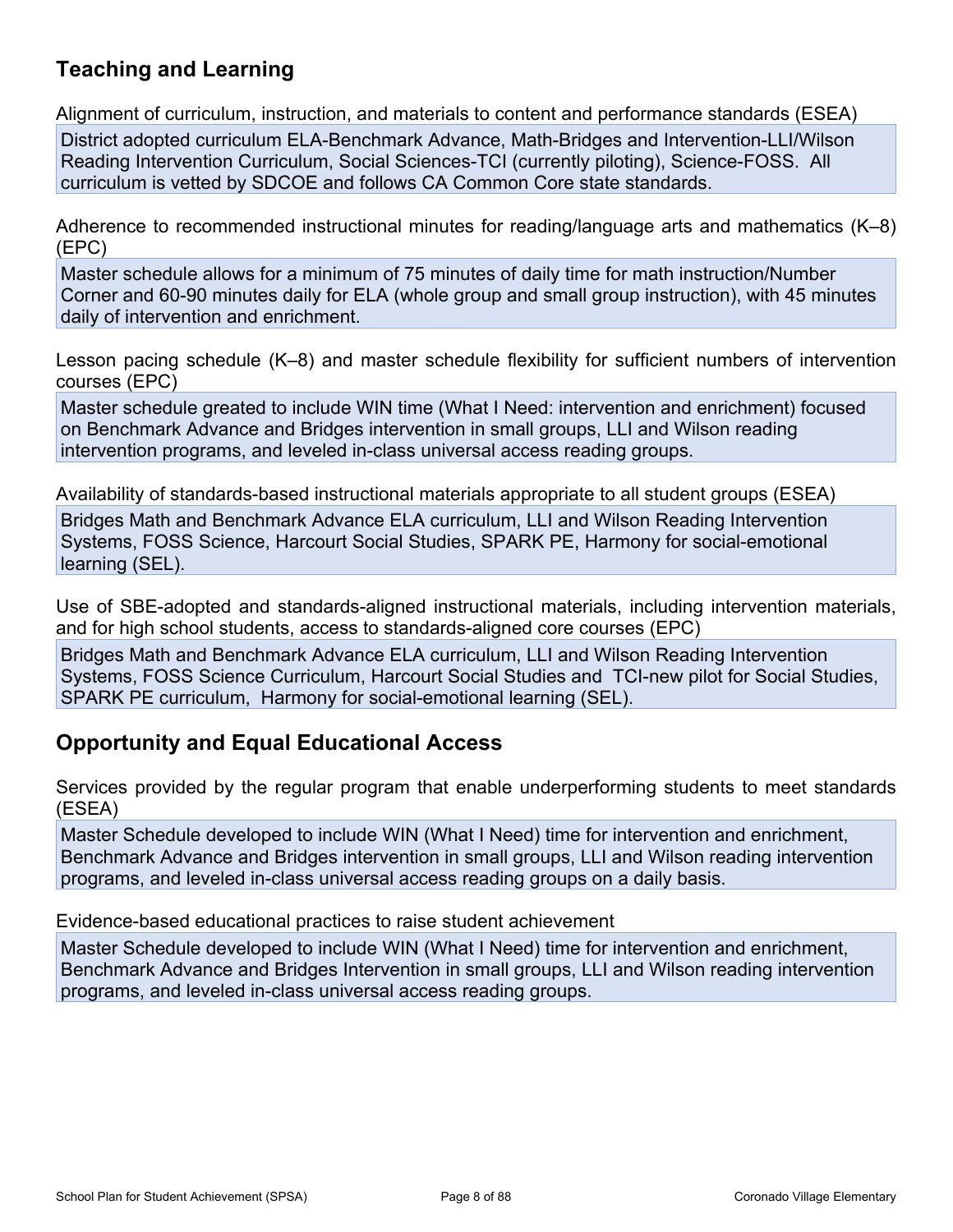## **Parental Engagement**

Resources available from family, school, district, and community to assist under-achieving students (ESEA)

Parent Teacher Orginazation (PTO), English Language Acquisition Committee (ELAC), District English Language Acquisition Committee (DELAC), School Site Council (SSC), Harmony socialemotional learning SEL curriculum, Clinical and ERHMS Counselors, Coronado SAFE Harbor counseling, MFLC, Coronado Library, Coronado Community Center Tutoring.

Involvement of parents, community representatives, classroom teachers, other school personnel, and students in secondary schools, in the planning, implementation, and evaluation of ConApp programs (5 California Code of Regulations 3932)

SSC, PTO meetings, District Engagement Committees.

#### Funding

Services provided by categorical funds that enable underperforming students to meet standards (ESEA)

Fiscal support (EPC)

## <span id="page-8-0"></span>**Stakeholder Involvement**

How, when, and with whom did the school consult as part of the planning process for this SPSA/Annual Review and Update?

#### **Involvement Process for the SPSA and Annual Review and Update**

SPSA was sent to Village School Staff on March 24th, 2022 for review and advisement. Site leadership team was consulted at the 4/5/2022 and plan was reveiwed, edits made. The SPSA was shared and discussed at the School Site Council Meeting on 4/6/2022. Signatures and approval from all SSC members was received on April 29,2022 A final copy of the site SPSA was sent out electronically to the VES staff, parents, district, SSC, ELAC, and community on 5/2/2022.

## <span id="page-8-1"></span>**Resource Inequities**

Briefly identify and describe any resource inequities identified as a result of the required needs assessment, as applicable.

There are no resource inequities identified at this time.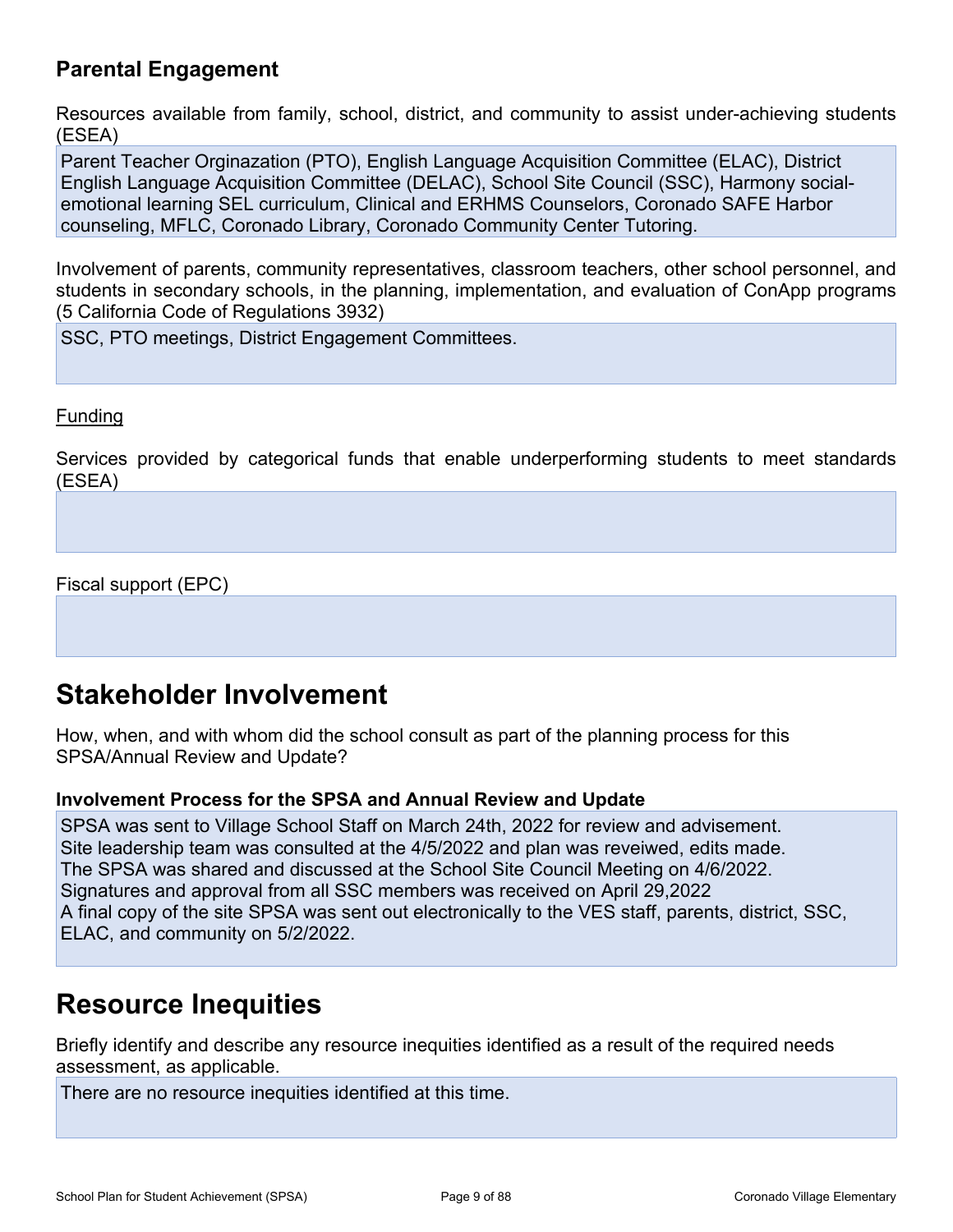<span id="page-9-0"></span>

|                             | <b>Student Enrollment by Subgroup</b> |                              |                         |                           |           |                |  |  |  |  |  |  |
|-----------------------------|---------------------------------------|------------------------------|-------------------------|---------------------------|-----------|----------------|--|--|--|--|--|--|
|                             |                                       | <b>Percent of Enrollment</b> |                         | <b>Number of Students</b> |           |                |  |  |  |  |  |  |
| <b>Student Group</b>        | $18-19$                               | 19-20                        | $20 - 21$               | $18-19$                   | $19 - 20$ | $20 - 21$      |  |  |  |  |  |  |
| American Indian             | 0.36%                                 | 0.5%                         | 0.3%                    | 3                         | 4         | $\overline{2}$ |  |  |  |  |  |  |
| African American            | 1.43%                                 | 1.64%                        | 1.0%                    | 12                        | 13        | 6              |  |  |  |  |  |  |
| Asian                       | 0.48%                                 | 0.25%                        | 0.2%                    | 4                         | 2         |                |  |  |  |  |  |  |
| <b>Filipino</b>             | 1.43%                                 | 1.13%                        | $0.7\%$                 | 12                        | 9         | 4              |  |  |  |  |  |  |
| Hispanic/Latino             | 19%                                   | 16.98%                       | 19.1%                   | 159                       | 135       | 116            |  |  |  |  |  |  |
| <b>Pacific Islander</b>     | 0.36%                                 | 0.25%                        | 0.3%                    | 3                         | 2         | $\overline{2}$ |  |  |  |  |  |  |
| White                       | 65.47%                                | 66.54%                       | 63.2%                   | 548                       | 529       | 385            |  |  |  |  |  |  |
| <b>Multiple/No Response</b> | 5.62%                                 | 6.79%                        | $7.4\%$                 | 47                        | 54        | 45             |  |  |  |  |  |  |
|                             |                                       |                              | <b>Total Enrollment</b> | 837                       | 795       | 609            |  |  |  |  |  |  |

## <span id="page-9-1"></span>**Student Enrollment Enrollment By Student Group**

## **Student Enrollment Enrollment By Grade Level**

| <b>Student Enrollment by Grade Level</b> |                           |           |           |  |  |  |  |  |  |  |
|------------------------------------------|---------------------------|-----------|-----------|--|--|--|--|--|--|--|
|                                          | <b>Number of Students</b> |           |           |  |  |  |  |  |  |  |
| Grade                                    | 18-19                     | $19 - 20$ | $20 - 21$ |  |  |  |  |  |  |  |
| Kindergarten                             | 156                       | 147       | 93        |  |  |  |  |  |  |  |
| Grade 1                                  | 115                       | 122       | 91        |  |  |  |  |  |  |  |
| Grade 2                                  | 129                       | 119       | 103       |  |  |  |  |  |  |  |
| Grade 3                                  | 145                       | 131       | 84        |  |  |  |  |  |  |  |
| Grade 4                                  | 120                       | 150       | 104       |  |  |  |  |  |  |  |
| Grade 5                                  | 172                       | 126       | 134       |  |  |  |  |  |  |  |
| <b>Total Enrollment</b>                  | 837                       | 795       | 609       |  |  |  |  |  |  |  |

- **1.** Enrollment decreased to 609 in 2020-2021. Currently, enrollment has increased to 752 in 2021-2022 from 609 in the 2020-2021 school year. Growth of 143 students that is not reflected in this data.
- **2.** Student group demographics have stayed relatively the same % for 3 years in a row. We witnessed a 2% increase in our Latino polulation, from 17% to 19% in the 2020-2021 school year. Our white sub group fell 3% in the 2020- 2021 school year.
- **3.** Fewer grade level teachers were needed 2020-2021, due to COVID 19 enrollment drop.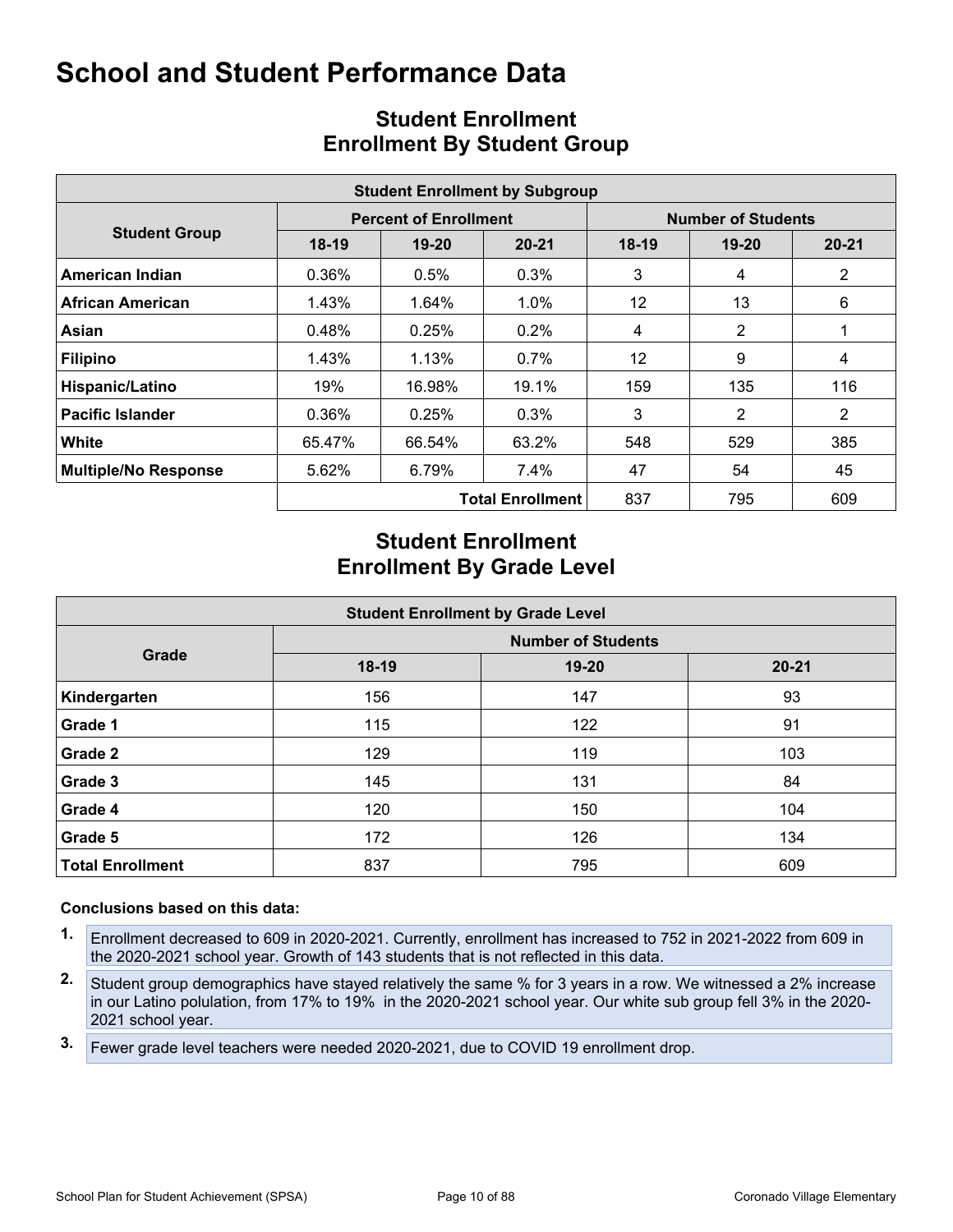### **Student Enrollment English Learner (EL) Enrollment**

| <b>English Learner (EL) Enrollment</b>               |         |                           |           |                            |           |           |  |  |  |  |
|------------------------------------------------------|---------|---------------------------|-----------|----------------------------|-----------|-----------|--|--|--|--|
|                                                      |         | <b>Number of Students</b> |           | <b>Percent of Students</b> |           |           |  |  |  |  |
| <b>Student Group</b>                                 | $18-19$ | $19 - 20$                 | $20 - 21$ | $18-19$                    | $19 - 20$ | $20 - 21$ |  |  |  |  |
| <b>English Learners</b>                              | 55      | 52                        | 38        | 6.6%                       | 6.5%      | 6.2%      |  |  |  |  |
| <b>Fluent English Proficient (FEP)</b>               | 51      | 45                        | 36        | 6.1%                       | $5.7\%$   | 5.9%      |  |  |  |  |
| <b>Reclassified Fluent English Proficient (RFEP)</b> | 5       | 10                        | 3         | 10.2%                      | 18.2%     | 5.8%      |  |  |  |  |

- **1.** The number of Reclassified EL students fell15% in 2020-2021. These numbers are due to COVID-19. Plans to regain percentage are articulated in the plan.
- **2.** Fluent English speaker population hovers around 5.5%.
- **3.** EL population has remained about 6% each year, even with the decrease in enrollment for the 2020-2021 school year.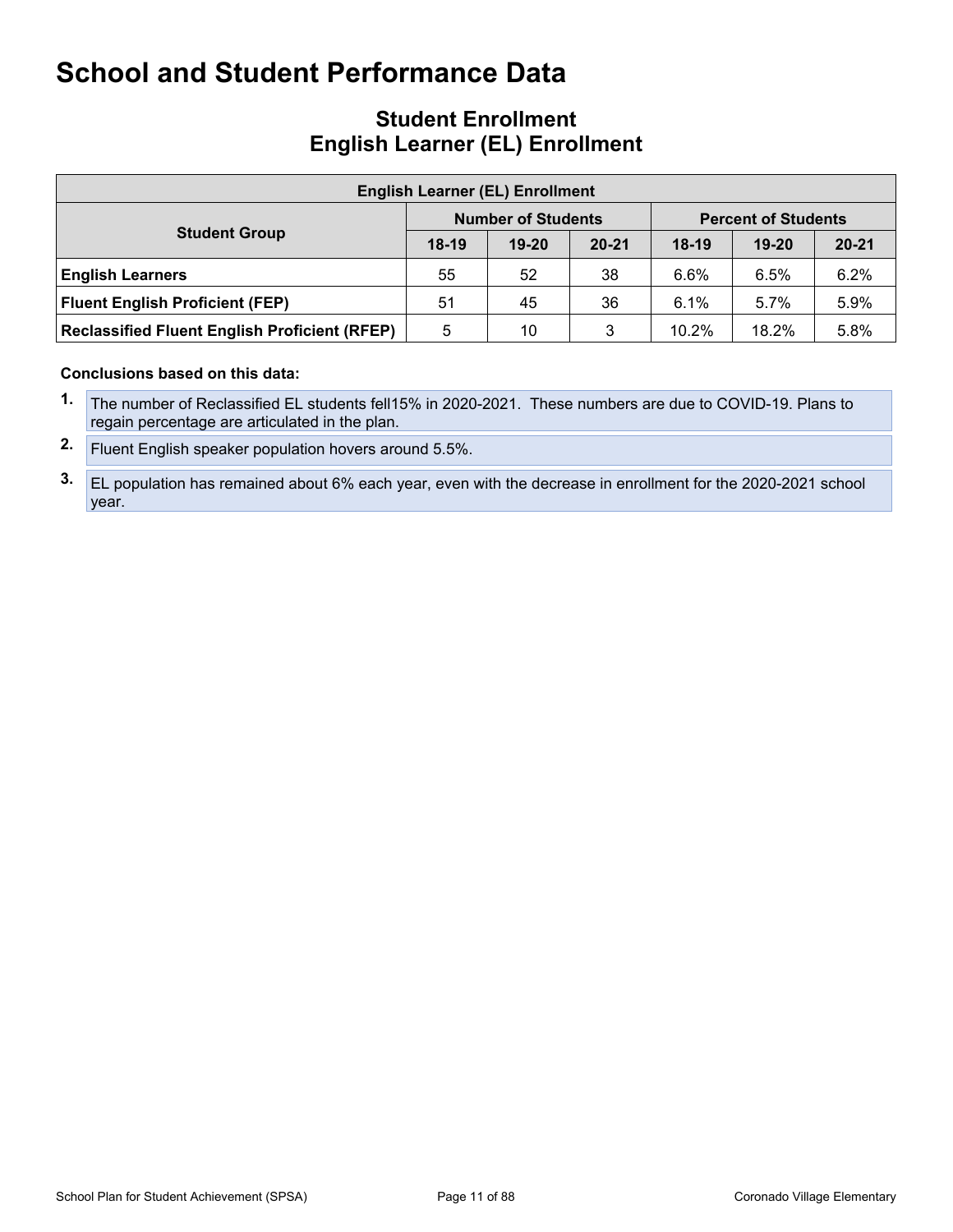### <span id="page-11-0"></span>**CAASPP Results English Language Arts/Literacy (All Students)**

|            | <b>Overall Participation for All Students</b> |                      |           |           |                    |           |           |         |                        |           |         |           |
|------------|-----------------------------------------------|----------------------|-----------|-----------|--------------------|-----------|-----------|---------|------------------------|-----------|---------|-----------|
| Grade      | # of Students Enrolled                        | # of Students Tested |           |           | # of Students with |           |           |         | % of Enrolled Students |           |         |           |
| Level      | $17 - 18$                                     | $18-19$              | $20 - 21$ | $17 - 18$ | $18-19$            | $20 - 21$ | $17 - 18$ | $18-19$ | $20 - 21$              | $17 - 18$ | $18-19$ | $20 - 21$ |
| Grade 3    | 110                                           | 144                  | 87        | 106       | 142                | 83        | 106       | 142     | 83                     | 96.4      | 98.6    | 95.4      |
| Grade 4    | 149                                           | 117                  | 107       | 145       | 115                | 102       | 145       | 115     | 102                    | 97.3      | 98.3    | 95.3      |
| Grade 5    | 161                                           | 169                  | 133       | 159       | 165                | 125       | 159       | 165     | 125                    | 98.8      | 97.6    | 94.0      |
| All Grades | 420                                           | 430                  | 327       | 410       | 422                | 310       | 410       | 422     | 310                    | 97.6      | 98.1    | 94.8      |

The "% of Enrolled Students Tested" showing in this table is not the same as "Participation Rate" for federal accountability purposes.

#### 2019-20 Data:

Executive Order N-30-20 was issued which waived the assessment, accountability, and reporting requirements for the 2019-2020 school year, thus no data is available to report for this year.

|                                  | <b>Overall Achievement for All Students</b> |                       |       |            |  |  |  |                |                                                                                                       |                   |      |       |                |                                       |      |
|----------------------------------|---------------------------------------------|-----------------------|-------|------------|--|--|--|----------------|-------------------------------------------------------------------------------------------------------|-------------------|------|-------|----------------|---------------------------------------|------|
| <b>Mean Scale Score</b><br>Grade |                                             |                       |       | % Standard |  |  |  | % Standard Met |                                                                                                       | % Standard Nearly |      |       | % Standard Not |                                       |      |
| Level                            |                                             |                       |       |            |  |  |  |                | 17-18 18-19 20-21 17-18 18-19 20-21 17-18 18-19 20-21 17-18 20-21 17-18 18-19 20-21 17-18 18-19 20-21 |                   |      |       |                |                                       |      |
| Grade 3                          |                                             | 2464.   2471.   2467. |       |            |  |  |  |                | 40.57 43.66 40.96 25.47 29.58 31.33 20.75 15.49 21.69 13.21 11.27                                     |                   |      |       |                |                                       | 6.02 |
| Grade 4                          |                                             |                       |       |            |  |  |  |                | 2516.   2512.   2526.   51.03   41.74   43.14   22.07   30.43   34.31   15.17                         |                   | 9.57 | 14.71 | 11.72          | 18.26                                 | 7.84 |
| Grade 5                          |                                             | 2543. 2561.           | 2561. |            |  |  |  |                | 36.48   47.27   42.40   33.33   29.70   35.20   15.09   13.33   13.60   15.09                         |                   |      |       |                | 9.70                                  | 8.80 |
| <b>All Grades</b>                | N/A                                         | N/A                   | N/A   |            |  |  |  |                | 42.68   44.55   42.26   27.32   29.86   33.87                                                         |                   |      |       |                | 16.59   13.03   16.13   13.41   12.56 | 7.74 |

#### 2019-20 Data:

Executive Order N-30-20 was issued which waived the assessment, accountability, and reporting requirements for the 2019-2020 school year, thus no data is available to report for this year.

| Reading<br>Demonstrating understanding of literary and non-fictional texts |                  |         |           |                       |         |           |                  |         |           |  |
|----------------------------------------------------------------------------|------------------|---------|-----------|-----------------------|---------|-----------|------------------|---------|-----------|--|
|                                                                            | % Above Standard |         |           | % At or Near Standard |         |           | % Below Standard |         |           |  |
| <b>Grade Level</b>                                                         | $17 - 18$        | $18-19$ | $20 - 21$ | $17 - 18$             | $18-19$ | $20 - 21$ | $17 - 18$        | $18-19$ | $20 - 21$ |  |
| Grade 3                                                                    | 35.85            | 43.66   | 28.92     | 50.94                 | 45.07   | 61.45     | 13.21            | 11.27   | 9.64      |  |
| Grade 4                                                                    | 43.45            | 46.09   | 29.41     | 44.14                 | 39.13   | 65.69     | 12.41            | 14.78   | 4.90      |  |
| Grade 5                                                                    | 41.51            | 47.88   | 31.20     | 41.51                 | 46.67   | 64.00     | 16.98            | 5.45    | 4.80      |  |
| <b>All Grades</b>                                                          | 40.73            | 45.97   | 30.00     | 44.88                 | 44.08   | 63.87     | 14.39            | 9.95    | 6.13      |  |

#### 2019-20 Data: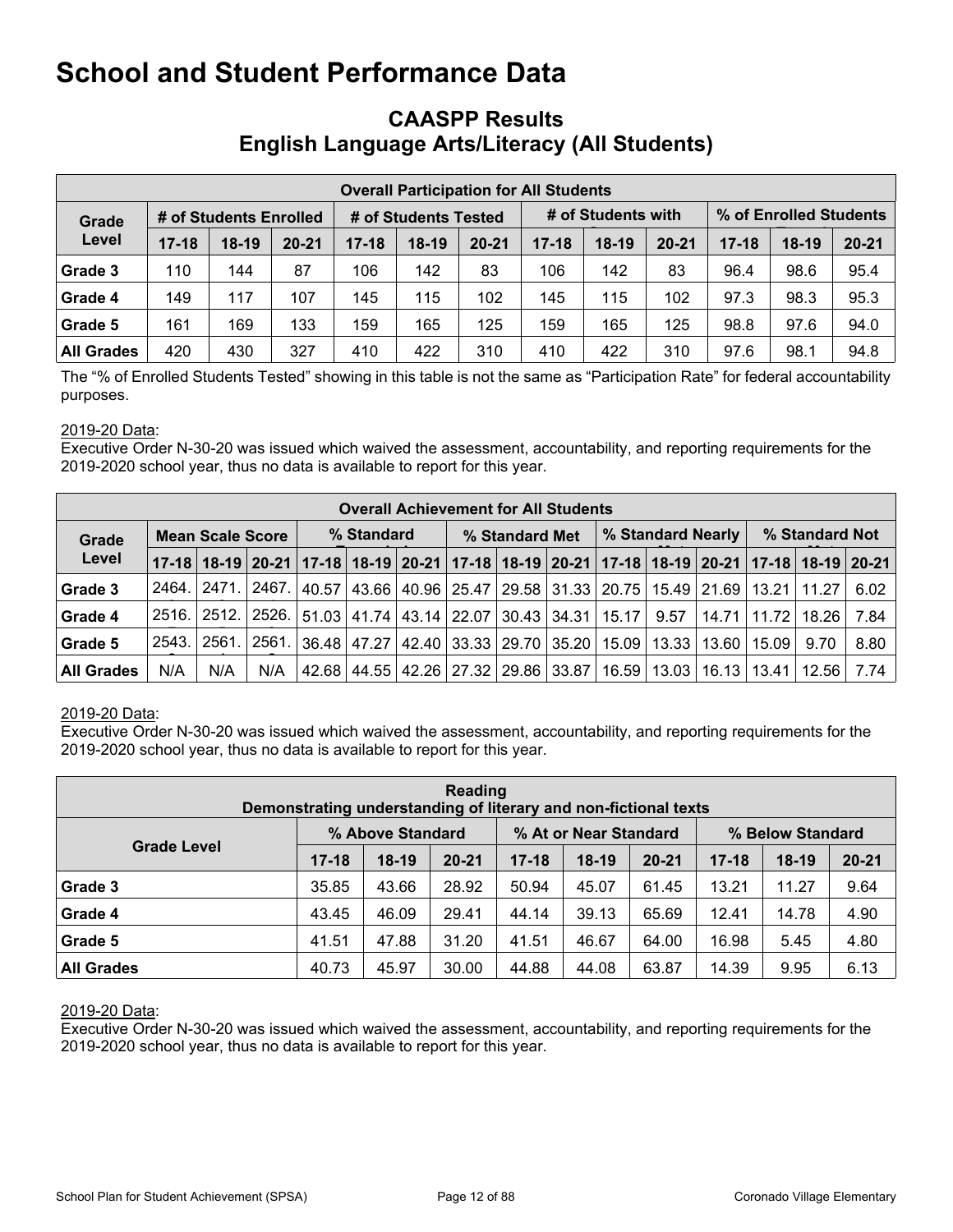| Writing<br>Producing clear and purposeful writing |                  |         |           |                       |         |           |                  |         |           |  |
|---------------------------------------------------|------------------|---------|-----------|-----------------------|---------|-----------|------------------|---------|-----------|--|
|                                                   | % Above Standard |         |           | % At or Near Standard |         |           | % Below Standard |         |           |  |
| <b>Grade Level</b>                                | $17 - 18$        | $18-19$ | $20 - 21$ | $17 - 18$             | $18-19$ | $20 - 21$ | $17 - 18$        | $18-19$ | $20 - 21$ |  |
| <b>Grade 3</b>                                    | 38.68            | 33.10   | 25.30     | 48.11                 | 54.93   | 67.47     | 13.21            | 11.97   | 7.23      |  |
| Grade 4                                           | 44.83            | 36.52   | 30.39     | 41.38                 | 48.70   | 64.71     | 13.79            | 14.78   | 4.90      |  |
| Grade 5                                           | 44.03            | 44.24   | 40.00     | 43.40                 | 44.24   | 48.80     | 12.58            | 11.52   | 11.20     |  |
| <b>All Grades</b>                                 | 42.93            | 38.39   | 32.90     | 43.90                 | 49.05   | 59.03     | 13.17            | 12.56   | 8.06      |  |

Executive Order N-30-20 was issued which waived the assessment, accountability, and reporting requirements for the 2019-2020 school year, thus no data is available to report for this year.

| Listening<br>Demonstrating effective communication skills     |           |         |           |           |         |           |           |         |           |  |
|---------------------------------------------------------------|-----------|---------|-----------|-----------|---------|-----------|-----------|---------|-----------|--|
| % Above Standard<br>% At or Near Standard<br>% Below Standard |           |         |           |           |         |           |           |         |           |  |
| <b>Grade Level</b>                                            | $17 - 18$ | $18-19$ | $20 - 21$ | $17 - 18$ | $18-19$ | $20 - 21$ | $17 - 18$ | $18-19$ | $20 - 21$ |  |
| Grade 3                                                       | 29.25     | 35.92   | 13.25     | 62.26     | 59.15   | 79.52     | 8.49      | 4.93    | 7.23      |  |
| Grade 4                                                       | 40.00     | 37.39   | 24.51     | 53.10     | 50.43   | 66.67     | 6.90      | 12.17   | 8.82      |  |
| Grade 5                                                       | 30.19     | 43.03   | 21.60     | 60.38     | 50.30   | 73.60     | 9.43      | 6.67    | 4.80      |  |
| <b>All Grades</b>                                             | 33.41     | 39.10   | 20.32     | 58.29     | 53.32   | 72.90     | 8.29      | 7.58    | 6.77      |  |

#### 2019-20 Data:

Executive Order N-30-20 was issued which waived the assessment, accountability, and reporting requirements for the 2019-2020 school year, thus no data is available to report for this year.

| <b>Research/Inquiry</b><br>Investigating, analyzing, and presenting information |           |         |           |           |         |           |           |         |           |  |  |
|---------------------------------------------------------------------------------|-----------|---------|-----------|-----------|---------|-----------|-----------|---------|-----------|--|--|
| % Above Standard<br>% At or Near Standard<br>% Below Standard                   |           |         |           |           |         |           |           |         |           |  |  |
| <b>Grade Level</b>                                                              | $17 - 18$ | $18-19$ | $20 - 21$ | $17 - 18$ | $18-19$ | $20 - 21$ | $17 - 18$ | $18-19$ | $20 - 21$ |  |  |
| Grade 3                                                                         | 34.91     | 33.10   | 25.30     | 52.83     | 54.93   | 71.08     | 12.26     | 11.97   | 3.61      |  |  |
| Grade 4                                                                         | 42.07     | 36.52   | 29.41     | 46.21     | 45.22   | 65.69     | 11.72     | 18.26   | 4.90      |  |  |
| Grade 5                                                                         | 44.65     | 46.67   | 34.40     | 40.88     | 41.82   | 58.40     | 14.47     | 11.52   | 7.20      |  |  |
| <b>All Grades</b>                                                               | 41.22     | 39.34   | 30.32     | 45.85     | 47.16   | 64.19     | 12.93     | 13.51   | 5.48      |  |  |

#### 2019-20 Data:

Executive Order N-30-20 was issued which waived the assessment, accountability, and reporting requirements for the 2019-2020 school year, thus no data is available to report for this year.

- **1.** In the domian ELA: Research and Inquiry, the number of students who scored below standard dropped significalnty. Over 92% of all students scored above, at or nearly meeting standard expectations.
- **2.** In the domain Writing: Producing Clear and Purposeful Writing, the number of students who scored below standard dropped. Over 89% of all students in writing scored above, at or nearly meeting standard expectations.
- **3.** In the domain Reading: Demonstrating Understanding of Literary and Non-fictional Texts, the number of students who scored below standard dropped. Over 90% of 3rd graders and 96% of 4th and 5th graders in reading scored above, at or nearly meeting standard expectations.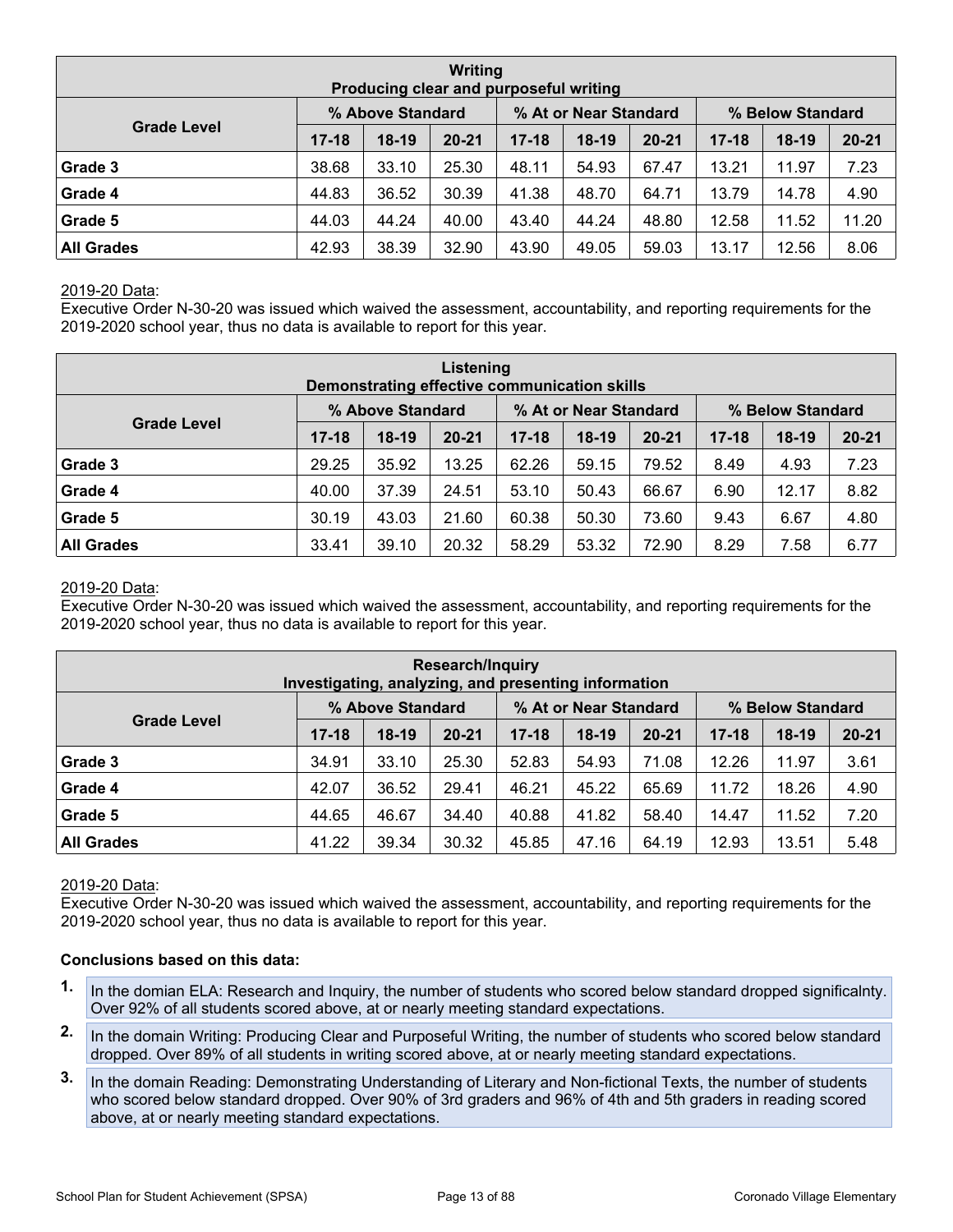### **CAASPP Results Mathematics (All Students)**

|                   |           |                        |           |           |                      |           | <b>Overall Participation for All Students</b> |                    |           |           |                        |           |
|-------------------|-----------|------------------------|-----------|-----------|----------------------|-----------|-----------------------------------------------|--------------------|-----------|-----------|------------------------|-----------|
| Grade             |           | # of Students Enrolled |           |           | # of Students Tested |           |                                               | # of Students with |           |           | % of Enrolled Students |           |
| Level             | $17 - 18$ | $18-19$                | $20 - 21$ | $17 - 18$ | $18-19$              | $20 - 21$ | $17 - 18$                                     | $18-19$            | $20 - 21$ | $17 - 18$ | $18-19$                | $20 - 21$ |
| Grade 3           | 110       | 144                    | 87        | 107       | 144                  | 85        | 107                                           | 144                | 85        | 97.3      | 100                    | 97.7      |
| Grade 4           | 148       | 117                    | 107       | 147       | 115                  | 102       | 147                                           | 115                | 102       | 99.3      | 98.3                   | 95.3      |
| Grade 5           | 161       | 169                    | 133       | 159       | 168                  | 125       | 159                                           | 168                | 125       | 98.8      | 99.4                   | 94.0      |
| <b>All Grades</b> | 419       | 430                    | 327       | 413       | 427                  | 312       | 413                                           | 427                | 312       | 98.6      | 99.3                   | 95.4      |

\* The "% of Enrolled Students Tested" showing in this table is not the same as "Participation Rate" for federal accountability purposes.

#### 2019-20 Data:

Executive Order N-30-20 was issued which waived the assessment, accountability, and reporting requirements for the 2019-2020 school year, thus no data is available to report for this year.

|                   |        |                         |                                                                                                       |       |            | <b>Overall Achievement for All Students</b>                                  |                |  |                       |                                                                   |                |       |
|-------------------|--------|-------------------------|-------------------------------------------------------------------------------------------------------|-------|------------|------------------------------------------------------------------------------|----------------|--|-----------------------|-------------------------------------------------------------------|----------------|-------|
| Grade             |        | <b>Mean Scale Score</b> |                                                                                                       |       | % Standard |                                                                              | % Standard Met |  | % Standard Nearly     |                                                                   | % Standard Not |       |
| Level             |        |                         | 17-18 18-19 20-21 17-18 18-19 20-21 17-18 18-19 20-21 17-18 20-21 17-18 18-19 20-21 17-18 18-19 20-21 |       |            |                                                                              |                |  |                       |                                                                   |                |       |
| Grade 3           | 2479.  |                         | 2485.   2471.                                                                                         |       |            | 39.25   44.44   31.76   31.78   33.33   42.35                                |                |  | 19.63   12.50   12.94 | 9.35                                                              | 9.72           | 12.94 |
| Grade 4           | 2525.1 | 2529. I                 | 2528.                                                                                                 |       |            | 41.50   40.87   37.25   35.37   28.70   34.31   14.29   24.35   25.49   8.84 |                |  |                       |                                                                   | 6.09           | 2.94  |
| Grade 5           | 2545.  | 2559. l                 | 2543.                                                                                                 |       |            |                                                                              |                |  |                       | 37.74 47.62 33.60 26.42 20.83 29.60 22.64 18.45 23.20 13.21 13.10 |                | 13.60 |
| <b>All Grades</b> | N/A    | N/A                     | N/A                                                                                                   | 39.47 |            | 44.73   34.29   30.99   27.17   34.62                                        |                |  |                       | 18.89   18.03   21.15   10.65   10.07                             |                | 9.94  |

#### 2019-20 Data:

Executive Order N-30-20 was issued which waived the assessment, accountability, and reporting requirements for the 2019-2020 school year, thus no data is available to report for this year.

|                                                                                     | Applying mathematical concepts and procedures |         | <b>Concepts &amp; Procedures</b> |           |         |           |           |         |           |  |  |  |  |  |
|-------------------------------------------------------------------------------------|-----------------------------------------------|---------|----------------------------------|-----------|---------|-----------|-----------|---------|-----------|--|--|--|--|--|
| % At or Near Standard<br>% Above Standard<br>% Below Standard<br><b>Grade Level</b> |                                               |         |                                  |           |         |           |           |         |           |  |  |  |  |  |
|                                                                                     | $17 - 18$                                     | $18-19$ | $20 - 21$                        | $17 - 18$ | $18-19$ | $20 - 21$ | $17 - 18$ | $18-19$ | $20 - 21$ |  |  |  |  |  |
| Grade 3                                                                             | 55.14                                         | 59.72   | 32.94                            | 31.78     | 25.69   | 56.47     | 13.08     | 14.58   | 10.59     |  |  |  |  |  |
| Grade 4                                                                             | 57.82                                         | 52.17   | 45.10                            | 25.17     | 27.83   | 50.00     | 17.01     | 20.00   | 4.90      |  |  |  |  |  |
| Grade 5                                                                             | 44.03                                         | 51.19   | 30.40                            | 37.11     | 30.95   | 54.40     | 18.87     | 17.86   | 15.20     |  |  |  |  |  |
| <b>All Grades</b>                                                                   | 51.82                                         | 54.33   | 35.90                            | 31.48     | 28.34   | 53.53     | 16.71     | 17.33   | 10.58     |  |  |  |  |  |

#### 2019-20 Data: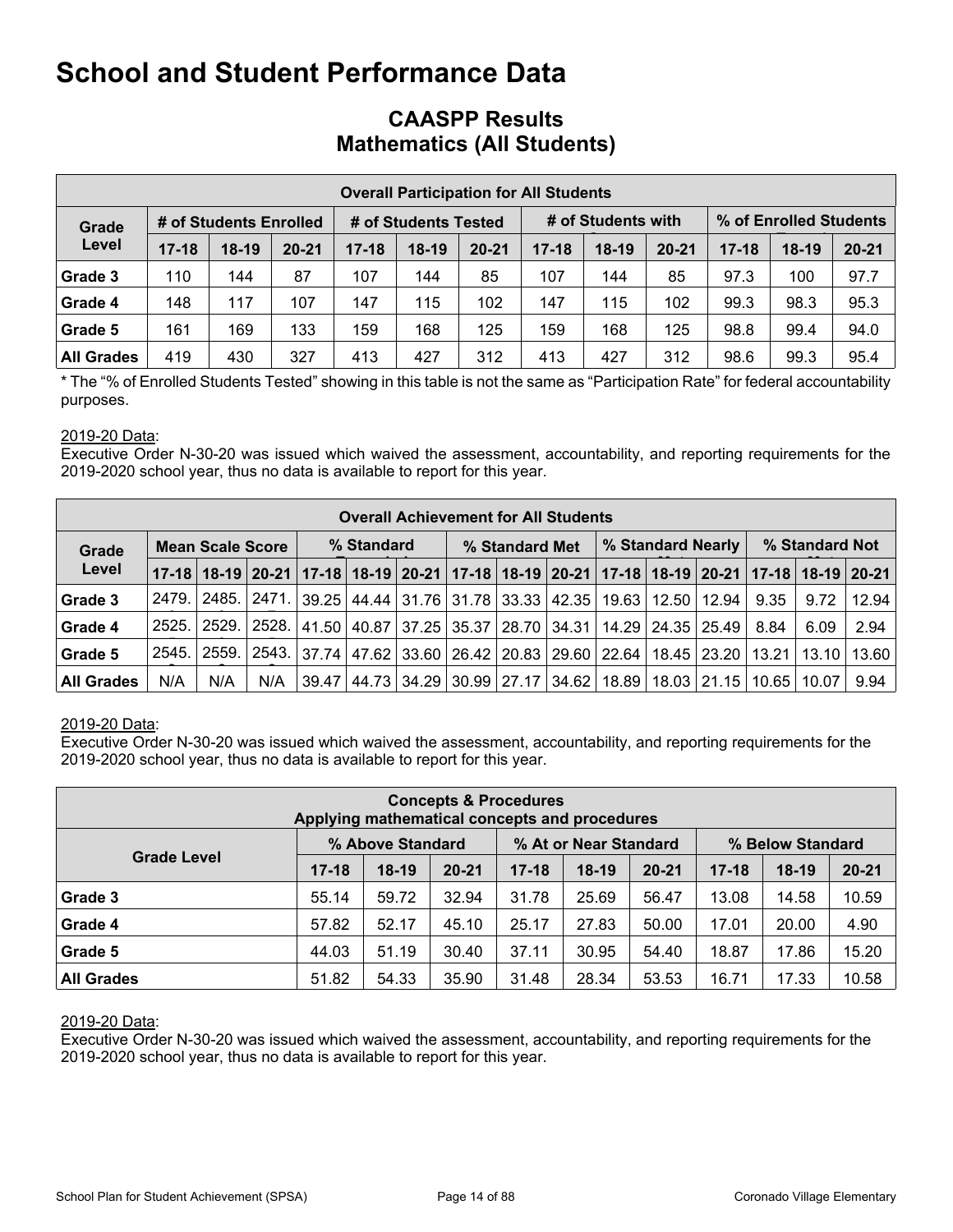| Using appropriate tools and strategies to solve real world and mathematical problems |           |         |           | <b>Problem Solving &amp; Modeling/Data Analysis</b> |         |           |           |         |           |  |  |  |  |  |
|--------------------------------------------------------------------------------------|-----------|---------|-----------|-----------------------------------------------------|---------|-----------|-----------|---------|-----------|--|--|--|--|--|
| % At or Near Standard<br>% Above Standard<br>% Below Standard<br><b>Grade Level</b>  |           |         |           |                                                     |         |           |           |         |           |  |  |  |  |  |
|                                                                                      | $17 - 18$ | $18-19$ | $20 - 21$ | $17 - 18$                                           | $18-19$ | $20 - 21$ | $17 - 18$ | $18-19$ | $20 - 21$ |  |  |  |  |  |
| Grade 3                                                                              | 49.53     | 54.86   | 49.41     | 39.25                                               | 37.50   | 43.53     | 11.21     | 7.64    | 7.06      |  |  |  |  |  |
| Grade 4                                                                              | 48.30     | 45.22   | 39.22     | 40.14                                               | 44.35   | 51.96     | 11.56     | 10.43   | 8.82      |  |  |  |  |  |
| Grade 5                                                                              | 38.99     | 42.26   | 29.60     | 47.80                                               | 40.48   | 63.20     | 13.21     | 17.26   | 7.20      |  |  |  |  |  |
| <b>All Grades</b>                                                                    | 45.04     | 47.31   | 38.14     | 42.86                                               | 40.52   | 54.17     | 12.11     | 12.18   | 7.69      |  |  |  |  |  |

Executive Order N-30-20 was issued which waived the assessment, accountability, and reporting requirements for the 2019-2020 school year, thus no data is available to report for this year.

|                                                                                     |           |         | <b>Communicating Reasoning</b><br>Demonstrating ability to support mathematical conclusions |           |         |           |           |         |           |  |  |  |  |  |
|-------------------------------------------------------------------------------------|-----------|---------|---------------------------------------------------------------------------------------------|-----------|---------|-----------|-----------|---------|-----------|--|--|--|--|--|
| % Above Standard<br>% At or Near Standard<br>% Below Standard<br><b>Grade Level</b> |           |         |                                                                                             |           |         |           |           |         |           |  |  |  |  |  |
|                                                                                     | $17 - 18$ | $18-19$ | $20 - 21$                                                                                   | $17 - 18$ | $18-19$ | $20 - 21$ | $17 - 18$ | $18-19$ | $20 - 21$ |  |  |  |  |  |
| Grade 3                                                                             | 47.66     | 50.00   | 34.12                                                                                       | 42.06     | 38.89   | 61.18     | 10.28     | 11.11   | 4.71      |  |  |  |  |  |
| Grade 4                                                                             | 50.34     | 47.83   | 35.29                                                                                       | 37.41     | 43.48   | 57.84     | 12.24     | 8.70    | 6.86      |  |  |  |  |  |
| Grade 5                                                                             | 35.22     | 38.10   | 28.00                                                                                       | 50.94     | 48.81   | 63.20     | 13.84     | 13.10   | 8.80      |  |  |  |  |  |
| <b>All Grades</b>                                                                   | 43.83     | 44.73   | 32.05                                                                                       | 43.83     | 44.03   | 60.90     | 12.35     | 11.24   | 7.05      |  |  |  |  |  |

#### 2019-20 Data:

Executive Order N-30-20 was issued which waived the assessment, accountability, and reporting requirements for the 2019-2020 school year, thus no data is available to report for this year.

- **1.** In 2020-2021,in MathOverall Achievement, students achieving below standard dropped. Over 70% of 3rd graders and 96% of 4th and 5th graders in math scored above, at or nearly meeting standard expectations.
- **2.** In 2020-2021, in Math: Concepts & Procedures: Applying Mathematical Concepts and Procedures, students achieving below standard dropped. Over 89% of 3rd, 4th and 5th graders scored above, at or nearly meeting standards expectations.
- **3.** In 2020-2021, in Math: Problem Solving & Modeling/Data Analysis: Using Appropriate Tools and Strategies to Solve Real World and Mathematical Problems, students achieving below standard dropped. Over 92% of 3rd, 4th and 5th graders scored above, at or nearly meeting standard expectations.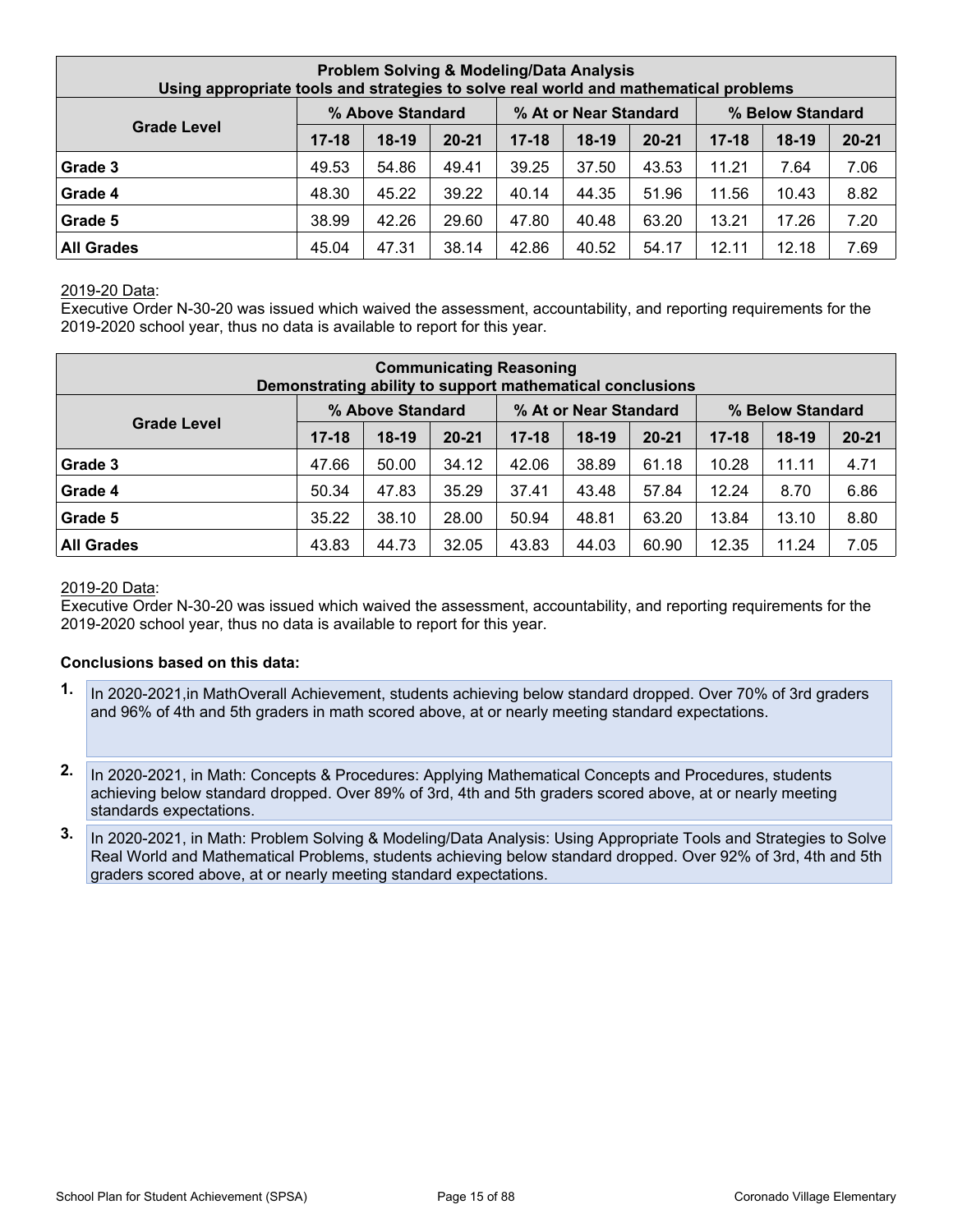## <span id="page-15-0"></span>**ELPAC Results**

|                   |           |                | <b>Number of Students and Mean Scale Scores for All Students</b> |           |                      | <b>ELPAC Summative Assessment Data</b> |           |                         |           |           |                                     |           |
|-------------------|-----------|----------------|------------------------------------------------------------------|-----------|----------------------|----------------------------------------|-----------|-------------------------|-----------|-----------|-------------------------------------|-----------|
| Grade             |           | <b>Overall</b> |                                                                  |           | <b>Oral Language</b> |                                        |           | <b>Written Language</b> |           |           | Number of<br><b>Students Tested</b> |           |
| Level             | $17 - 18$ | $18-19$        | $20 - 21$                                                        | $17 - 18$ | $18-19$              | $20 - 21$                              | $17 - 18$ | $18-19$                 | $20 - 21$ | $17 - 18$ | $18-19$                             | $20 - 21$ |
| K                 | $\star$   | 1410.5         | $\star$                                                          | $\star$   | 1429.3               | $\ast$                                 | $\ast$    | 1366.4                  | $\star$   | $\star$   | 14                                  | 4         |
| 1                 | $\star$   | 1468.8         | $\star$                                                          | $\star$   | 1483.2               | $\star$                                | $\star$   | 1453.8                  | $\star$   | $\star$   | 11                                  | 7         |
| $\mathbf{2}$      | $\star$   | $\star$        | 1454.2                                                           | $\star$   | $\star$              | 1461.5                                 | $\star$   | $\star$                 | 1446.6    | $\star$   | 5                                   | 12        |
| 3                 | $\star$   | $\star$        | $\star$                                                          | $\star$   | $\star$              | $\star$                                | $\star$   | $\star$                 | $\star$   | $\star$   | 4                                   | 7         |
| $\boldsymbol{4}$  | $\star$   | $\star$        | $\star$                                                          | $\star$   | $\star$              | $\star$                                | $\star$   | $\star$                 | $\star$   | $\star$   | 7                                   | 7         |
| $5\phantom{.0}$   | 1518.9    | 1563.5         | $\star$                                                          | 1493.5    | 1540.4               | $\ast$                                 | 1543.9    | 1586.1                  | $\star$   | 11        | 11                                  | 4         |
| <b>All Grades</b> |           |                |                                                                  |           |                      |                                        |           |                         |           | 43        | 52                                  | 41        |

#### 2019-20 Data:

Executive Order N-30-20 was issued which waived the assessment, accountability, and reporting requirements for the 2019-2020 school year, thus no data is available to report for this year.

|                   |           |                                                                                |         | Percentage of Students at Each Performance Level for All Students |         |         | <b>Overall Language</b> |                     |         |           |         |                 |           |                                    |           |
|-------------------|-----------|--------------------------------------------------------------------------------|---------|-------------------------------------------------------------------|---------|---------|-------------------------|---------------------|---------|-----------|---------|-----------------|-----------|------------------------------------|-----------|
| Grade             |           | Level 4                                                                        |         |                                                                   | Level 3 |         |                         | Level 2             |         |           | Level 1 |                 |           | <b>Total Number</b><br>of Students |           |
| Level             | $17 - 18$ | $20 - 21$<br>$17-18$ 18-19 20-21<br>$18 - 19$<br>$\star$<br>$\star$<br>$\star$ |         |                                                                   |         |         |                         | $17-18$ 18-19 20-21 |         | $17 - 18$ |         | $18-19$   20-21 | $17 - 18$ | $18-19$                            | $20 - 21$ |
| K                 | $\star$   | 7.14                                                                           |         |                                                                   | 57.14   |         | $\star$                 | 21.43               | $\star$ |           | 14.29   | $\star$         | $\star$   | 14                                 | $\star$   |
| 1                 | $\star$   | 9.09                                                                           | $\star$ |                                                                   | 72.73   | $\ast$  | $\star$                 | 9.09                | $\ast$  |           | 9.09    | $\star$         | $\star$   | 11                                 | $\star$   |
| $\mathbf{2}$      | $\star$   | $\star$                                                                        | 33.33   |                                                                   | $\star$ | 33.33   |                         | $\star$             | 16.67   |           | $\star$ | 16.67           | $\star$   | $\star$                            | 12        |
| 3                 |           | $\star$                                                                        | $\star$ | $\star$                                                           | $\star$ | $\star$ | $\star$                 | $\star$             | $\star$ |           | $\star$ | $\star$         | $\star$   | $\star$                            | $\star$   |
| 4                 | $\star$   | $\star$                                                                        | $\star$ | $\star$                                                           | $\star$ | $\star$ |                         | $\star$             | $\star$ |           | $\star$ | $\star$         | $\star$   | $\star$                            | $\star$   |
| $\sqrt{5}$        | $\star$   | 63.64                                                                          | $\star$ | $\star$                                                           | 18.18   | $\star$ | $\star$                 | 18.18               | $\star$ | $\star$   | 0.00    | $\ast$          | 11        | 11                                 | $\star$   |
| <b>All Grades</b> | 44.19     | 25.00                                                                          | 43.90   | 37.21                                                             | 48.08   | 31.71   | $\star$                 | 17.31               | 14.63   | $\star$   | 9.62    | 9.76            | 43        | 52                                 | 41        |

#### 2019-20 Data: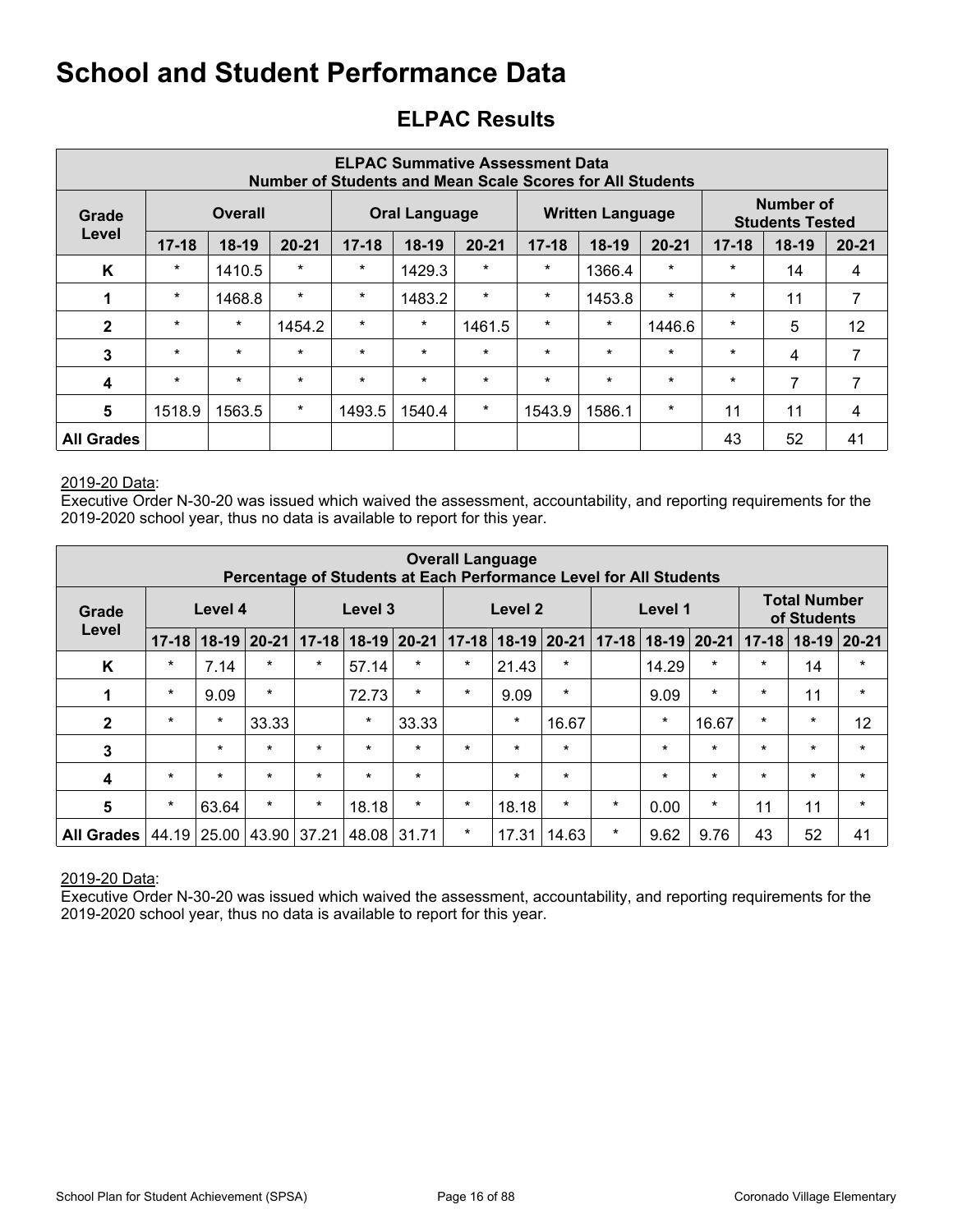|                |           |                                                                                  |         |                               |         |         | <b>Oral Language</b> |                     |         | Percentage of Students at Each Performance Level for All Students |         |             |           |                                    |         |
|----------------|-----------|----------------------------------------------------------------------------------|---------|-------------------------------|---------|---------|----------------------|---------------------|---------|-------------------------------------------------------------------|---------|-------------|-----------|------------------------------------|---------|
| Grade          |           | Level 4                                                                          |         |                               | Level 3 |         |                      | Level 2             |         |                                                                   | Level 1 |             |           | <b>Total Number</b><br>of Students |         |
| Level          | $17 - 18$ | $18-19$   20-21  <br>$17 - 18$<br>$18-19$ 20-21<br>$\star$<br>$\star$<br>$\star$ |         |                               |         |         |                      | $17-18$ 18-19 20-21 |         | $17 - 18$                                                         |         | 18-19 20-21 | $17 - 18$ | $18-19$ 20-21                      |         |
| K              |           | 21.43                                                                            |         |                               | 50.00   | $\star$ | $\star$              | 14.29               | $\star$ |                                                                   | 14.29   | $\star$     | $\star$   | 14                                 | $\star$ |
| 1              | $\star$   | 45.45                                                                            | $\star$ | $\star$                       | 36.36   | $\star$ |                      | 18.18               | $\star$ |                                                                   | 0.00    | $\star$     | $\star$   | 11                                 | $\star$ |
| $\mathbf{2}$   | $\star$   | $\star$                                                                          | 50.00   |                               | $\star$ | 25.00   |                      | $\star$             | 8.33    |                                                                   | $\star$ | 16.67       | $\star$   | $\star$                            | 12      |
| 3              |           | $\star$                                                                          | $\star$ | $\star$                       | $\star$ | $\star$ | $\star$              | $\star$             | $\star$ | $\star$                                                           | $\star$ | $\star$     | $\star$   | $\star$                            | $\star$ |
| 4              | $\star$   | $\star$                                                                          | $\star$ | $\star$                       | $\star$ | $\star$ | $\star$              | $\star$             | $\star$ |                                                                   | $\star$ | $\star$     | $\star$   | $\star$                            | $\star$ |
| $5\phantom{1}$ | $\star$   | 63.64                                                                            | $\star$ | $\star$                       | 18.18   | $\star$ | $\star$              | 0.00                | $\star$ | $\star$                                                           | 18.18   | $\ast$      | 11        | 11                                 | $\star$ |
| All Grades     | 48.84     |                                                                                  |         | 46.15   58.54   25.58   30.77 |         | 29.27   | $\star$              | 11.54               | 2.44    | $\star$                                                           | 11.54   | 9.76        | 43        | 52                                 | 41      |

Executive Order N-30-20 was issued which waived the assessment, accountability, and reporting requirements for the 2019-2020 school year, thus no data is available to report for this year.

|                   |           |         |         | Percentage of Students at Each Performance Level for All Students |                 |           | <b>Written Language</b> |               |         |         |                       |         |           |                                    |                 |
|-------------------|-----------|---------|---------|-------------------------------------------------------------------|-----------------|-----------|-------------------------|---------------|---------|---------|-----------------------|---------|-----------|------------------------------------|-----------------|
| Grade             |           | Level 4 |         |                                                                   | Level 3         |           |                         | Level 2       |         |         | Level 1               |         |           | <b>Total Number</b><br>of Students |                 |
| Level             | $17 - 18$ | $18-19$ | $20-21$ |                                                                   | $17 - 18$ 18-19 | $20 - 21$ | $17 - 18$               | $18-19$ 20-21 |         |         | 17-18   18-19   20-21 |         | $17 - 18$ |                                    | $18-19$   20-21 |
| Κ                 | $\star$   | 0.00    | $\star$ | $\star$                                                           | 21.43           | $\star$   | $\star$                 | 64.29         | $\star$ |         | 14.29                 | $\star$ | $\star$   | 14                                 | $\star$         |
| 1                 | $\star$   | 0.00    | $\star$ | $\star$                                                           | 45.45           | $\star$   | $\star$                 | 36.36         | $\star$ |         | 18.18                 | $\star$ | $\star$   | 11                                 | $\star$         |
| $\mathbf{2}$      | $\star$   | $\star$ | 8.33    | $\star$                                                           | $\star$         | 58.33     |                         | $\star$       | 8.33    |         | $\ast$                | 25.00   | $\star$   | $\star$                            | 12              |
| 3                 |           | $\star$ | $\star$ | $\star$                                                           | $\star$         | $\star$   | $\star$                 | $\star$       | $\star$ |         | $\star$               | $\star$ | $\star$   | $\star$                            | $\star$         |
| 4                 | $\star$   | $\star$ | $\star$ | $\star$                                                           | $\star$         | $\star$   |                         | $\star$       | $\star$ |         | $\star$               | $\star$ | $\star$   | $\star$                            | $\star$         |
| 5                 | $\star$   | 36.36   | $\star$ | $\star$                                                           | 36.36           | $\star$   | $\star$                 | 27.27         | $\star$ | $\star$ | 0.00                  | $\star$ | 11        | 11                                 | $\star$         |
| <b>All Grades</b> | 32.56     | 17.31   | 12.20   | 51.16                                                             | 26.92           | 48.78     | $\star$                 | 40.38         | 24.39   | $\star$ | 15.38                 | 14.63   | 43        | 52                                 | 41              |

#### 2019-20 Data: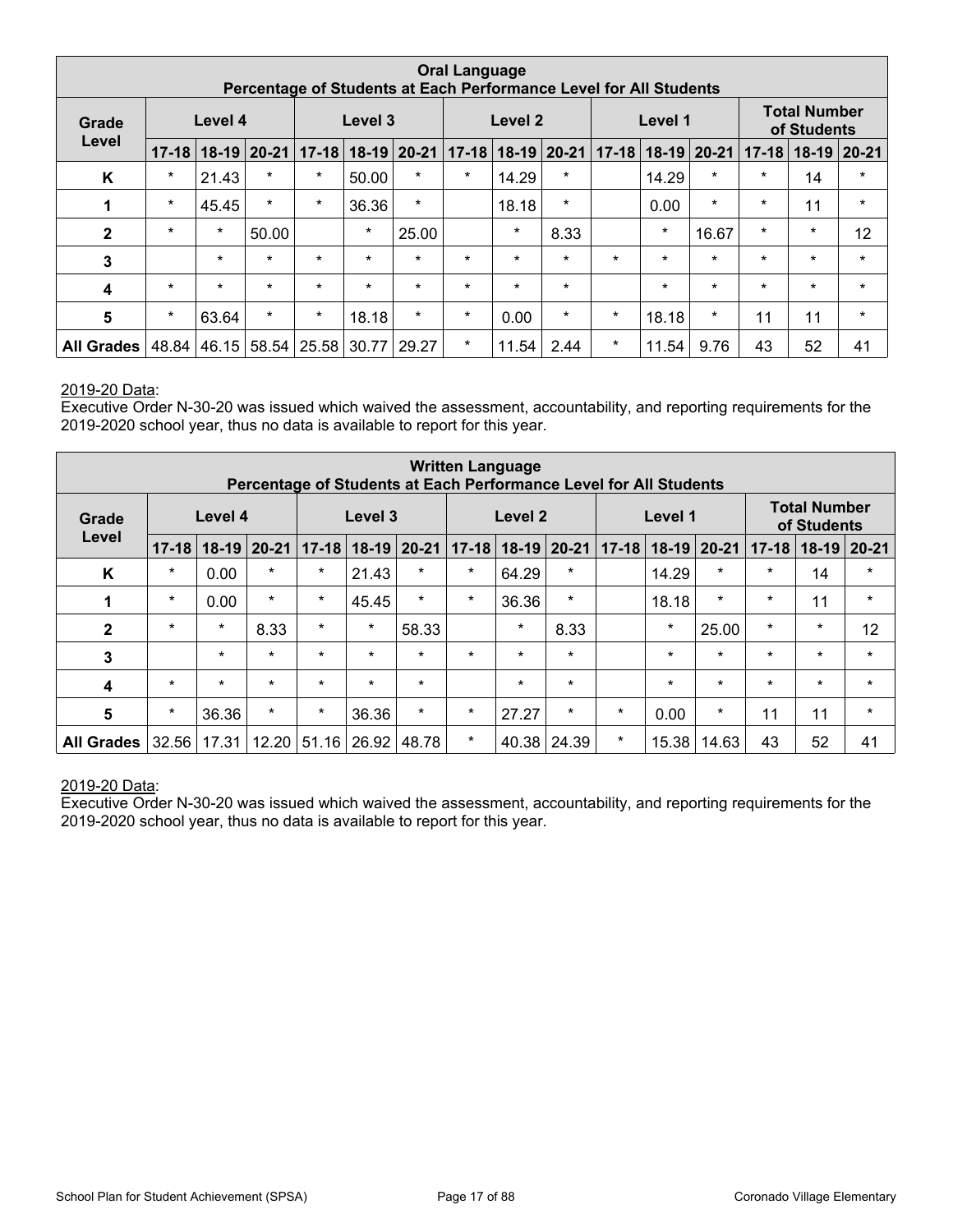|                   |           |                       | Percentage of Students by Domain Performance Level for All Students |           |                     | <b>Listening Domain</b> |           |                  |           |           |                                    |           |
|-------------------|-----------|-----------------------|---------------------------------------------------------------------|-----------|---------------------|-------------------------|-----------|------------------|-----------|-----------|------------------------------------|-----------|
| Grade             |           | <b>Well Developed</b> |                                                                     |           | Somewhat/Moderately |                         |           | <b>Beginning</b> |           |           | <b>Total Number</b><br>of Students |           |
| Level             | $17 - 18$ | $18-19$               | $20 - 21$                                                           | $17 - 18$ | $18-19$             | $20 - 21$               | $17 - 18$ | $18-19$          | $20 - 21$ | $17 - 18$ | 18-19                              | $20 - 21$ |
| K                 | $\star$   | 50.00                 | $\star$                                                             | $\star$   | 35.71               | $\star$                 |           | 14.29            | $\star$   | $\star$   | 14                                 | $\star$   |
| 1                 | $\star$   | 72.73                 | $\star$                                                             | $\star$   | 27.27               | $\star$                 |           | 0.00             | $\star$   | $\star$   | 11                                 | $\star$   |
| $\mathbf{2}$      | $\star$   | $\star$               | 33.33                                                               |           | $\star$             | 50.00                   |           | $\ast$           | 16.67     | $\star$   | $\star$                            | 12        |
| 3                 |           | $\star$               | $\star$                                                             | $\star$   | $\star$             | $\star$                 | $\star$   | $\star$          | $\star$   | $\star$   | $\star$                            | $\star$   |
| 4                 | $\star$   | $\star$               | $\star$                                                             | $\star$   | $\star$             | $\star$                 | $\star$   | $\ast$           | $\star$   | $\star$   | $\star$                            | $\star$   |
| $5\phantom{1}$    | $\ast$    | 27.27                 | $\star$                                                             | $\star$   | 54.55               | $\ast$                  | $\ast$    | 18.18            | $\star$   | 11        | 11                                 | $\star$   |
| <b>All Grades</b> | 62.79     | 50.00                 | 53.66                                                               | 30.23     | 36.54               | 36.59                   | $\ast$    | 13.46            | 9.76      | 43        | 52                                 | 41        |

Executive Order N-30-20 was issued which waived the assessment, accountability, and reporting requirements for the 2019-2020 school year, thus no data is available to report for this year.

|                   |           |                       |           |           |                     | <b>Speaking Domain</b> |           | Percentage of Students by Domain Performance Level for All Students |           |           |                                    |           |
|-------------------|-----------|-----------------------|-----------|-----------|---------------------|------------------------|-----------|---------------------------------------------------------------------|-----------|-----------|------------------------------------|-----------|
| Grade             |           | <b>Well Developed</b> |           |           | Somewhat/Moderately |                        |           | <b>Beginning</b>                                                    |           |           | <b>Total Number</b><br>of Students |           |
| Level             | $17 - 18$ | $18-19$               | $20 - 21$ | $17 - 18$ | 18-19               | $20 - 21$              | $17 - 18$ | $18-19$                                                             | $20 - 21$ | $17 - 18$ | $18-19$                            | $20 - 21$ |
| K                 | $\star$   | 21.43                 | $\star$   | $\star$   | 64.29               | $\star$                |           | 14.29                                                               | $\star$   | $\star$   | 14                                 | $\star$   |
| 1                 | $\star$   | 18.18                 | $\star$   | $\star$   | 72.73               | $\ast$                 |           | 9.09                                                                | $\star$   | $\star$   | 11                                 | $\star$   |
| $\mathbf{2}$      | $\star$   | $\star$               | 58.33     | $\star$   | $\star$             | 25.00                  |           | $\ast$                                                              | 16.67     | $\star$   | $\star$                            | 12        |
| 3                 |           | $\star$               | $\star$   | $\star$   | $\star$             | $\star$                | $\star$   | $\star$                                                             | $\star$   | $\star$   | $\star$                            | $\star$   |
| $\boldsymbol{4}$  | $\star$   | $\star$               | $\star$   | $\star$   | $\star$             | $\star$                | $\star$   | $\star$                                                             | $\star$   | $\star$   | $\star$                            | $\star$   |
| $5\phantom{1}$    | $\star$   | 72.73                 | $\star$   | $\star$   | 18.18               | $\star$                | $\star$   | 9.09                                                                | $\star$   | 11        | 11                                 | $\star$   |
| <b>All Grades</b> | 46.51     | 40.38                 | 65.85     | 41.86     | 48.08               | 24.39                  | $\ast$    | 11.54                                                               | 9.76      | 43        | 52                                 | 41        |

#### 2019-20 Data: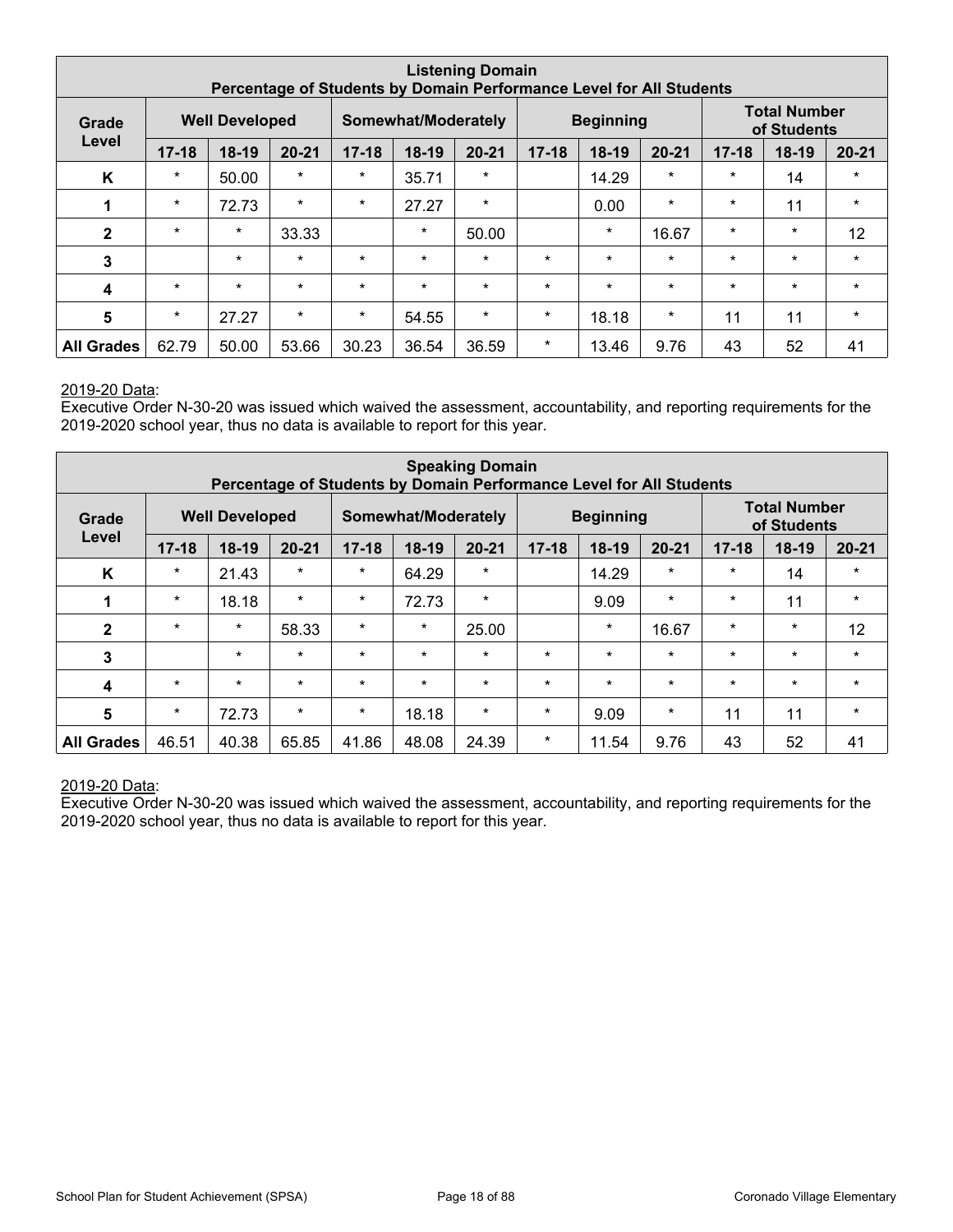|                   |           |                       |           |           |                     | <b>Reading Domain</b><br>Percentage of Students by Domain Performance Level for All Students |           |                  |           |           |                                    |           |
|-------------------|-----------|-----------------------|-----------|-----------|---------------------|----------------------------------------------------------------------------------------------|-----------|------------------|-----------|-----------|------------------------------------|-----------|
| Grade             |           | <b>Well Developed</b> |           |           | Somewhat/Moderately |                                                                                              |           | <b>Beginning</b> |           |           | <b>Total Number</b><br>of Students |           |
| Level             | $17 - 18$ | $18-19$               | $20 - 21$ | $17 - 18$ | 18-19               | $20 - 21$                                                                                    | $17 - 18$ | $18-19$          | $20 - 21$ | $17 - 18$ | 18-19                              | $20 - 21$ |
| K                 | $\star$   | 0.00                  | $\star$   | $\star$   | 92.86               | $\ast$                                                                                       |           | 7.14             | $\star$   | $\star$   | 14                                 | $\star$   |
| 1                 | $\star$   | 18.18                 | $\star$   | $\star$   | 63.64               | $\star$                                                                                      | $\ast$    | 18.18            | $\star$   | $\star$   | 11                                 | $\star$   |
| $\mathbf{2}$      | $\star$   | $\star$               | 25.00     | $\star$   | $\star$             | 50.00                                                                                        |           | $\star$          | 25.00     | $\star$   | $\star$                            | 12        |
| 3                 |           | $\star$               | $\star$   | $\star$   | $\star$             | $\star$                                                                                      | $\star$   | $\star$          | $\star$   | $\star$   | $\star$                            | $\star$   |
| 4                 | $\star$   | $\star$               | $\star$   | $\star$   | $\star$             | $\star$                                                                                      |           | $\star$          | $\star$   | $\star$   | $\star$                            | $\star$   |
| $5\phantom{1}$    | $\star$   | 54.55                 | $\star$   | $\ast$    | 45.45               | $\star$                                                                                      | $\ast$    | 0.00             | $\ast$    | 11        | 11                                 | $\star$   |
| <b>All Grades</b> | 34.88     | 21.15                 | 24.39     | 55.81     | 63.46               | 60.98                                                                                        | $\ast$    | 15.38            | 14.63     | 43        | 52                                 | 41        |

Executive Order N-30-20 was issued which waived the assessment, accountability, and reporting requirements for the 2019-2020 school year, thus no data is available to report for this year.

| <b>Writing Domain</b><br>Percentage of Students by Domain Performance Level for All Students |           |                     |           |           |                  |           |                                    |         |           |           |         |           |
|----------------------------------------------------------------------------------------------|-----------|---------------------|-----------|-----------|------------------|-----------|------------------------------------|---------|-----------|-----------|---------|-----------|
| <b>Well Developed</b><br>Grade                                                               |           | Somewhat/Moderately |           |           | <b>Beginning</b> |           | <b>Total Number</b><br>of Students |         |           |           |         |           |
| Level                                                                                        | $17 - 18$ | $18-19$             | $20 - 21$ | $17 - 18$ | 18-19            | $20 - 21$ | $17 - 18$                          | $18-19$ | $20 - 21$ | $17 - 18$ | $18-19$ | $20 - 21$ |
| K                                                                                            | $\star$   | 35.71               | $\star$   | $\star$   | 28.57            | $\star$   |                                    | 35.71   | $\star$   | $\star$   | 14      | $\star$   |
| 1                                                                                            | $\star$   | 0.00                | $\star$   | $\star$   | 90.91            | $\ast$    |                                    | 9.09    | $\star$   | $\star$   | 11      | $\star$   |
| $\mathbf{2}$                                                                                 | $\star$   | $\star$             | 16.67     | $\star$   | $\star$          | 58.33     |                                    | $\star$ | 25.00     | $\star$   | $\star$ | 12        |
| 3                                                                                            | $\star$   | $\star$             | $\star$   | $\star$   | $\star$          | $\star$   |                                    | $\star$ | $\star$   | $\star$   | $\star$ | $\star$   |
| $\boldsymbol{4}$                                                                             | $\star$   | $\star$             | $\star$   | $\star$   | $\star$          | $\star$   |                                    | $\star$ | $\star$   | $\star$   | $\star$ | $\star$   |
| $5\phantom{1}$                                                                               | $\star$   | 27.27               | $\star$   | $\star$   | 72.73            | $\star$   |                                    | 0.00    | $\star$   | 11        | 11      | $\star$   |
| <b>All Grades</b>                                                                            | 46.51     | 23.08               | 17.07     | 53.49     | 61.54            | 68.29     |                                    | 15.38   | 14.63     | 43        | 52      | 41        |

#### 2019-20 Data:

Executive Order N-30-20 was issued which waived the assessment, accountability, and reporting requirements for the 2019-2020 school year, thus no data is available to report for this year.

- **1.** In 2020-2021, in ELD: Listening and Speaking, students achieving beginning level dropped by almost 5% and 3% respectively.
- **2.** In 2020-2021, in ELD: Reading, students achieving beginning level dropped by 1%.
- **3.** In 2020-2021, in ELD: Writing, students achieving beginning level dropped by 1%.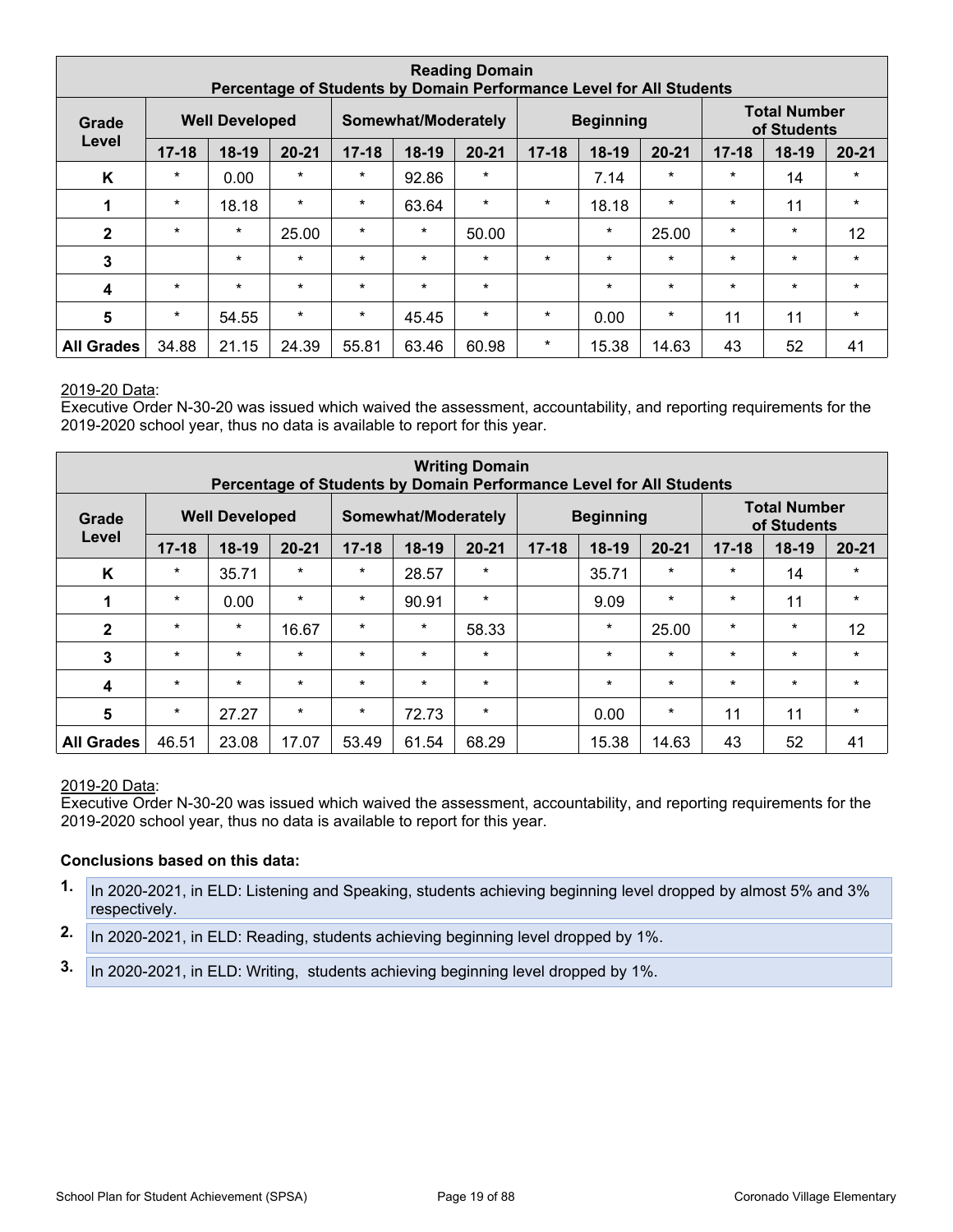## <span id="page-19-0"></span>**Student Population**

Although both Senate Bill 98 and Assembly Bill 130 suspended the publication of state indicators on the 2020 and 2021 California School Dashboards, these bills also required the reporting of valid and reliable data that would have been included in these Dashboards.

To meet this requirement, CDE has made available the Enrollment, Graduation Rate Additional Report and the College/Career Measures Report data available. All other reports are not available for 2020 and 2021.

This section provides information about the school's student population.

| 2020-21 Student Population                        |                                                                                                                                                                     |                                                                                                                                                                                                    |                                                                                          |  |  |
|---------------------------------------------------|---------------------------------------------------------------------------------------------------------------------------------------------------------------------|----------------------------------------------------------------------------------------------------------------------------------------------------------------------------------------------------|------------------------------------------------------------------------------------------|--|--|
| <b>Total</b><br><b>Enrollment</b>                 | Socioeconomically<br><b>Disadvantaged</b>                                                                                                                           | <b>English</b><br><b>Learners</b>                                                                                                                                                                  | <b>Foster</b><br>Youth                                                                   |  |  |
| 609                                               | 12.3                                                                                                                                                                | 6.2                                                                                                                                                                                                | 0.5                                                                                      |  |  |
| This is the total number of<br>students enrolled. | This is the percent of students<br>who are eligible for free or<br>reduced priced meals; or have<br>parents/quardians who did not<br>receive a high school diploma. | This is the percent of students<br>who are learning to communicate<br>effectively in English, typically<br>requiring instruction in both the<br>English Language and in their<br>academic courses. | This is the percent of students<br>whose well-being is the<br>responsibility of a court. |  |  |

| 2019-20 Enrollment for All Students/Student Group |              |            |  |  |  |
|---------------------------------------------------|--------------|------------|--|--|--|
| <b>Student Group</b>                              | <b>Total</b> | Percentage |  |  |  |
| <b>English Learners</b>                           | 38           | 6.2        |  |  |  |
| <b>Foster Youth</b>                               |              | 0.5        |  |  |  |
| <b>Homeless</b>                                   |              |            |  |  |  |
| <b>Socioeconomically Disadvantaged</b>            | 75           | 12.3       |  |  |  |
| <b>Students with Disabilities</b>                 | 80           | 13.1       |  |  |  |

| <b>Enrollment by Race/Ethnicity</b> |              |            |  |  |  |
|-------------------------------------|--------------|------------|--|--|--|
| <b>Student Group</b>                | <b>Total</b> | Percentage |  |  |  |
| <b>African American</b>             | 6            | 1.0        |  |  |  |
| American Indian or Alaska Native    | 2            | 0.3        |  |  |  |
| Asian                               |              | 0.2        |  |  |  |
| <b>Filipino</b>                     | 4            | 0.7        |  |  |  |
| Hispanic                            | 116          | 19.0       |  |  |  |
| <b>Two or More Races</b>            | 45           | 7.4        |  |  |  |
| Native Hawaiian or Pacific Islander | 2            | 0.3        |  |  |  |
| White                               | 385          | 63.2       |  |  |  |

#### **Conclusions based on this data:**

**1.** 13.1% of all students are considered to classified as students with disabilities. This is over the national average of 10%. Total enrollment is lower, but incidents of students with disibilities is 3% higher than previous years.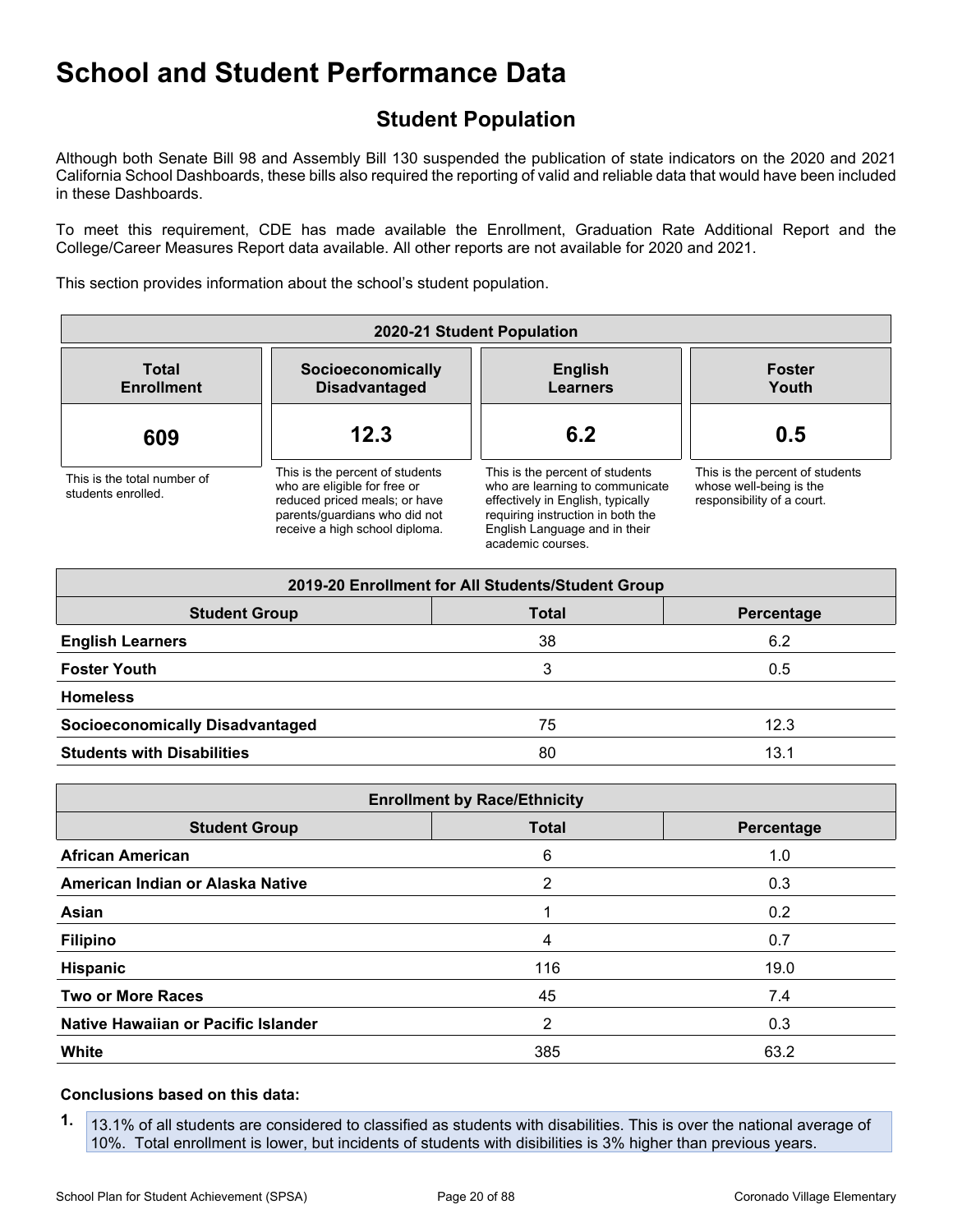- **2.** 63% of our students are White, 19% are Hispanic, 1% are African American, and .7 % are Filipino. 7.4% are marked 2 or more races (up 1% from last year).
- **3.** 12.3% of our students are socioeconomically disadvantaged (up 2% from last year) and 6.2% are English Learners (same as last year).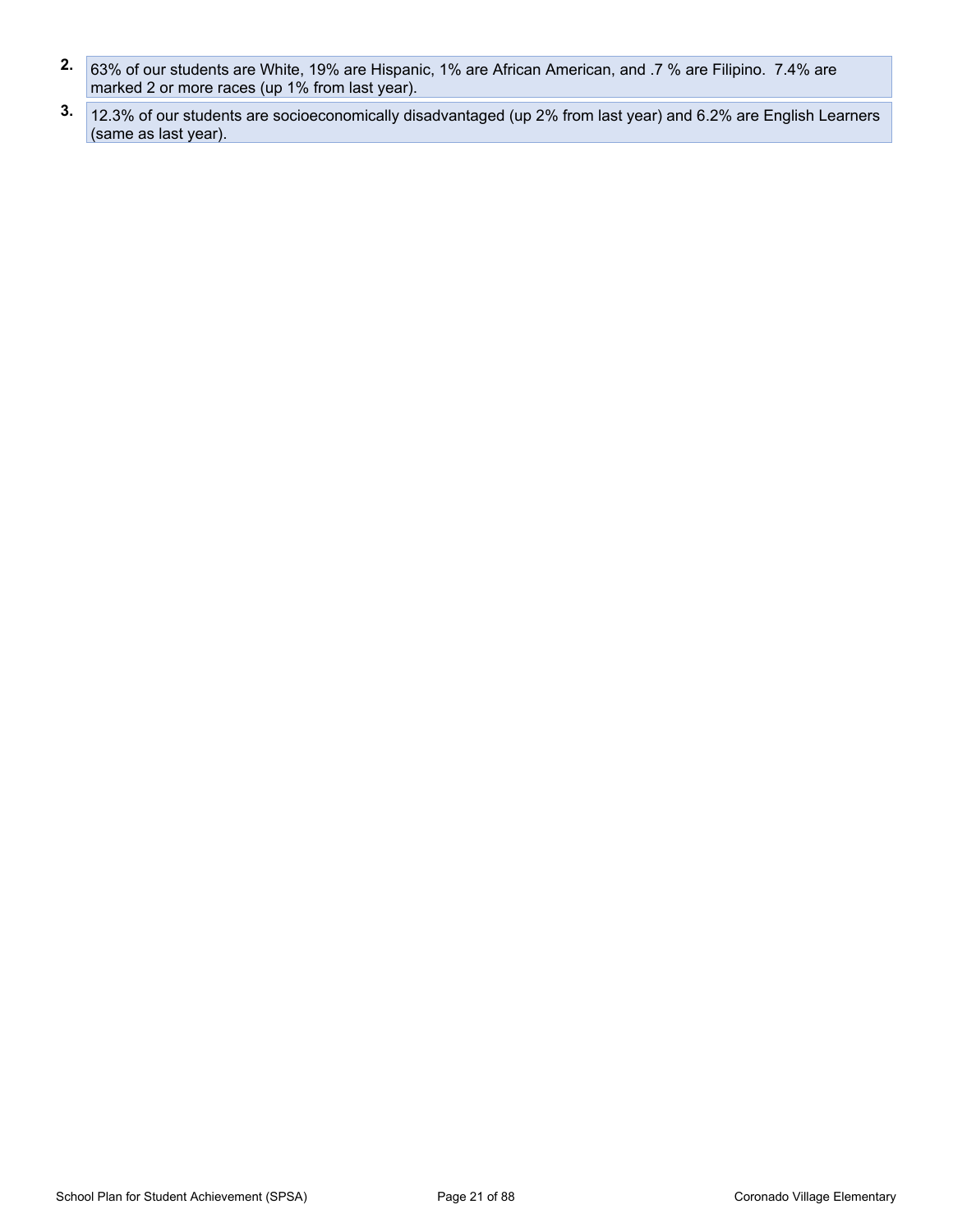## <span id="page-21-0"></span>**Overall Performance**

Although both Senate Bill 98 and Assembly Bill 130 suspended the publication of state indicators on the 2020 and 2021 California School Dashboards, these bills also required the reporting of valid and reliable data that would have been included in these Dashboards.

To meet this requirement, CDE has made available the Enrollment, Graduation Rate Additional Report and the College/Career Measures Report data available. All other reports are not available for 2020 and 2021, thus the most recent data (2019 Fall) is provided here.



#### **Conclusions based on this data:**

**1.** In English Language Arts and Math, VES earned blue on the performance level indicators.

**2.** In Chronic Absenteeism and Suspension Rate, VES earned green on the performance level indicators.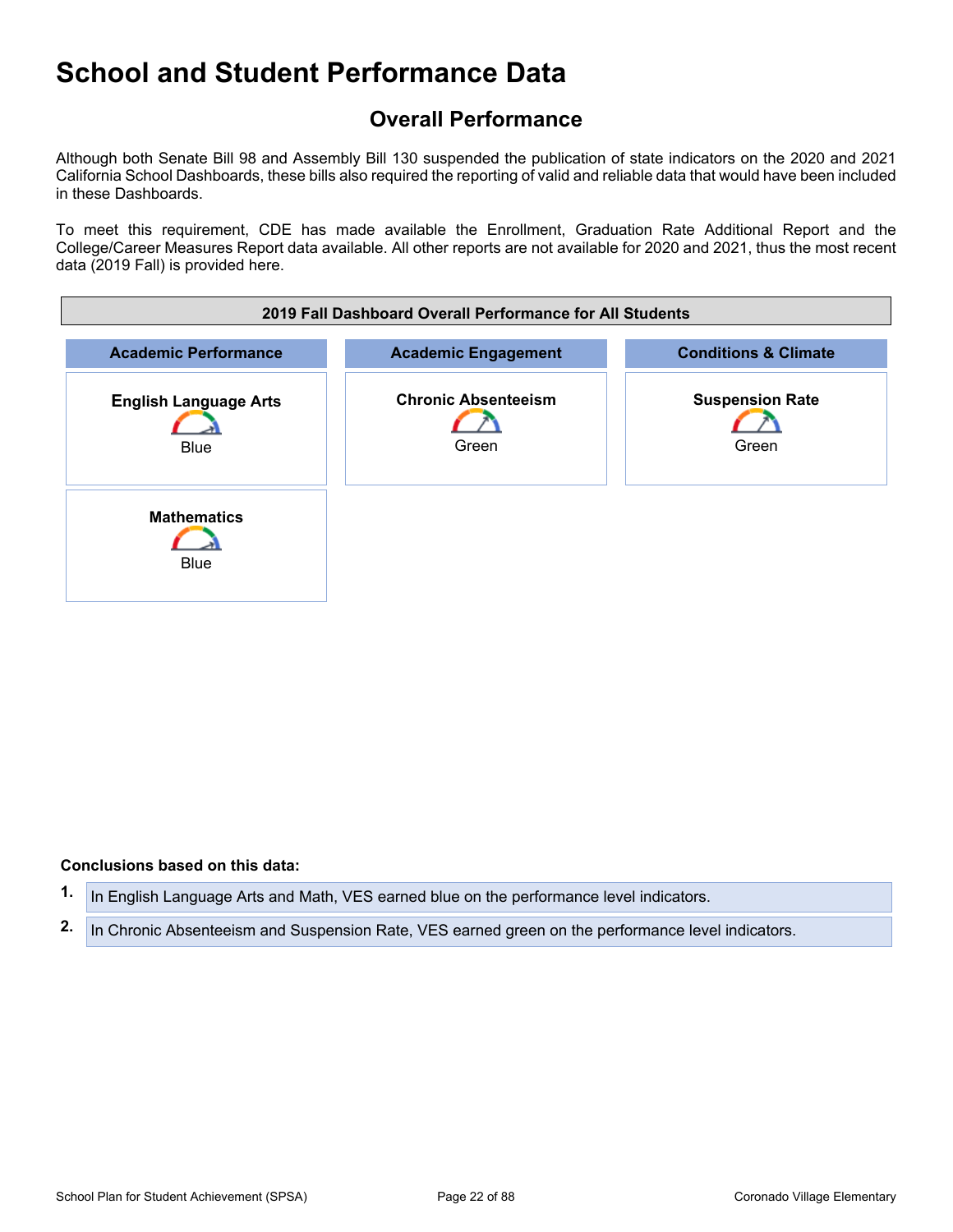## <span id="page-22-0"></span>**Academic Performance English Language Arts**

Although both Senate Bill 98 and Assembly Bill 130 suspended the publication of state indicators on the 2020 and 2021 California School Dashboards, these bills also required the reporting of valid and reliable data that would have been included in these Dashboards.

To meet this requirement, CDE has made available the Enrollment, Graduation Rate Additional Report and the College/Career Measures Report data available. All other reports are not available for 2020 and 2021, thus the most recent data (2019 Fall) is provided here.

The performance levels are color-coded and range from lowest-to-highest performance in the following order:



This section provides number of student groups in each color.



This section provides a view of Student Assessment Results and other aspects of this school's performance, specifically how well students are meeting grade-level standards on the English Language Arts assessment. This measure is based on student performance on the Smarter Balanced Summative Assessment, which is taken annually by students in grades 3–8 and grade 11.

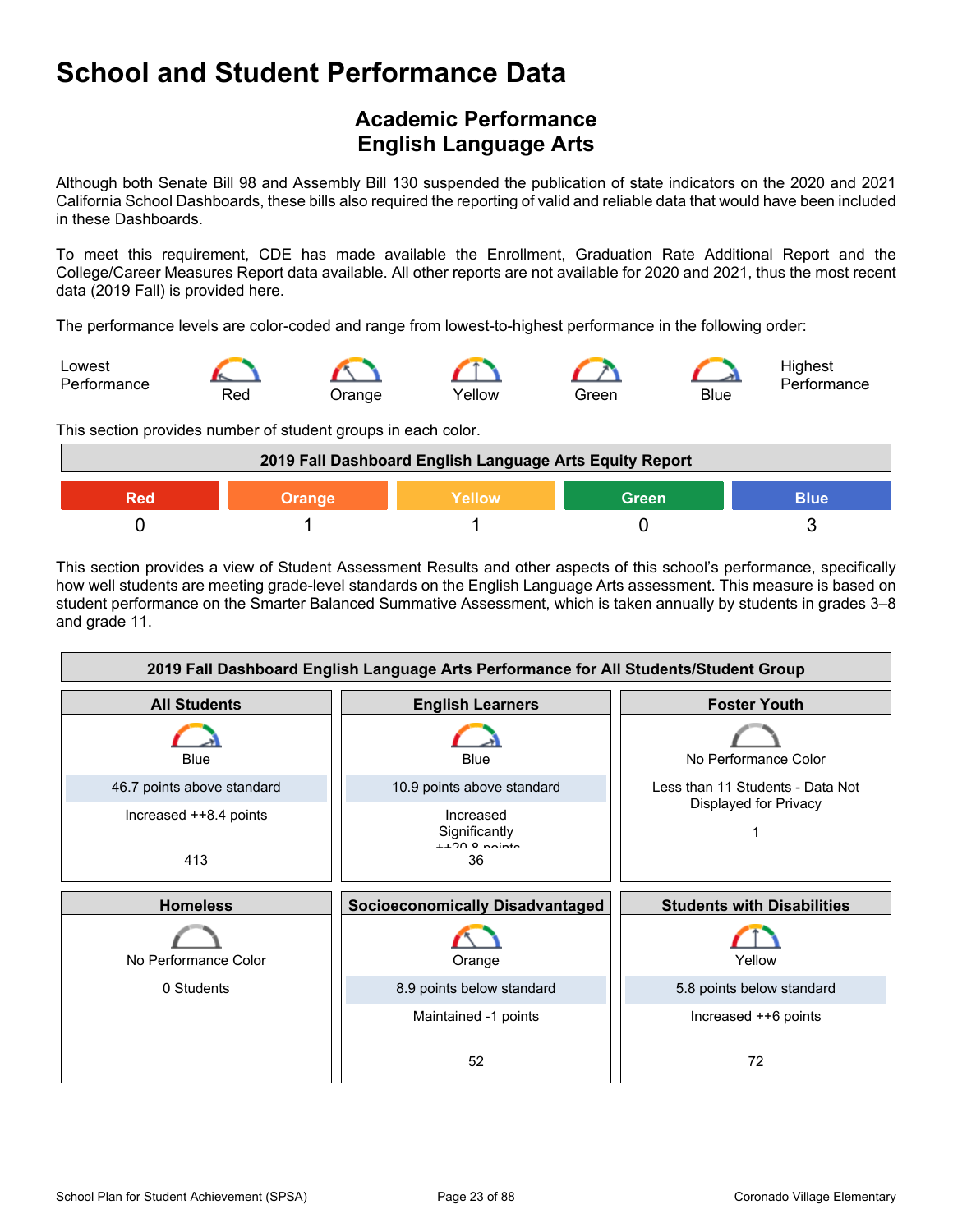

This section provides a view of Student Assessment Results and other aspects of this school's performance, specifically how well students are meeting grade-level standards on the English Language Arts assessment. This measure is based on student performance on the Smarter Balanced Summative Assessment, which is taken annually by students in grades 3–8 and grade 11.

| 2019 Fall Dashboard English Language Arts Data Comparisons for English Learners |                                      |                            |  |  |  |
|---------------------------------------------------------------------------------|--------------------------------------|----------------------------|--|--|--|
| <b>Current English Learner</b>                                                  | <b>Reclassified English Learners</b> | <b>English Only</b>        |  |  |  |
| 46.5 points below standard                                                      | 36.2 points above standard           | 50.7 points above standard |  |  |  |
| Declined -12.6 points                                                           | Increased ++4.2 points               | Increased ++8.4 points     |  |  |  |
| 11                                                                              | 25                                   | 356                        |  |  |  |

- **1.** In English Language Arts, all students increased by 8.4 points, scoring 46.7 points above standard in ELA.
- **2.** In English Language Arts, English Learners increased by 20.8 points, scoring 10.9 points above standard and students with disabilities grew by 6 points, scoring 5.8 points below standard in ELA.
- **3.** In English Language Arts, our Hispanic population grew by 16.6 points (scoring 29.3 points above standard), our population with two or more races declined by 7.8 points (yet scored 33.7 points above standard) and our white population grew by 10.3 points (scoring 55.9 points above standard).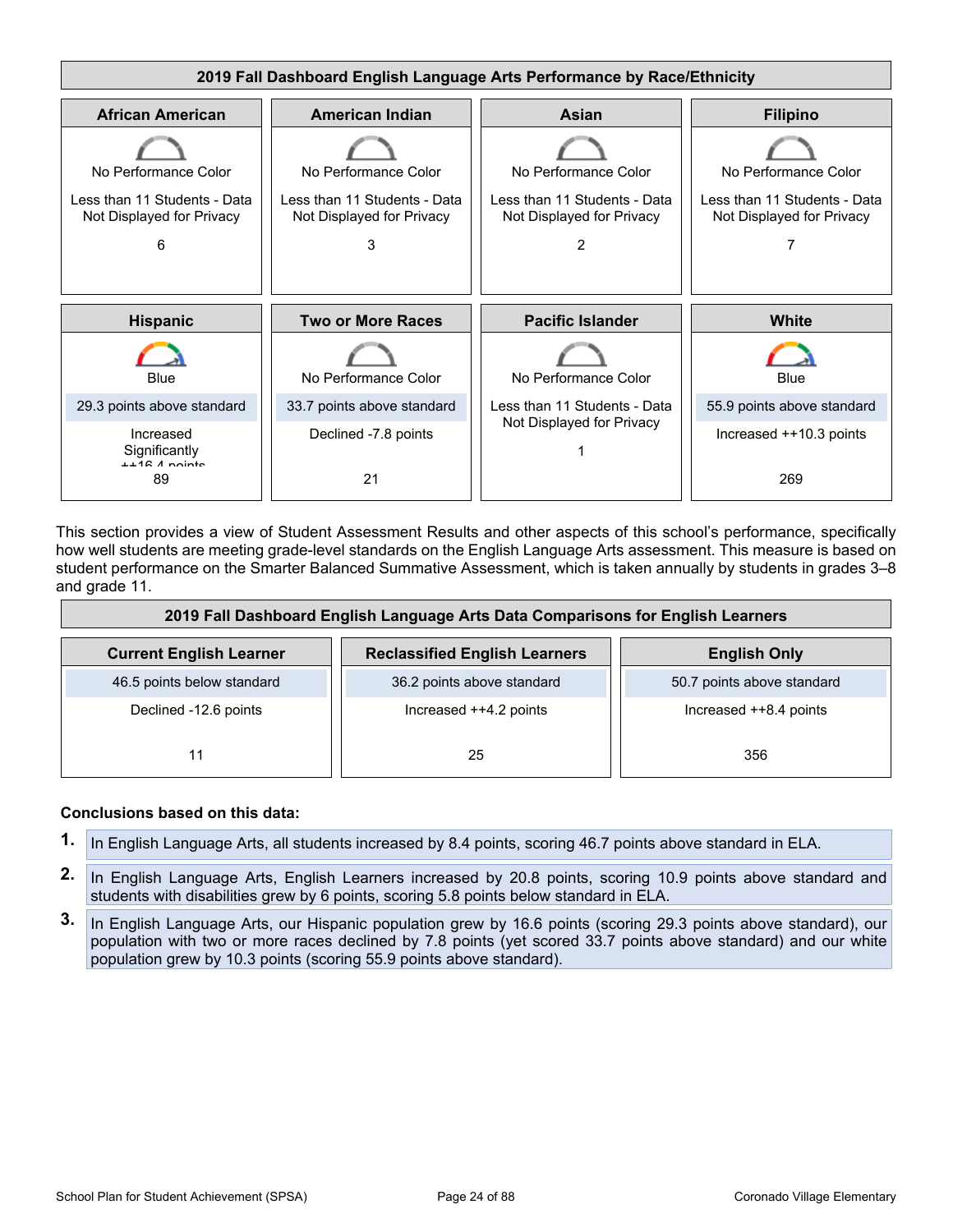### **Academic Performance Mathematics**

Although both Senate Bill 98 and Assembly Bill 130 suspended the publication of state indicators on the 2020 and 2021 California School Dashboards, these bills also required the reporting of valid and reliable data that would have been included in these Dashboards.

To meet this requirement, CDE has made available the Enrollment, Graduation Rate Additional Report and the College/Career Measures Report data available. All other reports are not available for 2020 and 2021, thus the most recent data (2019 Fall) is provided here.

The performance levels are color-coded and range from lowest-to-highest performance in the following order:



This section provides number of student groups in each color.

| 2019 Fall Dashboard Mathematics Equity Report |        |        |              |      |  |
|-----------------------------------------------|--------|--------|--------------|------|--|
| 900                                           | Orange | Yellow | <b>Green</b> | Blue |  |
|                                               |        |        |              |      |  |

This section provides a view of Student Assessment Results and other aspects of this school's performance, specifically how well students are meeting grade-level standards on the Mathematics assessment. This measure is based on student performance on the Smarter Balanced Summative Assessment, which is taken annually by students in grades 3–8 and grade 11.

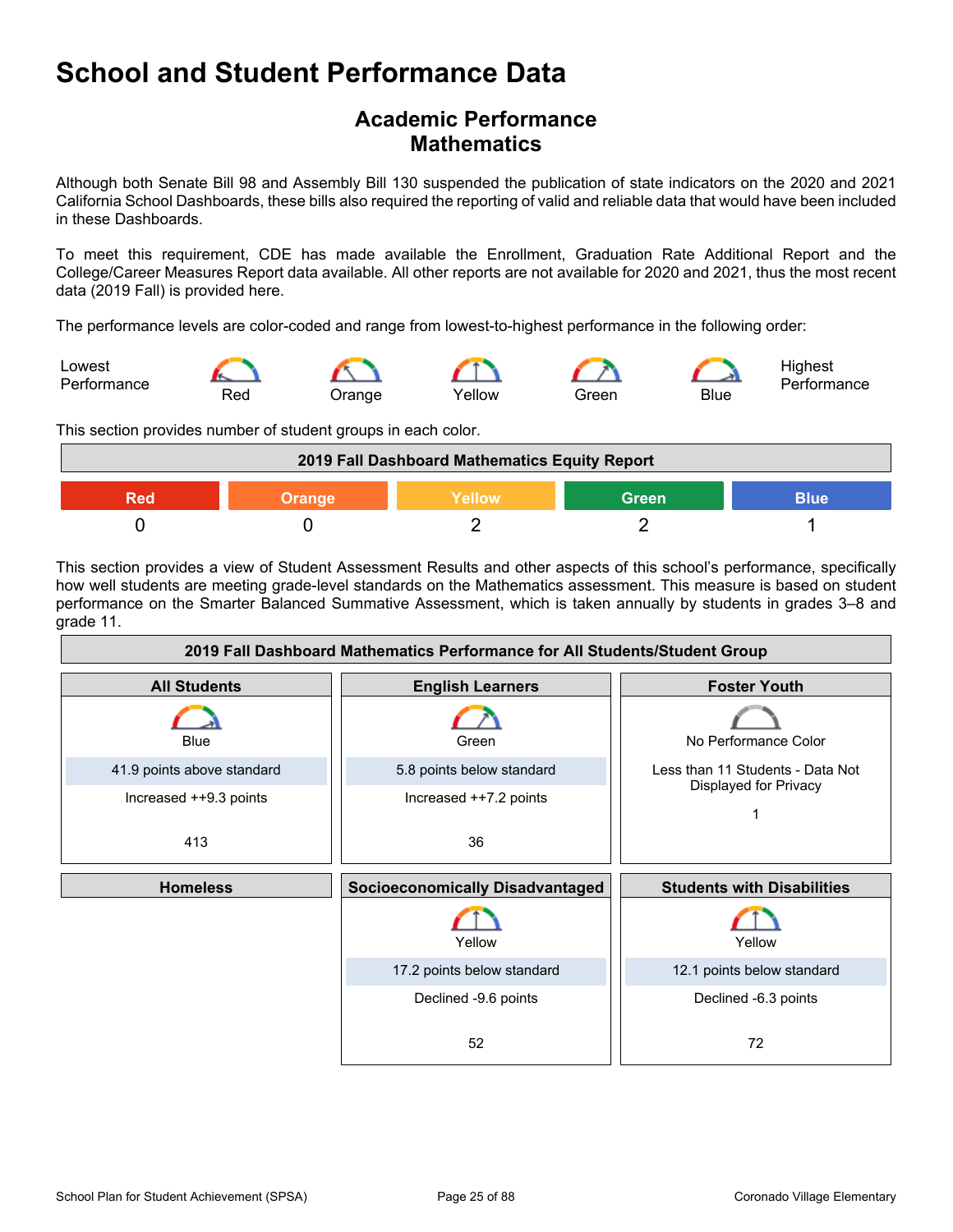

This section provides a view of Student Assessment Results and other aspects of this school's performance, specifically how well students are meeting grade-level standards on the Mathematics assessment. This measure is based on student performance on the Smarter Balanced Summative Assessment, which is taken annually by students in grades 3–8 and grade 11.

| 2019 Fall Dashboard Mathematics Data Comparisons for English Learners |                                      |                            |  |  |  |
|-----------------------------------------------------------------------|--------------------------------------|----------------------------|--|--|--|
| <b>Current English Learner</b>                                        | <b>Reclassified English Learners</b> | <b>English Only</b>        |  |  |  |
| 45.6 points below standard                                            | 11.8 points above standard           | 47.9 points above standard |  |  |  |
| Declined -3.4 points                                                  | Declined Significantly -26.6 points  | Increased ++10.4 points    |  |  |  |
| 11                                                                    | 25                                   | 356                        |  |  |  |

- **1.** In math, all students increased by 9.3 points, scoring 41.9 points above standard.
- **2.** In math, our Hispanic population grew by 13.2 points (scoring 21.9 points above standard), our population with two or more races declined by 11.5 points (yet scored 22.4 points above standard) and our white population grew by 13.2 points (scoring 53.3 points above standard).
- **3.** In math, English Learners increased by 7.2 points, scoring 5.8 points above standard and students with disabilities declined 6.3 points, scoring 12.1 points below standard. Our socioeconomically disadvantaged students declined by 9.6 points (17.2 points below average).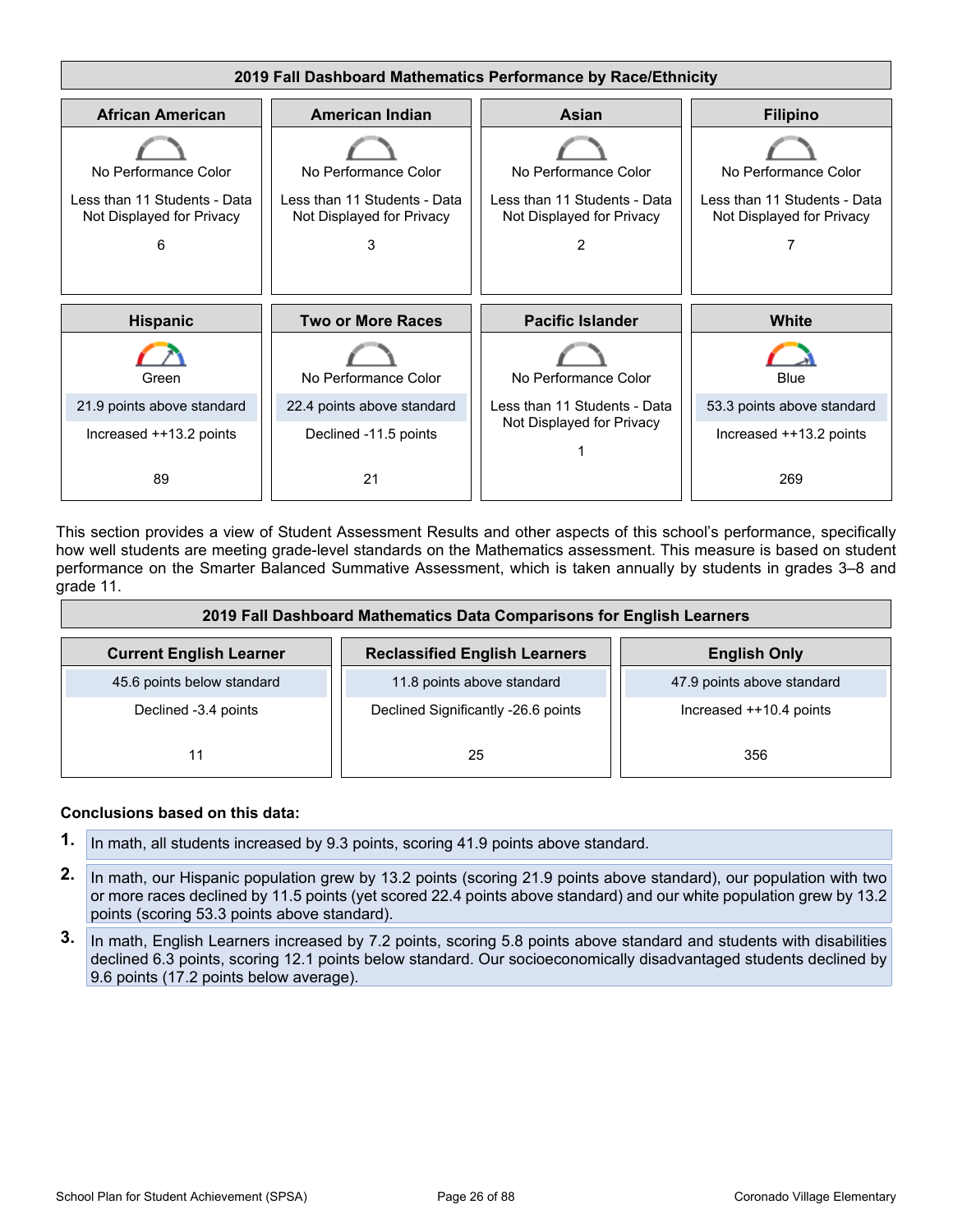### **Academic Performance English Learner Progress**

Although both Senate Bill 98 and Assembly Bill 130 suspended the publication of state indicators on the 2020 and 2021 California School Dashboards, these bills also required the reporting of valid and reliable data that would have been included in these Dashboards.

To meet this requirement, CDE has made available the Enrollment, Graduation Rate Additional Report and the College/Career Measures Report data available. All other reports are not available for 2020 and 2021, thus the most recent data (2019 Fall) is provided here.

This section provides a view of the percentage of current EL students making progress towards English language proficiency or maintaining the highest level.



This section provides a view of the percentage of current EL students who progressed at least one ELPI level, maintained ELPI level 4, maintained lower ELPI levels (i.e, levels 1, 2L, 2H, 3L, or 3H), or decreased at least one ELPI Level.

| 2019 Fall Dashboard Student English Language Acquisition Results |                                                      |                                          |                                                     |  |  |
|------------------------------------------------------------------|------------------------------------------------------|------------------------------------------|-----------------------------------------------------|--|--|
| <b>Decreased</b><br><b>One ELPI Level</b>                        | <b>Maintained ELPI Level 1,</b><br>2L, 2H, 3L, or 3H | <b>Maintained</b><br><b>ELPI Level 4</b> | <b>Progressed At Least</b><br><b>One ELPI Level</b> |  |  |
| 14.2                                                             | 23.8                                                 | 9.5                                      | 52.3                                                |  |  |

- **1.** 61.9% of our 21 EL students are making progress towards English language proficiency.
- **2.** 52.3% of students progressed at least one ELPI Level. 9.5% maintained ELPI level 4, and 23.8% maintained ELPI level 1, 2L, 2H, 3L or 3H.
- **3.** 14.2% of students decreased one ELPI Level.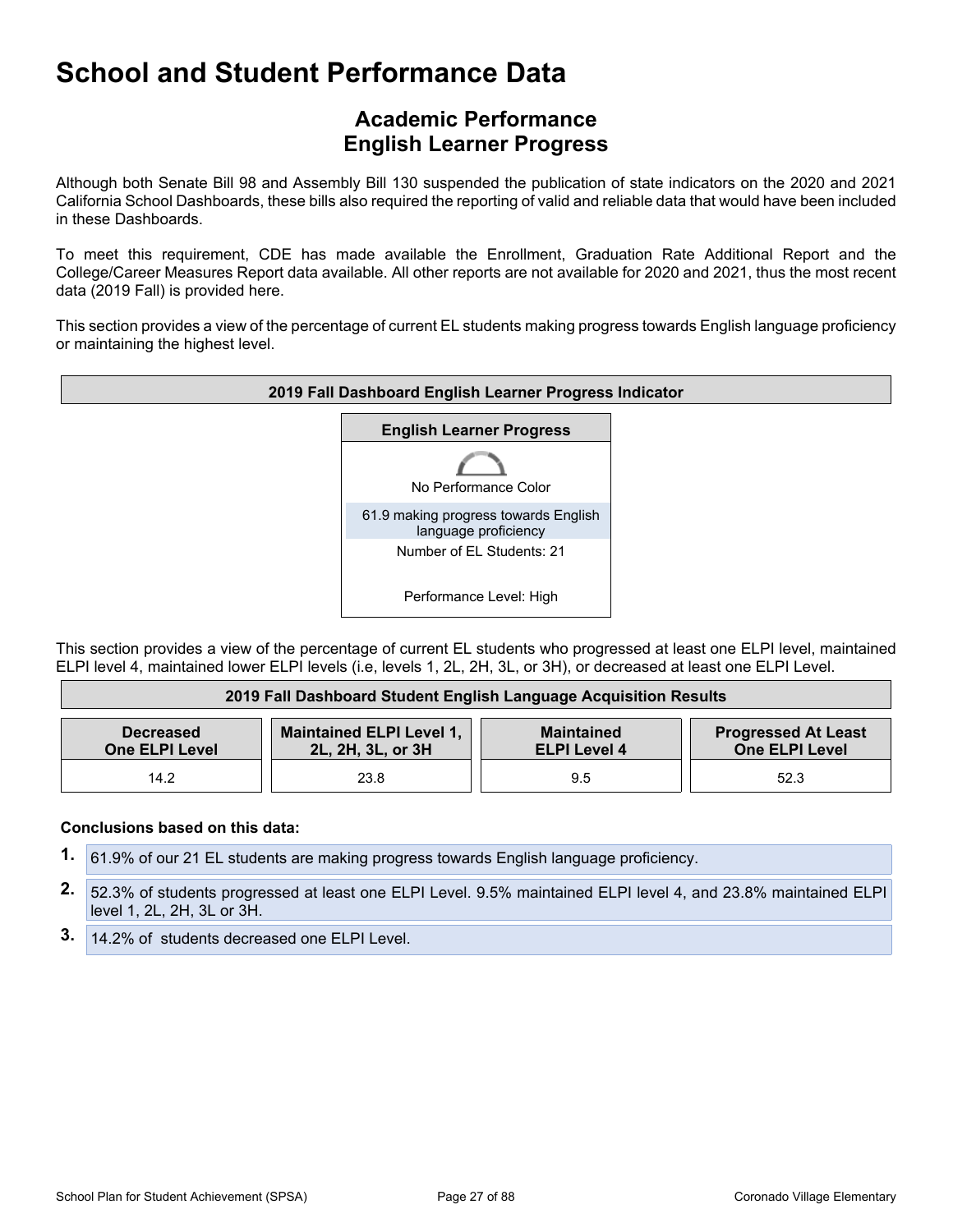### **Academic Performance College/Career Measures Only Report**

Although both Senate Bill 98 and Assembly Bill 130 suspended the publication of state indicators on the 2020 and 2021 California School Dashboards, these bills also required the reporting of valid and reliable data that would have been included in these Dashboards.

To meet this requirement, CDE has made available the Enrollment, Graduation Rate Additional Report and the College/Career Measures Report data available. All other reports are not available for 2020 and 2021.

| Number and Percentage of Students in the Combined Graduation Rate and/or<br>Dashboard Alternative School Status (DASS) Graduation Rate by Student Group |                                |                          |  |  |  |  |
|---------------------------------------------------------------------------------------------------------------------------------------------------------|--------------------------------|--------------------------|--|--|--|--|
| <b>Student Group</b>                                                                                                                                    | <b>Cohort</b><br><b>Totals</b> | Cohort<br><b>Percent</b> |  |  |  |  |
| <b>All Students</b>                                                                                                                                     |                                |                          |  |  |  |  |
| <b>African American</b>                                                                                                                                 |                                |                          |  |  |  |  |
| American Indian or Alaska Native                                                                                                                        |                                |                          |  |  |  |  |
| Asian                                                                                                                                                   |                                |                          |  |  |  |  |
| <b>Filipino</b>                                                                                                                                         |                                |                          |  |  |  |  |
| Hispanic                                                                                                                                                |                                |                          |  |  |  |  |
| Native Hawaiian or Pacific Islander                                                                                                                     |                                |                          |  |  |  |  |
| White                                                                                                                                                   |                                |                          |  |  |  |  |
| <b>Two or More Races</b>                                                                                                                                |                                |                          |  |  |  |  |
| <b>English Learners</b>                                                                                                                                 |                                |                          |  |  |  |  |
| <b>Socioeconomically Disadvantaged</b>                                                                                                                  |                                |                          |  |  |  |  |
| <b>Students with Disabilities</b>                                                                                                                       |                                |                          |  |  |  |  |
| <b>Foster Youth</b>                                                                                                                                     |                                |                          |  |  |  |  |
| <b>Homeless</b>                                                                                                                                         |                                |                          |  |  |  |  |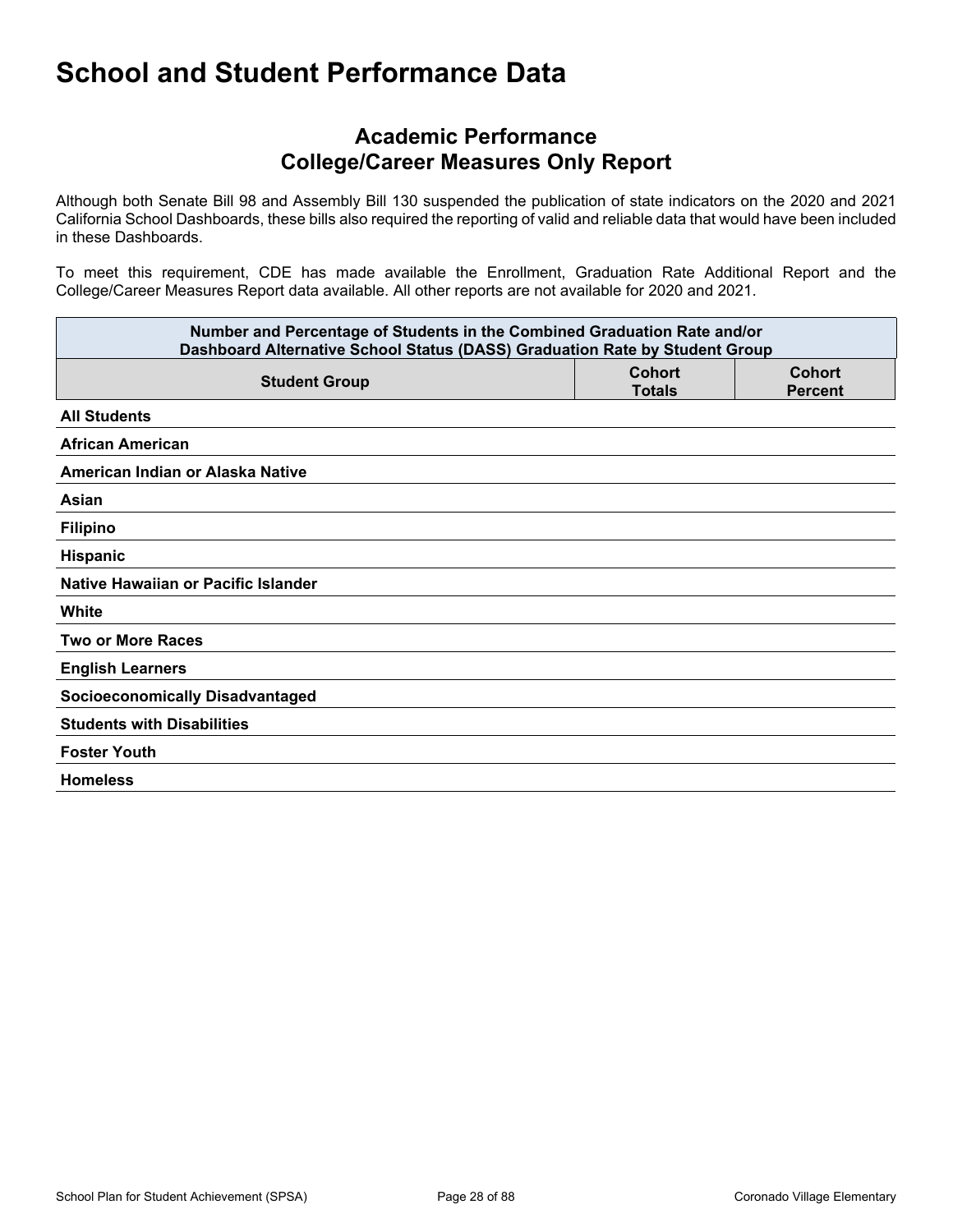| Advanced Placement Exams - Number and Percentage of Four-Year Graduation Rate Cohort Students                                                          |                                |                                 |
|--------------------------------------------------------------------------------------------------------------------------------------------------------|--------------------------------|---------------------------------|
| <b>Student Group</b>                                                                                                                                   | <b>Cohort</b><br><b>Totals</b> | <b>Cohort</b><br><b>Percent</b> |
| <b>All Students</b>                                                                                                                                    |                                |                                 |
| <b>African American</b>                                                                                                                                |                                |                                 |
| American Indian or Alaska Native                                                                                                                       |                                |                                 |
| Asian                                                                                                                                                  |                                |                                 |
| <b>Filipino</b>                                                                                                                                        |                                |                                 |
| Hispanic                                                                                                                                               |                                |                                 |
| Native Hawaiian or Pacific Islander                                                                                                                    |                                |                                 |
| White                                                                                                                                                  |                                |                                 |
| <b>Two or More Races</b>                                                                                                                               |                                |                                 |
| <b>English Learners</b>                                                                                                                                |                                |                                 |
| <b>Socioeconomically Disadvantaged</b>                                                                                                                 |                                |                                 |
| <b>Students with Disabilities</b>                                                                                                                      |                                |                                 |
| <b>Foster Youth</b>                                                                                                                                    |                                |                                 |
|                                                                                                                                                        |                                |                                 |
| This table shows students in the four-year graduation rate cohort by student group who scored 3 or higher on at least<br>two Advanced Placement exams. |                                |                                 |
| International Baccalaureate Exams - Number and Percentage of Four-Year Graduation Rate Cohort                                                          |                                |                                 |
| <b>Homeless</b><br>$\ast$<br><b>Student Group</b>                                                                                                      | <b>Cohort</b><br><b>Totals</b> | <b>Cohort</b><br><b>Percent</b> |
|                                                                                                                                                        |                                |                                 |
| <b>All Students</b><br><b>African American</b>                                                                                                         |                                |                                 |
| American Indian or Alaska Native                                                                                                                       |                                |                                 |
| Asian                                                                                                                                                  |                                |                                 |
| <b>Filipino</b>                                                                                                                                        |                                |                                 |
| Hispanic                                                                                                                                               |                                |                                 |
| Native Hawaiian or Pacific Islander                                                                                                                    |                                |                                 |
| White                                                                                                                                                  |                                |                                 |
| <b>Two or More Races</b>                                                                                                                               |                                |                                 |
| <b>English Learners</b>                                                                                                                                |                                |                                 |
| <b>Socioeconomically Disadvantaged</b>                                                                                                                 |                                |                                 |
| <b>Students with Disabilities</b>                                                                                                                      |                                |                                 |
| <b>Foster Youth</b>                                                                                                                                    |                                |                                 |

\* This table shows students in the four-year graduation rate cohort by student group who scored 4 or higher on at least two International Baccalaureate Exams.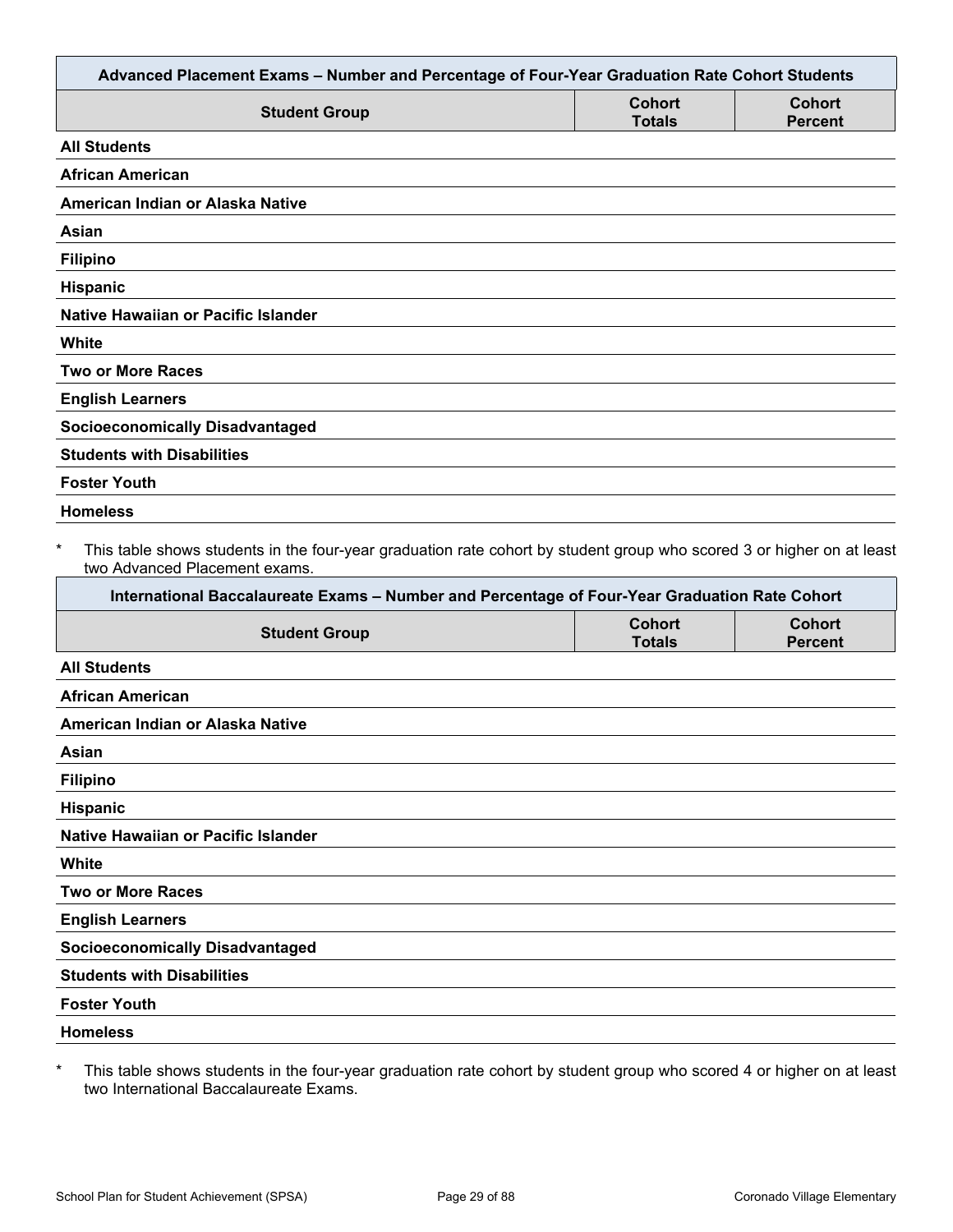| Completed at Least One Career Technical Education (CTE) Pathway - Number and Percentage of All Students |                                |                                 |  |  |  |
|---------------------------------------------------------------------------------------------------------|--------------------------------|---------------------------------|--|--|--|
| <b>Student Group</b>                                                                                    | <b>Cohort</b><br><b>Totals</b> | <b>Cohort</b><br><b>Percent</b> |  |  |  |
| <b>All Students</b>                                                                                     |                                |                                 |  |  |  |
| <b>African American</b>                                                                                 |                                |                                 |  |  |  |
| American Indian or Alaska Native                                                                        |                                |                                 |  |  |  |
| Asian                                                                                                   |                                |                                 |  |  |  |
| <b>Filipino</b>                                                                                         |                                |                                 |  |  |  |
| Hispanic                                                                                                |                                |                                 |  |  |  |
| Native Hawaiian or Pacific Islander                                                                     |                                |                                 |  |  |  |
| White                                                                                                   |                                |                                 |  |  |  |
| <b>Two or More Races</b>                                                                                |                                |                                 |  |  |  |
| <b>English Learners</b>                                                                                 |                                |                                 |  |  |  |
| <b>Socioeconomically Disadvantaged</b>                                                                  |                                |                                 |  |  |  |
| <b>Students with Disabilities</b>                                                                       |                                |                                 |  |  |  |
| <b>Foster Youth</b>                                                                                     |                                |                                 |  |  |  |
| <b>Homeless</b>                                                                                         |                                |                                 |  |  |  |

\* This table shows students in the combined graduation rate and/or DASS graduation rate by student group who completed at least one CTE Pathway with a grade of C- or better (or Pass) in the capstone course.

| Completed a-g Requirements - Number and Percentage of All Students |                                |                                 |  |  |  |
|--------------------------------------------------------------------|--------------------------------|---------------------------------|--|--|--|
| <b>Student Group</b>                                               | <b>Cohort</b><br><b>Totals</b> | <b>Cohort</b><br><b>Percent</b> |  |  |  |
| <b>All Students</b>                                                |                                |                                 |  |  |  |
| <b>African American</b>                                            |                                |                                 |  |  |  |
| American Indian or Alaska Native                                   |                                |                                 |  |  |  |
| Asian                                                              |                                |                                 |  |  |  |
| <b>Filipino</b>                                                    |                                |                                 |  |  |  |
| Hispanic                                                           |                                |                                 |  |  |  |
| Native Hawaiian or Pacific Islander                                |                                |                                 |  |  |  |
| White                                                              |                                |                                 |  |  |  |
| <b>Two or More Races</b>                                           |                                |                                 |  |  |  |
| <b>English Learners</b>                                            |                                |                                 |  |  |  |
| <b>Socioeconomically Disadvantaged</b>                             |                                |                                 |  |  |  |
| <b>Students with Disabilities</b>                                  |                                |                                 |  |  |  |
| <b>Foster Youth</b>                                                |                                |                                 |  |  |  |
| <b>Homeless</b>                                                    |                                |                                 |  |  |  |

\* This table shows students in the combined graduation rate and/or DASS graduation rate by student group who met the University of California (UC) or California State University (CSU) a-g criteria with a grade of C or better (or Pass).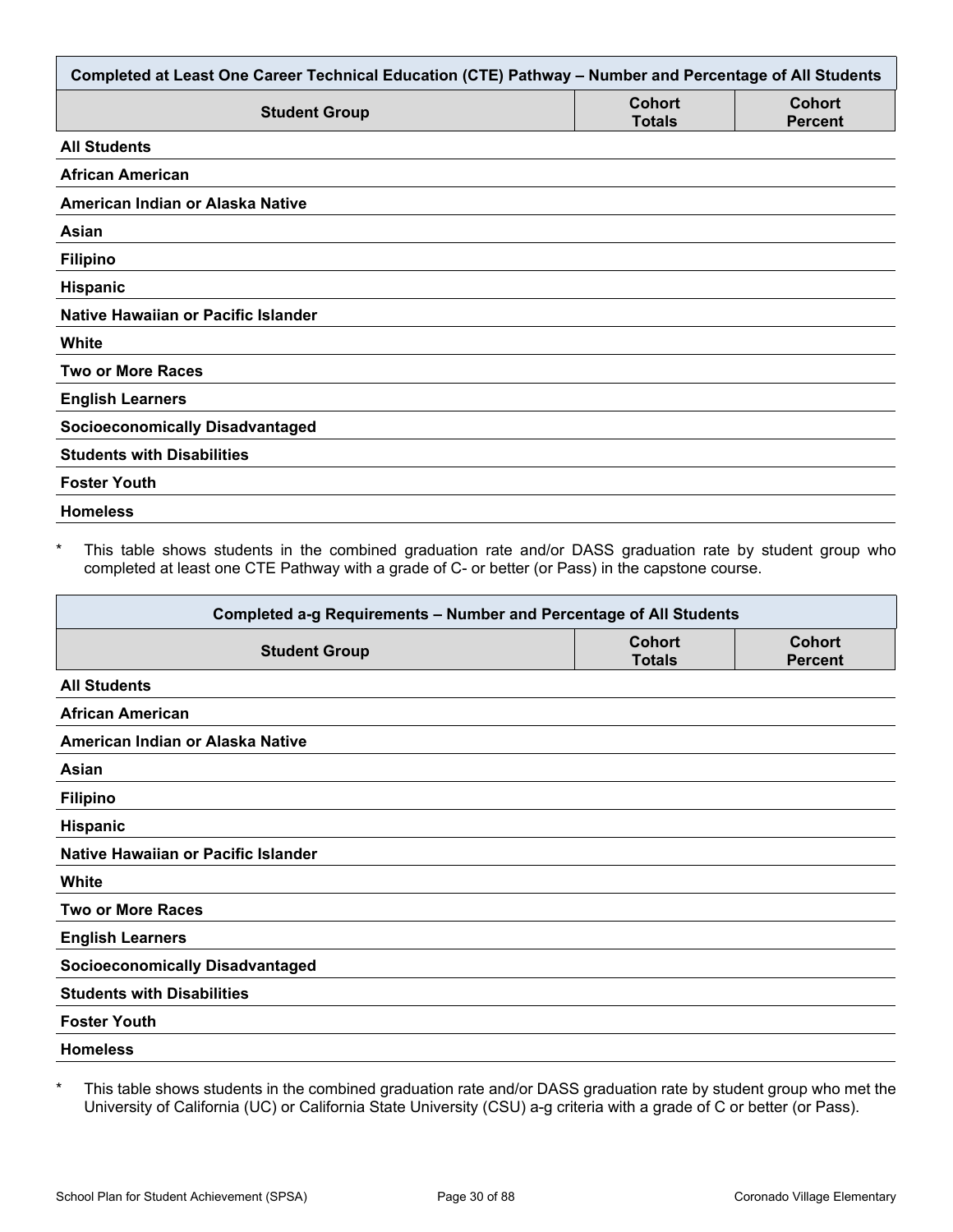| Completed a-g Requirements AND at Least One CTE Pathway - Number and Percentage of All Students                                                                                                                                                                                                        |                         |                            |  |  |  |
|--------------------------------------------------------------------------------------------------------------------------------------------------------------------------------------------------------------------------------------------------------------------------------------------------------|-------------------------|----------------------------|--|--|--|
| <b>Student Group</b>                                                                                                                                                                                                                                                                                   | Cohort<br><b>Totals</b> | Cohort<br><b>Percent</b>   |  |  |  |
| <b>All Students</b>                                                                                                                                                                                                                                                                                    |                         |                            |  |  |  |
| African American                                                                                                                                                                                                                                                                                       |                         |                            |  |  |  |
| American Indian or Alaska Native                                                                                                                                                                                                                                                                       |                         |                            |  |  |  |
| <b>Asian</b>                                                                                                                                                                                                                                                                                           |                         |                            |  |  |  |
| <b>Filipino</b>                                                                                                                                                                                                                                                                                        |                         |                            |  |  |  |
| Hispanic                                                                                                                                                                                                                                                                                               |                         |                            |  |  |  |
| Native Hawaiian or Pacific Islander                                                                                                                                                                                                                                                                    |                         |                            |  |  |  |
| White                                                                                                                                                                                                                                                                                                  |                         |                            |  |  |  |
| <b>Two or More Races</b>                                                                                                                                                                                                                                                                               |                         |                            |  |  |  |
| <b>English Learners</b>                                                                                                                                                                                                                                                                                |                         |                            |  |  |  |
| <b>Socioeconomically Disadvantaged</b>                                                                                                                                                                                                                                                                 |                         |                            |  |  |  |
| <b>Students with Disabilities</b>                                                                                                                                                                                                                                                                      |                         |                            |  |  |  |
| <b>Foster Youth</b>                                                                                                                                                                                                                                                                                    |                         |                            |  |  |  |
| <b>Homeless</b>                                                                                                                                                                                                                                                                                        |                         |                            |  |  |  |
| $\star$<br>This table shows students in the combined graduation rate and/or DASS graduation rate by student group who met the<br>UC or CSU a-g criteria with a grade of C or better (or Pass) AND completed at least one CTE Pathway with a grade of<br>C- or better (or Pass) in the capstone course. |                         |                            |  |  |  |
| <b>Completed College Credit Courses - Number and Percentage of All Student</b><br>Students Completing One Semester, Two Quarters, or Two Trimesters of College Credit Courses                                                                                                                          |                         |                            |  |  |  |
| <b>Student Group</b>                                                                                                                                                                                                                                                                                   | Number of Students      | <b>Percent of Students</b> |  |  |  |
| <b>All Students</b>                                                                                                                                                                                                                                                                                    |                         |                            |  |  |  |
| <b>African American</b>                                                                                                                                                                                                                                                                                |                         |                            |  |  |  |
| American Indian or Alaska Native                                                                                                                                                                                                                                                                       |                         |                            |  |  |  |
| Asian                                                                                                                                                                                                                                                                                                  |                         |                            |  |  |  |
| <b>Filipino</b>                                                                                                                                                                                                                                                                                        |                         |                            |  |  |  |
| <b>Hispanic</b>                                                                                                                                                                                                                                                                                        |                         |                            |  |  |  |

**Native Hawaiian or Pacific Islander**

**White**

**Two or More Races**

**English Learners**

**Socioeconomically Disadvantaged**

**Students with Disabilities**

**Foster Youth**

**Homeless**

\* This table shows students in the combined graduation rate and/or DASS graduation rate by student group who completed Academic or CTE subject college credit courses with a grade of C- or better (or Pass).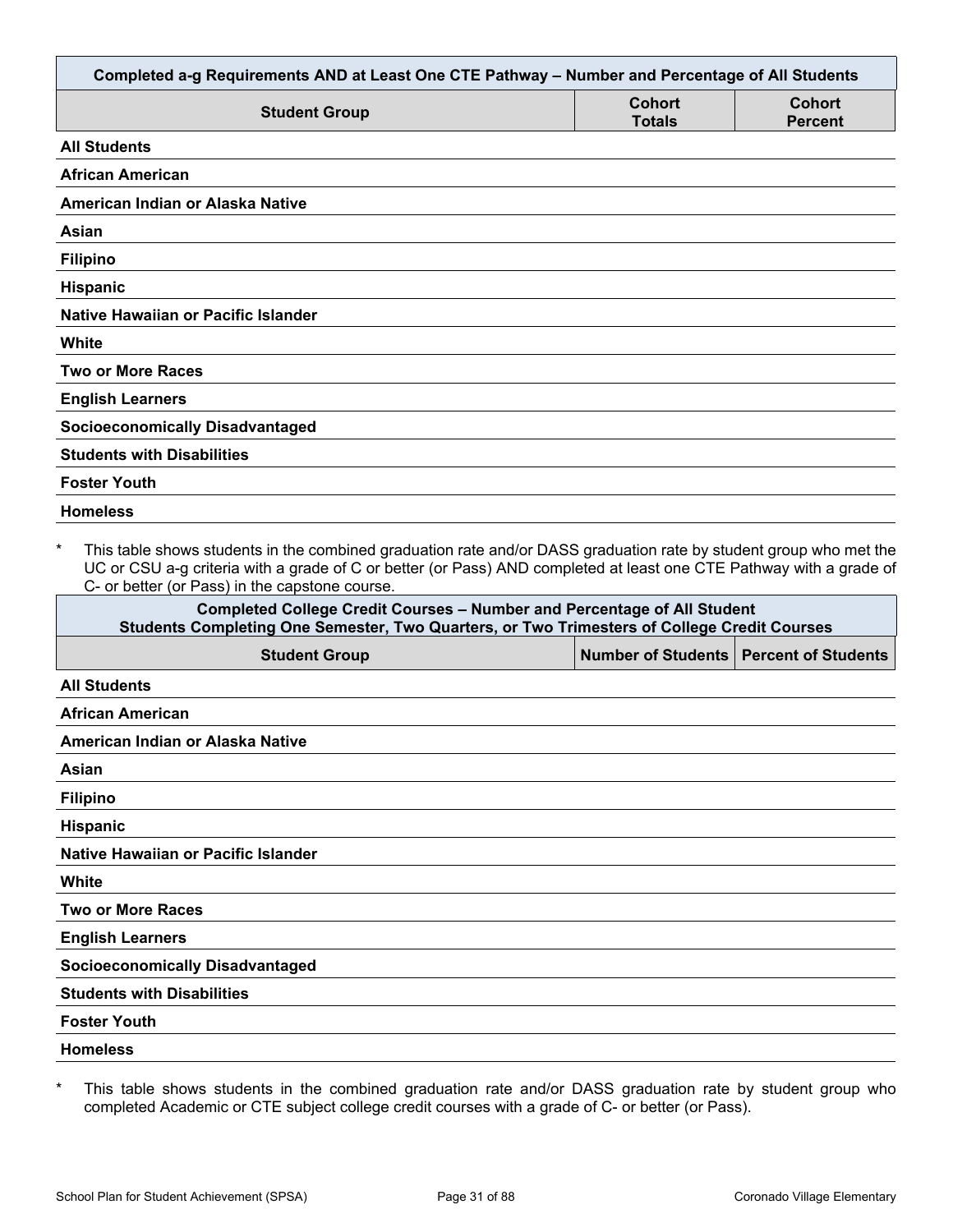| <b>Completed College Credit Courses - Number and Percentage of All Student</b><br>Students Completing Two Semesters, Three Quarters, or Three Trimesters of College Credit Courses |                                          |  |  |  |  |  |
|------------------------------------------------------------------------------------------------------------------------------------------------------------------------------------|------------------------------------------|--|--|--|--|--|
| <b>Student Group</b>                                                                                                                                                               | Number of Students   Percent of Students |  |  |  |  |  |
| <b>All Students</b>                                                                                                                                                                |                                          |  |  |  |  |  |
| <b>African American</b>                                                                                                                                                            |                                          |  |  |  |  |  |
| American Indian or Alaska Native                                                                                                                                                   |                                          |  |  |  |  |  |
| Asian                                                                                                                                                                              |                                          |  |  |  |  |  |
| <b>Filipino</b>                                                                                                                                                                    |                                          |  |  |  |  |  |
| Hispanic                                                                                                                                                                           |                                          |  |  |  |  |  |
| Native Hawaiian or Pacific Islander                                                                                                                                                |                                          |  |  |  |  |  |
| White                                                                                                                                                                              |                                          |  |  |  |  |  |
| <b>Two or More Races</b>                                                                                                                                                           |                                          |  |  |  |  |  |
| <b>English Learners</b>                                                                                                                                                            |                                          |  |  |  |  |  |
| <b>Socioeconomically Disadvantaged</b>                                                                                                                                             |                                          |  |  |  |  |  |
| <b>Students with Disabilities</b>                                                                                                                                                  |                                          |  |  |  |  |  |
| <b>Foster Youth</b>                                                                                                                                                                |                                          |  |  |  |  |  |
| <b>Homeless</b>                                                                                                                                                                    |                                          |  |  |  |  |  |

\* This table shows students in the combined graduation rate and/or DASS graduation rate by student group who completed Academic or CTE subject college credit courses with a grade of C- or better (or Pass).

| Earned the State Seal of Biliteracy - Number and Percentage of All Students |                                |                                 |  |  |  |
|-----------------------------------------------------------------------------|--------------------------------|---------------------------------|--|--|--|
| <b>Student Group</b>                                                        | <b>Cohort</b><br><b>Totals</b> | <b>Cohort</b><br><b>Percent</b> |  |  |  |
| <b>All Students</b>                                                         |                                |                                 |  |  |  |
| <b>African American</b>                                                     |                                |                                 |  |  |  |
| American Indian or Alaska Native                                            |                                |                                 |  |  |  |
| Asian                                                                       |                                |                                 |  |  |  |
| <b>Filipino</b>                                                             |                                |                                 |  |  |  |
| <b>Hispanic</b>                                                             |                                |                                 |  |  |  |
| Native Hawaiian or Pacific Islander                                         |                                |                                 |  |  |  |
| <b>White</b>                                                                |                                |                                 |  |  |  |
| <b>Two or More Races</b>                                                    |                                |                                 |  |  |  |
| <b>English Learners</b>                                                     |                                |                                 |  |  |  |
| <b>Socioeconomically Disadvantaged</b>                                      |                                |                                 |  |  |  |
| <b>Students with Disabilities</b>                                           |                                |                                 |  |  |  |
| <b>Foster Youth</b>                                                         |                                |                                 |  |  |  |
| <b>Homeless</b>                                                             |                                |                                 |  |  |  |

\* This table shows students in the combined graduation rate and/or DASS graduation rate by student group who earned the State Seal of Biliteracy.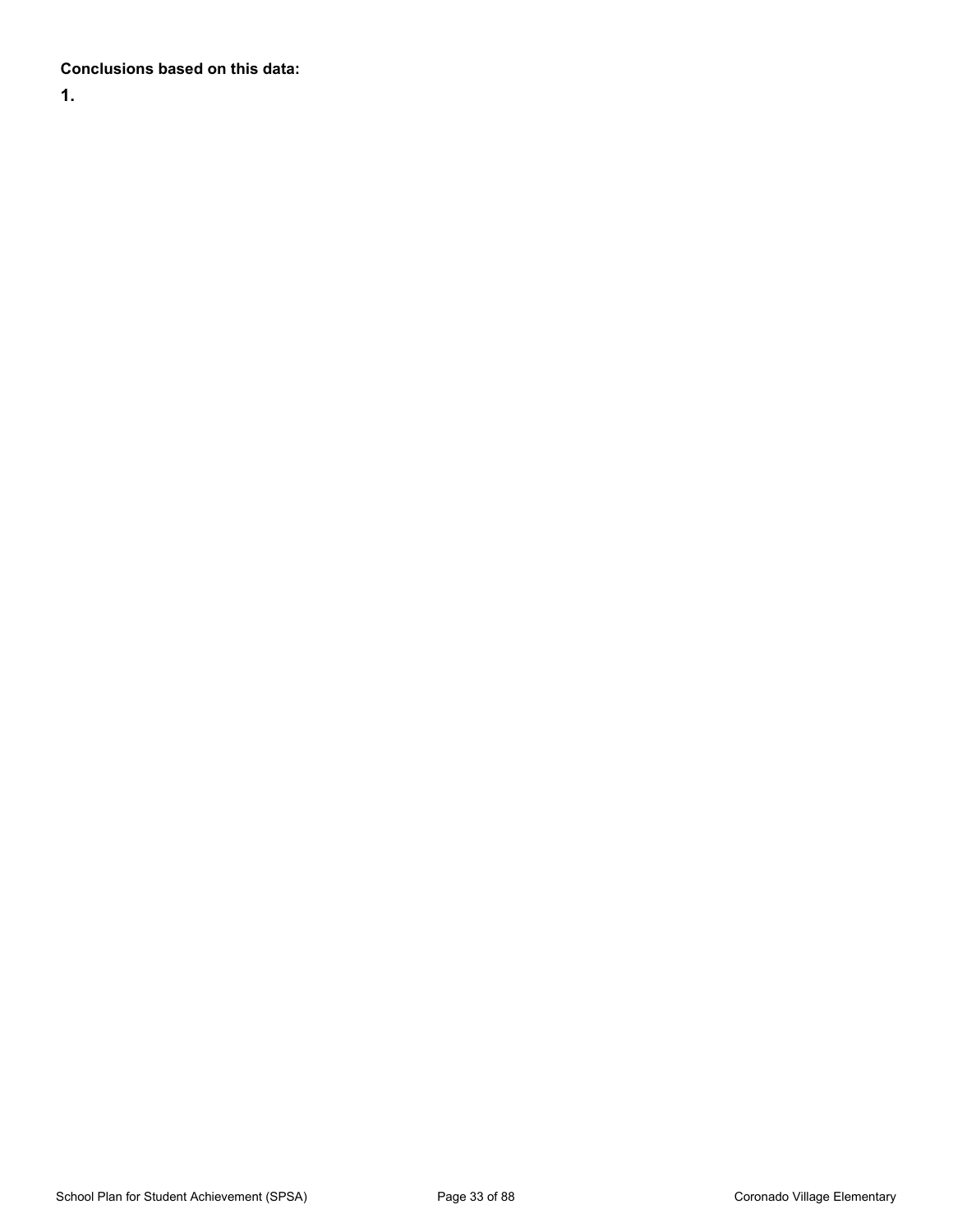## <span id="page-33-0"></span>**Academic Engagement Chronic Absenteeism**

Although both Senate Bill 98 and Assembly Bill 130 suspended the publication of state indicators on the 2020 and 2021 California School Dashboards, these bills also required the reporting of valid and reliable data that would have been included in these Dashboards.

To meet this requirement, CDE has made available the Enrollment, Graduation Rate Additional Report and the College/Career Measures Report data available. All other reports are not available for 2020 and 2021, thus the most recent data (2019 Fall) is provided here.

The performance levels are color-coded and range from lowest-to-highest performance in the following order:



This section provides number of student groups in each color.



This section provides information about the percentage of students in kindergarten through grade 8 who are absent 10 percent or more of the instructional days they were enrolled.

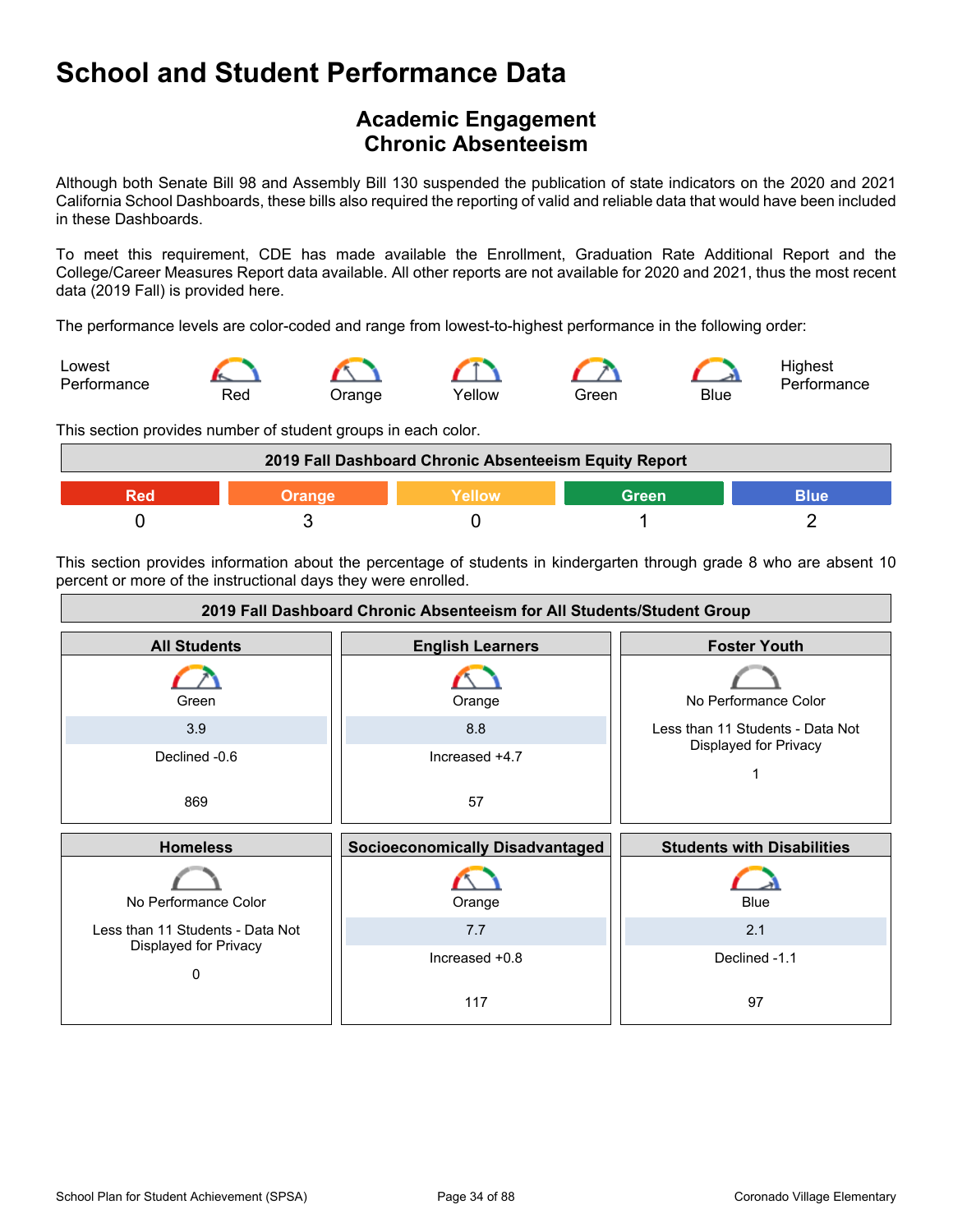

- **1.** VES chronic absenteeism for all students declined by .6 points. Students with disabilities and students who are two or more races also declined by 1.1 points and 8.4 points respectively. This is positive news.
- **2.** Our English Language Learners and Socioeconomically Disadvantaged populations increased by 4.7 points and .8 points respectively, placing us in the Orange category on the dashboard.
- **3.** Our African American and Hispanic populations increased by 8.3 points and 3.4 points respectively.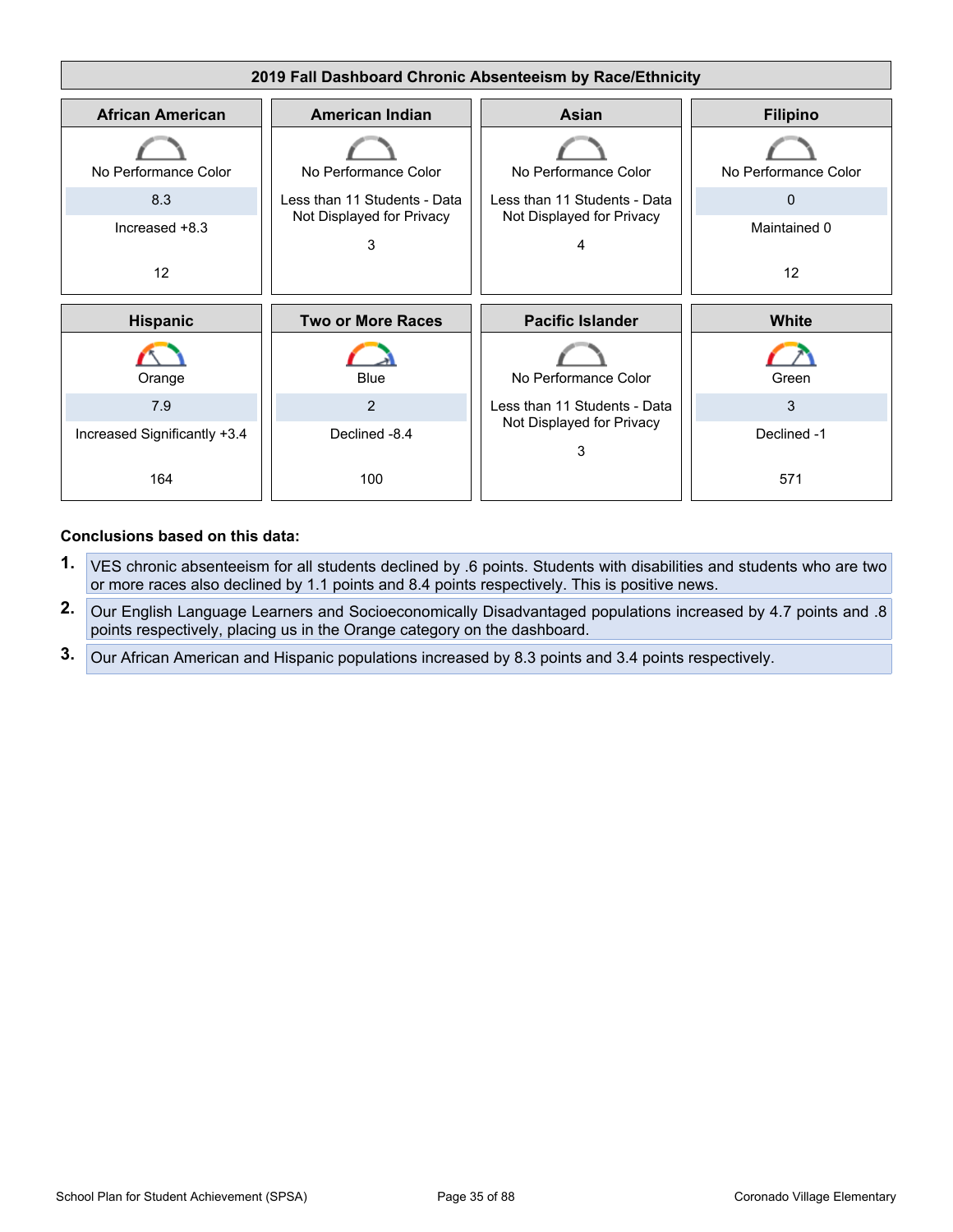### **Academic Engagement Graduation Rate Additional Report**

Although both Senate Bill 98 and Assembly Bill 130 suspended the publication of state indicators on the 2020 and 2021 California School Dashboards, these bills also required the reporting of valid and reliable data that would have been included in these Dashboards.

To meet this requirement, CDE has made available the Enrollment, Graduation Rate Additional Report and the College/Career Measures Report data available. All other reports are not available for 2020 and 2021.

| 2021 Graduation Rate by Student Group  |                                                                                   |                               |                                                    |                           |  |  |
|----------------------------------------|-----------------------------------------------------------------------------------|-------------------------------|----------------------------------------------------|---------------------------|--|--|
| <b>Student Group</b>                   | <b>Number of</b><br><b>Students in</b><br>the<br><b>Graduation</b><br><b>Rate</b> | Number of<br><b>Graduates</b> | Number of<br><b>Fifth Year</b><br><b>Graduates</b> | <b>Graduation</b><br>Rate |  |  |
| <b>All Students</b>                    |                                                                                   |                               |                                                    |                           |  |  |
| <b>English Learners</b>                |                                                                                   |                               |                                                    |                           |  |  |
| <b>Foster Youth</b>                    |                                                                                   |                               |                                                    |                           |  |  |
| <b>Homeless</b>                        |                                                                                   |                               |                                                    |                           |  |  |
| <b>Socioeconomically Disadvantaged</b> |                                                                                   |                               |                                                    |                           |  |  |
| <b>Students with Disabilities</b>      |                                                                                   |                               |                                                    |                           |  |  |
| <b>African American</b>                |                                                                                   |                               |                                                    |                           |  |  |
| American Indian or Alaska Native       |                                                                                   |                               |                                                    |                           |  |  |
| Asian                                  |                                                                                   |                               |                                                    |                           |  |  |
| <b>Filipino</b>                        |                                                                                   |                               |                                                    |                           |  |  |
| Hispanic                               |                                                                                   |                               |                                                    |                           |  |  |
| Native Hawaiian or Pacific Islander    |                                                                                   |                               |                                                    |                           |  |  |
| White                                  |                                                                                   |                               |                                                    |                           |  |  |
| <b>Two or More Races</b>               |                                                                                   |                               |                                                    |                           |  |  |

**Conclusions based on this data:**

**1.**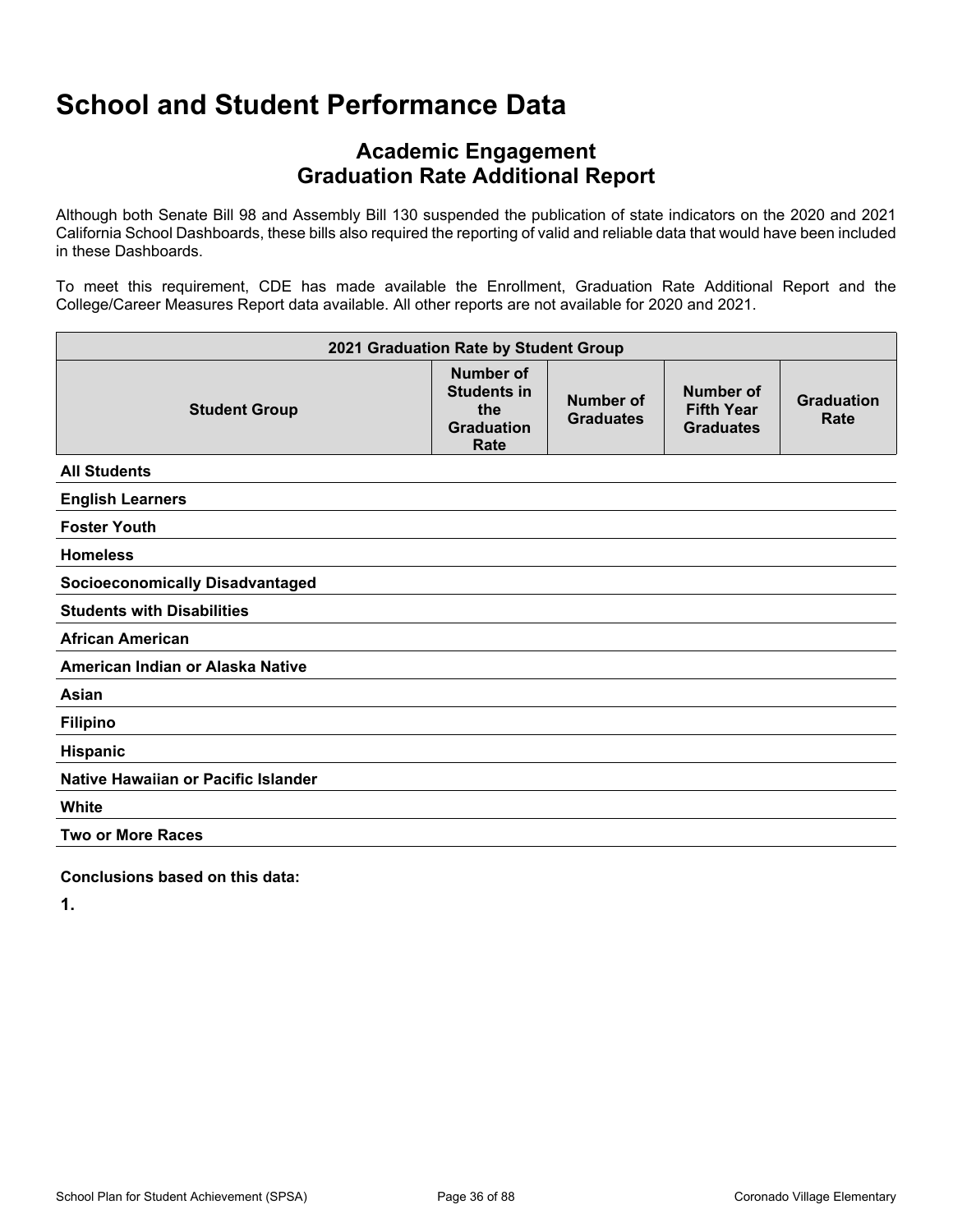# **School and Student Performance Data**

# **Conditions & Climate Suspension Rate**

Although both Senate Bill 98 and Assembly Bill 130 suspended the publication of state indicators on the 2020 and 2021 California School Dashboards, these bills also required the reporting of valid and reliable data that would have been included in these Dashboards.

To meet this requirement, CDE has made available the Enrollment, Graduation Rate Additional Report and the College/Career Measures Report data available. All other reports are not available for 2020 and 2021, thus the most recent data (2019 Fall) is provided here.

The performance levels are color-coded and range from lowest-to-highest performance in the following order:



This section provides number of student groups in each color.



This section provides information about the percentage of students in kindergarten through grade 12 who have been suspended at least once in a given school year. Students who are suspended multiple times are only counted once.

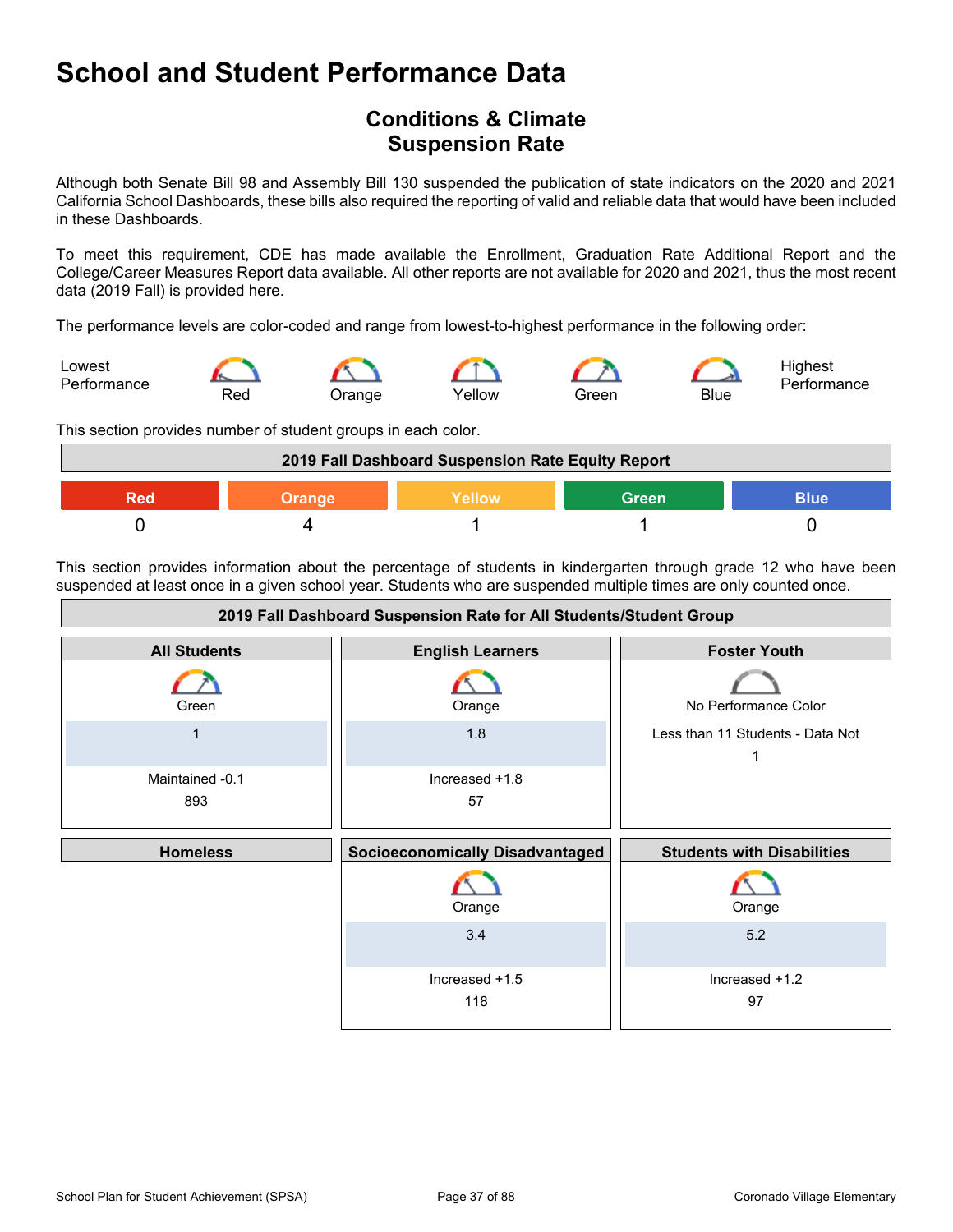

This section provides a view of the percentage of students who were suspended.

| 2019 Fall Dashboard Suspension Rate by Year |  |  |  |
|---------------------------------------------|--|--|--|
| 2017<br>2018<br>2019                        |  |  |  |
|                                             |  |  |  |

### **Conclusions based on this data:**

- **1.** Our suspension rates were maintained in 2020-2021.
- **2.** Our Conditions & Climate: Suspension Rates per the performance indicator, is orange for the following student subgroups: English Learners, Socioeconomically Disadvantaged and Students with Disabilities.
- **3.** Our African American suspensions fell by 6.3% and our Hispanic suspencion rate grew by .5%.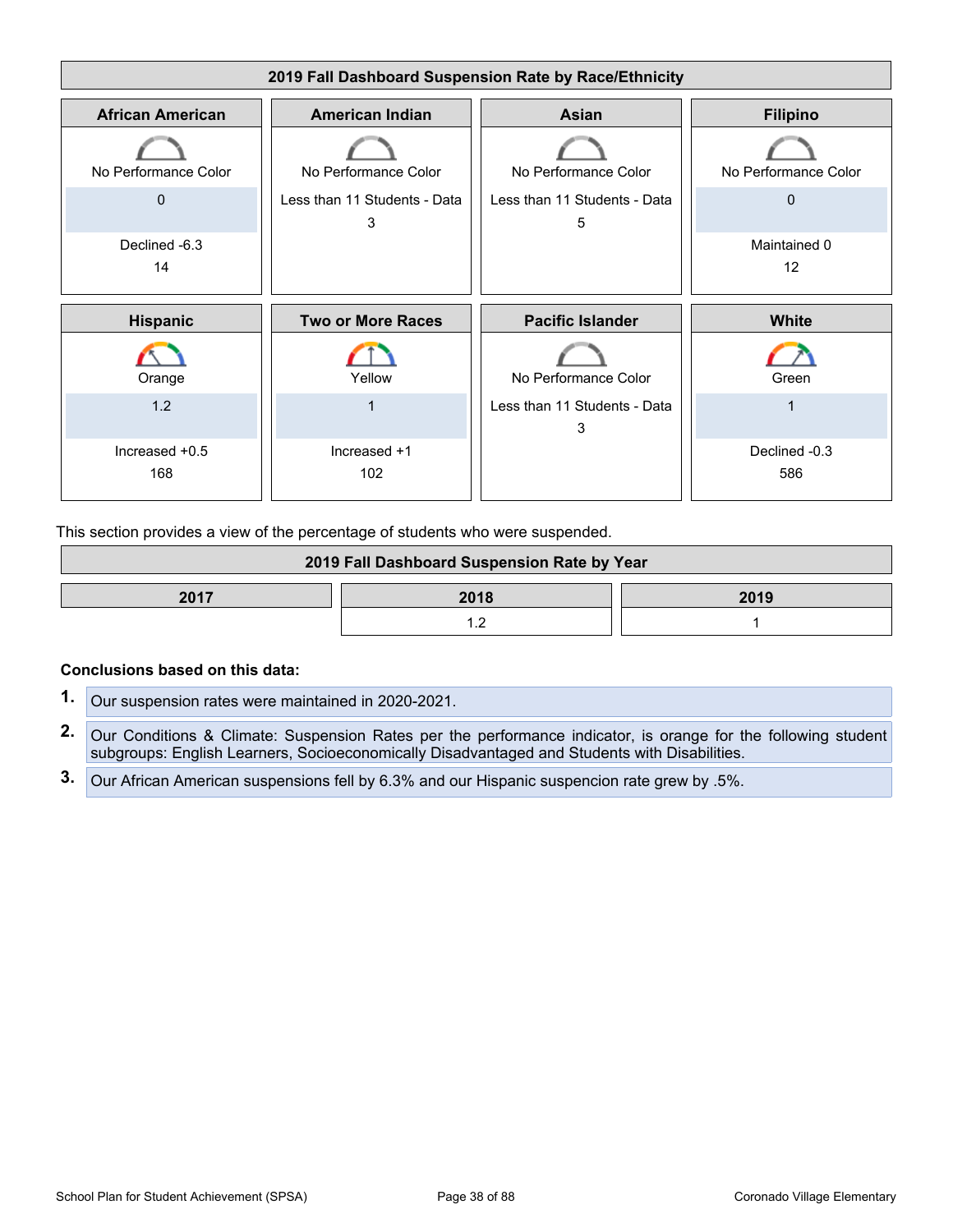# **Goals, Strategies, & Proposed Expenditures**

Complete a copy of the following table for each of the school's goals. Duplicate the table as needed.

# **Goal Subject**

Learning

# **LEA/LCAP Goal**

Provide individual and small group instruction during WIN (What I Need) time based on current district and state assessment data that will prepare all students for academic and vocational success.

# **Goal 1**

Village Elementary seeks to ensure all students receive individual, small and whole group instruction based on their academic strengths and needs, and personal interests and aspirations.

# **Identified Need**

- Work within the master bell schedule, during WIN (What I Need) time, to provide intervention and extension as needed to students to help recover learning loss due to COVID-19 and accelerate learning for all.
- Increased support through small group instruction within the classroom to students with disabilities and who are socioeconomically disadvantaged, as needed, in English Language Arts and math.
- Provide daily prep and 2 times monthly (Wednesday afternoon) planning and collaborating time for teachers within and across grade levels is needed to deepen knowledge of CCSS standards and new curriculum across several different content areas within the CUSD adopted curriculums in ELA, math and SEL. The other two afternoons a month will focus on professional development and training. If no professional development or training is planned, teachers will be given more time for data analysis and planning for WIN time.
- Document data analysis and PLC time through PLC's data recording minutes including data analysis and next steps. Use TOSAs and grade level leads to help gather data, lead discussions and create intervention and extension groupings.
- Review appropriate assessments to gauge student growth and achievement in the area of ELA and math with TOSAs, leadership and grade level teams and provide small group instruction to meet student needs. Create school-wide assessment plan and goals for 2022-2023 school year.
- When students feel connected and included in school, they are inspired to learn. Village will continue supporting students to connect and provide inclusive learning opportunities.

| Metric/Indicator       | <b>Baseline/Actual Outcome</b> | <b>Expected Outcome</b> |
|------------------------|--------------------------------|-------------------------|
| Participation:         | Participation:                 | Participation:          |
| • 100% of VES students | • VAPA: 100% percent           | • VAPA: 100% percent    |
| participate in daily   | of students have               | of students have        |
| learning activities.   | access to weekly               | access to weekly        |
| • VAPA: 100% percent   | VAPA lesson as                 | VAPA lesson as          |
| of students have       | identified through the         | originally identified   |

# **Annual Measurable Outcomes**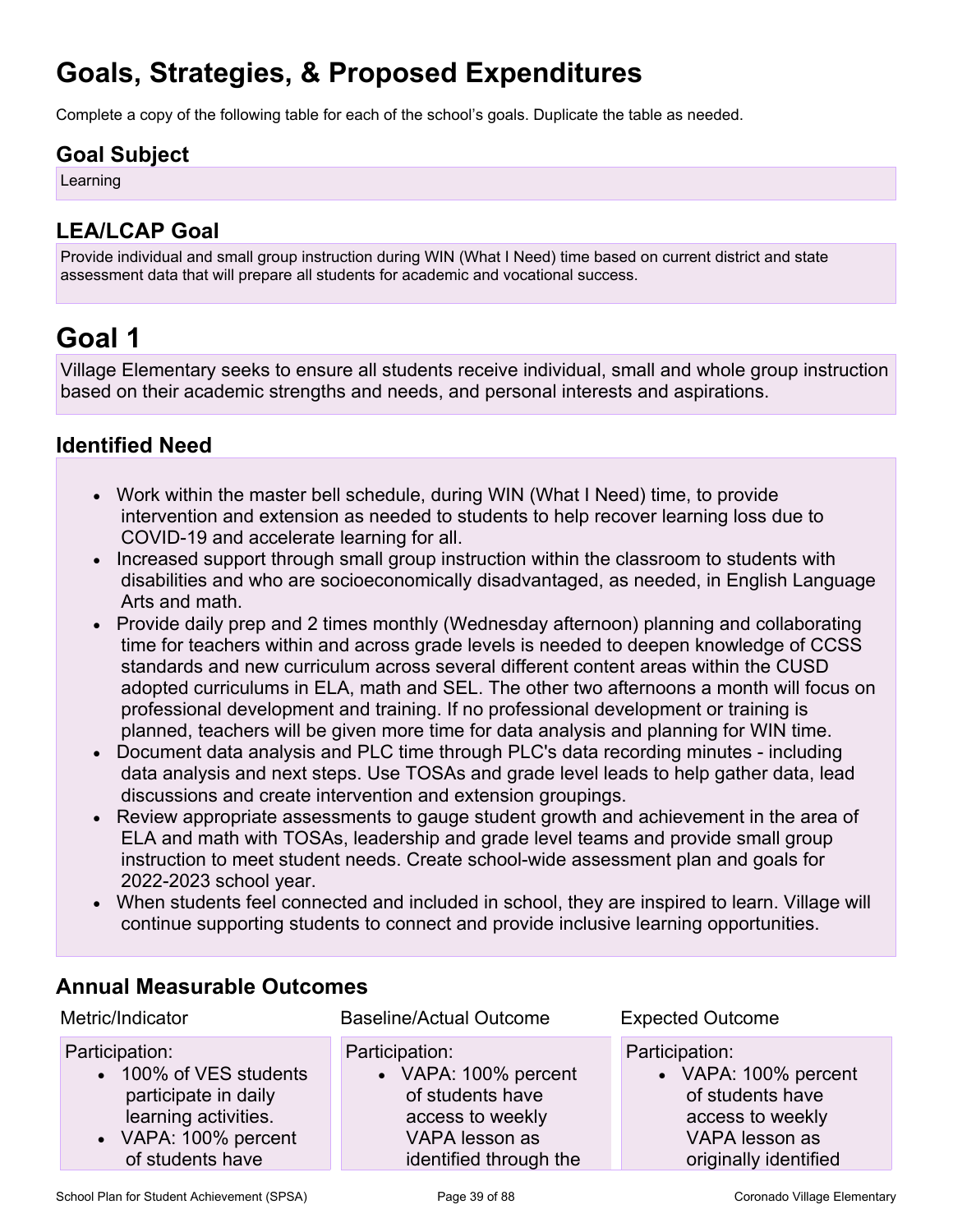| Metric/Indicator                                                                                                                                                                                                                                                                            | Baseline/Actual Outcome                                                                                                                                                                                                                                                                                                                                                                                                                                                                                                                                                                                                                                                                                        | <b>Expected Outcome</b>                                                                                                                                                                                                                                                                                                                                                                         |
|---------------------------------------------------------------------------------------------------------------------------------------------------------------------------------------------------------------------------------------------------------------------------------------------|----------------------------------------------------------------------------------------------------------------------------------------------------------------------------------------------------------------------------------------------------------------------------------------------------------------------------------------------------------------------------------------------------------------------------------------------------------------------------------------------------------------------------------------------------------------------------------------------------------------------------------------------------------------------------------------------------------------|-------------------------------------------------------------------------------------------------------------------------------------------------------------------------------------------------------------------------------------------------------------------------------------------------------------------------------------------------------------------------------------------------|
| access to weekly<br>VAPA lesson as<br>identified through the<br>Arts4 learning grant<br>(that has now<br>expired).<br>100% of all students in<br>grades K-5 have 1:1<br>computer access for<br>accessing<br>synchronous and<br>asynchronous<br>curriculum content at<br>home and at school. | Arts for Learning<br>(A4L) grant. Prepare<br>financially, as 2020-<br>2021 is the last year<br>for the Arts for<br><b>Learning Grant</b><br>funding.<br>• 90% of all students in<br>grades K-5 have 1:1<br>computer access for<br>personalized learning.<br>• Survey teachers for<br>interactive<br>whiteboards.                                                                                                                                                                                                                                                                                                                                                                                               | through the Arts for<br>Learning (A4L) grant.<br>Funding for VAPA will<br>be taken over by CSF.<br>100% of all students in<br>grades 1-5 have 1:1<br>computer access for<br>personalized learning.<br>• Install interactive<br>whiteboards for 100%<br>of teachers who<br>choose to have one in<br>their classroom.                                                                             |
| Local Data Measures for ELA :<br>Interim Benchmark<br>$\bullet$<br>Advance<br>Assessments 1,2,3,<br>and EOY 4 will be<br>used to measure<br>growth from Fall to<br>Spring each year.                                                                                                        | Local Data Measures for ELA :<br>Interim Benchmark<br>$\bullet$<br>Advance<br>Assessments 1,2,3,<br>and EOY 4 will be<br>used to measure<br>growth from Fall to<br>Spring each year.<br>2021-2022<br>Interim 1 Assessment Data for<br>Village Overall:<br>Meeting Standards: 30%<br>Developing Standards: 44%<br>Below Standards: 14%<br>No Score: 8%<br>Interim 2 Assessment Data for<br><b>Village Overall:</b><br>Meeting Standards: 44%<br>Developing Standards: 39%<br>Below Standards: 6%<br>No Score: 10%<br>Interim 3 Assessment Data for<br><b>Village Overall:</b><br>Meeting Standards: 54%<br>Developing Standards: 32%<br><b>Below Standards: 5%</b><br>No Score: 9%<br>2020-2021 Exams- Taken at | Interim Benchmark<br>Advance<br>Assessments 1,2,3,<br>and EOY 4 will be<br>used to measure<br>growth from Fall to<br>Spring each year.<br>Goal for Spring 2023: Interim 2<br><b>Assessment Data:</b><br>Students will grow 3-5 % in<br>each grade level on interim<br>benchmarks in the criteria<br>"meet or exceed standards" on<br>Interim Benchmark<br>Assessments or maintain<br>above 80%. |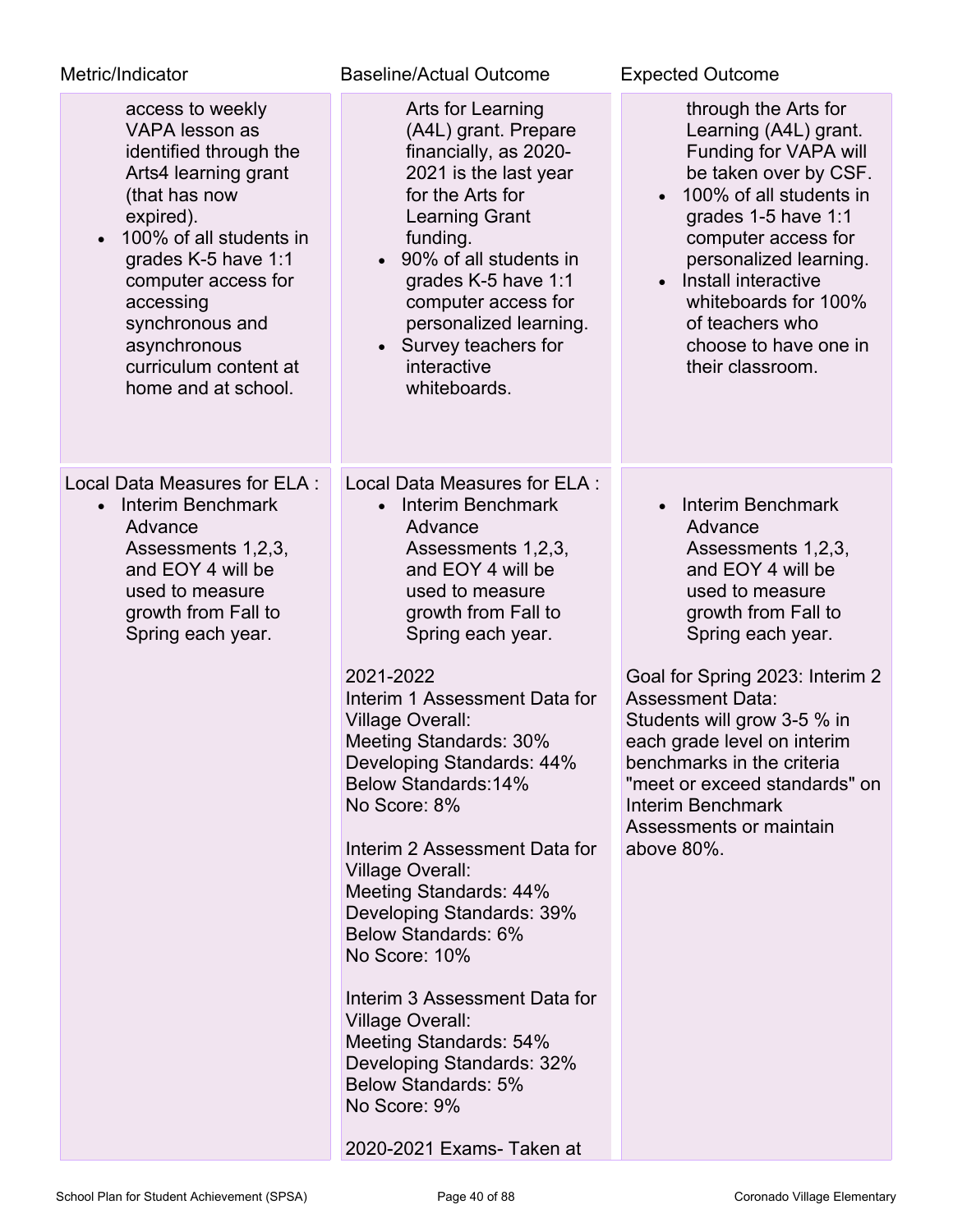| Metric/Indicator | <b>Baseline/Actual Outcome</b>                                                                                                                                                                                                                                                                                                                                                                                                                                                                                                                                                                                                                                          | <b>Expected Outcome</b> |
|------------------|-------------------------------------------------------------------------------------------------------------------------------------------------------------------------------------------------------------------------------------------------------------------------------------------------------------------------------------------------------------------------------------------------------------------------------------------------------------------------------------------------------------------------------------------------------------------------------------------------------------------------------------------------------------------------|-------------------------|
|                  | School and at Home with<br><b>Parental Support</b><br>Interim 1: Assessment Data<br>Per Grade Level:<br>Kindergarten: 78% Meeting<br>Standards (no 2020-2021 data<br>to compare)<br>1st Grade: 61% Meeting<br>Standards (no 2020-2021 data<br>to compare)<br>2nd Grade:65% Meeting<br>Standards (no 2020-2021 data<br>to compare)<br>3rd Grade: 68% Meeting<br>Standards (no 2020-2021 data<br>to compare)<br>4th Grade: 61% Meeting<br>Standards (no 2020-2021 data<br>to compare)<br>5th Grade: 47% Meeting<br>Standards (no 2020-2021 data<br>to compare)                                                                                                            |                         |
|                  | Interim 2 Assessment Data Per<br>Grade Level:<br>Kindergarten: 2022 50% vs.<br>2021 78% Meeting Standards<br>1st Grade: 2021-2022 50% vs.<br>2020-2021 61% Meeting<br>Standards (-11%)<br>2nd Grade: 2021-2022 39% vs.<br>2020-2021 65% Meeting<br>Standards (-26%)<br>3rd Grade: 2021-2022 33% vs.<br>2020-2021 68% Meeting<br>Standards (-35%)<br>4th Grade: 2021-2022 54% vs.<br>2020-2021 61% Meeting<br>Standards (-7%)<br>5th Grade: 2021-2022 49% vs.<br>2020-2021 47% Meeting<br>Standards (+2%)<br>Interim 3 Assessment Data Per<br>Grade Level<br>Kindergarten: 72% 2021-2022<br>vs. 2020-2021 75% Meeting<br>Standards (-3%)<br>1st Grade: 71% 2021-2022 vs. |                         |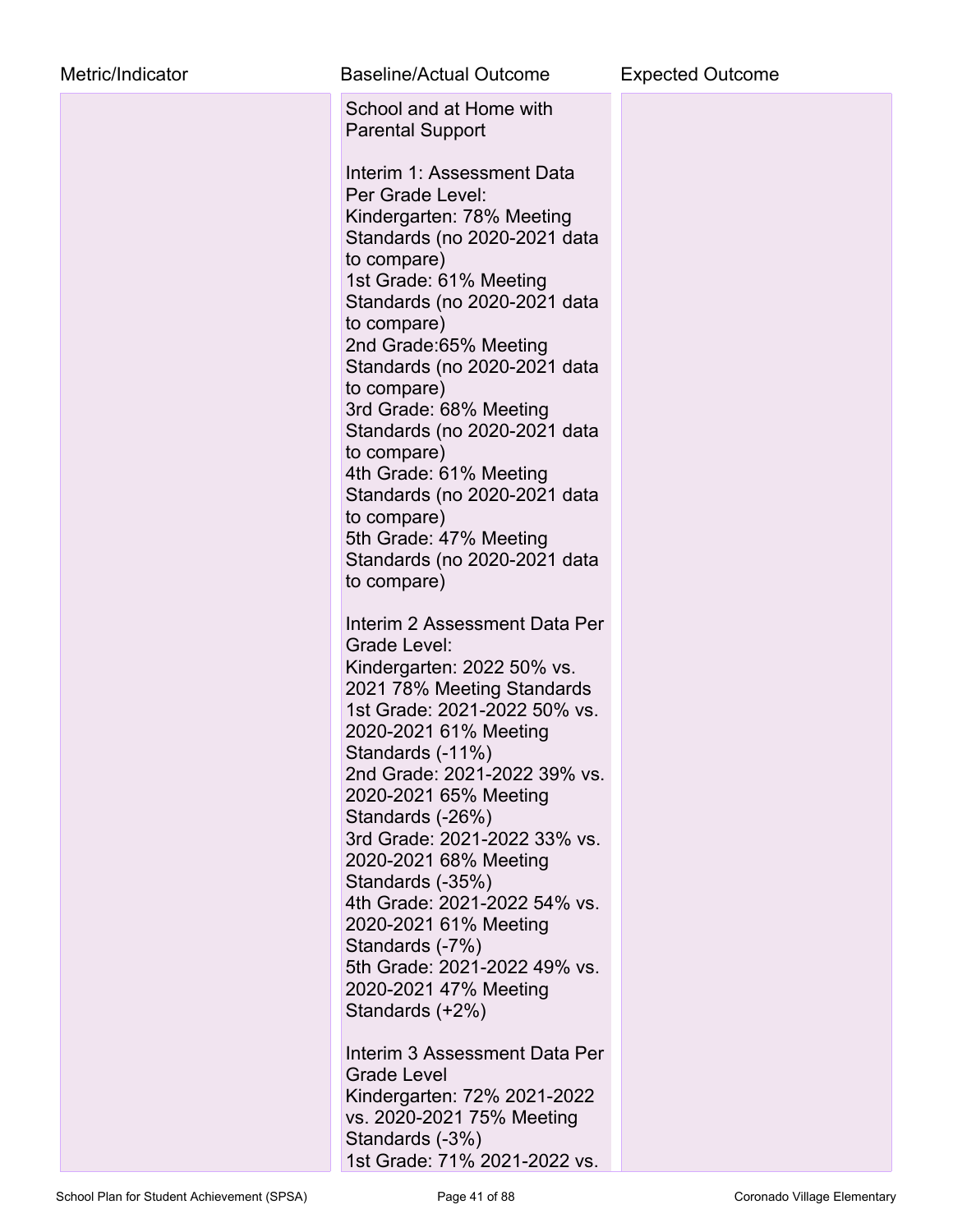| Metric/Indicator              | <b>Baseline/Actual Outcome</b>                                                                                                                                                                                                                                                                                                                                                                                                                                                                                                                                                                                                                                                                                                                                  | <b>Expected Outcome</b>                                                                                                                                                                                                                                                                                                                                                                                                                                                                                                                                                                                                                                                                                                                                    |
|-------------------------------|-----------------------------------------------------------------------------------------------------------------------------------------------------------------------------------------------------------------------------------------------------------------------------------------------------------------------------------------------------------------------------------------------------------------------------------------------------------------------------------------------------------------------------------------------------------------------------------------------------------------------------------------------------------------------------------------------------------------------------------------------------------------|------------------------------------------------------------------------------------------------------------------------------------------------------------------------------------------------------------------------------------------------------------------------------------------------------------------------------------------------------------------------------------------------------------------------------------------------------------------------------------------------------------------------------------------------------------------------------------------------------------------------------------------------------------------------------------------------------------------------------------------------------------|
|                               | 2020-2021 80% Meeting<br>Standards (-9%)<br>2nd Grade: 56% 2021-2022 vs.<br>2020-2021 69% Meeting<br>Standards (-13%)<br>3rd Grade: 43% 2021-2022 vs.<br>2020-2021 71% Meeting<br>Standards (-28%)<br>4th Grade: 47% 2021-2022 vs.<br>2020-2021 61% Meeting<br>Standards (-14%)<br>5th Grade: 40% 2021-2022 vs.<br>2020-2021 38% Meeting<br>Standards (+2%)                                                                                                                                                                                                                                                                                                                                                                                                     |                                                                                                                                                                                                                                                                                                                                                                                                                                                                                                                                                                                                                                                                                                                                                            |
| Local Data Measures for Math: | Local Data Measures for Math:<br><b>Bridges in</b><br>$\bullet$<br>Mathmatics/Number<br>Corner<br><b>Baseline Number Corner</b><br>Check Up 1 and Number<br>Corner Check Up 4 will be<br>used to measure growth. The<br>data will be collected and<br>analyzed.<br>• Bridges in<br>Mathmatics/Number<br><b>Corner Check Ups 2</b><br>and 3 data will be<br>collected and<br>analyzed for small<br>group interventions<br>and goal creations. A<br>1% growth marker will<br>be noted.<br>Number Corner Baseline Data<br>for Village Overall:<br>Meeting/ Approaching: 79%<br>2021-2022 vs. 2020-2021 No<br>Data Recorded<br>Strategic/Intensive: 18% 2021-<br>2022 vs. 2020-2021 No Data<br>Recorded<br>No Score: 3% 2021-2022 vs.<br>2020-2021 No Data Recorded | Local Data Measures for Math:<br>$\bullet$ Bridges in<br>Mathmatics/Number<br>Corner<br>Baseline Beginning of the Year<br><b>Assessment 1 and Number</b><br>Corner Check Up 4 will be<br>used to measure growth. The<br>data will be collected and<br>analyzed.<br>• Bridges Math and<br><b>Number Corner</b><br>Check Ups 2 and 3<br>data will be collected<br>and analyzed for<br>small group<br>interventions and goal<br>creations. Students<br>will grow at least 1-3%<br>in each grade level on<br>interim benchmarks in<br>the areas of meet or<br>exceed standards on<br>Interim Benchmark<br>Assessments or<br>maintain above 80%.<br>• IXL Number of hours<br>spent, number of<br>questions answered<br>will be analyzed/<br>Goals for next year |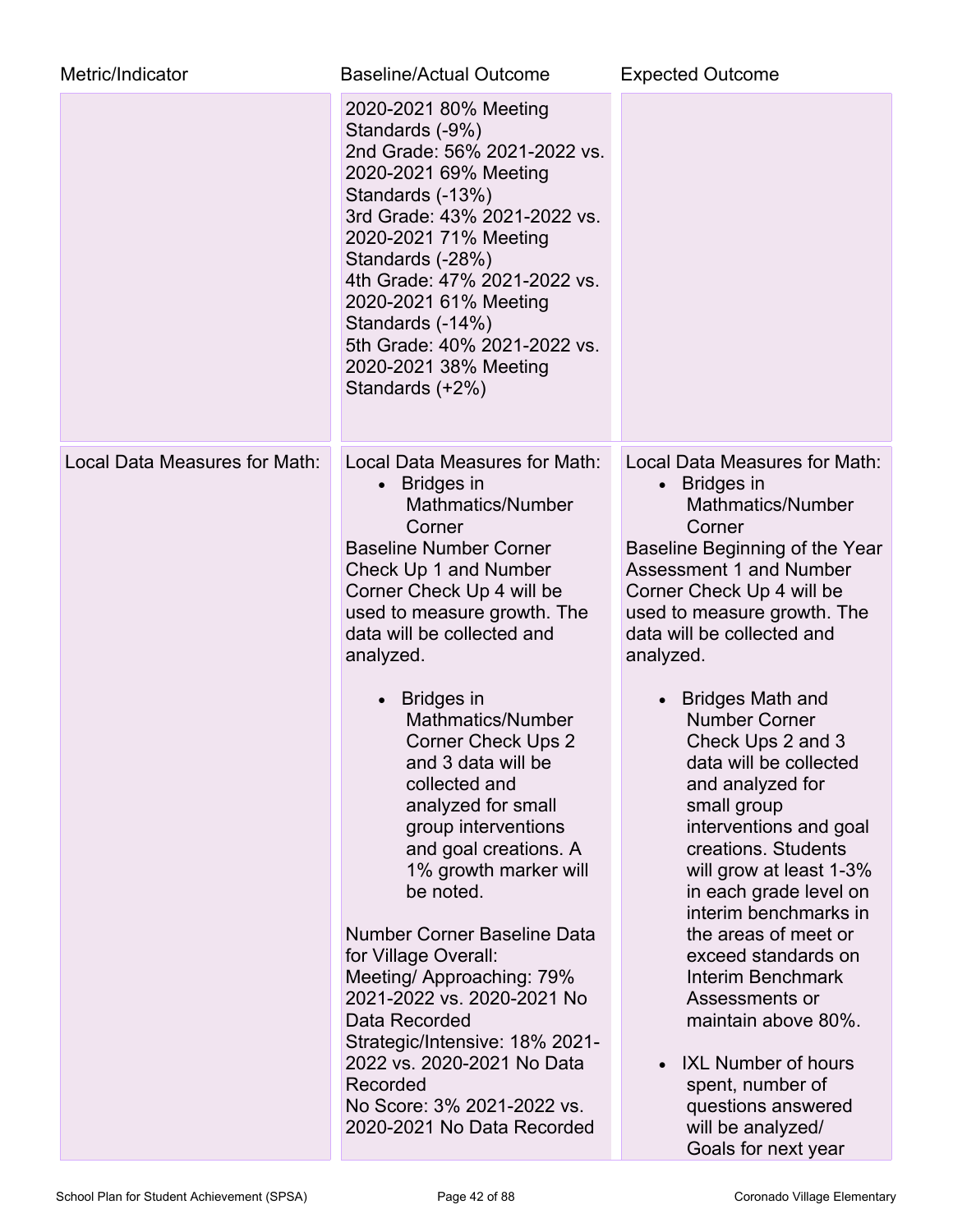| Metric/Indicator | <b>Baseline/Actual Outcome</b>                                                                                                                                                                                                                                                                                                                                                                                                                          |
|------------------|---------------------------------------------------------------------------------------------------------------------------------------------------------------------------------------------------------------------------------------------------------------------------------------------------------------------------------------------------------------------------------------------------------------------------------------------------------|
|                  | Number Corner Baseline Data<br>for % Students<br>Meeting/Approaching<br>Kinder: 96% 2021-2022 vs.<br>2020-2021 No Data Recorded<br>1st Grade: 89% 2021-2022 vs.<br>2020-2021 No Data Recorded<br>2nd Grade: 97% 2021-2022 vs.<br>2020-2021 No Data Recorded<br>3rd Grade: 74% 2021-2022 vs.<br>2020-2021 No Data Recorded<br>4th Grade: 68% 2021-2022 vs.<br>2020-2021 No Data Recorded<br>5th Grade: 58% 2021-2022 vs.<br>2020-2021 No Data Recorded   |
|                  | Number Corner Check Up 2<br>Data for Village Overall:<br>Meeting/Approaching: 79%<br>2021-2022 vs. 2020-2021 No<br>Data Recorded<br>Strategic/Intensive: 17% 2021-<br>2022 vs. 2020-2021 No Data<br>Recorded<br>No Score: 6% 2021-2022 vs.<br>2020-2021 No Data Recorded                                                                                                                                                                                |
|                  | Number Corner Check Up 2<br>Data for % Students<br>Meeting/Approaching<br>Kinder: 95% 2021-2022 vs.<br>2020-2021 No Data Recorded<br>1st Grade: 85% 2021-2022 vs.<br>2020-2021 No Data Recorded<br>2nd Grade: 82% 2021-2022 vs.<br>2020-2021 No Data Recorded<br>3rd Grade: 73% 2021-2022 vs.<br>2020-2021 No Data Recorded<br>4th Grade: 80% 2021-2022 vs.<br>2020-2021 No Data Recorded<br>5th Grade: 68% 2021-2022 vs.<br>2020-2021 No Data Recorded |
|                  | Number Corner Check Up 3<br>Data for Village Overall:<br>Meeting/ Approaching: 88%<br>2021-2022 vs. 2020-2021 78%                                                                                                                                                                                                                                                                                                                                       |

### ne **Expected Outcome**

will be created based on collected data.

Strategic/Intensive: 7 % 2021- 2022 vs. 2020-2021 12% (-5)

 $(+10)$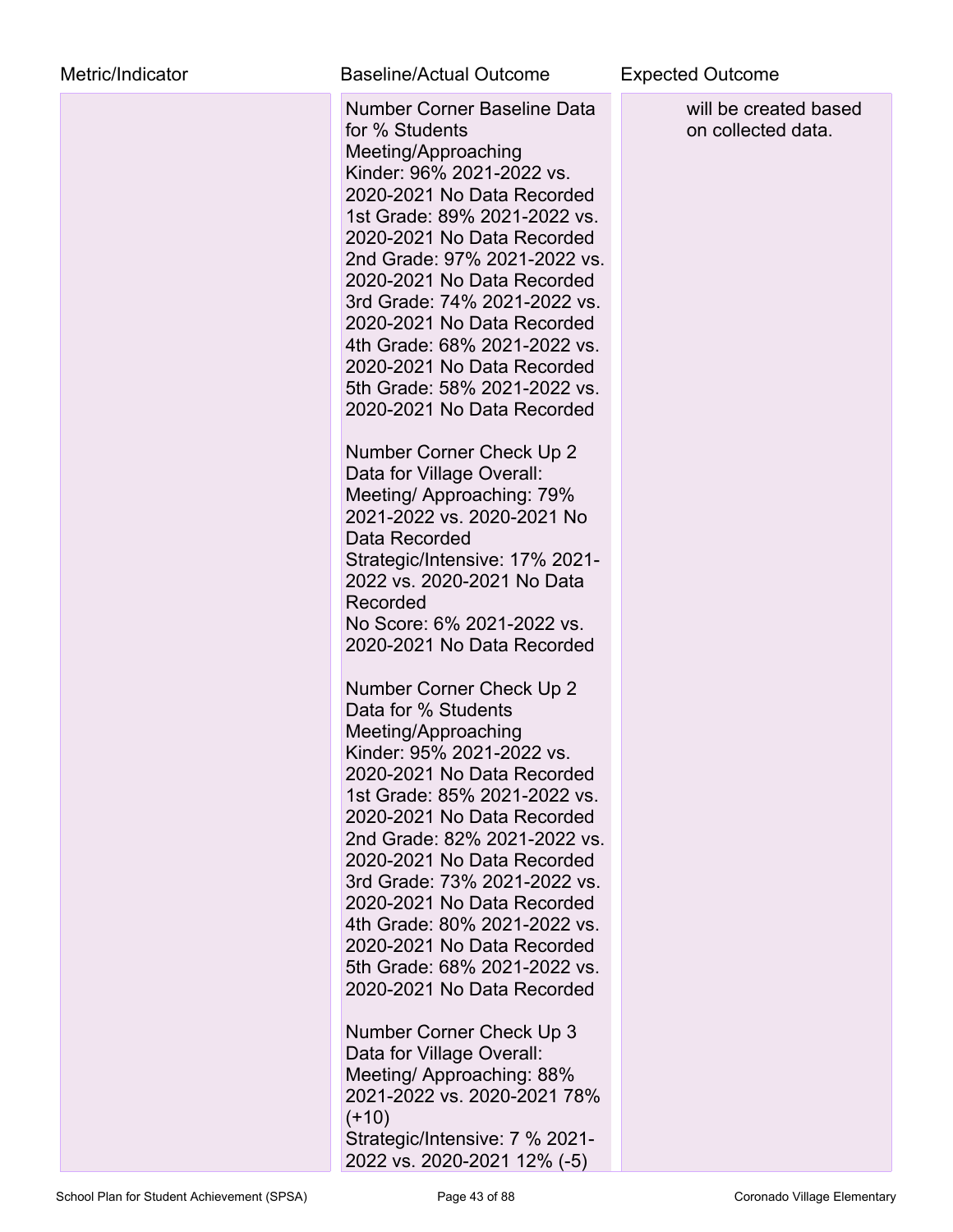| Metric/Indicator | Baseline/Actual Outcome                                                                                                                                                                                                                                                                                                                                                                                                                                                                                                                                                                                       | <b>Expected Outcome</b> |
|------------------|---------------------------------------------------------------------------------------------------------------------------------------------------------------------------------------------------------------------------------------------------------------------------------------------------------------------------------------------------------------------------------------------------------------------------------------------------------------------------------------------------------------------------------------------------------------------------------------------------------------|-------------------------|
|                  | No Score: 5% 2021-2022 vs.<br>2020-2021 9% (-4)<br>Number Corner Check Up 3<br>Data: % Students<br>Meeting/Approaching<br>Kinder: 91% 2021-2022 vs.<br>2020-2021 84% (+7)<br>1st Grade: 91% 2021-2022 vs.<br>2020-2021 87% (+7)<br>2nd Grade: 92% 2021-2022 vs.<br>2020-2021 87% (+8)<br>3rd Grade: 92% 2021-2022 vs.<br>2020-2021 81% (+11)<br>4th Grade: 91% 2021-2022 vs.<br>2020-2021 70% (+21)<br>5th Grade: 82% 2021-2022 vs.<br>2020-2021 72% (+10)                                                                                                                                                    |                         |
|                  | Current Check Up 4 Data for<br><b>Village Overall</b><br>Meeting/Approaching:<br>2021-2022 vs. 2020-2021 88%<br>$(+)$<br>Strategic/ Intensive: _2021-<br>2022 vs. 2020-2021 10% (-)<br>No Score: 2021-2022 vs.<br>2020-2021 3% (-)<br>Current Check Up 4 Data: % of<br><b>Students Meeting/Approaching</b><br>Kinder: 2021-2022 vs.<br>2020-2021 94% (+)<br>1st Grade: 2021-2022 vs.<br>2020-2021 95% (+)<br>2nd Grade: 2021-2022 vs.<br>2020-2021 90% (+)<br>3rd Grade: 2021-2022 vs.<br>2020-2021 90% (+)<br>4th Grade: 2021-2022 vs.<br>2020-2021 84% (+)<br>5th Grade: 2021-2022 vs.<br>2020-2021 78% (+) |                         |
|                  | <b>IXL Data</b><br>2021-2022 vs. 2020-2021<br>Aug through March<br>Total Hours: 3,527 vs. 265                                                                                                                                                                                                                                                                                                                                                                                                                                                                                                                 |                         |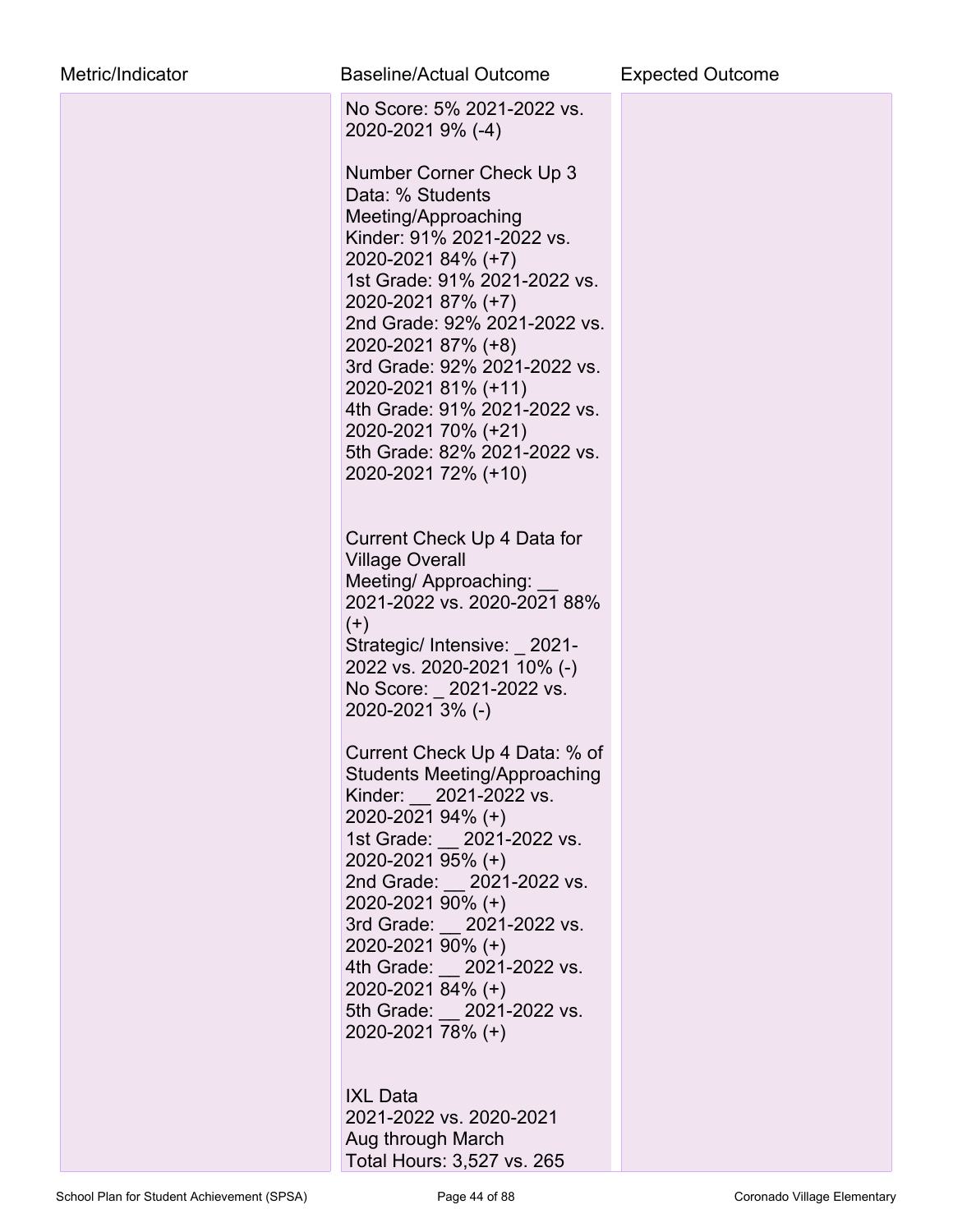| Metric/Indicator                                                                                                                                                                                                                                | Baseline/Actual Outcome                                                                                                                                                                                                                                                                                                                                          | <b>Expected Outcome</b>                                                                                                                                                                                                                         |
|-------------------------------------------------------------------------------------------------------------------------------------------------------------------------------------------------------------------------------------------------|------------------------------------------------------------------------------------------------------------------------------------------------------------------------------------------------------------------------------------------------------------------------------------------------------------------------------------------------------------------|-------------------------------------------------------------------------------------------------------------------------------------------------------------------------------------------------------------------------------------------------|
|                                                                                                                                                                                                                                                 | (1316.47% increase)<br>Total Questions: 771, 815 vs.<br>50,809 (1419.05% increase)<br>Math: 479, 732 vs. 22,418<br>(2039.94% increase)<br>ELA: 292, 083 vs. 28,391<br>(928.787% increase)                                                                                                                                                                        |                                                                                                                                                                                                                                                 |
| State Data Measures:<br>• CAASPP data from<br>2021-2022                                                                                                                                                                                         | <b>CAASPP State Data Measures</b><br>for 2018-2019 and 2020-2021:<br>3rd: ELA<br>2018-2019: 72%<br>2020-2021: 73%<br>3rd: Math<br>2018-2019: 77%<br>2020-2021: 74%<br>4th: ELA<br>2018-2019 72%<br>2020-2021 77%<br>4th: Math<br>2018-2019 69%<br>2020-2021 71%<br>5th: ELA<br>2018-2019: 76%<br>2020-2021: 77%<br>5th: Math<br>2018-2019: 68%<br>2020-2021: 63% | State Data Measures:<br>CAASPP Grades 3-5 for 2021-<br>2022<br>Goals for 2022-23 will be<br>based on 1% increase from<br>2021-2022 data                                                                                                         |
| Progress Monitoring:<br>Teachers will progress<br>monitor student<br>assessments.<br>Data will be collected<br>and analyzed per<br>student usage and<br>academic progress on<br>individualized ELA<br>and Math programs<br>that are approved to | Progress Monitoring:<br>Teachers will progress<br>monitor student<br>assessments.<br>Data will be collected<br>and analyzed per<br>student usage and<br>academic progress on<br>individualized ELA<br>and Math programs<br>that are approved to                                                                                                                  | Progress Monitoring:<br>Teachers will progress<br>monitor student<br>assessments.<br>Data will be collected<br>and analyzed per<br>student usage and<br>academic progress on<br>individualized ELA<br>and Math programs<br>that are approved to |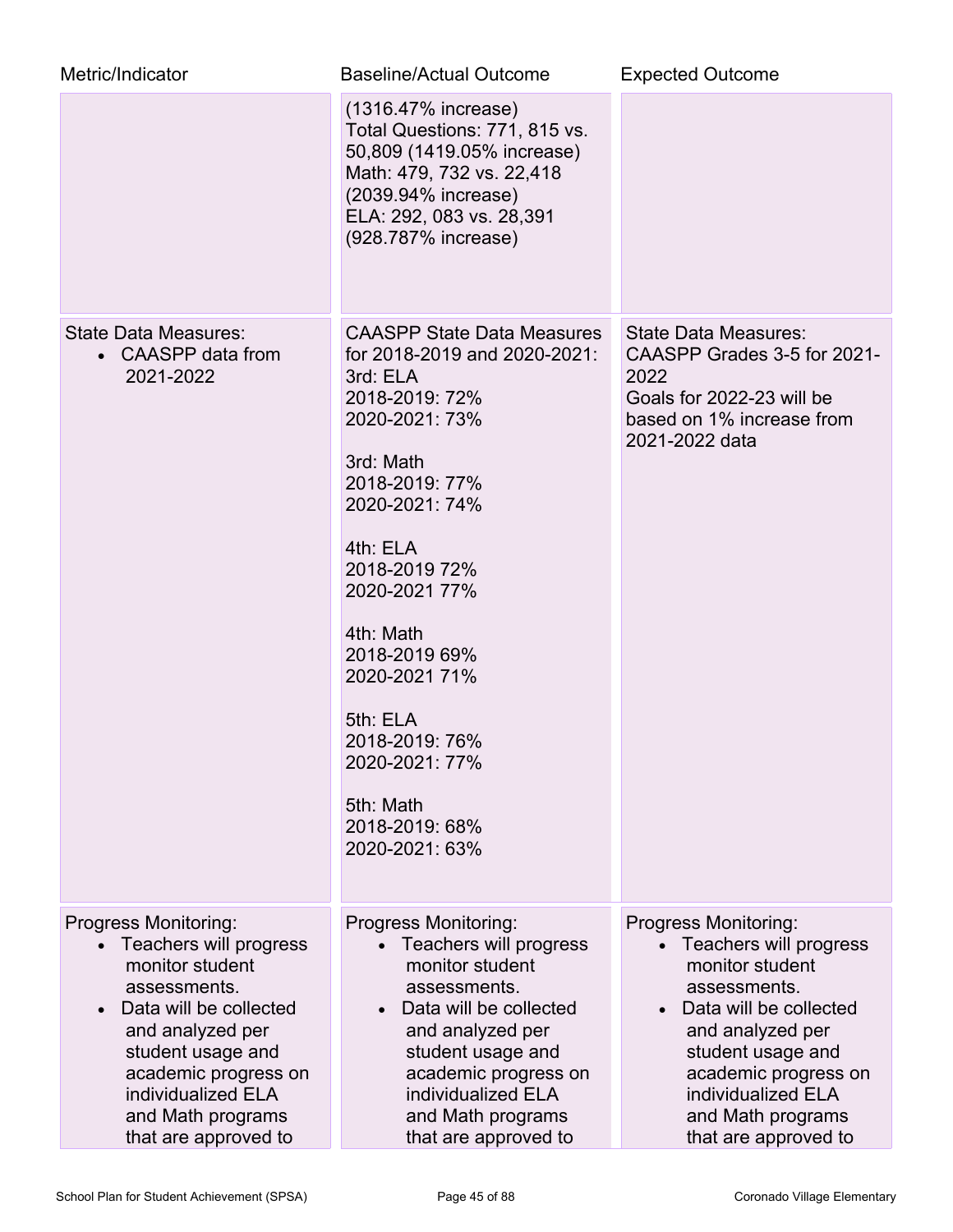| Metric/Indicator                                                                                                                                                                                       | <b>Baseline/Actual Outcome</b>                                                                                                                                                                                                                                                                                                 | <b>Expected Outcome</b>                                                                                                                                                                                                                                                                      |
|--------------------------------------------------------------------------------------------------------------------------------------------------------------------------------------------------------|--------------------------------------------------------------------------------------------------------------------------------------------------------------------------------------------------------------------------------------------------------------------------------------------------------------------------------|----------------------------------------------------------------------------------------------------------------------------------------------------------------------------------------------------------------------------------------------------------------------------------------------|
| support ELA and Math<br>curriculums.<br>• School-wide PLC data<br>analysis systems are<br>beginning to be used<br>8x per year (after<br>Benchmarks and NC<br>Checks) per the<br>district pacing guide. | support ELA and Math<br>curriculums.<br>• School-wide PLC data<br>analysis systems are<br>beginning to be used<br>8x per year (after<br>Benchmarks and NC<br>Checks) per the<br>district pacing guide.                                                                                                                         | support ELA and Math<br>curriculums.<br>• School-wide PLC data<br>analysis systems are<br>beginning to be used<br>8x per year (after<br>Benchmarks and NC<br>Checks) per the<br>district pacing guide.                                                                                       |
| EL:<br>2019 Fall Dashboard<br>$\bullet$<br><b>Student English</b><br><b>Language Acquisition</b><br><b>Results</b>                                                                                     | EL:<br>• 61.9% of our 21 EL<br>students are making<br>progress towards<br>English language<br>proficiency.<br>• 52.3% of students<br>progressed at least<br>one ELPI Level.<br>• 9.5% maintained ELPI<br>level 4, and 23.8%<br>maintained ELPI level<br>1, 2L, 2H, 3L or 3H.<br>14.2% of students decreased<br>one ELPI Level. | EL:<br>63% of students will<br>$\bullet$<br>make progress<br>towards English<br>Language proficiency<br>per the ELPAC.<br>• 2% will increase in the<br>number of students<br>who progressed at<br>least one ELPI level.<br>• 3 or less students will<br>show a decrease their<br>ELPI level. |

Complete a copy of the Strategy/Activity table for each of the school's strategies/activities. Duplicate the table, including Proposed Expenditures, as needed.

# **Strategy/Activity 1**

# **Students to be Served by this Strategy/Activity**

(Identify either All Students or one or more specific student groups)

All

# Strategy/Activity

### 2021-2022

1.1. VES will provide standards-aligned core curriculum, assessment, and high quality instruction to prepare all students to graduate college and career ready.

\* Implement Year 3 of Bridges in Math Curriculum- Focus on assessments, data analysis and intervention/extension materials/curriculum implementation and small group needs.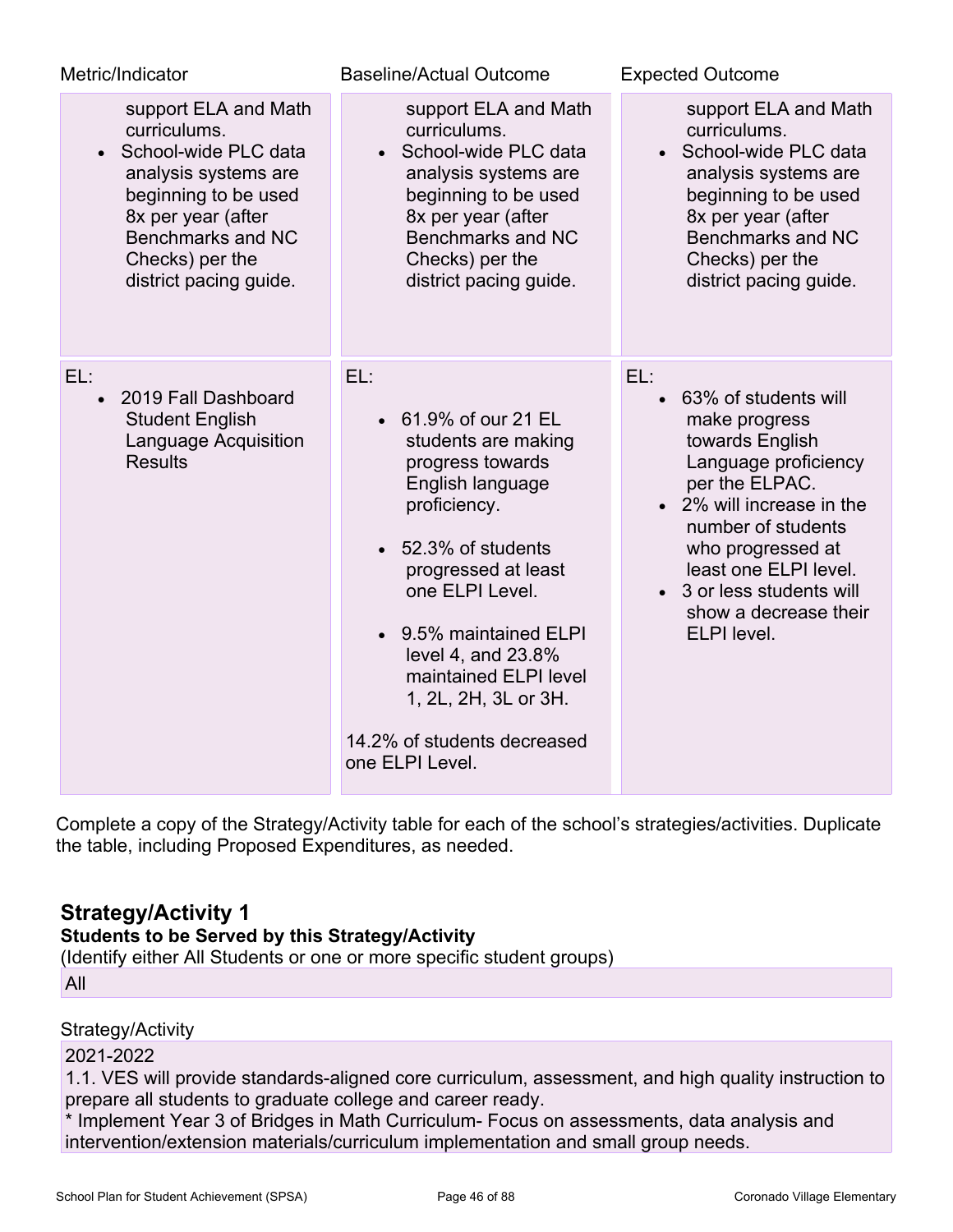\* Review ELA curriculum for beginning readers. Consider using Readwell for levels 1-12 to support systematic leveled readers for teaching instruction.

\* Review Benchmark Advance Phonics program. Consider Benchmark Advance phonics program for ELA in grades K-2nd in 2022-2023 school year.

\* Ensure alignment to ELA/ELD Framework within designated and integrated ELD times.

\* Implement Benchmark Advance ELA curriculum 2021-2022 (including training and coaching) from curriculum publishers and district Teachers on Special Assignments (TOSAs). Focus on data analysis and use of data for instructional planning and small group instruction during WIN (What I Need) time.

\* VAPA Arts for Learning- Students will receive 1x week of integrated art lesson.

\* Kindergarten- Continue post-COVID implementation of small group reading groups, using Readwell and Benchmark Advance Reading Curriculum. Use data to guide small, flexible reading groups that span across the grade level.

\*Complete pilot for new Social Studies Framework and implement school-wide for 2022-2023 school year.

\* Continue implementation of Next Generation of Science Standards (NGSS) for grades K-5 using FOSS Science curriculum.

\*Focus on Success Criteria and increasing language usage, function and focus in the classroom by students. Use PLC time for professional development and book study to improve teaching practices and student achievement in this area of study.

\*Use of Intervention Reading materials- LLI, Wilson Reading Read well, Benchmark Advance and Bridges Intervention materials as needed for student support.

\*Train interested teachers in using Wilson for phonics supports as needed for WIN time.

\*Implement World Language programming and curriclum school wide.

### **Proposed Expenditures for this Strategy/Activity**

List the amount(s) and funding source(s) for the proposed expenditures. Specify the funding source(s) using one or more of the following: LCFF, Federal (if Federal identify the Title and Part, as applicable), Other State, and/or Local.

Amount(s) Source(s)

 General Fund 4000-4999: Books And Supplies District provided curriculum District Funding for professional development

# **Strategy/Activity 2**

### **Students to be Served by this Strategy/Activity**

(Identify either All Students or one or more specific student groups) All

# Strategy/Activity

1.2 Village will provide opportunities for individual, small group and whole group instruction for students based on strengths and needs, personal passions, and academic interests.

\* Use available district tech resources to personalize learning in the areas of ELA, math, writing, etc.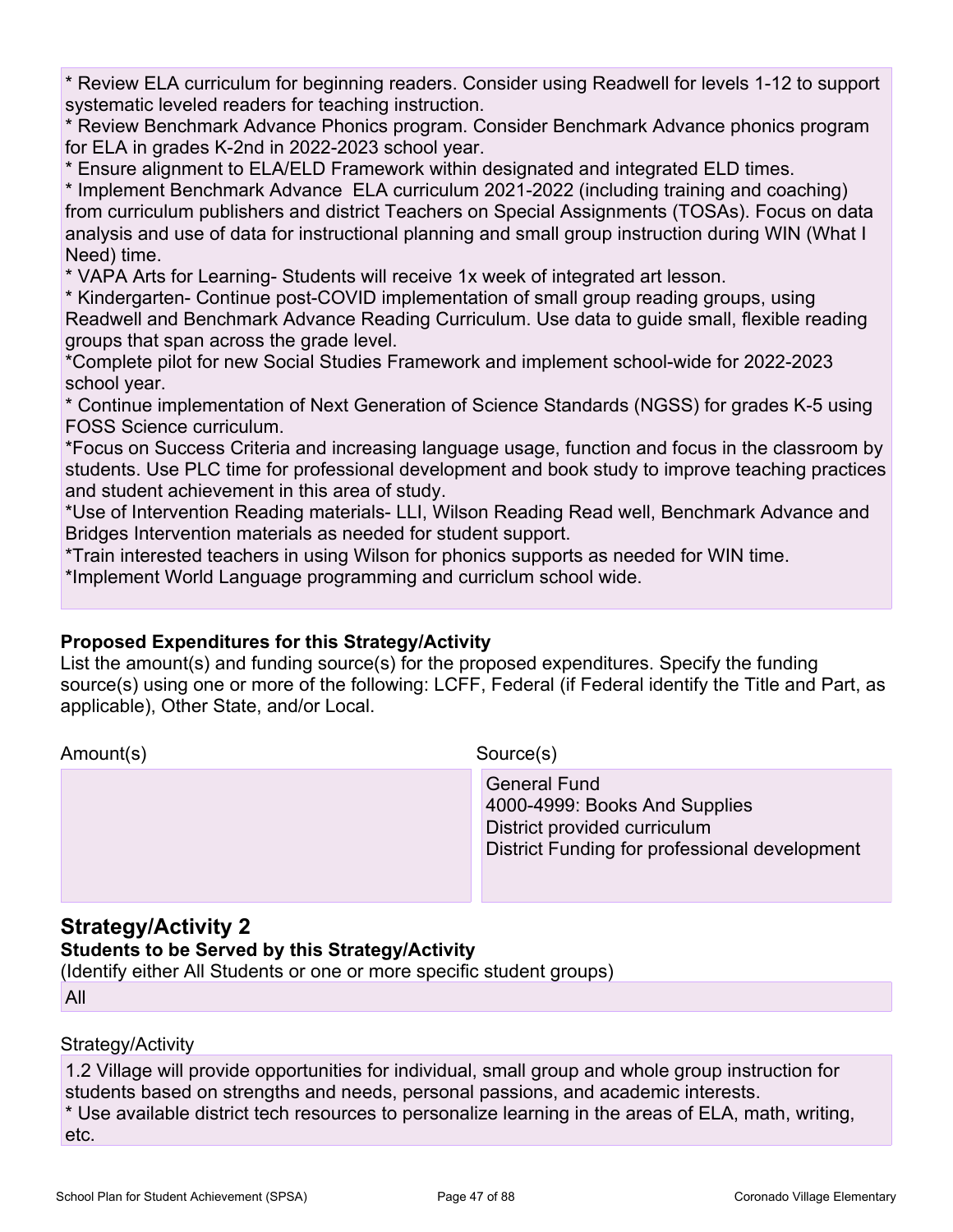\* Genius Hour implementation for grades 4th and 5th. This includes self-selected projects by students increasing voice, choice and meaningful student engagement.

\* Explicit STEAM integration for 2nd Grade

\* Use master schedule to implement WIN (What I Need) time focusing on intervention and extension personalized/small group learning opportunities for students based on current Math and ELA needs.

\*Use support staff and trained parent volunteers to help implement small groups as needed for teacher support and management.

# **Proposed Expenditures for this Strategy/Activity**

List the amount(s) and funding source(s) for the proposed expenditures. Specify the funding source(s) using one or more of the following: LCFF, Federal (if Federal identify the Title and Part, as applicable), Other State, and/or Local.

Amount(s) Source(s)

 General Fund 4000-4999: Books And Supplies TIGG funding, Site budget, CSF funding

# **Strategy/Activity 3**

# **Students to be Served by this Strategy/Activity**

(Identify either All Students or one or more specific student groups)

Students with Disabilities

# Strategy/Activity

1.3

\* Continue collaboration with the Orange County Diagnostic Center to implement inclusion expectations for co-teaching in math and English Language Arts.

\* Provide professional development in the area of Special Ed testing, qualifications, goal writing, equity and inclusion, accomodations and modifications.

\* Provide time to analyze students with disabilities data in the areas of ELA and Math to create plans of action in alignment with their IEP goals.

\* Align master schedule with pullout time to ensure cohesion and the least disruption for the student schedule.

\* Conduct weekly Special Education team meetings with program specialist to cover new topics, Special Education law and cohesion amongst the Village SPED team.

\* Enlist support of the CUSD Program Specialist to support SPED teachers/Gen Ed teachers in best practices for co-teaching and case management.

\* Attend trainings with Spouth County SELPA (program to support Special Education services) to be able to implement best practices in instructional/behavior management strategies for Certificated and Classified staff members.

\*SPED team will attend SCIA (Special Circumstances Instructional Assistance) training and work collaboratively with district level RBT Nora Menzies and (RBTs) Registered Behavior Technitions for behavior support.

\*Interview and hire Classified (IAs and IABHCs) new staff as needed to support teachers and students as data demonstrates the need through SCIA documents and data collection.

\*Use RBTs to collect data, coach classified staff and support classroom instructions and behavior based on student needs.

\*Provide Inclusion and Co-teaching training for co-teaching pairs.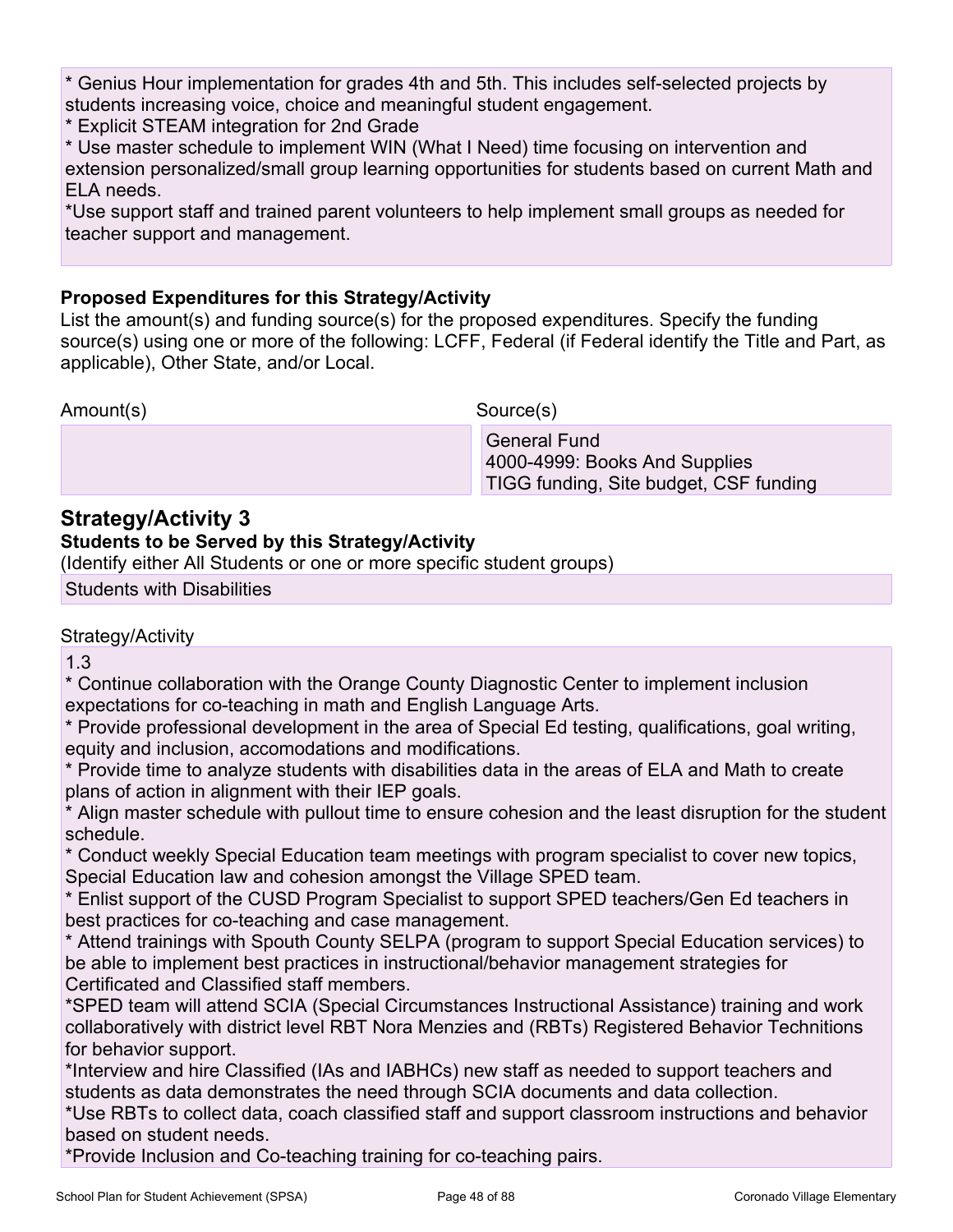\*Assess dually identified EL and SPED students with alternative ELPAC test that is reserved for students with the most cognitive disabilities.

### **Proposed Expenditures for this Strategy/Activity**

List the amount(s) and funding source(s) for the proposed expenditures. Specify the funding source(s) using one or more of the following: LCFF, Federal (if Federal identify the Title and Part, as applicable), Other State, and/or Local.

Amount(s) Source(s)

General Fund

CSF, DoDEA, LCFF supplemental, TIIG

# **Strategy/Activity 4**

### **Students to be Served by this Strategy/Activity**

(Identify either All Students or one or more specific student groups)

All

### Strategy/Activity

1.4

VES will ensure access to and proficiency of 21st century learning tools, resources, and skills for staff and students.

\* 1:1 Computer access is available for students in grades K-5th for synchronous and asynchronous learning.

\* Continue Hapara in grades 4th and 5th as needed

\* Implement critical thinking exercises through project based learning and Genius Hour Projects.

\* Implement Project Lead the Way (PLTW) curriculum in Innovation Lab focused on the integrating technology and the sciences.

\* Continue to monitor and adjust master schedule to allow for Innovation lab visits weekly for students in grades K-5 while allowing for collaboration and PLC grade level time for teachers. PLC time will be data focused to drive intervention and extension, and professional development (Intervention/extension for Bridges, Benchmark Advance and SEL).

\* Install interactive learning boards in classrooms where teachers will use the innovative tools to enhance effectiveness of high-impact and accelerated learning opportunities.

### **Proposed Expenditures for this Strategy/Activity**

List the amount(s) and funding source(s) for the proposed expenditures. Specify the funding source(s) using one or more of the following: LCFF, Federal (if Federal identify the Title and Part, as applicable), Other State, and/or Local.

| Amount(s) | Source(s)           |
|-----------|---------------------|
|           | <b>General Fund</b> |
|           | Site budget         |

# **Strategy/Activity 5 Students to be Served by this Strategy/Activity**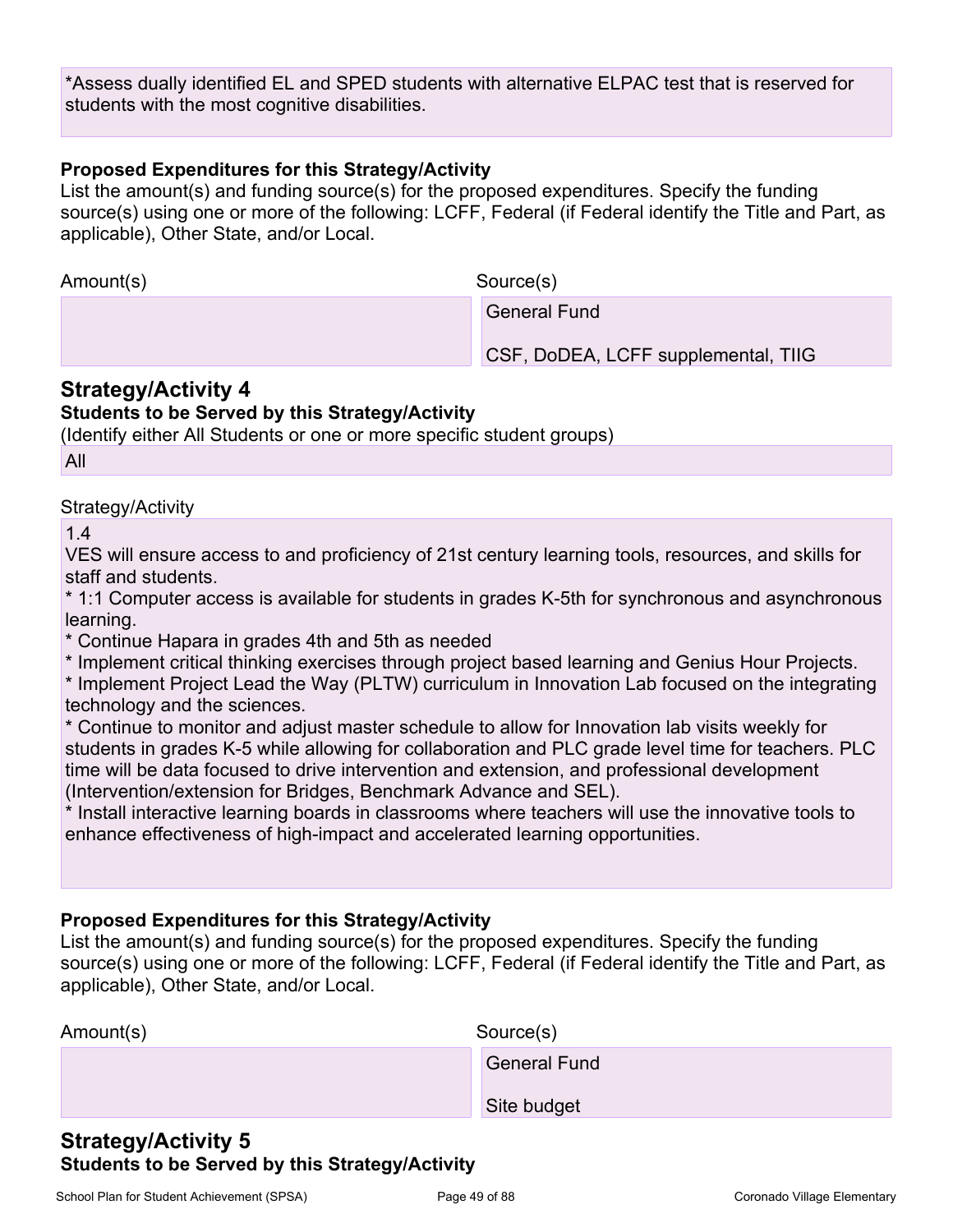### Strategy/Activity

### 1.5

VES/District will provide professional development in the areas of:

- Employing engaging instructional strategies focusing on language usage, success criteria, teacher clarity, equity and access, learning goals, data analysis and small group planning. Create a monthly learning goal with staff and create professional learning models and professional growth goals around the desired measurable outcomes.
- Training for data driven PLCs throughout the 2021-2022 school year. Use PLC structure to guide work of data driven small group instruction and implementation.
- Co-teaching model in the areas of math and moving towards ELA co-teaching integration where appropriate.
- Implementation of Bridges in Mathematics and Number Corner curriculum, and staff professional development focus on assessment, intervention and small group instruction. Focus on automaticity of math facts and creating fun and engaging ways to promote practice.
- Physical Education (SPARK, Playworks training) encouraging voice and choice during recess times, grades TK-5.
- Playworks Recess and PE programming to support return to play and sportsmanship
- Harmony implementation- Preplanned lessons that connect students to themselves and each other. Planning Harmony lessons in grade level PLCs will be important so that the grade level is on the same page. (Use Google Docs)
- Culturally Responsive Teaching
- Multi-tiered Systems of Supports (MTSS) tiered framework development and implementation will provide the structure for meeting student's needs in the areas of academics, behavior and social-emotional learning.
- Monthly meetings with staff to increase unity and communication
- Review of school schedule will reveal opportunities to increase professional development and collaboration time, especially in the area of co-teaching/planning.
- Increase professional development in yearly book studies.
- Review Multi-tiered Systems of Supports and PBIS behavioral models. Create systems and implement at site level.
- Continue to monitor and adjust master schedule to allow for Innovation lab visits weekly for students in grades K-5 while allowing for collaboration and PLC grade level time for teachers. PLC time will be data focused to drive intervention and extension, and professional development.
- World Language Program Implementation and supports
- Healthy Youth Act Implementation

# **Proposed Expenditures for this Strategy/Activity**

List the amount(s) and funding source(s) for the proposed expenditures. Specify the funding source(s) using one or more of the following: LCFF, Federal (if Federal identify the Title and Part, as applicable), Other State, and/or Local.

| Amount(s) | Source(s)           |
|-----------|---------------------|
|           | <b>General Fund</b> |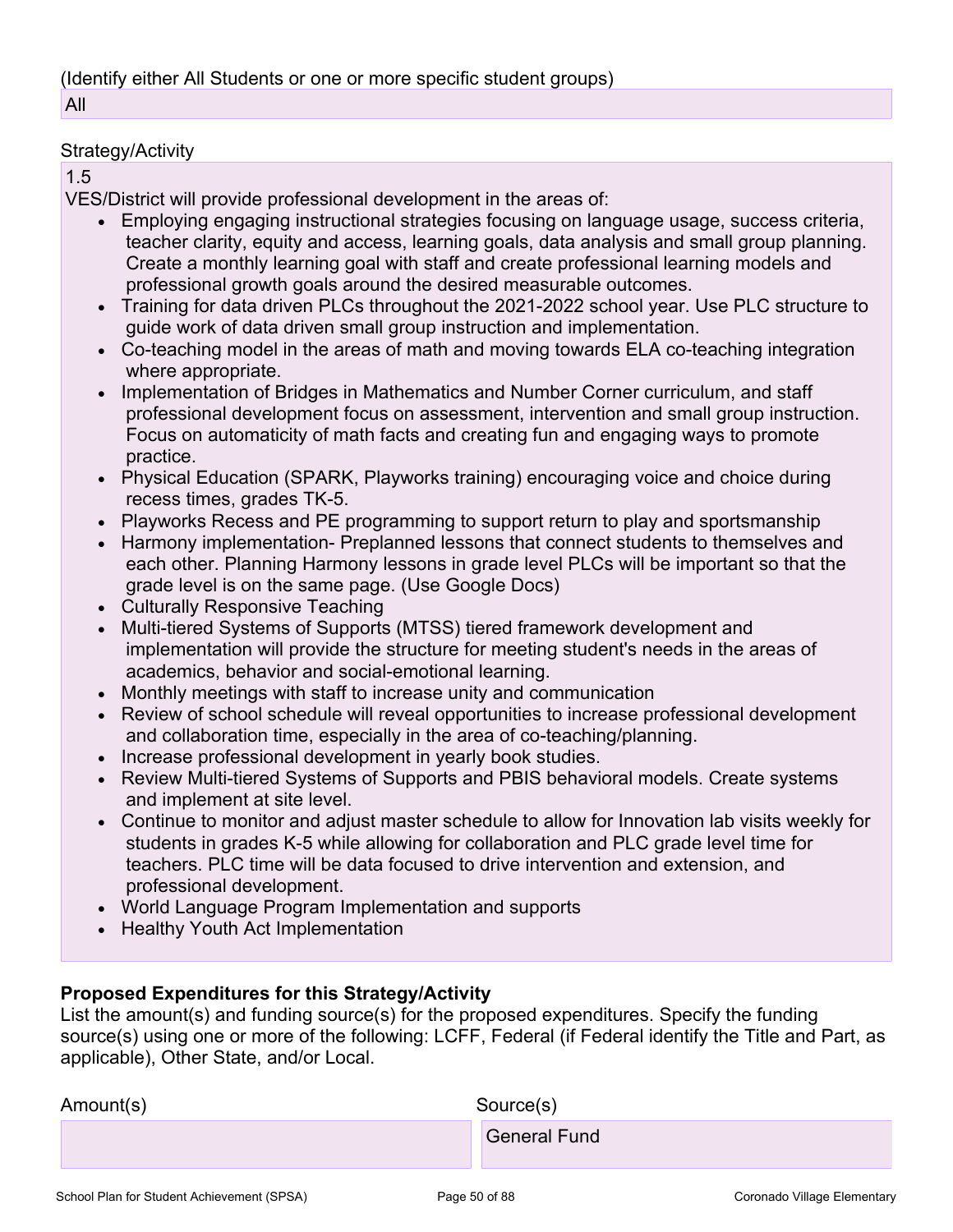# **Annual Review**

# **SPSA Year Reviewed: 2020-21**

Respond to the following prompts relative to this goal. If the school is in the first year of implementing the goal, an analysis is not required and this section may be deleted.

# **ANALYSIS**

Describe the overall implementation of the strategies/activities and the overall effectiveness of the strategies/activities to achieve the articulated goal.

Overall implementation of the strategies/activities are as described above.

Briefly describe any major differences between the intended implementation and/or the budgeted expenditures to implement the strategies/activities to meet the articulated goal.

Overall implementation of the strategies/activities are as described above.

Describe any changes that will be made to this goal, the annual outcomes, metrics, or strategies/activities to achieve this goal as a result of this analysis. Identify where those changes can be found in the SPSA.

No changes were added to this goal. Additions are found in the activities.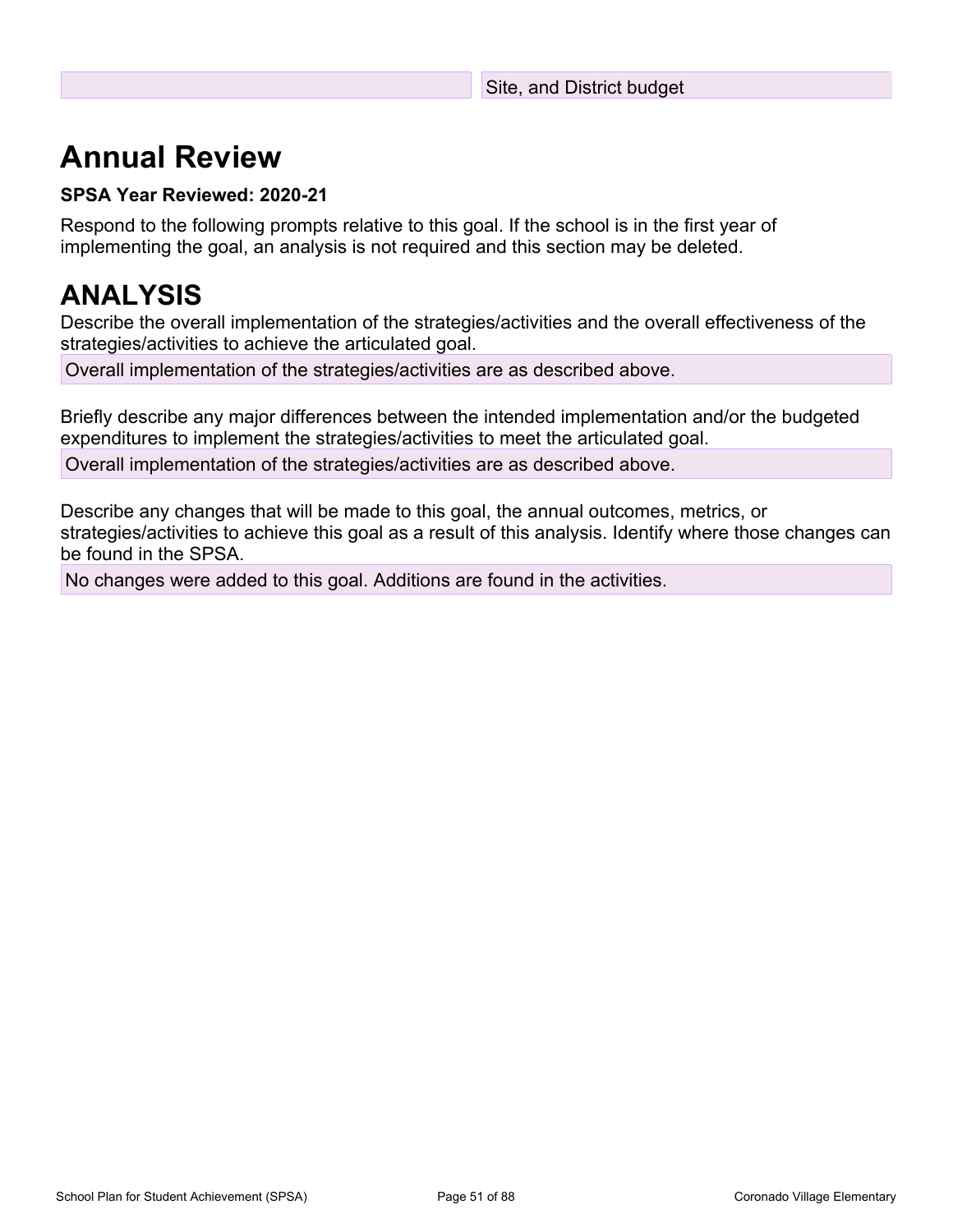# **Goals, Strategies, & Proposed Expenditures**

Complete a copy of the following table for each of the school's goals. Duplicate the table as needed.

# **Goal Subject**

**Communication** 

# **LEA/LCAP Goal**

Communicate openly, freely, and accurately to engage and involve all shareholders.

# **Goal 2**

Village Elementary seeks to ensure communication systems between and among all CUSD shareholders are effective.

# **Identified Need**

Continue communication systems between and among all shareholders.

- More clear communication with parents regarding progress reports, report cards, grading criteria, and meaning of grades is needed throughout the year in conjunction with Learning Department at the District Office.
- Simplified explanations and purpose of the district ELA and Math assessments, and directions on how to interpret scores (for teachers and parents) is needed.
- Communicate our progress on the site equity committee and MTSS framework progress with families and stakeholders.
- Use data systems to analyze student data and communicate results and next steps to stakeholders.
- Implement new MLS (data storage and collections) system which will replace Powerschool.

# **Annual Measurable Outcomes**

| Metric/Indicator                                                                                                                                                                                                                                                              | <b>Baseline/Actual Outcome</b>                                                                                                                                                                                                                                               | <b>Expected Outcome</b>                                                                                                                                                                                                                                                       |
|-------------------------------------------------------------------------------------------------------------------------------------------------------------------------------------------------------------------------------------------------------------------------------|------------------------------------------------------------------------------------------------------------------------------------------------------------------------------------------------------------------------------------------------------------------------------|-------------------------------------------------------------------------------------------------------------------------------------------------------------------------------------------------------------------------------------------------------------------------------|
| • Maintain at least 98%<br>of parents will<br>participate in P/T<br>conferences in the<br>Fall.<br>• Weekly Village<br>Newsletters for<br><b>Families and Staff</b><br>outlining the above<br>identified needs.<br>• Work with PTO for<br>weekly updates in the<br>newsletter | • Maintain at least 98%<br>of parents will<br>participate in P/T<br>conferences in the<br>Fall.<br>• Weekly Village<br>Newsletters for<br><b>Families and Staff</b><br>outlining the above<br>identified needs<br>• Work with PTO for<br>weekly updates in the<br>newsletter | • Maintain at least 98%<br>of parents will<br>participate in P/T<br>conferences in the<br>Fall.<br>• Weekly Village<br>Newsletters for<br><b>Families and Staff</b><br>outlining the above<br>identified needs.<br>• Work with PTO for<br>weekly updates in the<br>newsletter |
|                                                                                                                                                                                                                                                                               |                                                                                                                                                                                                                                                                              |                                                                                                                                                                                                                                                                               |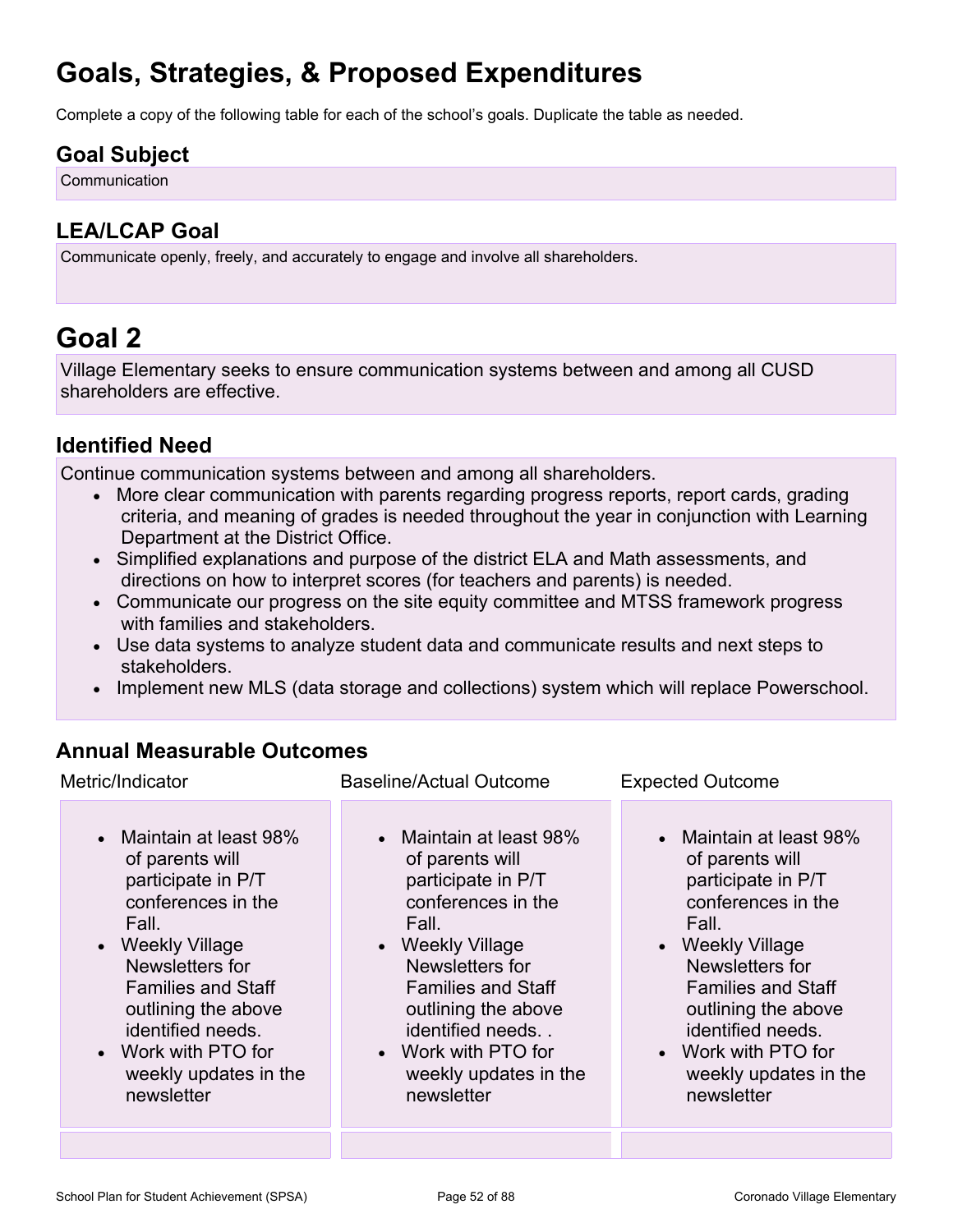| Metric/Indicator      | <b>Baseline/Actual Outcome</b> | <b>Expected Outcome</b> |
|-----------------------|--------------------------------|-------------------------|
| • Feedback from       | • Feedback from                | • Feedback from         |
| teachers in year-end  | teachers in year-end           | teachers in year-end    |
| conferences           | conferences                    | conferences             |
| • Year-end reflection | • Year-end reflection          | • Year-end reflection   |
| with Leadership Team  | with Leadership Team           | with Leadership Team    |
| • Various meeting     | • Various meeting              | • Various meeting       |
| agendas and notes     | agendas and notes              | agendas and notes       |

Complete a copy of the Strategy/Activity table for each of the school's strategies/activities. Duplicate the table, including Proposed Expenditures, as needed.

# **Strategy/Activity 1**

## **Students to be Served by this Strategy/Activity**

(Identify either All Students or one or more specific student groups)

All

### Strategy/Activity

2.1

Shareholder participation, communication, and engagement will continue to be a priority to support all VES students.

- Create and send weekly newsletters to parents. Collect information from various stakeholders, compile and send out on Sunday evenings.
- Use Intouch communication system to send out reminders per text/email on an as needed basis.
- VES will ensure required parent participation at SSC, ELAC, DELAC, and encourage parent participation in PTO.
- Strive for 98% parent participation at fall parent-teacher conferences.
- Hold or promote community based and school based parent information nights related to elementary grades (ie: Coronado SAFE Harbor Coffee Talks, DELAC informational meetings, Report Card/Assessments, 5th Grade transition to Middle School, etc.)
- Read Across America activities to engage in parental/student involvement with guest readers and speakers.
- For each reporting period, parent communication and information will be provided on grading and reporting system by the Learning Department.
- Maintain the number of family events in person or virtually, as practicable, in 2021-2022.

### **Proposed Expenditures for this Strategy/Activity**

List the amount(s) and funding source(s) for the proposed expenditures. Specify the funding source(s) using one or more of the following: LCFF, Federal (if Federal identify the Title and Part, as applicable), Other State, and/or Local.

| Amount(s) | Source(s)                |  |
|-----------|--------------------------|--|
|           | <b>General Fund</b>      |  |
|           | Site and District budget |  |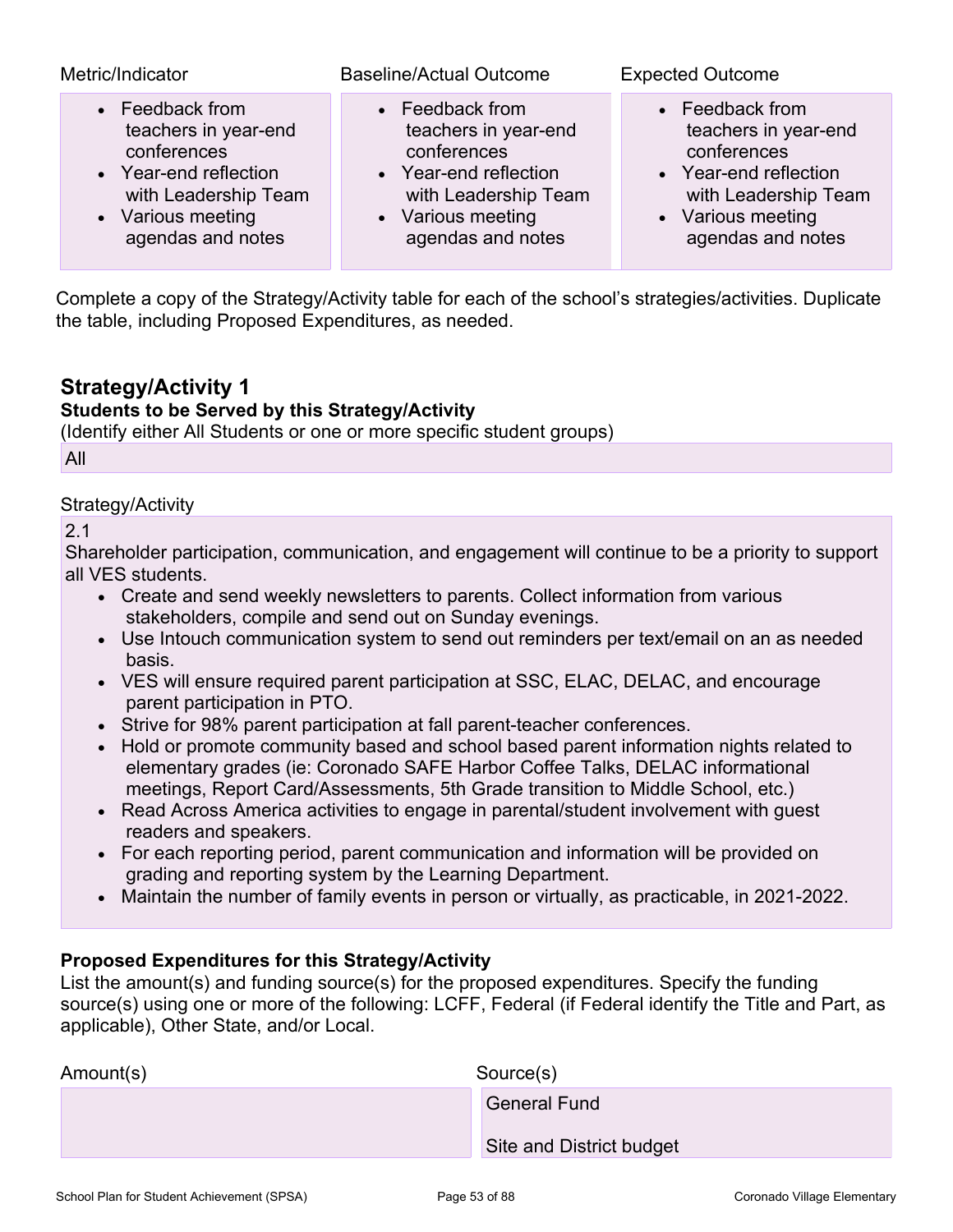# **Strategy/Activity 2**

### **Students to be Served by this Strategy/Activity**

(Identify either All Students or one or more specific student groups)

All

### Strategy/Activity

### 2.2

Communication between VES administration and staff will include:

- VES Leadership Team, Strategic Planning Committee (District Level), School Site Council, PTO and ELAC (Minutes and Agendas to be sent to stakeholders)
- Monthly professional development meetings (elementary joint, site based, grade level, PLCs, and articulation)
- Weekly newsletters to parents and staff
- PLC agendas and notes sent out to whole staff per principal once data driven system is designed and articulated with the CUSD Learning Department
- Minutes of teacher meetings to be handed in via Google Documents to record progress on grade level goals and actions steps for WIN (What I Need) time.
- Goal and evaluation/reflection conferences 2x yearly and informal classroom observations/conversations with staff

## **Proposed Expenditures for this Strategy/Activity**

List the amount(s) and funding source(s) for the proposed expenditures. Specify the funding source(s) using one or more of the following: LCFF, Federal (if Federal identify the Title and Part, as applicable), Other State, and/or Local.

| Amount(s) | Source(s)           |
|-----------|---------------------|
|           | <b>General Fund</b> |
|           | None                |

# **Strategy/Activity 3**

### **Students to be Served by this Strategy/Activity**

(Identify either All Students or one or more specific student groups)

All

### Strategy/Activity

Communication between VES staff to community will include:

- Parent Survey (district level)
- Weekly "upcoming dates" via Edulink to Parents and Staff
- Social media, local news outlets (e.g.: Coronado, Eagle Journal, Coronado Times, Facebook, Twitter, district website)
- District Elementary Parent Nights (i.e., curriculum, report cards, assessments, and other trainings as needed)
- Coffee with administration (3x per yr)
- PTO
- SSC
- ELAC/DELAC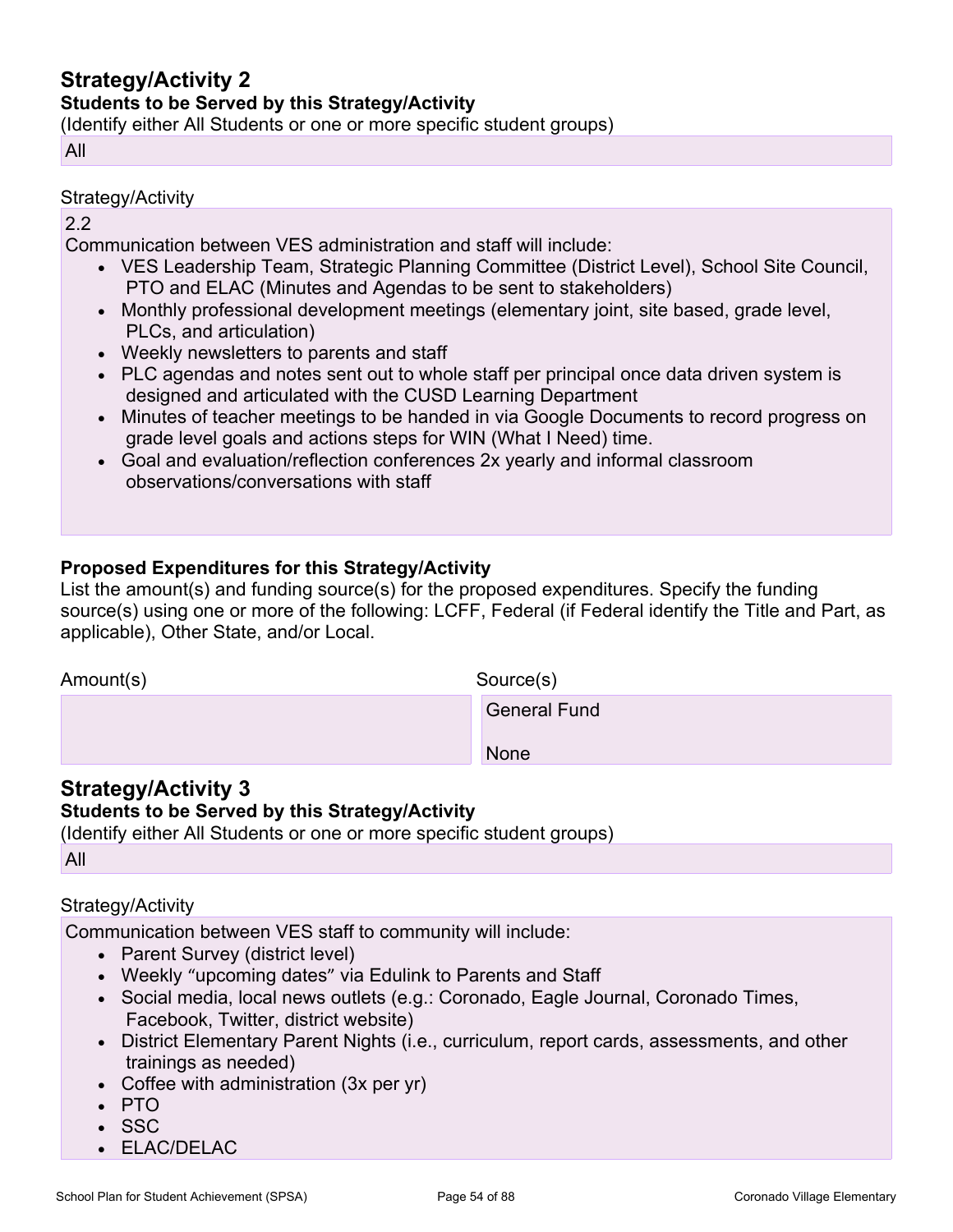• LCAP Strategic Planning Committee at District Level

### **Proposed Expenditures for this Strategy/Activity**

List the amount(s) and funding source(s) for the proposed expenditures. Specify the funding source(s) using one or more of the following: LCFF, Federal (if Federal identify the Title and Part, as applicable), Other State, and/or Local.

| Amount(s) | Source(s)           |
|-----------|---------------------|
|           | <b>General Fund</b> |
|           |                     |

# **Annual Review**

**SPSA Year Reviewed: 2020-21**

Respond to the following prompts relative to this goal. If the school is in the first year of implementing the goal, an analysis is not required and this section may be deleted.

# **ANALYSIS**

Describe the overall implementation of the strategies/activities and the overall effectiveness of the strategies/activities to achieve the articulated goal.

Overall implementation of the strategies/activities are as described.

Briefly describe any major differences between the intended implementation and/or the budgeted expenditures to implement the strategies/activities to meet the articulated goal.

Overall implementation of the strategies/activities are as described.

Describe any changes that will be made to this goal, the annual outcomes, metrics, or strategies/activities to achieve this goal as a result of this analysis. Identify where those changes can be found in the SPSA.

No changes were added to this goal. Additions are found in the activities.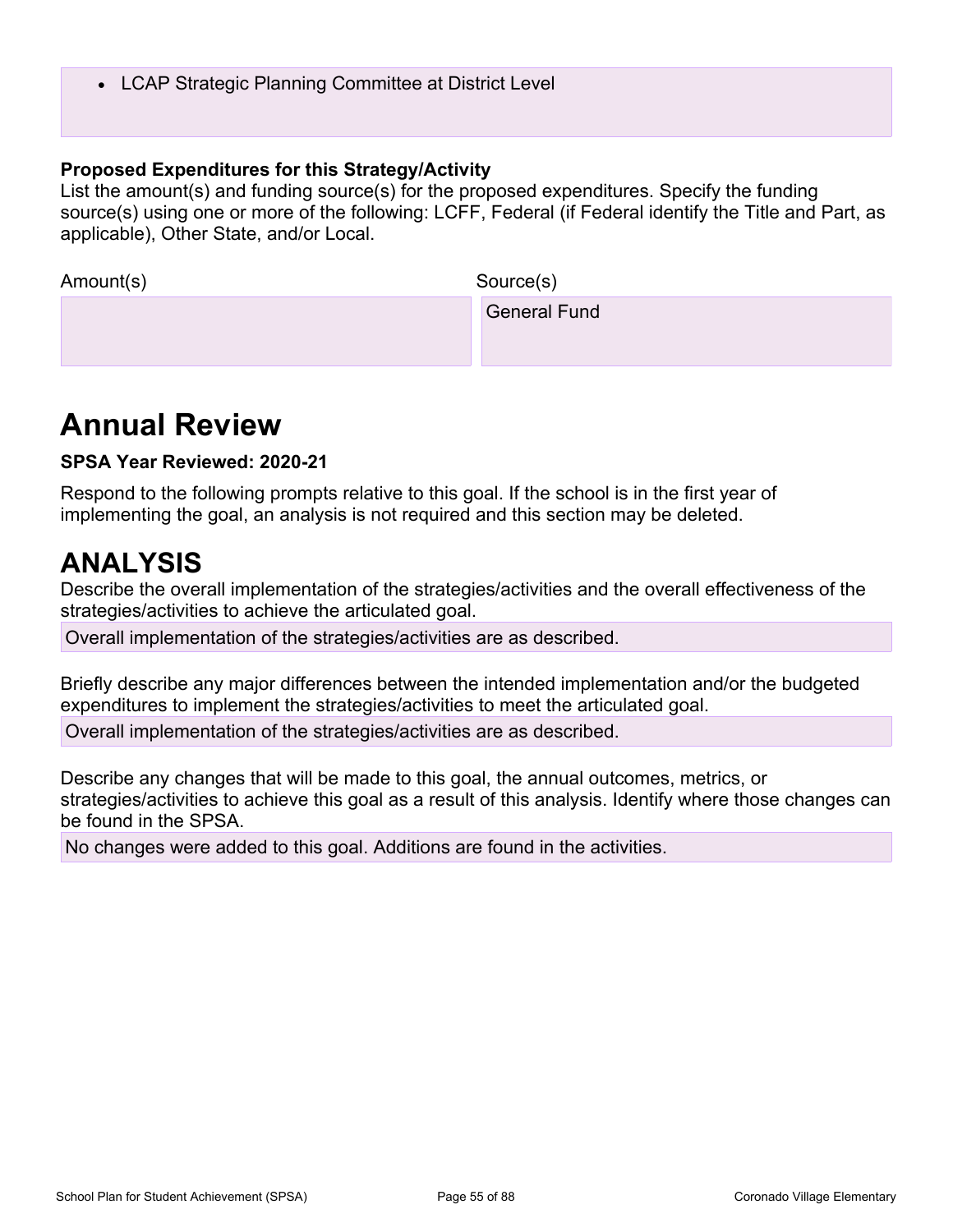# **Goals, Strategies, & Proposed Expenditures**

Complete a copy of the following table for each of the school's goals. Duplicate the table as needed.

# **Goal Subject**

**Support** 

# **LEA/LCAP Goal**

Maintain safe and supportive schools where students and staff thrive.

# **Goal 3**

Village Elementary seeks to ensure that the Village Elementary Disaster Preparedness Plan aligns with the Coronado Unified School district's Master Safety/Disaster Preparedness Plan and is supported by the San Diego County Office of Education

Safety/Supportive School:

- \* Safe and Clean Facilities
- \* Thorough/Complete VES Safety Plan
- \* Intervention and Enrichment before/during/after the instructional day

\*Implementation of weekly/daily Harmony SEL curriculum

\*Utilize Clinical Counselors to connect with students, assess social emotional needs and provide needed services

\*Utilize Special Education Coordinator at Village to support Special Education

# **Identified Need**

Identified Need:

- Review and revise Comprehensive Districtwide School Safety Plan for disasters yearly
- Increase planning time for Sanford Harmony and cohesion with MTSS supports.
- Develop MTSS framework with staff and create time for training and implementation.
- Expand behavior MTSS framework and develop/implement a tiered academic framework.
- Expand Special Education supports and training by working with the Diagnostic Center with special education, general education and admin staff.
- Review data in ELA and math to identify COVID-19 academic and social emotional deficits.
- Work with stakeholders and district to identify needs and create a plan of action upon return of students.
- Provide Summer School programming for enrichment/extension/socialization

# **Annual Measurable Outcomes**

| Metric/Indicator          | <b>Baseline/Actual Outcome</b> | <b>Expected Outcome</b>   |
|---------------------------|--------------------------------|---------------------------|
| Clean and Healthy School: | Clean and Healthy School:      | Clean and Healthy School: |
| • Ingress and egress      | Ingress and egress             | • Ingress and egress      |
| locations will continue   | locations will continue        | locations will continue   |
| to be staffed             | to be staffed                  | to be staffed             |
| appropriately.            | appropriately.                 | appropriately.            |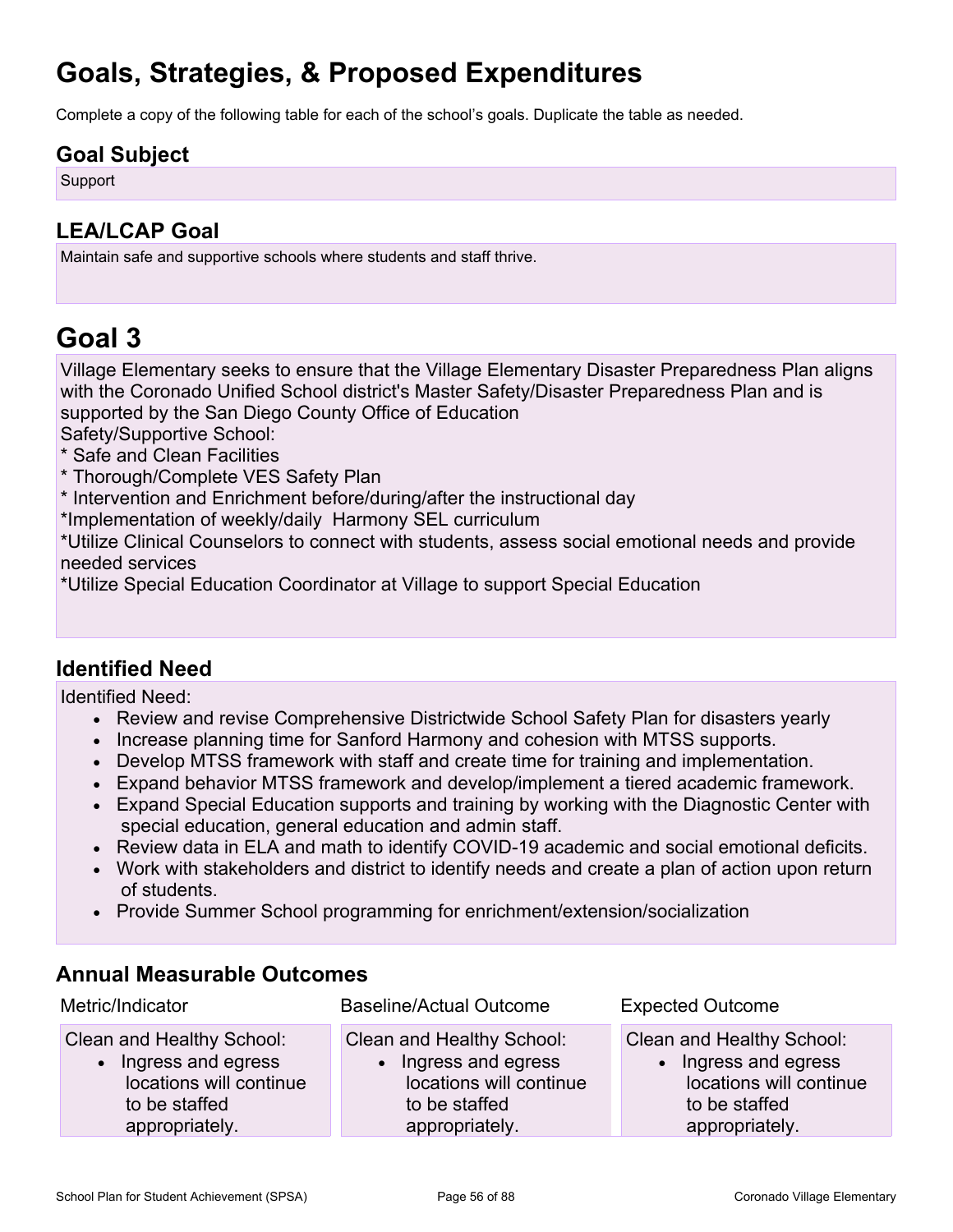| <b>Baseline/Actual Outcome</b>                                                                                                                                                                                                                                                                                                                                                                                                                                                                                                                                                                                                                                                        | <b>Expected Outcome</b>                                                                                                                                                                                                                                                                                                                                                                                                                                                                                                                                                                                                                                     |
|---------------------------------------------------------------------------------------------------------------------------------------------------------------------------------------------------------------------------------------------------------------------------------------------------------------------------------------------------------------------------------------------------------------------------------------------------------------------------------------------------------------------------------------------------------------------------------------------------------------------------------------------------------------------------------------|-------------------------------------------------------------------------------------------------------------------------------------------------------------------------------------------------------------------------------------------------------------------------------------------------------------------------------------------------------------------------------------------------------------------------------------------------------------------------------------------------------------------------------------------------------------------------------------------------------------------------------------------------------------|
| • Weekly inspections by<br>site administration of<br>classrooms,<br>playgrounds, and<br>other areas will<br>continue with timely<br>reporting of issues to<br>Maintenance and<br>Operations.<br>• Stage crossing guard<br>at H Ave and 6th<br>street and at G and<br>7th street.                                                                                                                                                                                                                                                                                                                                                                                                      | • Weekly inspections by<br>site administration of<br>classrooms,<br>playgrounds, and<br>other areas will<br>continue with timely<br>reporting of issues to<br>Maintenance and<br>Operations.<br>Stage crossing guard<br>$\bullet$<br>at H Ave and 6th<br>street and at G and<br>7th street.                                                                                                                                                                                                                                                                                                                                                                 |
| Safety Plan:<br>Documentation of<br>monthly safety drills<br>with various focus<br>areas, such as<br>lockdown,<br>fire/evacuation,<br>earthquake, etc.<br>Improvements to plan<br>$\bullet$<br>will be made based on<br>staff feedback of each<br>drill to include as<br>needed: reminders<br>about blinds, locking<br>doors, walkthrough<br>routes, safety<br>protocols.<br>• Practice drills<br>performed at less<br>convenient times<br>during the<br>instructional day<br>(lunch time, PE,<br>Specials, etc.).<br>Safety committee for<br>$\bullet$<br>site working with<br>district and SDCOE<br>on Active Shooter<br>Training through a<br><b>Trainer of Trainers</b><br>model. | Safety Plan:<br>Documentation of<br>monthly safety drills<br>with various focus<br>areas, such as<br>lockdown,<br>fire/evacuation,<br>earthquake, etc.<br>Improvements to plan<br>will be made based on<br>staff feedback of each<br>drill to include as<br>needed: reminders<br>about blinds, locking<br>doors, walkthrough<br>routes, safety<br>protocols.<br>• Practice drills<br>performed at less<br>convenient times<br>during the<br>instructional day<br>(lunch time, PE,<br>Specials, etc.).<br>Safety committee for<br>site working with<br>district and SDCOE<br>on Active Shooter<br>Training through a<br><b>Trainer of Trainers</b><br>model. |
| install "lock-blocks"                                                                                                                                                                                                                                                                                                                                                                                                                                                                                                                                                                                                                                                                 | District purchase and<br>install "lock-blocks"                                                                                                                                                                                                                                                                                                                                                                                                                                                                                                                                                                                                              |
|                                                                                                                                                                                                                                                                                                                                                                                                                                                                                                                                                                                                                                                                                       | District purchase and                                                                                                                                                                                                                                                                                                                                                                                                                                                                                                                                                                                                                                       |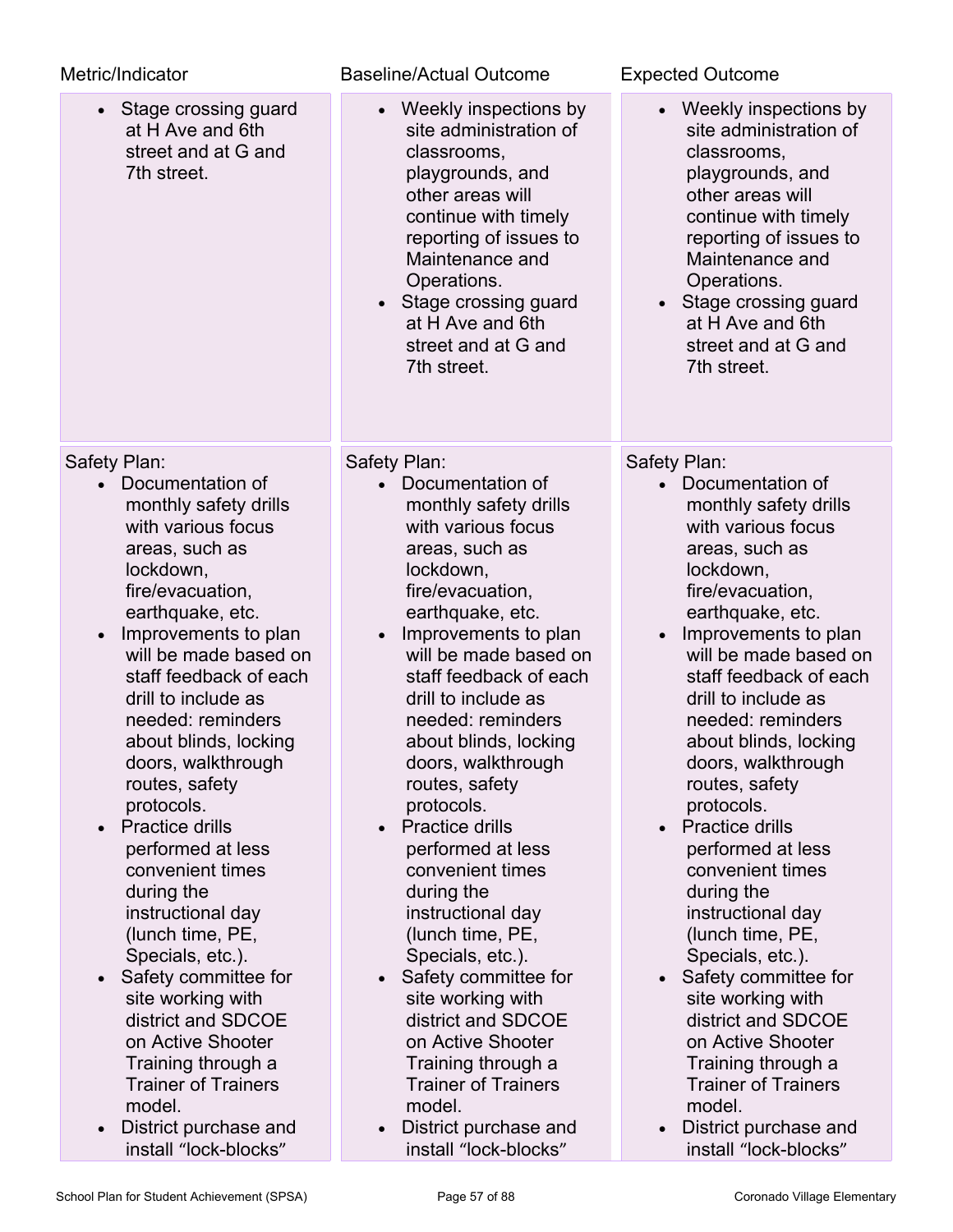for every door to promote efficiencies and safety during a lock down. Check yearly to make sure they are working properly and in good condition.

- Determine personnel who need keys to certain areas of the school to ensure ability to lock down securely.
- Establish a reunification process districtwide working with district, community, fire, and law enforcement.
- Inventory possible needed supplies in the event of an actual lockdown for a period of time (toilet buckets, water, snacks, toilet paper, etc.).
- Establish protocol for staff who leave campus during lunch time each day if a lockdown or disaster occurs in their absence.
- Meet yearly with community leaders (Coronado Police Department, Coronado Fire Department, CUSD Safety personnel) to expand the VES safety plan.
- Meet with Safety Planning Team to continue to refine and improve upon plan.
- Implement practice drills in conjunction with community safety

# Metric/Indicator Baseline/Actual Outcome Expected Outcome

for every door to promote efficiencies and safety during a lock down. Check yearly to make sure they are working properly and in good condition.

- Determine personnel who need keys to certain areas of the school to ensure ability to lock down securely.
- Establish a reunification process districtwide working with district, community, fire, and law enforcement.
- Inventory possible needed supplies in the event of an actual lockdown for a period of time (toilet buckets, water, snacks, toilet paper, etc.).
- Establish protocol for staff who leave campus during lunch time each day if a lockdown or disaster occurs in their absence.
- Meet yearly with community leaders (Coronado Police Department, Coronado Fire Department, CUSD Safety personnel) to expand the VES safety plan.
- Meet with Safety Planning Team to continue to refine and improve upon plan
- Implement practice drills in conjunction with community safety

for every door to promote efficiencies and safety during a lock down. Check yearly to make sure they are working properly and in good condition.

- Determine personnel who need keys to certain areas of the school to ensure ability to lock down securely.
- Establish a reunification process districtwide working with district, community, fire, and law enforcement.
- Inventory possible needed supplies in the event of an actual lockdown for a period of time (toilet buckets, water, snacks, toilet paper, etc.).
- Establish protocol for staff who leave campus during lunch time each day if a lockdown or disaster occurs in their absence.
- Meet yearly with community leaders (Coronado Police Department, Coronado Fire Department, CUSD Safety personnel) to expand the VES safety plan.
- Meet with Safety Planning Team to continue to refine and improve upon plan
- Implement practice drills in conjunction with community safety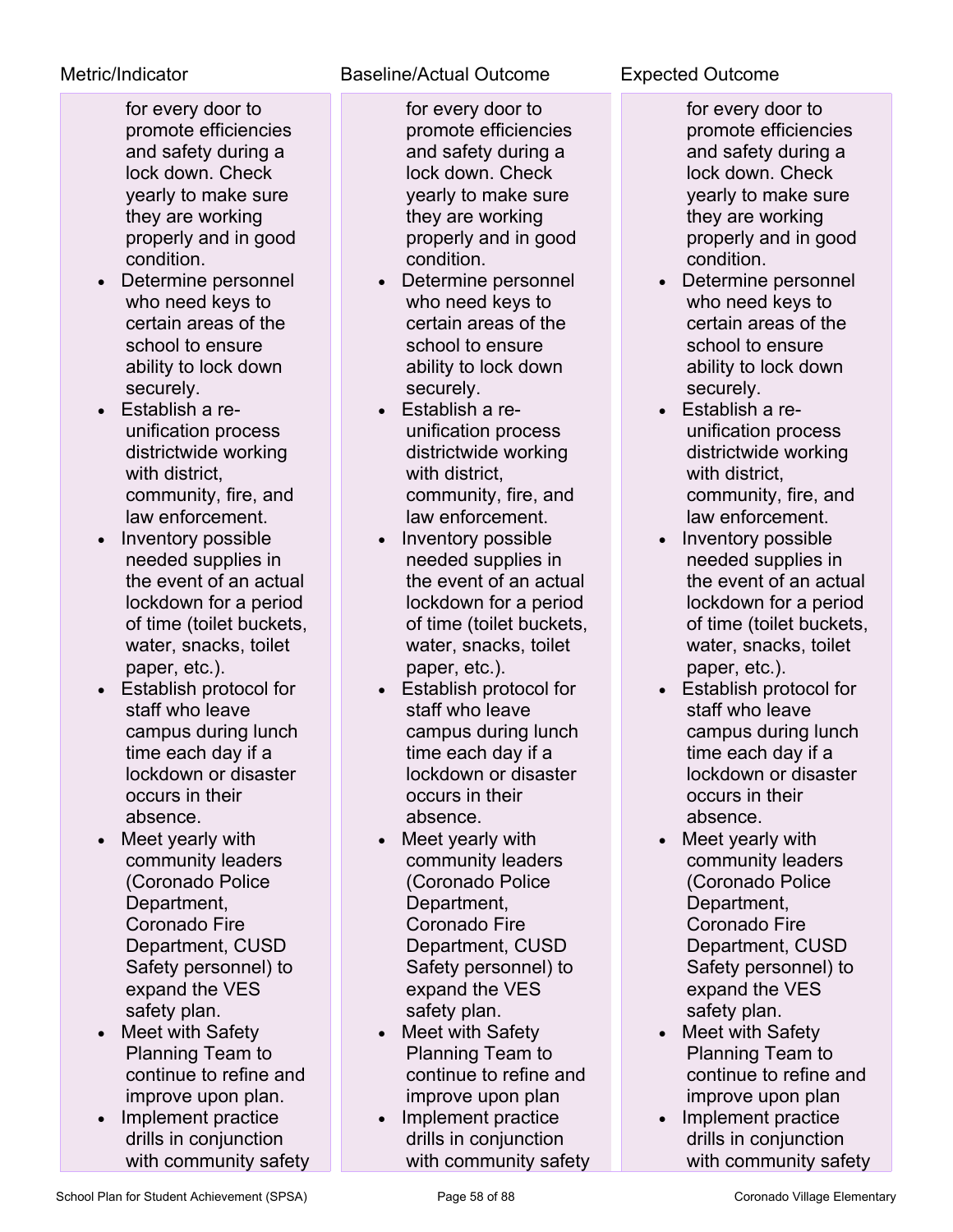authorities to determine what's working and what needs to be refined.

- Incorporate staff and community improvement feedback and suggestions into the plan.
- Make needed changes to plan in accordance with new suggestions and determined needs.
- Supplies needed (per site) will be purchased and distributed to staff in order to best support safety plans.
- Emergency procedures are outlined for substitutes and visitors on campus.

# Metric/Indicator **Baseline/Actual Outcome** Expected Outcome

authorities to determine what's working and what needs to be refined

- Incorporate staff and community improvement feedback and suggestions into the plan.
- Review and approve safety plan yearly with School Site Council. Share only pertinent information with the public for safety reasons.
- Make needed changes to plan in accordance with new suggestions and determined needs through review of safety plan with district and law enforcement.
- Supplies needed (per site) will be purchased and distributed to staff in order to best support safety plans and refill needed supplies in emergency kits.
- Continued communication of emergency procedures that are outlined for substitutes and visitors on campus.

PLC, Progress Monitoring, School Schedule to Embed Needed Time for Staff PLCs:

• Not currently in action: Data analysis and instructional focus discussions at weekly grade level PLCs.

PLC, Progress Monitoring, School Schedule to Embed Needed Time for Staff PLCs:

• Not currently in action: Data analysis and instructional focus discussions at weekly grade level PLCs.

authorities to determine what's working and what needs to be refined

- Incorporate staff and community improvement feedback and suggestions into the plan.
- Review and approve safety plan yearly with School Site Council. Share only pertinent information with the public for safety reasons.
- Make needed changes to plan in accordance with new suggestions and determined needs through review of safety plan with district and law enforcement.
- Supplies needed (per site) will be purchased and distributed to staff in order to best support safety plans and refill needed supplies in emergency kits.
- Continued communication of emergency procedures that are outlined for substitutes and visitors on campus.

PLC, Progress Monitoring, School Schedule to Embed Needed Time for Staff PLCs:

• Data analysis and instructional focus discussions at monthly grade level PLCs.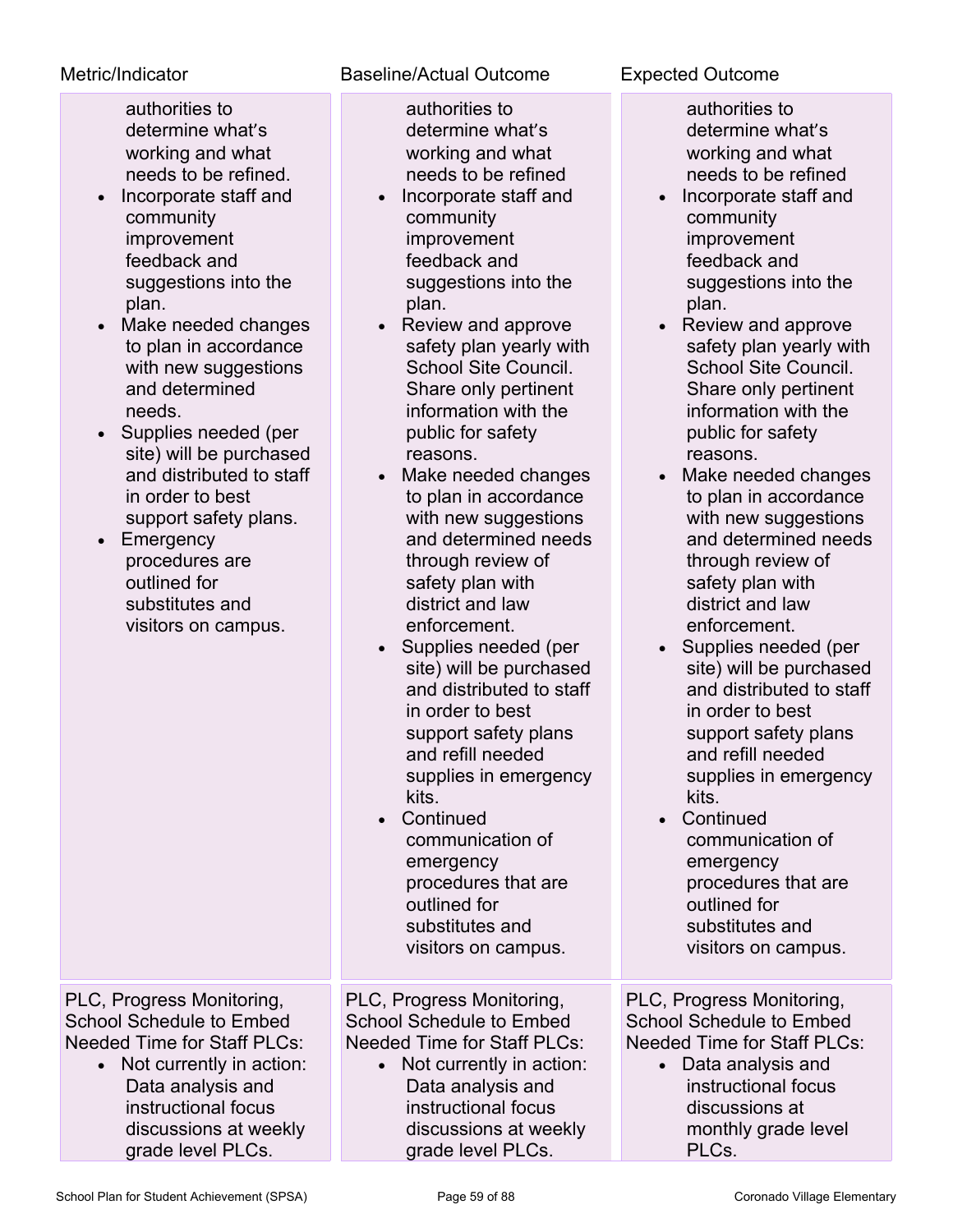Develop data analysis PLC practices as needed per grade level.

- Progress monitoring discussions on identified students occur with input from Reading teachers, grade level colleagues, TOSAs, general education teachers, and administration, informally and formally each month.
- Enrichment/extension activities and assignments are provided to all identified students in the general education classroom using current resources and curriculum to ensure students are engaged and challenged throughout the school year.
- Teaching to High Potential (THP) is the district philosophy at the elementary levels, where through integration of various curriculums through project-based experiences are taught within all grade levels across the district. Focus on student voice and choice through universal designed learning to be emphasized.
- Meet the Masters-Continue through parent volunteers and

# Metric/Indicator Baseline/Actual Outcome Expected Outcome

- Develop data analysis PLC practices as needed per grade level.
- Progress monitoring discussions on identified students occur with input from Reading teachers, grade level colleagues, TOSAs, general education teachers, and administration, informally and formally each month.
- Enrichment/extension activities and assignments are provided to all identified students in the general education classroom using current resources and curriculum to ensure students are engaged and challenged throughout the school year.
- Teaching to High Potential (THP) is the district philosophy at the elementary levels, where through integration of various curriculums through project-based experiences are taught within all grade levels across the district. Focus on voice and choice through universal designed learning needs to be emphasized.
- Meet the Masters-Continue through parent volunteers and

- Train staff for schoolwide use of PLC data dives, using data to drive instruction.
- Progress monitoring discussions on identified students occur with input from Reading teachers, grade level colleagues, TOSAs, general education teachers, and administration, informally and formally each month.
- Enrichment/extension activities and assignments are provided to all identified students in the general education classroom using current resources and curriculum to ensure students are engaged and challenged throughout the school year.
- Teaching to High Potential (THP) is the district philosophy at the elementary levels, where through integration of various curriculums through project-based experiences are taught within all grade levels across the district. Focus on voice and choice through universal designed learning needs to be emphasized.
- Meet the Masters-Continue through parent volunteers and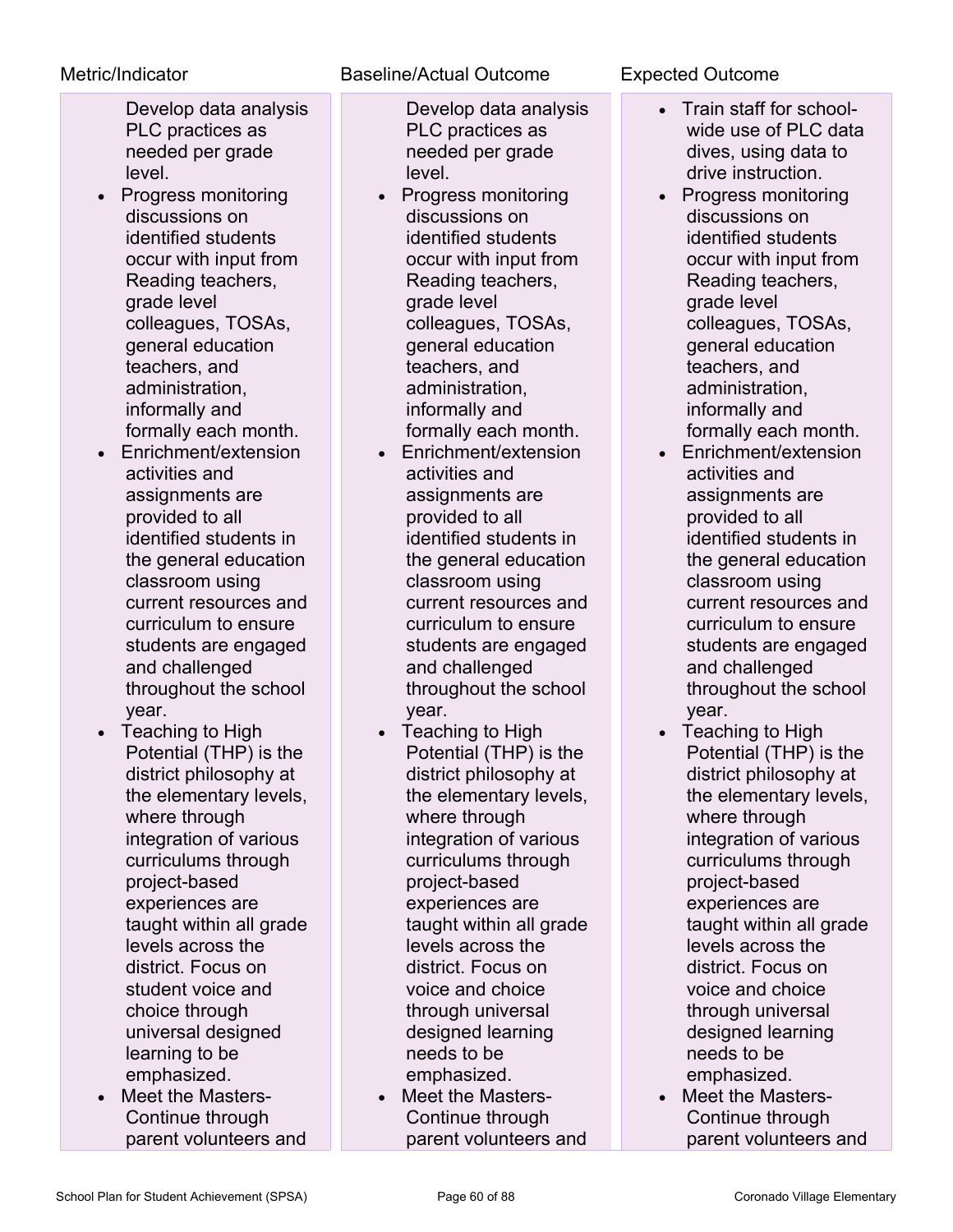PTO funding/district funding.

- Incorporate the Arts (VAPA) into the school day while meeting statemandated instructional minutes. Integrated and designated arts lessons will be weaved into the California adopted ELA/math/SS/Science standards. Our teachers will incorporate VAPA into project-based learning.
- Weekly VAPA classes will allow time for PLC/collaboration and data analysis for planned instructional groups in enrichment/extension.

Innovation Lab- Lead the Way materials ,training and curriculum.

- More leadership opportunities for students who are at grade level to continue to develop their academics above and beyond (Playworks, tutoring)
- Band for 4th and 5th graders and Choir for 2nd-5th graders takes place before school.

English Language Learner Support:

• ELD designated instructional minutes will remain no fewer

# Metric/Indicator Baseline/Actual Outcome Expected Outcome

PTO funding/district funding

- Incorporate the Arts (VAPA) into the school day while meeting statemandated instructional minutes. Integrated and designated arts lessons will be weaved into the California adopted ELA/math/SS/Science standards. Our teachers will incorporate VAPA into project-based learning.
- Weekly VAPA classes will allow time for PLC/collaboration and data analysis for planned instructional groups in enrichment/extension.
- Innovation Lab- Lead the Way materials ,training and curriculum.
- More leadership opportunities for students who are at grade level to continue to develop their academics above and beyond.
- Band for 4th and 5th graders incorporated into the instructional day (outside of COVID protocols).

English Language Learner Support:

• ELD designated instructional minutes will remain no fewer than 30 minutes daily.

PTO funding/district funding

- Incorporate the Arts (VAPA) into the school day while meeting statemandated instructional minutes. Integrated and designated arts lessons will be weaved into the California adopted ELA/math/SS/Science standards. Our teachers will incorporate VAPA into project-based learning.
- Weekly VAPA classes will allow time for PLC/collaboration and data analysis for planned instructional groups in enrichment/extension.
- Innovation Lab- Lead the Way materials ,training and curriculum.
- More leadership opportunities for students who are at grade level to continue to develop their academics above and beyond.
- Band for 4th and 5th graders incorporated into the instructional day (outside of COVID protocols).

English Language Learner Support:

• ELD designated instructional minutes will remain no fewer than 30 minutes daily.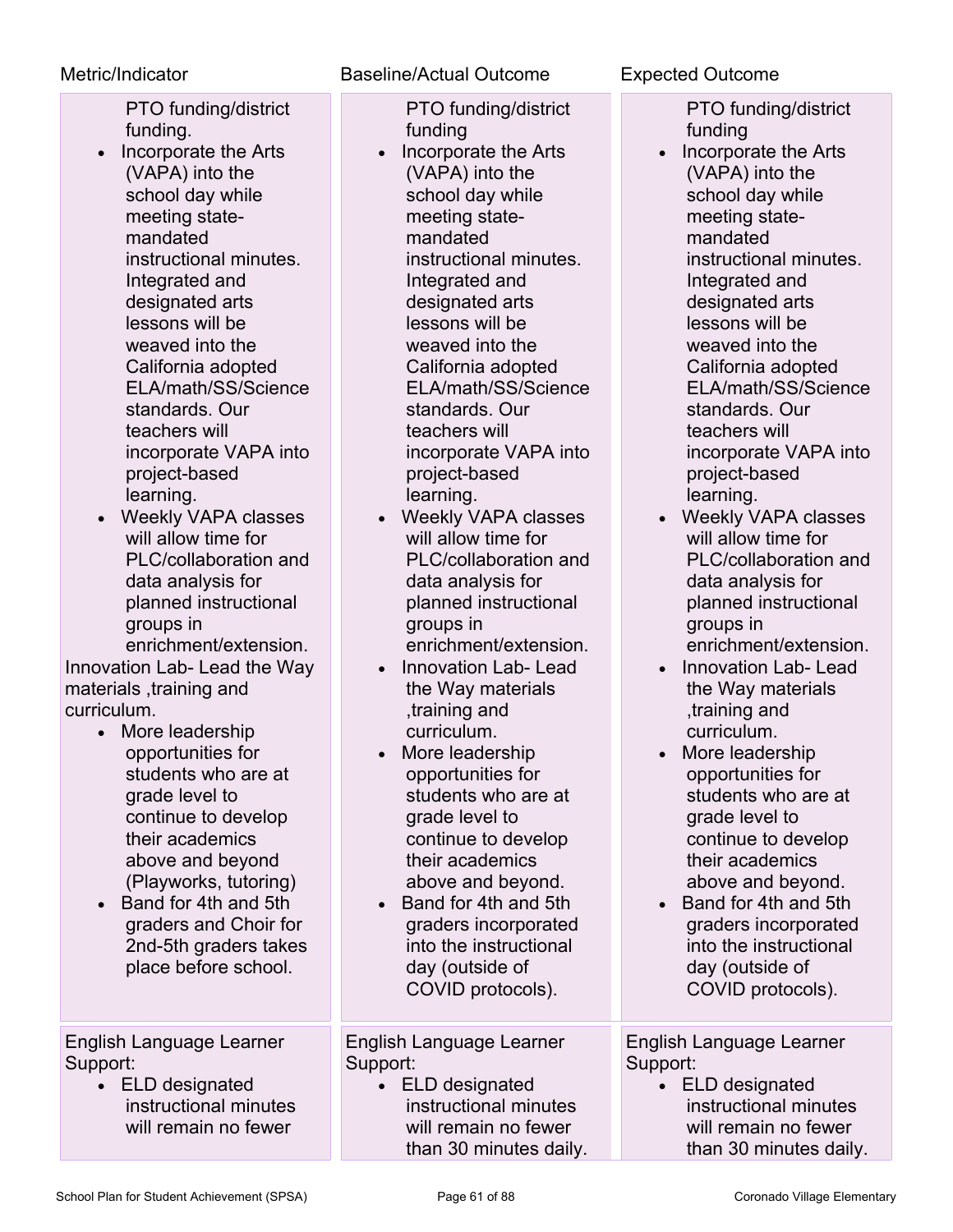than 60 minutes weekly.

- Look at school-wide instructional practices to ensure integrated ELD strategies are happening on a daily basis.
- Implement Benchmark ELD integrated and designated ELD portions of the newly adopted curriculum.
- Improve ELPAC scores in each level by 3% for students in United States for 1 year or more.
- Incorporate push-in services for ELD as much as possible.

2018-2019 Data:

43 EL Students; 6.2 percent of current population 44.2% Scored Level 4; Well Developed 37.2 Scored Level 3; Moderately developed 16.3% Scored Level 2; Somewhat Developed 2.3 % Scored Level 1; Beginning stages

Attendance:

- Improve P2 attendance rate by  $0.5%$ .
- Improve chronic absenteeism rate by .5% in all subgroups.
- Create master schedule for online learning BRIDGE and in-person hybrid. Communicate plan to

# Metric/Indicator Baseline/Actual Outcome Expected Outcome

- Look at school-wide scheduling to ensure designated and integrated ELD strategies are happening on a daily basis.
- Implement Benchmark ELD integrated and designated ELD portions of the newly adopted curriculum.
- Improve ELPAC scores in each level by 3% for students in United States for 1 year or more.
- Incorporate push-in services for ELD as much as possible. 2019-2020 Current Data: 55 EL Students; 16% percent of current population 41.0 % Scored Level 4; Well **Developed** 20% Scored Level 3; Moderately developed 25.4 % Scored Level 2; Somewhat Developed .07 % Scored Level 1; Beginning stages

- Look at school-wide scheduling to ensure designated and integrated ELD strategies are happening on a daily basis in ALL learning environments.
- Incorporate push-in services for ELD as much as possible.
- Implement Benchmark ELD integrated and designated ELD portions of the newly adopted curriculum.
- Focus writing prompts to Benchmark Unit Essential Questions.
- Incorporate elements pf ELPAC skills in everyday instruction.
- Improve ELPAC scores in each level by 3% for students in United States for 1 year or more.

ex: 2020-2021 Grow 3% in Well Developed Grow 3% in Moderately developed Grow 3% in Somewhat Developed

Attendance:

.05% No results given

• Improve P2 attendance rate by .5%.

Current is 96.5% attendance rate

> • Improve chronic absenteeism rate by .5%.

Current chronic absenteeism is at 4.5%.

EL chronically absent @ 4.1%,

Attendance:

- Improve P2 attendance rate by 0.5%.
- Improve chronic absenteeism rate by .5% in all subgroups.

Improve CUSD attendance rates and chronic absenteeism rates for all students.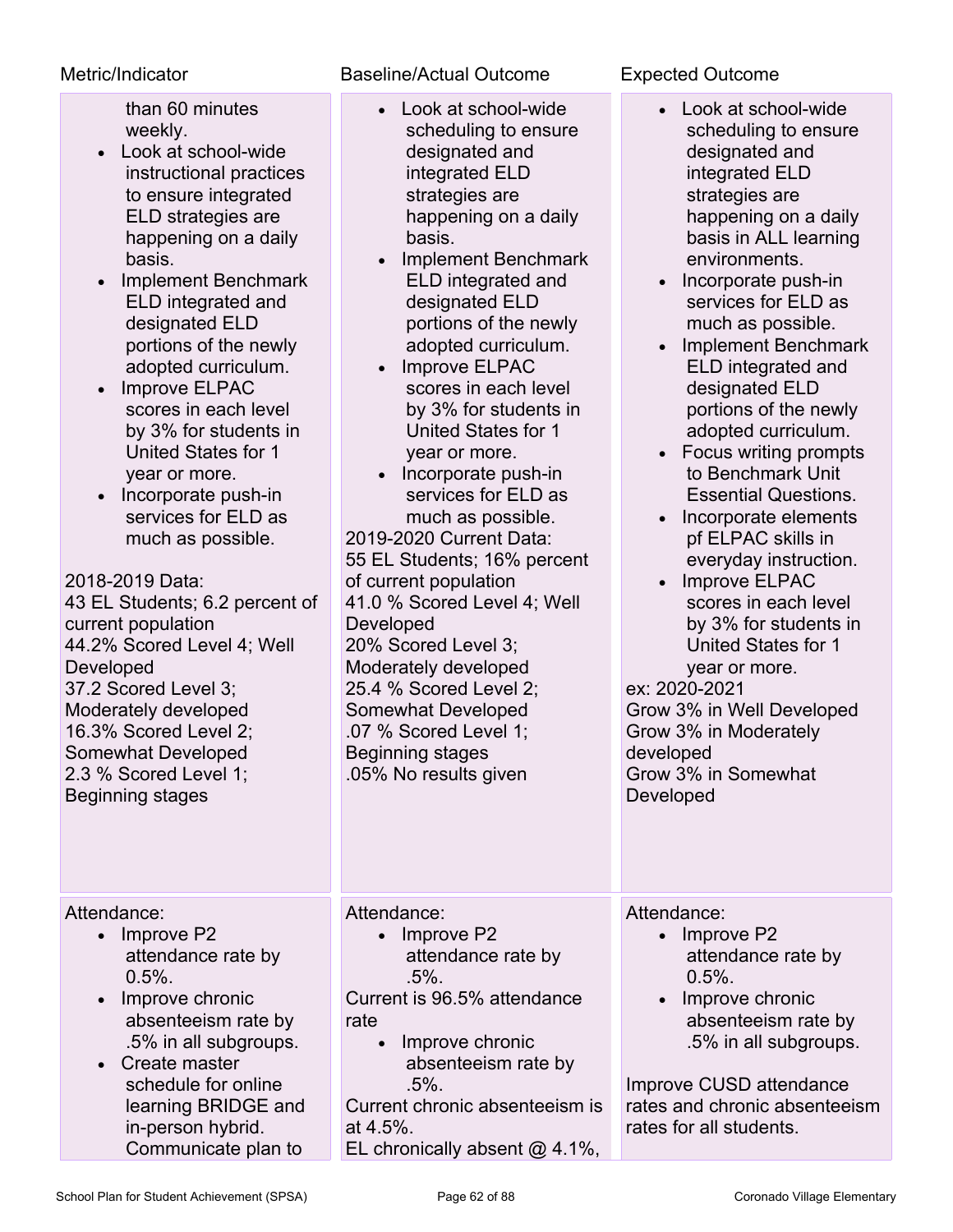| Metric/Indicator                                                                                                                                                                                                                                         | <b>Baseline/Actual Outcome</b> | <b>Expected Outcome</b>                                                                                                                                                                                                                 |
|----------------------------------------------------------------------------------------------------------------------------------------------------------------------------------------------------------------------------------------------------------|--------------------------------|-----------------------------------------------------------------------------------------------------------------------------------------------------------------------------------------------------------------------------------------|
| staff and community<br>members. Assure<br>attendance is properly<br>taken and<br>engagement reports<br>are collected on a<br>weekly basis. Cross<br>reference teacher and<br>school records.<br>Improve CUSD attendance<br>rates and chronic absenteeism | SED @ 6.9%, SWD at 3.1%        | <b>Ensure all VES</b><br>attendance is<br>accurately reported on<br>a daily basis into<br>Synergy.<br><b>Ensure VES</b><br>attendance clerk and<br>counselor/assistant<br>principal notify<br>parents on a timely<br>basis of absences, |
| rates for all students.<br>Ensure all VES<br>attendance is<br>accurately reported on<br>a daily basis into<br>Synergy.                                                                                                                                   |                                | including providing<br>official CUSD<br>absence threshold<br>letters to parents on a<br>timely basis.<br>Promote and<br>incentivize positive                                                                                            |
| <b>Ensure VES</b><br>attendance clerk and<br>counselor/assistant<br>principal notify<br>parents on a timely<br>basis of absences,<br>including providing<br>official CUSD                                                                                |                                | attendance.<br><b>Ensure VES holds</b><br>appropriate SART<br>meetings for students<br>whose attendance<br>reaches appropriate<br>thresholds.<br>Make visible what                                                                      |
| absence threshold<br>letters to parents on a<br>timely basis.<br>Promote and<br>incentivize positive                                                                                                                                                     |                                | measures are in place<br>to reward positive<br>student attendance.<br>Make visible supports<br>that are in place to                                                                                                                     |
| attendance.<br>Ensure VES holds<br>appropriate SART<br>meetings for students<br>whose attendance<br>reaches appropriate                                                                                                                                  |                                | support students<br>having attendance<br>concerns.<br>Make visible policy<br>$\bullet$<br>and accountability (i.e.<br>credit available) for                                                                                             |
| thresholds.<br>Make visible what<br>measures are in place<br>to reward positive<br>student attendance.<br>Make visible supports                                                                                                                          |                                | completed ISC work.<br>Educate parents as to<br>$\bullet$<br>the benefits of positive<br>student attendance<br>(other than for<br>financial reasons such                                                                                |
| that are in place to<br>support students<br>having attendance<br>concerns.<br>Make visible policy<br>and accountability (i.e.                                                                                                                            |                                | as ADA money for<br>schools).<br>Key actions are<br>dependent on<br>feedback and<br>outcome from<br>previous years.                                                                                                                     |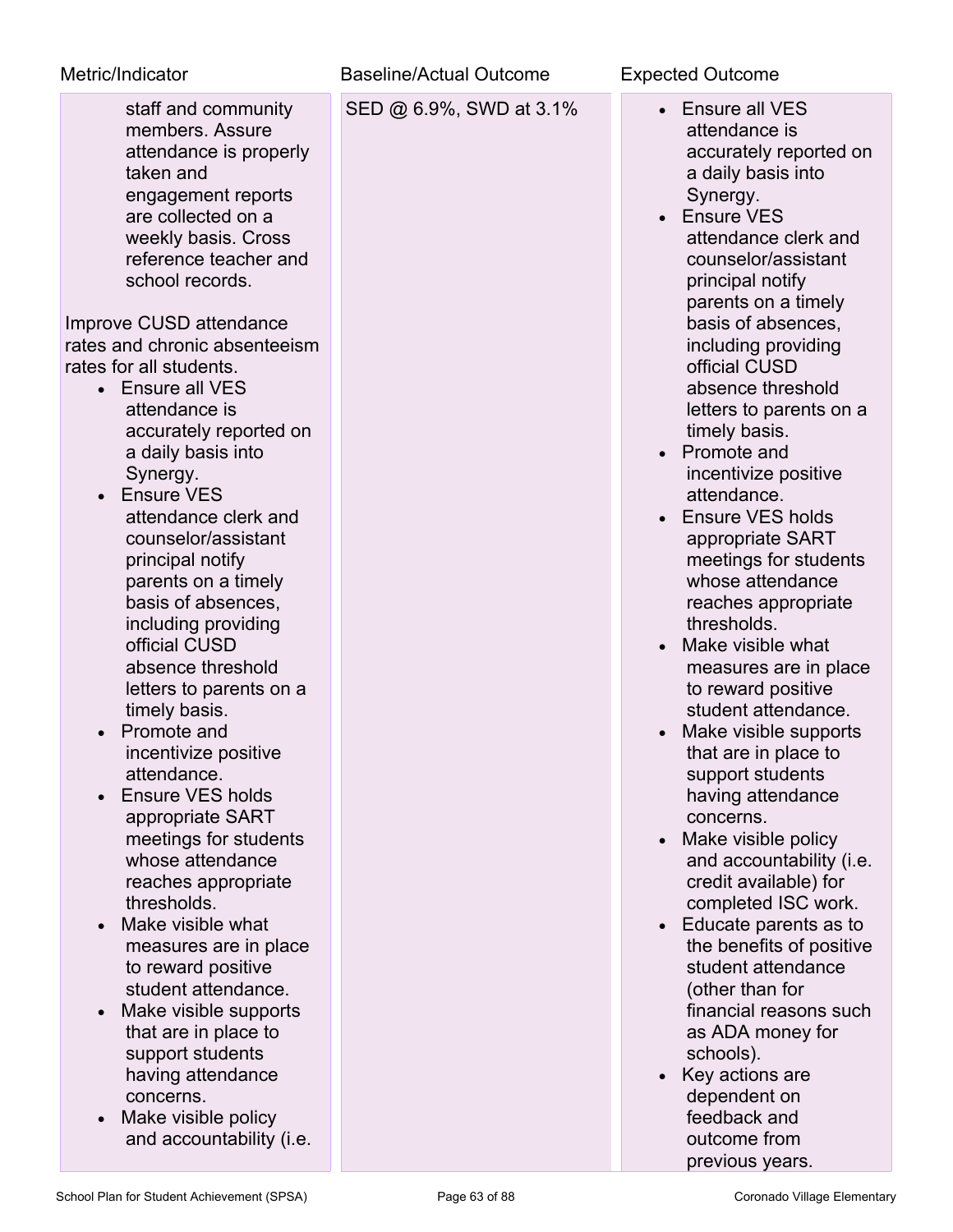| Metric/Indicator                                                                                                                                                                                                                                                                                                                                                                                                                                                                                                                                                                                                                                                                     | <b>Baseline/Actual Outcome</b>                                                                                                                                                                                                                                                                                                                                                                                                                                                                                                                                                                                                                                             | <b>Expected Outcome</b>                                                                                                                                                                                                                                                                                                                                                                                                                                                                                                                                                                                                                                                                       |
|--------------------------------------------------------------------------------------------------------------------------------------------------------------------------------------------------------------------------------------------------------------------------------------------------------------------------------------------------------------------------------------------------------------------------------------------------------------------------------------------------------------------------------------------------------------------------------------------------------------------------------------------------------------------------------------|----------------------------------------------------------------------------------------------------------------------------------------------------------------------------------------------------------------------------------------------------------------------------------------------------------------------------------------------------------------------------------------------------------------------------------------------------------------------------------------------------------------------------------------------------------------------------------------------------------------------------------------------------------------------------|-----------------------------------------------------------------------------------------------------------------------------------------------------------------------------------------------------------------------------------------------------------------------------------------------------------------------------------------------------------------------------------------------------------------------------------------------------------------------------------------------------------------------------------------------------------------------------------------------------------------------------------------------------------------------------------------------|
| credit available) for<br>completed ISC work.<br>Educate parents as to<br>$\bullet$<br>the benefits of positive<br>student attendance<br>(other than for<br>financial reasons such<br>as ADA money for<br>schools).<br>Key actions are<br>$\bullet$<br>dependent on<br>feedback and<br>outcome from<br>previous years.<br>Determine need for<br>$\bullet$<br>additional supports<br>which may be helpful<br>or necessary.                                                                                                                                                                                                                                                             |                                                                                                                                                                                                                                                                                                                                                                                                                                                                                                                                                                                                                                                                            | Determine need for<br>$\bullet$<br>additional supports<br>which may be helpful<br>or necessary.                                                                                                                                                                                                                                                                                                                                                                                                                                                                                                                                                                                               |
| <b>Suspension Rate and School</b><br>Connectedness:<br>Schoolwide/Districtwid<br>e discipline action<br>guide (DAC) provides<br>students with<br>opportunities to make<br>good choices, and<br>intervention solutions<br>are based on natural<br>consequences based<br>on our implementation<br>of Restorative<br>Practices.<br>Maintain consistent<br>$\bullet$<br>and strong<br>home/school<br>communication<br>regarding behavior<br>and counseling.<br>Maintain accurate<br>parent/teacher<br>communication logs<br>for tracking behaviors<br>and trends for<br>analysis and record<br>keeping.<br>Interventions are<br>$\bullet$<br>based on positive<br>discipline (MTSS) with | <b>Suspension Rate and School</b><br>Connectedness:<br>Schoolwide/Districtwid<br>e discipline action<br>guide (DAC) provides<br>students with<br>opportunities to make<br>good choices, and<br>intervention solutions<br>are based on natural<br>consequences based<br>on our implementation<br>of Restorative<br>Practices.<br>Maintain consistent<br>$\bullet$<br>and strong<br>home/school<br>communication<br>regarding behavior<br>and counseling.<br><b>Teachers and Admin</b><br>maintain accurate<br>parent/teacher<br>communication logs<br>for tracking behaviors<br>and trends for<br>analysis and record<br>keeping.<br>Interventions are<br>based on positive | <b>Suspension Rate and School</b><br>Connectedness:<br>• Schoolwide/Districtwid<br>e discipline action<br>guide (DAC) provides<br>students with<br>opportunities to make<br>good choices, and<br>intervention solutions<br>are based on natural<br>consequences based<br>on our implementation<br>of Restorative<br>Practices.<br><b>Maintain consistent</b><br>$\bullet$<br>and strong<br>home/school<br>communication<br>regarding behavior<br>and counseling.<br>Maintain accurate<br>parent/teacher<br>communication logs<br>for tracking behaviors<br>and trends for<br>analysis and record<br>keeping.<br>Interventions are<br>$\bullet$<br>based on positive<br>discipline (MTSS) with |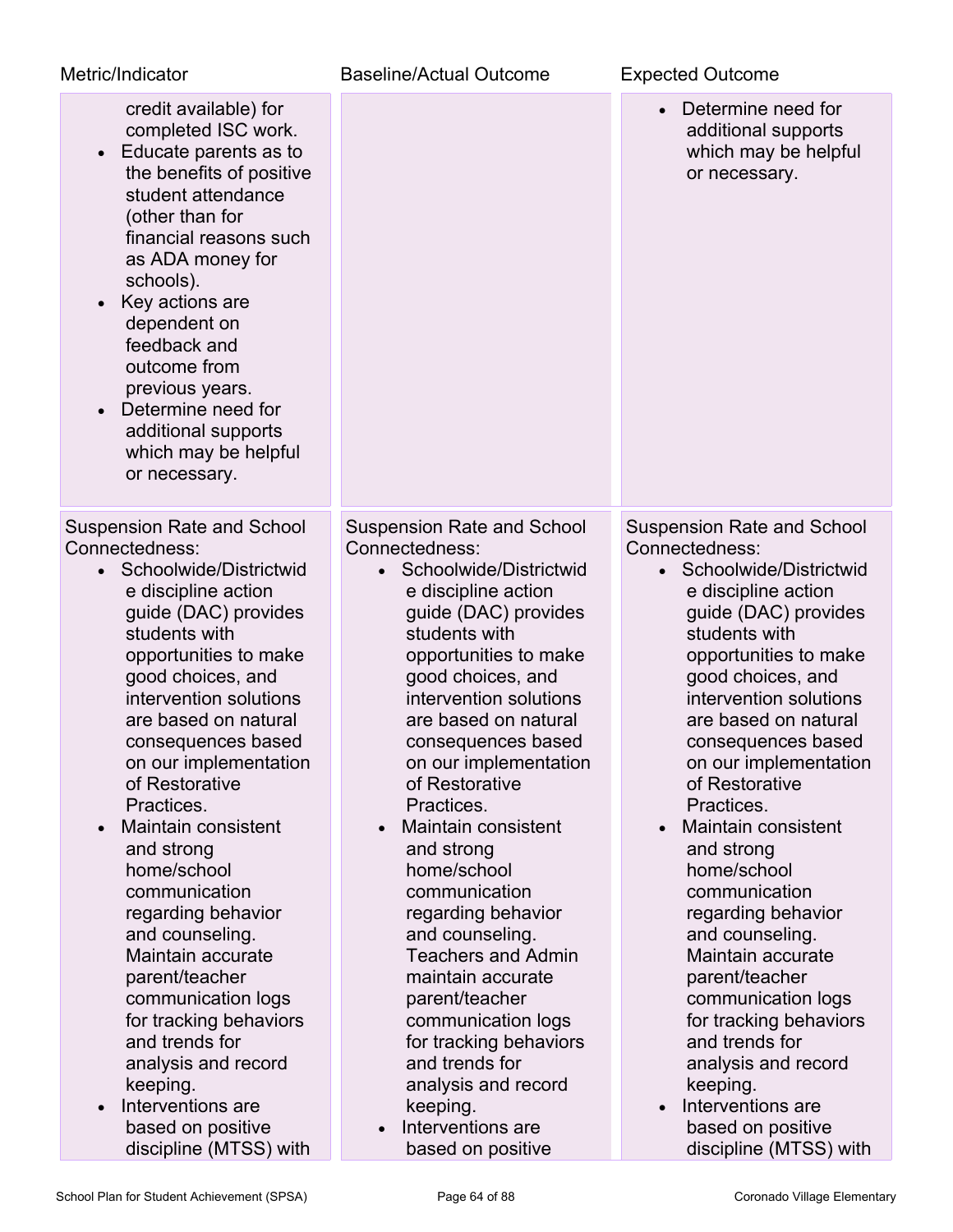| strong parent/school |
|----------------------|
| team approach to     |
| resolve issues       |
| through Restorative  |
| Practices.           |
|                      |

- Student Success Team (SST) supports referred students with academic/social emotional/ behavior needs.
- Monthly awards promote positive behavior and citizenship.
- MFLC and Counseling Interns help support student needs on playground during recesses.
- Provide counseling resources as needed.
- Create MTSS/PBIS for Year 4
- Implement Sanford Harmony for Year 4

Provide appropriate social/emotional supports for students in a variety of ways.

- Continue utilizing Sanford Harmony social emotional curriculum for grades TK-5.
- Maintain current staffing of Military Family Life Counselors (2 FTE) and increase current full-time counseling support from 1.0 FTE to 2.0 FTE.
- ERHMS counseling support will continue at current .3 as needed per student need.

Metric/Indicator Baseline/Actual Outcome Expected Outcome

- discipline (MTSS) with strong parent/school team approach to resolve issues through Restorative Practices.
- Student Success Team (SST) supports referred students with academic/social emotional/ behavior needs.
- Monthly awards promote positive behavior and citizenship.
- MFLC and Counseling Interns help support student needs on playground during recesses.
- Provide counseling resources as needed.
- Create MTSS/PBIS for Year 4
- Implement Sanford Harmony for Year 4

Provide appropriate social/emotional supports for students in a variety of ways.

- Continue utilizing Sanford Harmony social emotional curriculum for grades TK-5.
- Maintain current staffing of Military Family Life Counselors (2 FTE) and increase current full-time counseling support from 1.0 FTE to 2.0 FTE.
- ERHMS counseling support will continue at current .3 as needed per student need.

strong parent/school team approach to resolve issues through Restorative Practices.

- Student Success Team (SST) supports referred students with academic/social emotional/ behavior needs.
- Monthly awards promote positive behavior and citizenship.
- MFLC and Counseling Interns help support student needs on playground during recesses.
- Provide counseling resources as needed. • Create MTSS/PBIS for
- Year 4
- Implement Sanford Harmony for Year 4

Provide appropriate social/emotional supports for students in a variety of ways.

- Continue utilizing Sanford Harmony social emotional curriculum for grades TK-5.
- Maintain current staffing of Military Family Life Counselors (2 FTE) and increase current full-time counseling support from 1.0 FTE to 2.0 FTE.
- ERHMS counseling support will continue at current .3 as needed per student need.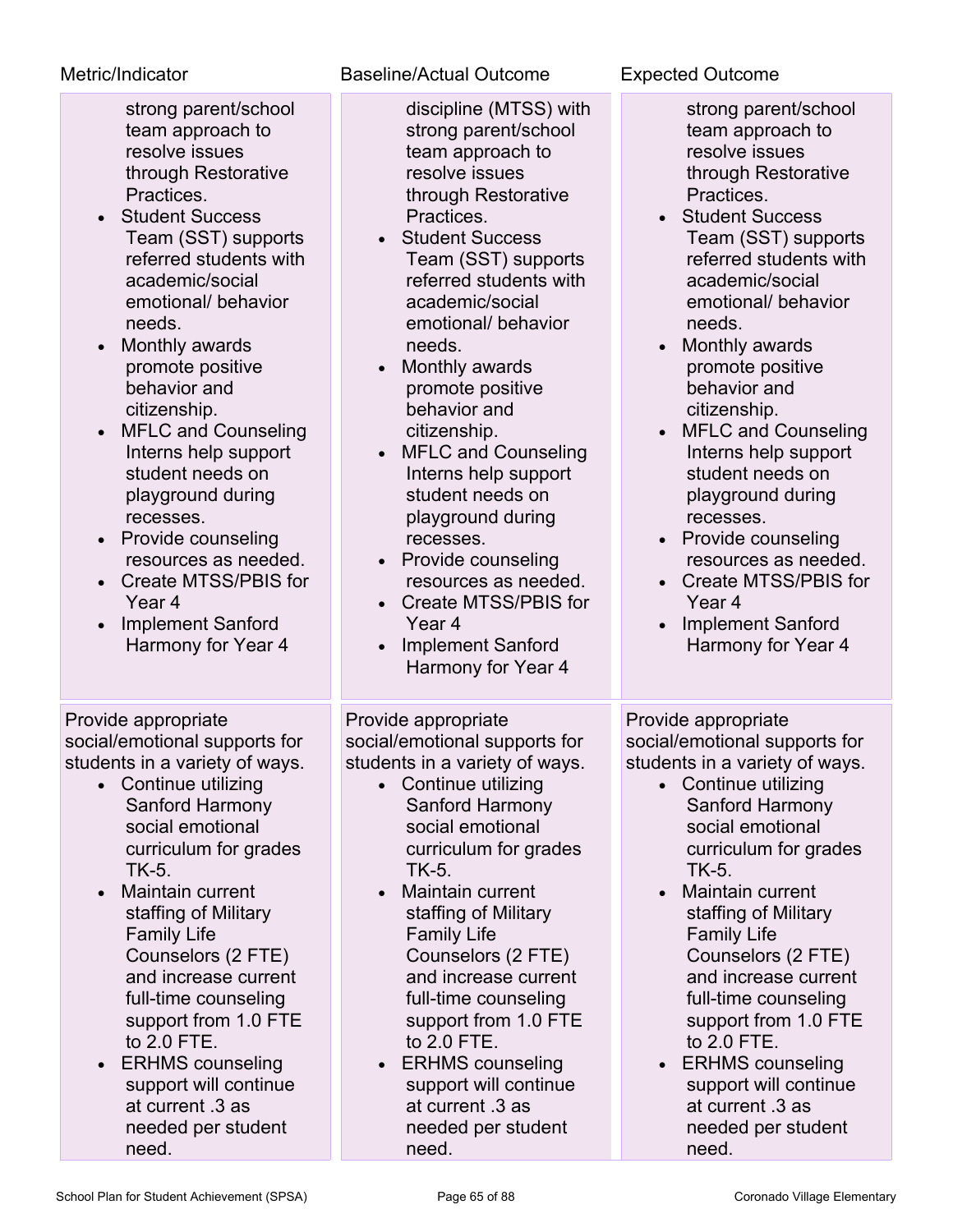| Metric/Indicator      | <b>Baseline/Actual Outcome</b> | <b>Expected Outcome</b> |
|-----------------------|--------------------------------|-------------------------|
| • Maintain student    | • Maintain student             | • Maintain student      |
| services such as      | services such as               | services such as        |
| Military Kids Club,   | Military Kids Club,            | Military Kids Club,     |
| Deployment Club,      | Deployment Club,               | Deployment Club,        |
| individual/group      | individual/group               | individual/group        |
| counseling, classroom | counseling, classroom          | counseling, classroom   |
| presentations, etc.   | presentations, etc.            | presentations, etc.     |

Complete a copy of the Strategy/Activity table for each of the school's strategies/activities. Duplicate the table, including Proposed Expenditures, as needed.

# **Strategy/Activity 1**

## **Students to be Served by this Strategy/Activity**

(Identify either All Students or one or more specific student groups)

All

### Strategy/Activity

3.1

VES will maintain safe and clean facilities.

- Ingress and egress locations will continue to be staffed appropriately.
- Weekly inspections by site administration of classrooms, playgrounds, and other areas will continue with timely reporting of issues to M&O.
- Stage crossing guard at H Ave and 6th street

### **Proposed Expenditures for this Strategy/Activity**

List the amount(s) and funding source(s) for the proposed expenditures. Specify the funding source(s) using one or more of the following: LCFF, Federal (if Federal identify the Title and Part, as applicable), Other State, and/or Local.

Amount(s) Source(s)

General Fund

District M&O budget/site budget

# **Strategy/Activity 2**

# **Students to be Served by this Strategy/Activity**

(Identify either All Students or one or more specific student groups)

All Students

### Strategy/Activity

3.2 Safety Plan:

- Documentation of monthly safety drills with various focus areas, such as lockdown, fire/evacuation, earthquake, etc.
- Improvements to plan will be made based on staff feedback of each drill to include as needed: reminders about blinds, locking doors, walkthrough routes, safety protocols.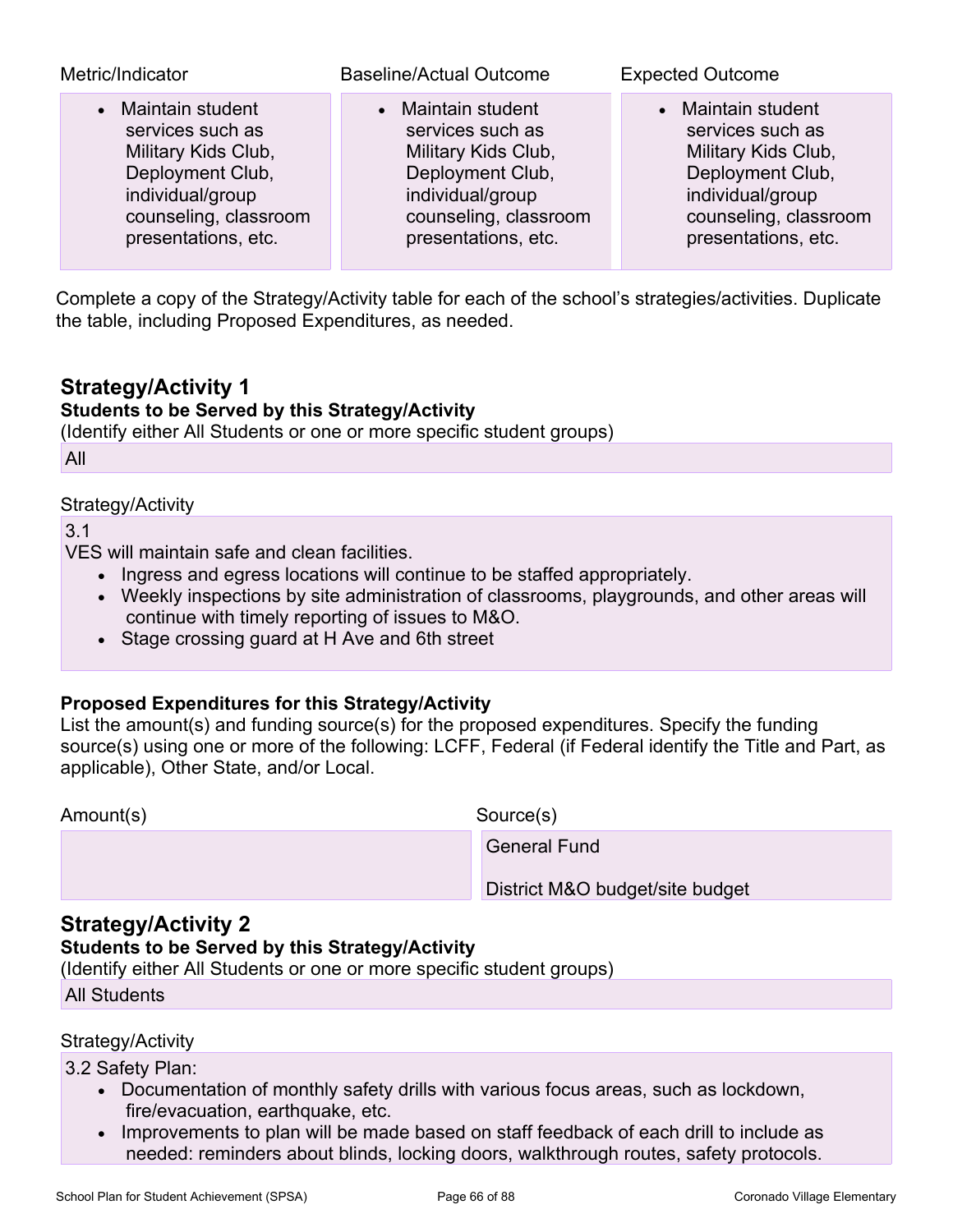- Practice drills performed at less convenient times during the instructional day (lunch time, PE, Specials, etc.).
- Safety committee for site working with district and SDCOE on Active Shooter Training through a Trainer of Trainers model.
- District purchase and install "lock-blocks" for every door to promote efficiencies and safety during a lock down. Check yearly to make sure they are working properly and in good condition.
- Determine personnel who need keys to certain areas of the school to ensure ability to lock down securely.
- Establish a re-unification process districtwide working with district, community, fire, and law enforcement.
- Inventory possible needed supplies in the event of an actual lockdown for a period of time (toilet buckets, water, snacks, toilet paper, etc.).
- Establish protocol for staff who leave campus during lunch time each day if a lockdown or disaster occurs in their absence.
- Meet yearly with community leaders (Coronado Police Department, Coronado Fire Department, CUSD Safety personnel) to expand the VES safety plan.
- Meet with Safety Planning Team to continue to refine and improve upon plan.
- Implement practice drills in conjunction with community safety authorities to determine what's working and what needs to be refined.
- Incorporate staff and community improvement feedback and suggestions into the plan.
- Make needed changes to plan in accordance with new suggestions and determined needs.
- Supplies needed (per site) will be purchased and distributed to staff in order to best support safety plans.
- Emergency procedures are outlined for substitutes and visitors on campus.
- VES will update its safety plan using new template and hold appropriate safety drills annually.

# **Proposed Expenditures for this Strategy/Activity**

List the amount(s) and funding source(s) for the proposed expenditures. Specify the funding source(s) using one or more of the following: LCFF, Federal (if Federal identify the Title and Part, as applicable), Other State, and/or Local.

| Amount(s) |  |
|-----------|--|
|-----------|--|

Source(s)

General Fund

None

# **Strategy/Activity 3**

## **Students to be Served by this Strategy/Activity**

(Identify either All Students or one or more specific student groups)

All

### Strategy/Activity

3.3 PLC, Progress Monitoring, School Schedule to Embed Needed Time for Staff PLCs:

• Data analysis and instructional focus discussions at weekly grade level PLCs. Develop data analysis PLC practices as needed per grade level.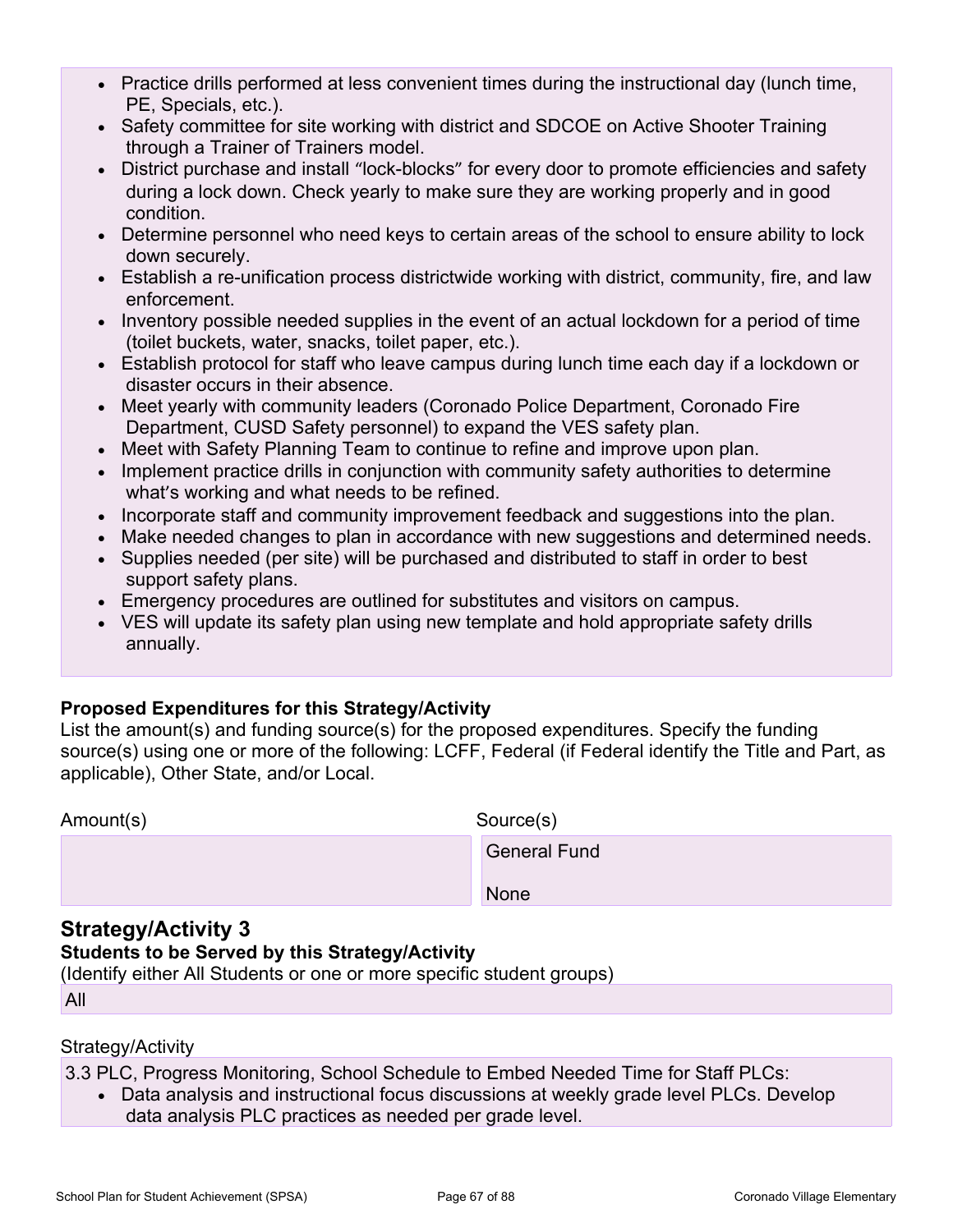- Progress monitoring discussions on identified students occur with input from Reading teachers, grade level colleagues, TOSAs, general education teachers, and administration, informally and formally each month.
- Enrichment/extension activities and assignments are provided to all identified students in the general education classroom, by their general education teacher, using current resources and curriculum to ensure students are engaged and challenged throughout the school year.
- Teaching to High Potential (THP) is the district philosophy at the elementary levels, where through integration of various curriculums through project-based experiences are taught within all grade levels across the district. Focus on voice and choice through universal designed learning needs to be emphasized.
- Meet the Masters Art Programming: Continue through parent volunteers and PTO funding/district funding.
- Incorporate the Arts (VAPA) into the school day while meeting state-mandated instructional minutes. Integrated and designated arts lessons will be weaved into the California adopted ELA/math/SS/Science standards. Our teachers will incorporate VAPA into project-based learning.
- Weekly VAPA classes will allow time for PLC/collaboration and data analysis for planned instructional groups in enrichment/extension.

Innovation Lab- Lead the Way materials ,training and curriculum.

• Conduct Parent Teacher conferences for those students not meeting grade level standards each Spring. In 2020-2021, 103 P/T conferences were held with parents of struggling students.

# **Proposed Expenditures for this Strategy/Activity**

List the amount(s) and funding source(s) for the proposed expenditures. Specify the funding source(s) using one or more of the following: LCFF, Federal (if Federal identify the Title and Part, as applicable), Other State, and/or Local.

Amount(s) Source(s)

General Fund

ASE funding (DoDEA, LCFF supplemental, TIIG, CSF) and site funds

# **Strategy/Activity 4**

# **Students to be Served by this Strategy/Activity**

(Identify either All Students or one or more specific student groups)

English Learners

# Strategy/Activity

### 3.4

English Language Learner Support:

- ELD designated instructional minutes will remain no fewer than 30 minutes daily.
- Look at school-wide scheduling to ensure designated and integrated ELD strategies are happening on a daily basis.
- Incorporate push-in services for ELD as much as possible.
- Implement Benchmark ELD integrated and designated ELD portions of the newly adopted curriculum.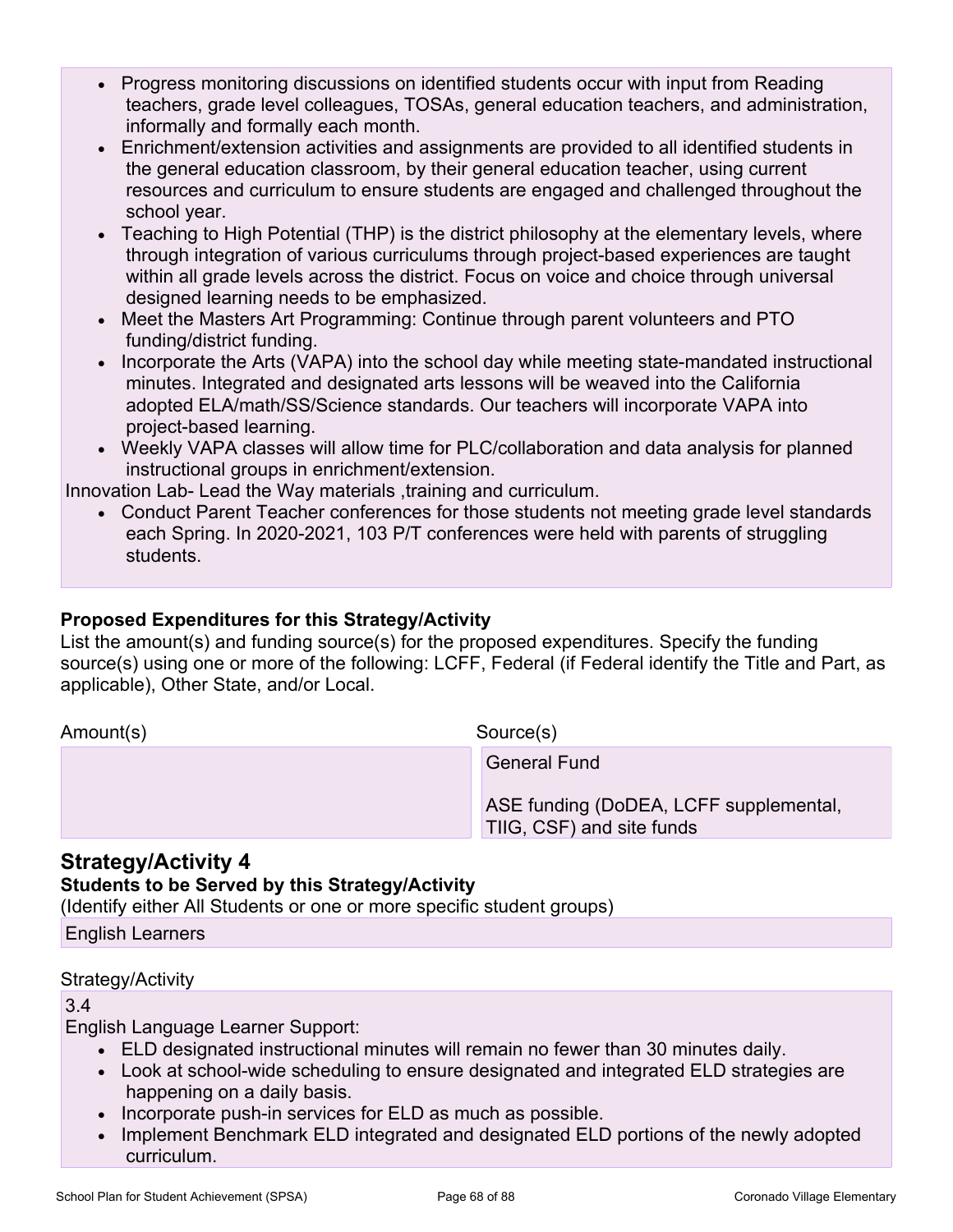- Improve ELPAC scores in each level by 3% for students in United States for 1 year or more.
- Continue to fund FTE based on EL enrollment to meet designated ELD minute requirements.
- ELD instruction will be provided by our designated ELD teacher and the general education grade level classroom teacher.

### **Proposed Expenditures for this Strategy/Activity**

List the amount(s) and funding source(s) for the proposed expenditures. Specify the funding source(s) using one or more of the following: LCFF, Federal (if Federal identify the Title and Part, as applicable), Other State, and/or Local.

Amount(s) Source(s)

LCFF Supplemental

# **Strategy/Activity 5**

### **Students to be Served by this Strategy/Activity**

LCFF

(Identify either All Students or one or more specific student groups)

```
All
```
## Strategy/Activity

3.5 Improve CUSD attendance rates and chronic absenteeism rates for all students.

- Ensure all VES attendance is accurately reported on a daily basis into Synergy.
- Ensure VES attendance clerk and counselor/assistant principal notify parents on a timely basis of absences, including providing official CUSD absence threshold letters to parents on a timely basis.
- Promote and incentivize positive attendance.
- Ensure VES holds appropriate SART meetings for students whose attendance reaches appropriate thresholds.
- Make visible what measures are in place to reward positive student attendance.
- Make visible supports that are in place to support students having attendance concerns.
- Make visible policy and accountability (i.e. credit available) for completed ISC work.
- Educate parents as to the benefits of positive student attendance (other than for financial reasons such as ADA money for schools).
- Key actions are dependent on feedback and outcome from previous years.
- Determine need for additional supports which may be helpful or necessary.

# **Proposed Expenditures for this Strategy/Activity**

List the amount(s) and funding source(s) for the proposed expenditures. Specify the funding source(s) using one or more of the following: LCFF, Federal (if Federal identify the Title and Part, as applicable), Other State, and/or Local.

| Amount(s) | Source(s)           |
|-----------|---------------------|
|           | <b>General Fund</b> |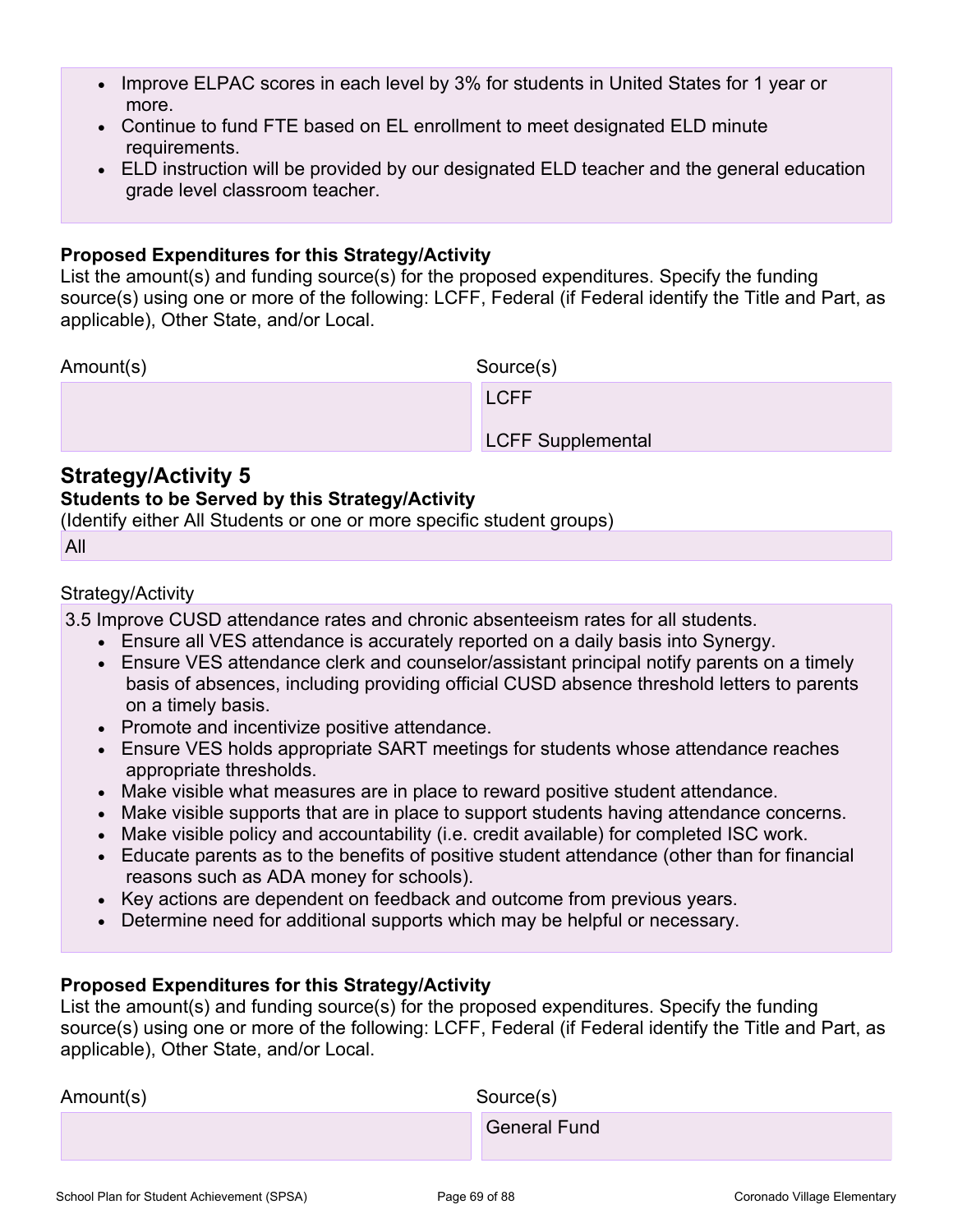### Site/District budget

# **Strategy/Activity 6**

# **Students to be Served by this Strategy/Activity**

(Identify either All Students or one or more specific student groups)

All

## Strategy/Activity

3.6 Decrease suspension rate and improve school connectedness/inclusivity

- Schoolwide discipline policy provides students with opportunities to make good choices, and intervention solutions are based on logical consequences (proportional, reasonable, developmentally appropriate, and intended to teach and reinforce a developing skill and create a safer environment).
- Maintain consistent and strong home/school communication regarding behavior.
- Interventions are based on positive discipline with strong parent/school team approach to resolve issues.
- Incorporate structured staff training on positive discipline, restorative proactices, Harmony lesson implementation.
- Student Success Team (SST) supports referred students with behavior and academic needs.
- MFLC help support student needs on playground during recesses.
- Provide counseling resources as needed.
- Provide structured recess activities and review expectations as needed
- Increase adult presence and review supervision expectations
- Create and implement MTSS/PBIS frameworks for Year 4
- Implement Harmony for Year 5
- More leadership opportunities for students who are at grade level to continue to develop their academics above and beyond.
- Band for 4th and 5th graders and Choir for grades 2nd-5th.
- Evaluating what is successful or what is not and add other areas of interest we can add to enrichment.
- Continue to build on enrichment into other grades or across sites.
- More leadership opportunities (NPFH, Curbside Hosts, Junior Coaches for Recess in Playworks, Student Council, Anchored for Life, peer tutoring) for students who are at grade level to continue to develop their academics above and beyond.

Coordinate Clinical Counselor Services:

- Coordinate with our local Non-profit agency Coronado SAFE for on-campus supportoutreach to build connection and facilitate psychoeducational groups that teach skills such as self -regulation and social skills.
- Build connection and teach skills (self-regulation and social skills which often supports student with an IEP)
- Support families through consultation and case management (connecting them to resources and or coordinating with outside mental health providers)
- Facilitate restorative conversations to help with conflict resolution.
- Provide students with support for issues that arise within the school day such as friendship problems or being unregulated.
- Consultation with teachers and aides to help them find ways to connect and intervene with students.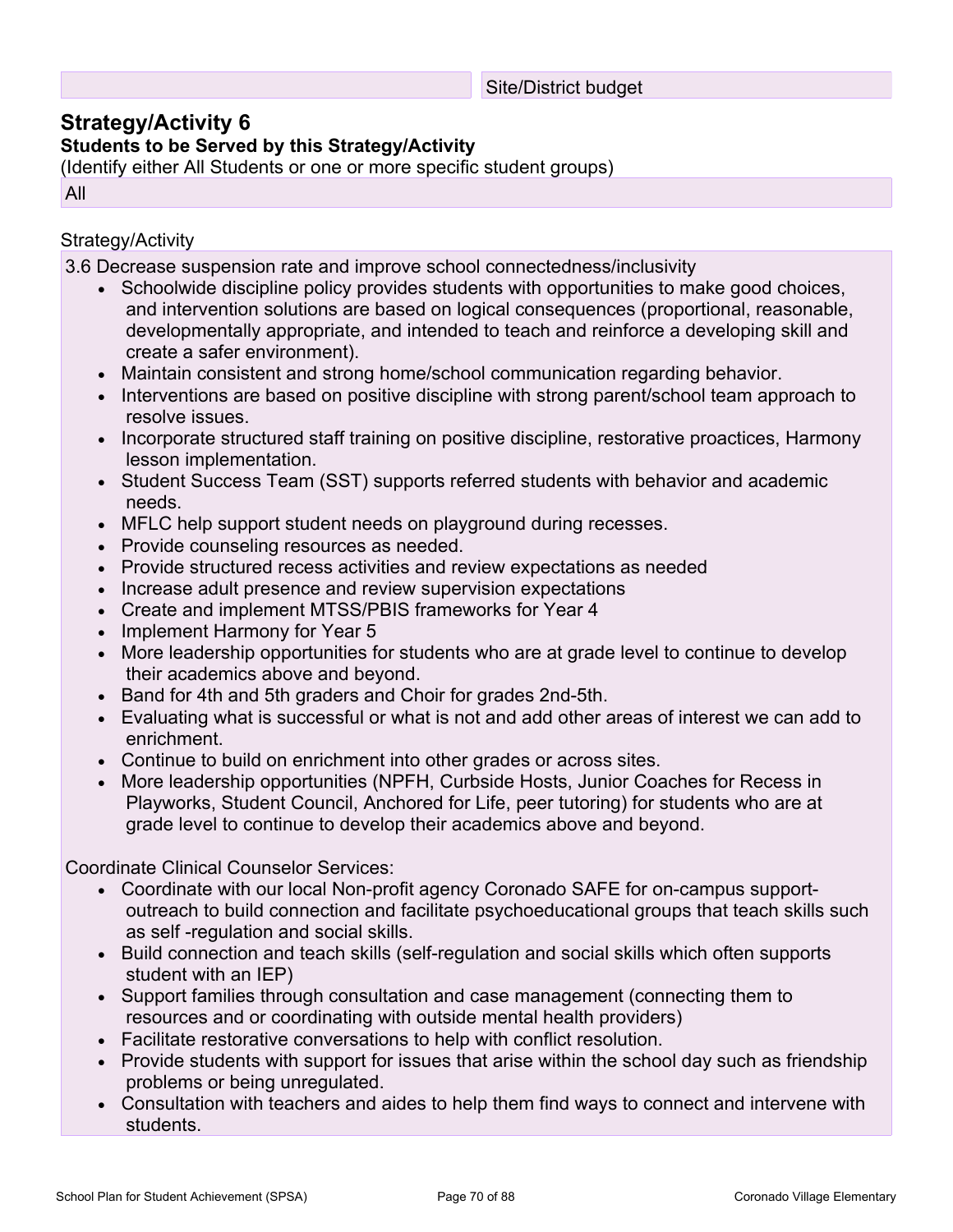- Provide opportunities for students to make connections such as the recreational "Happy" Minute" group that is provided weekly to students.
- Crisis intervention support

### **Proposed Expenditures for this Strategy/Activity**

List the amount(s) and funding source(s) for the proposed expenditures. Specify the funding source(s) using one or more of the following: LCFF, Federal (if Federal identify the Title and Part, as applicable), Other State, and/or Local.

Amount(s) Source(s)

PTO funding, site budget

# **Strategy/Activity 7**

## **Students to be Served by this Strategy/Activity**

(Identify either All Students or one or more specific student groups)

All

## Strategy/Activity

3.7 Provide appropriate social/emotional supports for students in a variety of ways.

- Continue utilizing Sanford Harmony social emotional curriculum for grades TK-5.
- Maintain current staffing of Military Family Life Counselors (2 FTE) and maintain current full-time counseling support from 2.0 FTE.
- ERHMS counseling support will continue at current .3 as needed per student need.
- Maintain student services such as Military Kids Club, Deployment Club, individual/group counseling, classroom presentations, etc.

# **Proposed Expenditures for this Strategy/Activity**

List the amount(s) and funding source(s) for the proposed expenditures. Specify the funding source(s) using one or more of the following: LCFF, Federal (if Federal identify the Title and Part, as applicable), Other State, and/or Local.

Amount(s) Source(s)

City Funding, Military Funding, Site Funding

# **Strategy/Activity 8**

# **Students to be Served by this Strategy/Activity**

(Identify either All Students or one or more specific student groups)

All

# Strategy/Activity

3.8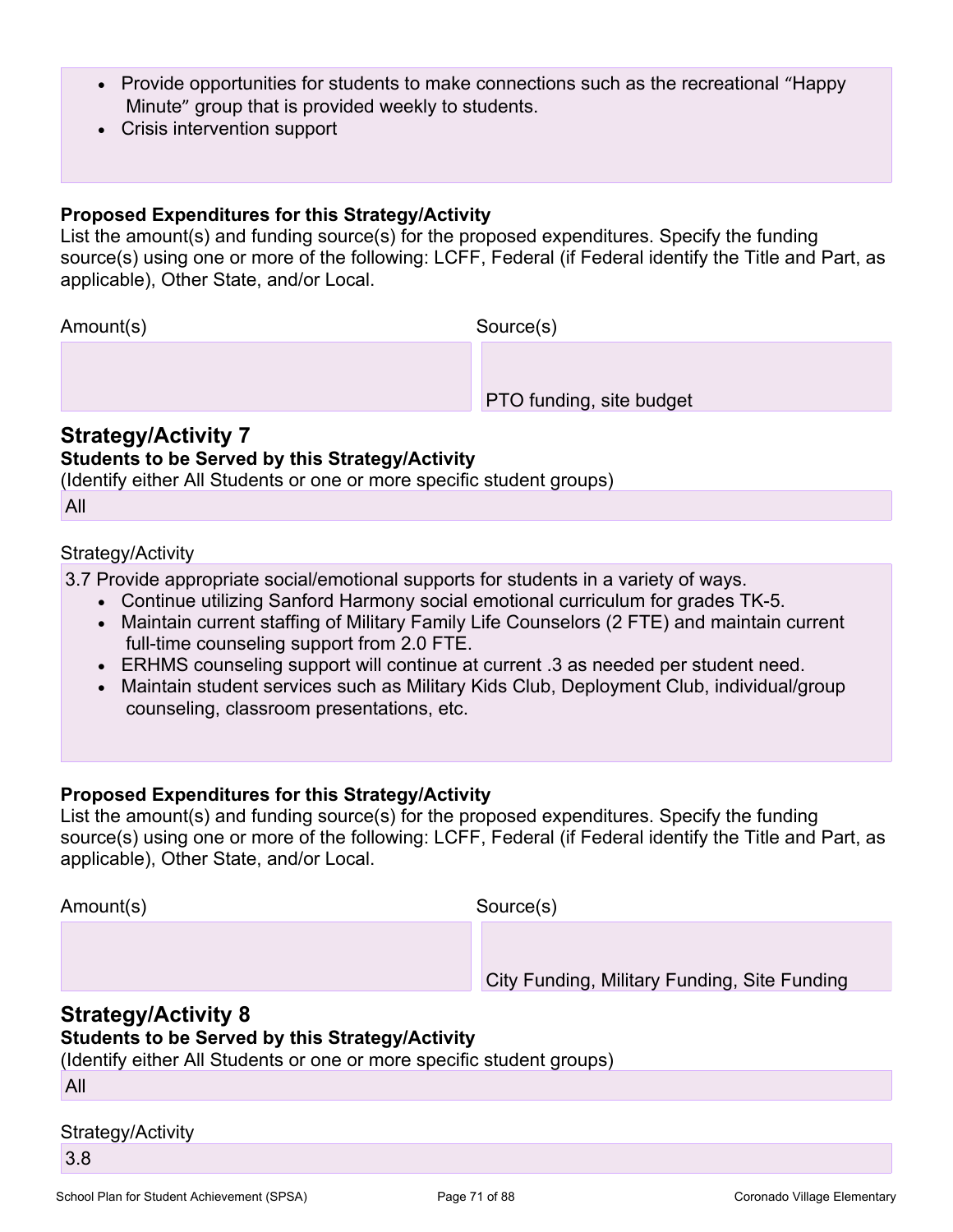Provide training for students on digital proficiency and citizenship including ethical use of technology in the general education classroom.

Review Acceptable Use Policy site-wide

Innovation Lab, Year 3 implementation using Project Lead the Way materials, training and curriculum.

# **Proposed Expenditures for this Strategy/Activity**

List the amount(s) and funding source(s) for the proposed expenditures. Specify the funding source(s) using one or more of the following: LCFF, Federal (if Federal identify the Title and Part, as applicable), Other State, and/or Local.

| Amount(s) | Source(s)           |
|-----------|---------------------|
|           | <b>General Fund</b> |

Site Budget

# **Annual Review**

# **SPSA Year Reviewed: 2020-21**

Respond to the following prompts relative to this goal. If the school is in the first year of implementing the goal, an analysis is not required and this section may be deleted.

# **ANALYSIS**

Describe the overall implementation of the strategies/activities and the overall effectiveness of the strategies/activities to achieve the articulated goal.

Overall implementation of the strategies/activities are as described.

Briefly describe any major differences between the intended implementation and/or the budgeted expenditures to implement the strategies/activities to meet the articulated goal.

Overall implementation of the strategies/activities are as described.

Describe any changes that will be made to this goal, the annual outcomes, metrics, or strategies/activities to achieve this goal as a result of this analysis. Identify where those changes can be found in the SPSA.

No changes were added to this goal. Additions are found in the activities.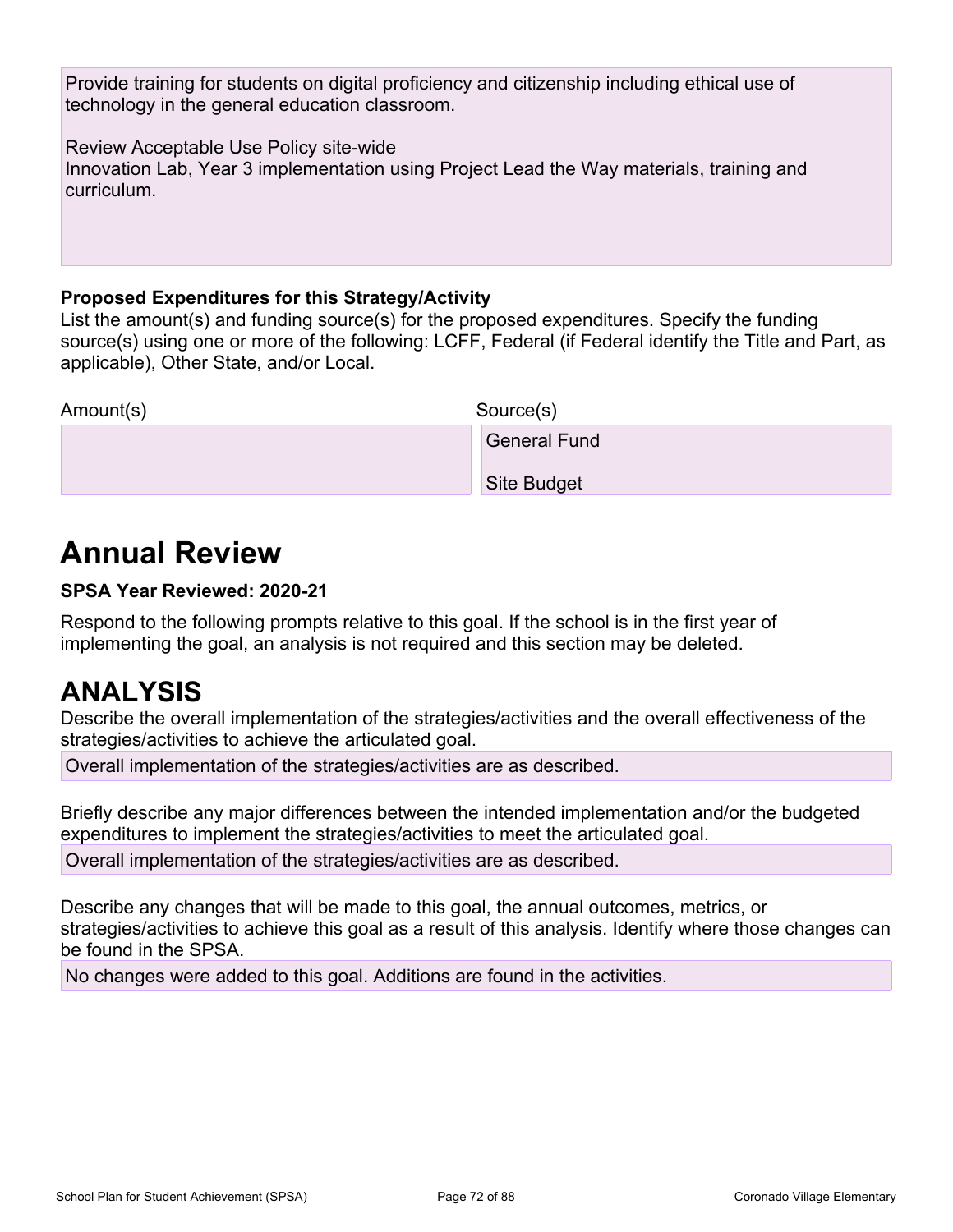## **Budget Summary**

Complete the table below. Schools may include additional information. Adjust the table as needed. The Budget Summary is required for schools funded through the ConApp, and/or that receive funds from the LEA for Comprehensive Support and Improvement (CSI).

## **Budget Summary**

| <b>Description</b>                                                      | Amount |
|-------------------------------------------------------------------------|--------|
| Total Funds Provided to the School Through the Consolidated Application | \$0.00 |
| Total Federal Funds Provided to the School from the LEA for CSI         | \$0.00 |
| Total Funds Budgeted for Strategies to Meet the Goals in the SPSA       | \$     |

#### **Other Federal, State, and Local Funds**

List the additional Federal programs that the school is including in the schoolwide program. Adjust the table as needed. If the school is not operating a Title I schoolwide program this section is not applicable and may be deleted.

| <b>Federal Programs</b> | <b>Allocation (\$)</b> |
|-------------------------|------------------------|
|                         |                        |

Subtotal of additional federal funds included for this school: \$

List the State and local programs that the school is including in the schoolwide program. Duplicate the table as needed.

| <b>State or Local Programs</b>                               | <b>Allocation (\$)</b> |
|--------------------------------------------------------------|------------------------|
| Oukhatal of state on local funds included for this school. @ |                        |

Subtotal of state or local funds included for this school: \$

Total of federal, state, and/or local funds for this school: \$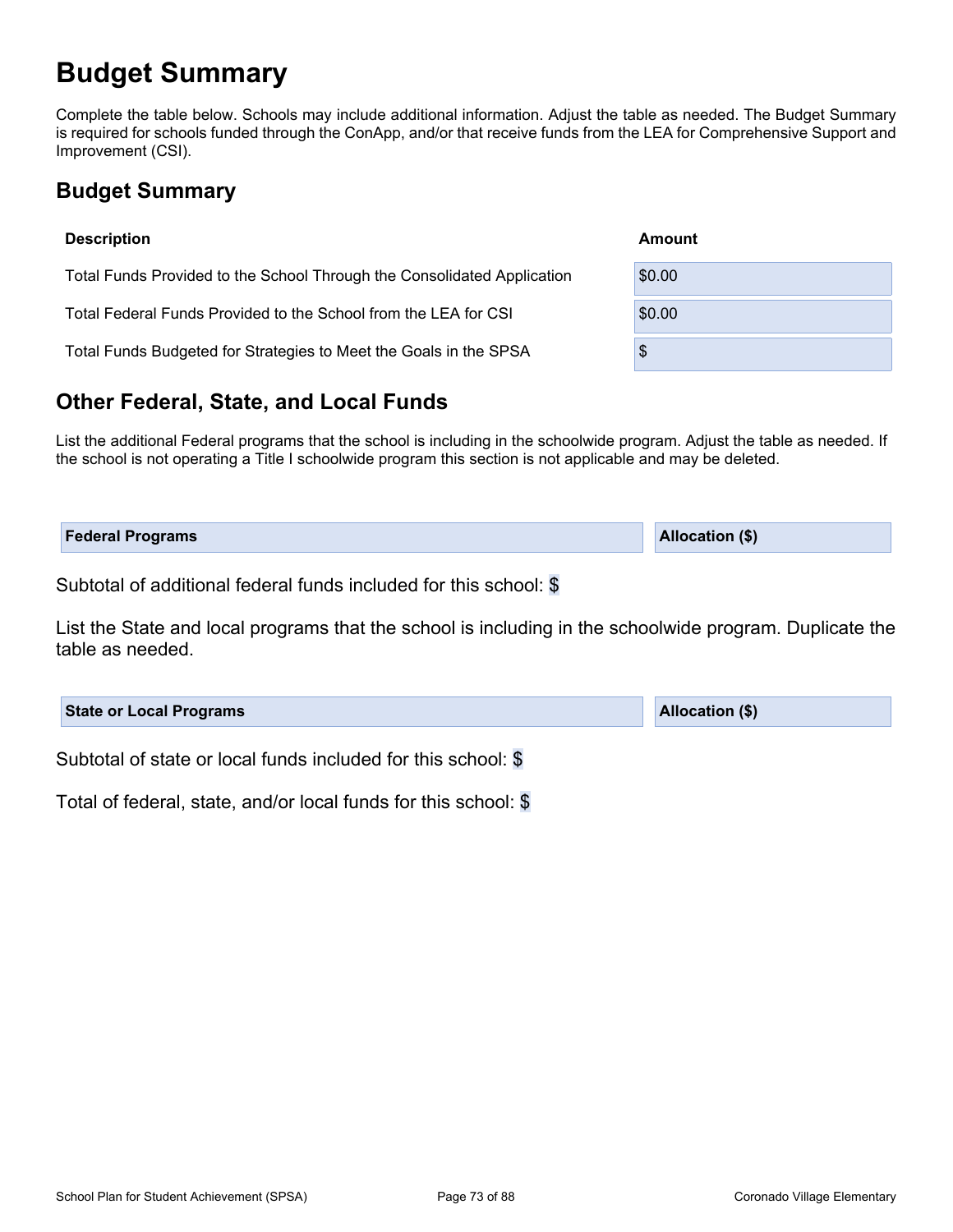# **Budgeted Funds and Expenditures in this Plan**

The tables below are provided to help the school track expenditures as they relate to funds budgeted to the school.

## **Funds Budgeted to the School by Funding Source**

| <b>Funding Source</b>                                      | <b>Amount</b>             | <b>Balance</b> |  |  |
|------------------------------------------------------------|---------------------------|----------------|--|--|
| <b>General Fund</b>                                        | \$58,321.00               | 58,321.00      |  |  |
| <b>Expenditures by Funding Source</b>                      |                           |                |  |  |
| <b>Funding Source</b>                                      | <b>Amount</b>             |                |  |  |
| <b>Expenditures by Budget Reference</b>                    |                           |                |  |  |
|                                                            |                           |                |  |  |
| <b>Budget Reference</b>                                    | <b>Amount</b>             |                |  |  |
| <b>Expenditures by Budget Reference and Funding Source</b> |                           |                |  |  |
| <b>Budget Reference</b>                                    | <b>Funding Source</b>     | <b>Amount</b>  |  |  |
| <b>Expenditures by Goal</b>                                |                           |                |  |  |
| <b>Goal Number</b>                                         | <b>Total Expenditures</b> |                |  |  |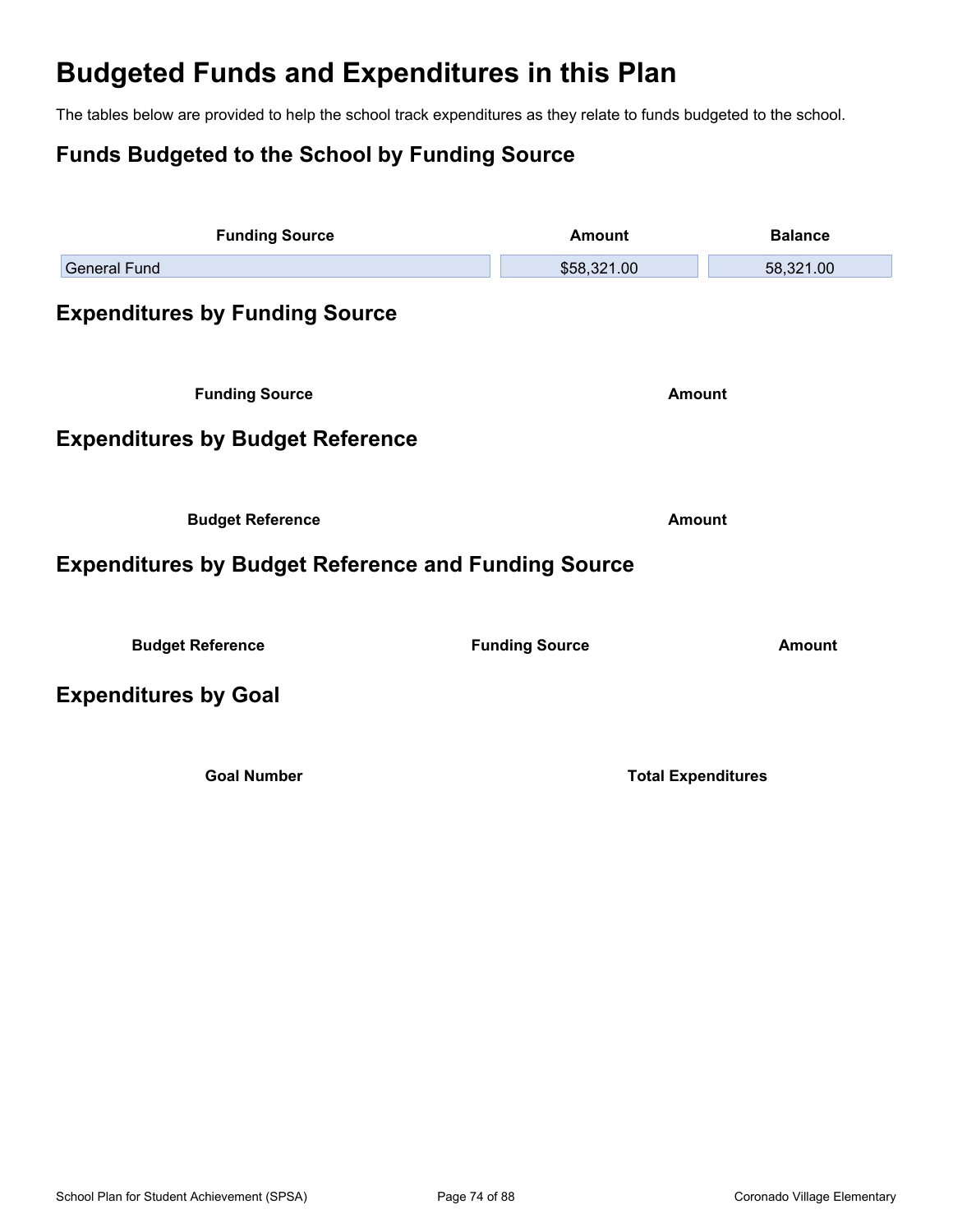# **School Site Council Membership**

California Education Code describes the required composition of the School Site Council (SSC). The SSC shall be composed of the principal and representatives of: teachers selected by teachers at the school; other school personnel selected by other school personnel at the school; parents of pupils attending the school selected by such parents; and, in secondary schools, pupils selected by pupils attending the school. The current make-up of the SSC is as follows:

- 1 School Principal
- 4 Classroom Teachers
- 1 Other School Staff
- 5 Parent or Community Members

| <b>Name of Members</b>    | <b>Role</b>                       |
|---------------------------|-----------------------------------|
| Heidi Bergener            | Principal                         |
| <b>Ashley Phair</b>       | <b>Other School Staff</b>         |
| Jillian Arnold            | <b>Classroom Teacher</b>          |
| <b>Crystal Garner</b>     | <b>Classroom Teacher</b>          |
| <b>Jennifer Vernallis</b> | <b>Parent or Community Member</b> |
| Kathleen Spane            | <b>Parent or Community Member</b> |
| Joy Urtnowski             | <b>Parent or Community Member</b> |
| Annaliesse Nassiri        | <b>Parent or Community Member</b> |
| Jane Mitchell             | <b>Parent or Community Member</b> |
| Tanya White               | <b>Parent or Community Member</b> |

At elementary schools, the school site council must be constituted to ensure parity between (a) the principal, classroom teachers, and other school personnel, and (b) parents of students attending the school or other community members. Classroom teachers must comprise a majority of persons represented under section (a). At secondary schools there must be, in addition, equal numbers of parents or other community members selected by parents, and students. Members must be selected by their peer group.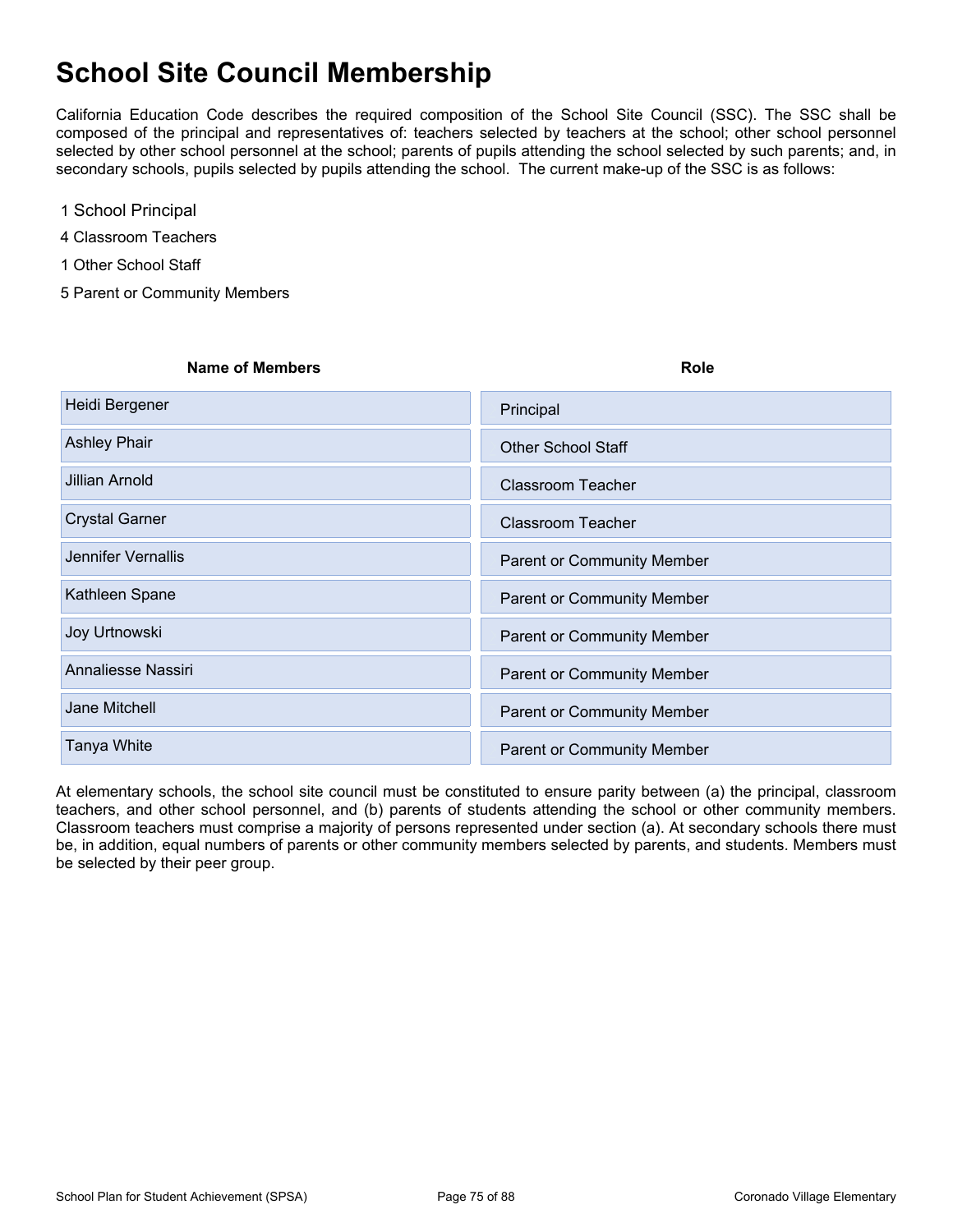## **Recommendations and Assurances**

The School Site Council (SSC) recommends this school plan and proposed expenditures to the district governing board for approval and assures the board of the following:

The SSC is correctly constituted and was formed in accordance with district governing board policy and state law.

The SSC reviewed its responsibilities under state law and district governing board policies, including those board policies relating to material changes in the School Plan for Student Achievement (SPSA) requiring board approval.

The SSC sought and considered all recommendations from the following groups or committees before adopting this plan:

#### **Signature Committee or Advisory Group Name**

**English Learner Advisory Committee** 

The SSC reviewed the content requirements for school plans of programs included in this SPSA and believes all such content requirements have been met, including those found in district governing board policies and in the local educational agency plan.

This SPSA is based on a thorough analysis of student academic performance. The actions proposed herein form a sound, comprehensive, coordinated plan to reach stated school goals to improve student academic performance.

This SPSA was adopted by the SSC at a public meeting on 4/6/2022.

Attested:

Principal, Heidi Bergener, Ed.D. on 3/14/2022

SSC Chairperson, Joy Urtnowski on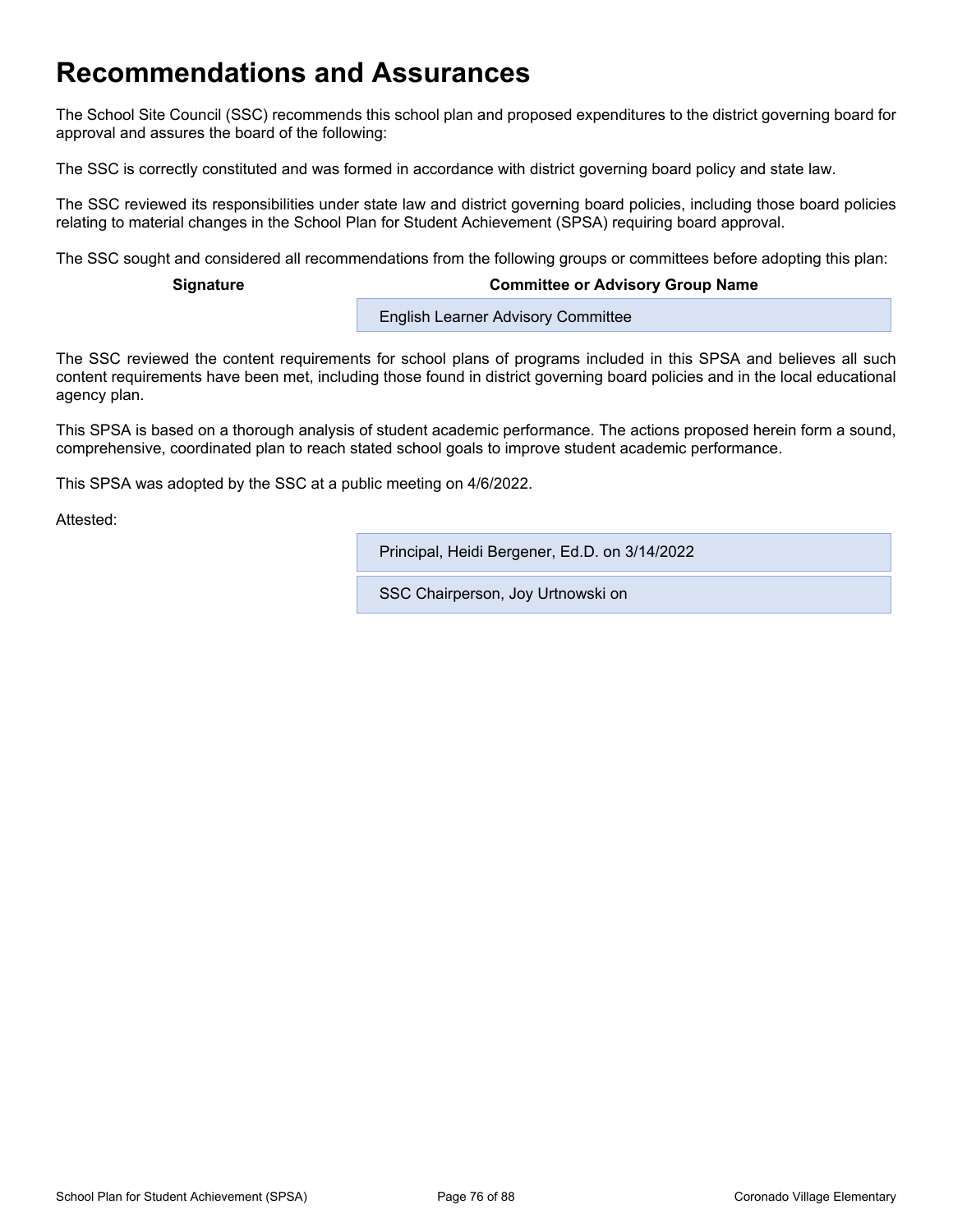# **Instructions**

The School Plan for Student Achievement (SPSA) is a strategic plan that maximizes the resources available to the school while minimizing duplication of effort with the ultimate goal of increasing student achievement. SPSA development should be aligned with and inform the Local Control and Accountability Plan process.

The SPSA consolidates all school-level planning efforts into one plan for programs funded through the consolidated application (ConApp), and for federal school improvement programs, including schoolwide programs, Comprehensive Support and Improvement (CSI), Targeted Support and Improvement (TSI), and Additional Targeted Support and Improvement (ATSI), pursuant to California Education Code (EC) Section 64001 and the Elementary and Secondary Education Act as amended by the Every Student Succeeds Act (ESSA). This template is designed to meet schoolwide program planning requirements. It also notes how to meet CSI, TSI, or ATSI requirements, as applicable.

California's ESSA State Plan supports the state's approach to improving student group performance through the utilization of federal resources. Schools use the SPSA to document their approach to maximizing the impact of federal investments in support of underserved students. The implementation of ESSA in California presents an opportunity for schools to innovate with their federally-funded programs and align them with the priority goals of the school and the LEA that are being realized under the state's Local Control Funding Formula (LCFF).

The LCFF provides schools and LEAs flexibility to design programs and provide services that meet the needs of students in order to achieve readiness for college, career, and lifelong learning. The SPSA planning process supports continuous cycles of action, reflection, and improvement. Consistent with EC 65001, the Schoolsite Council (SSC) is required to develop and annually review the SPSA, establish an annual budget, and make modifications to the plan that reflect changing needs and priorities, as applicable.

For questions related to specific sections of the template, please see instructions below:

# **Instructions: Linked Table of Contents**

**The SPSA template meets the requirements of schoolwide planning (SWP). Each section also contains a notation of how to meet CSI, TSI, or ATSI requirements.** 

[Goals, Strategies, & Proposed Expenditures](#page-78-0)

[Planned Strategies/Activities](#page-78-1)

**[Annual Review and Update](#page-79-0)** 

[Stakeholder Involvement](#page-77-0)

[Budget Summary](#page-80-0)

[Appendix A: Plan Requirements for Title I Schoolwide Programs](#page-82-0)

[Appendix B: Plan Requirements for Schools to Meet Federal School Improvement Planning](#page-85-0)  **[Requirements](#page-85-0)** 

[Appendix C: Select State and Federal Programs](#page-87-0)

For additional questions or technical assistance related to LEA and school planning, please contact the Local Agency Systems Support Office, at [LCFF@cde.ca.gov.](mailto:%20LCFF@cde.ca.gov)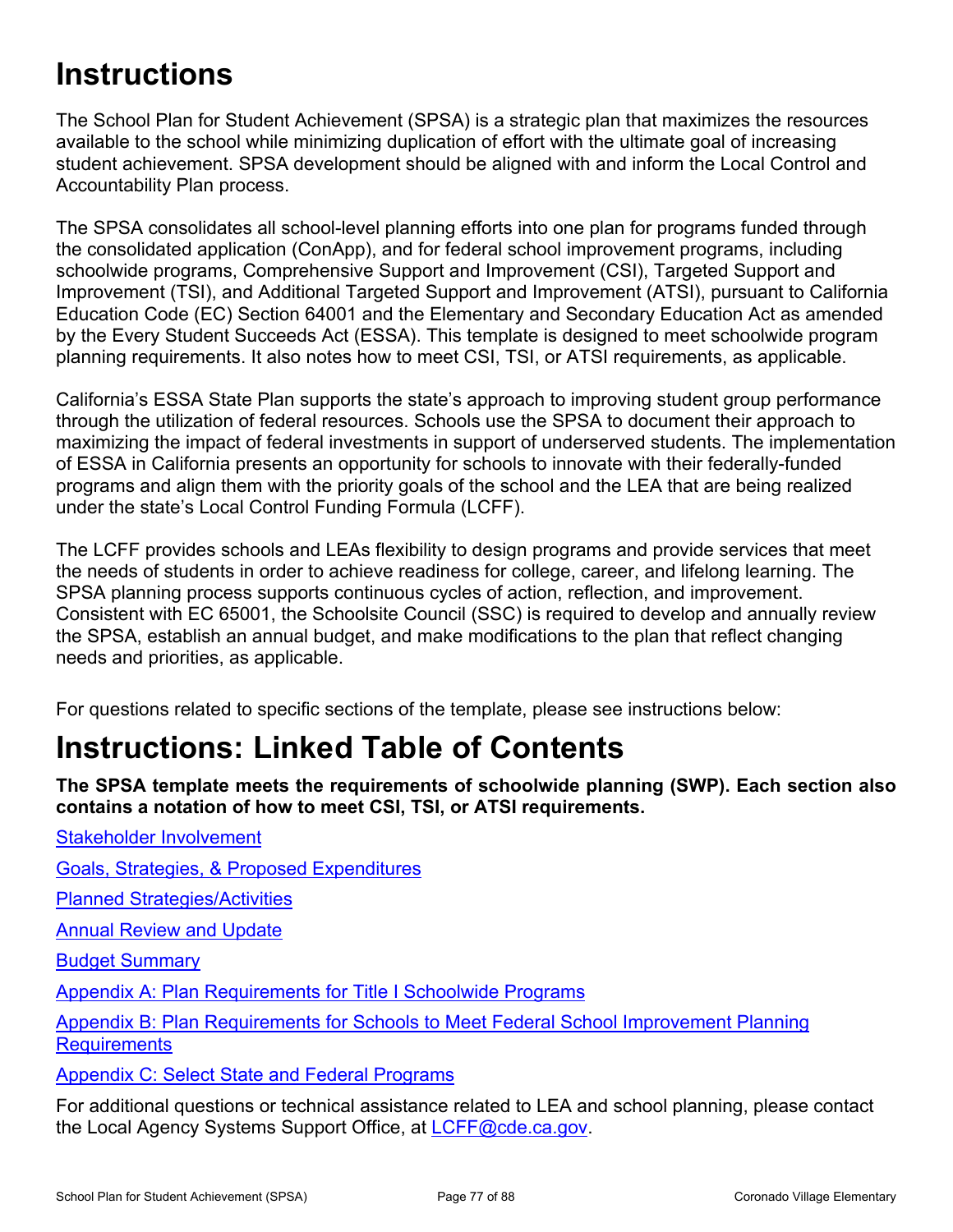For programmatic or policy questions regarding Title I schoolwide planning, please contact the local educational agency, or the CDE's Title I Policy and Program Guidance Office at [TITLEI@cde.ca.gov](mailto:%20TITLEI@cde.ca.gov).

For questions or technical assistance related to meeting federal school improvement planning requirements (for CSI, TSI, and ATSI), please contact the CDE's School Improvement and Support Office at [SISO@cde.ca.gov.](mailto:%20SISO@cde.ca.gov)

# **Purpose and Description**

Schools identified for Comprehensive Support and Improvement (CSI), Targeted Support and Improvement (TSI), or Additional Targeted Support and Improvement (ATSI) must respond to the following prompts. A school that has not been identified for CSI, TSI, or ATSI may delete the Purpose and Description prompts.

## **Purpose**

Briefly describe the purpose of this plan by selecting from Schoolwide Program, Comprehensive Support and Improvement, Targeted Support and Improvement, or Additional Targeted Support and Improvement)

## **Description**

Briefly describe the school's plan for effectively meeting ESSA requirements in alignment with the Local Control and Accountability Plan and other federal, state, and local programs.

# <span id="page-77-0"></span>**Stakeholder Involvement**

Meaningful involvement of parents, students, and other stakeholders is critical to the development of the SPSA and the budget process. Schools must share the SPSA with school site-level advisory groups, as applicable (e.g., English Learner Advisory committee, student advisory groups, tribes and tribal organizations present in the community, as appropriate, etc.) and seek input from these advisory groups in the development of the SPSA.

The Stakeholder Engagement process is an ongoing, annual process. Describe the process used to involve advisory committees, parents, students, school faculty and staff, and the community in the development of the SPSA and the annual review and update.

*[This section meets the requirements for TSI and ATSI.]*

*[When completing this section for CSI, the LEA shall partner with the school in the development and implementation of this plan.]*

# **Resource Inequities**

Schools eligible for CSI or ATSI must identify resource inequities, which may include a review of LEAand school-level budgeting as a part of the required needs assessment. Identified resource inequities must be addressed through implementation of the CSI or ATSI plan. Briefly identify and describe any resource inequities identified as a result of the required needs assessment and summarize how the identified resource inequities are addressed in the SPSA.

*[This section meets the requirements for CSI and ATSI. If the school is not identified for CSI or ATSI this section is not applicable and may be deleted.]*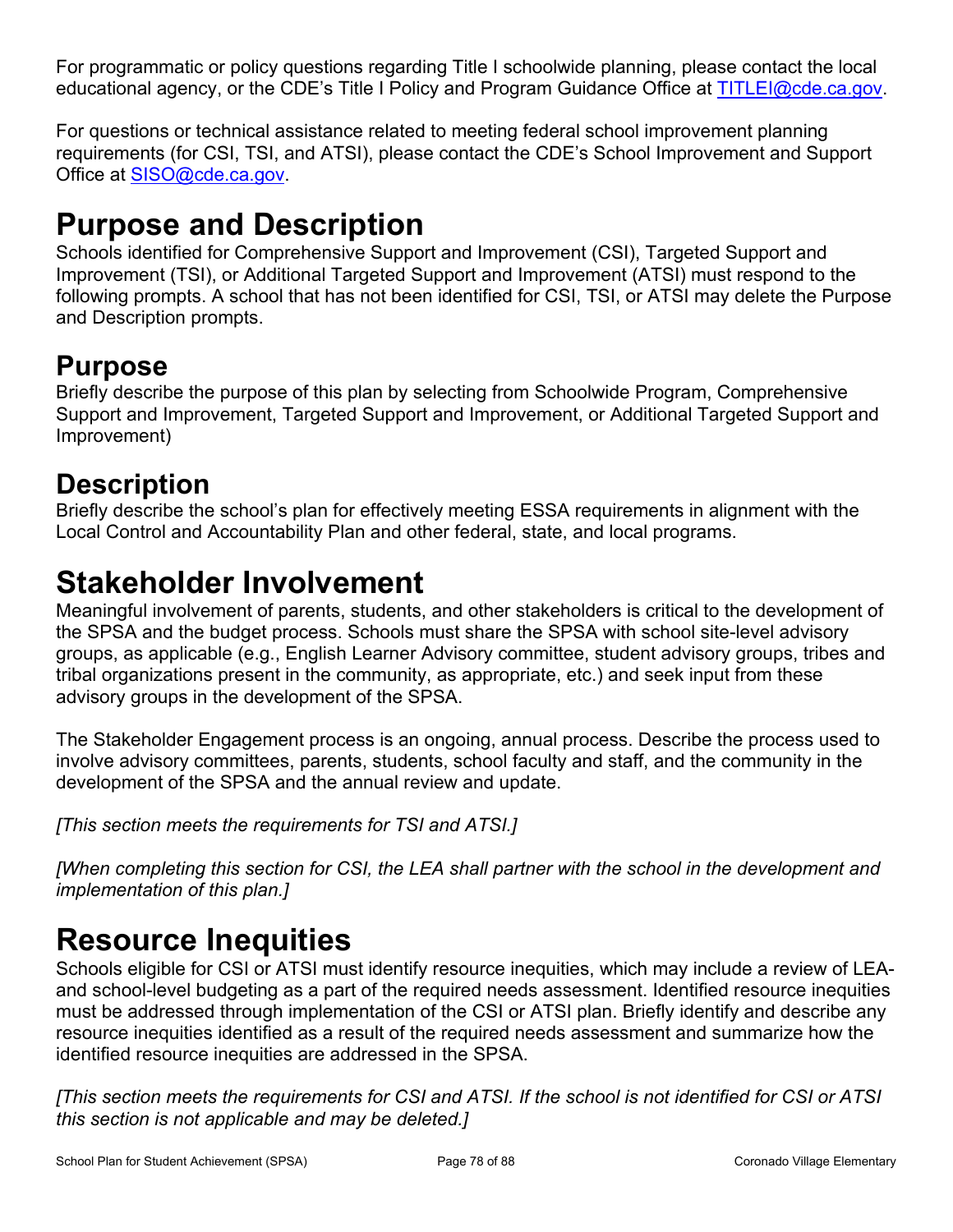# <span id="page-78-0"></span>**Goals, Strategies, Expenditures, & Annual Review**

In this section a school provides a description of the annual goals to be achieved by the school. This section also includes descriptions of the specific planned strategies/activities a school will take to meet the identified goals, and a description of the expenditures required to implement the specific strategies and activities.

# **Goal**

State the goal. A goal is a broad statement that describes the desired result to which all strategies/activities are directed. A goal answers the question: What is the school seeking to achieve?

It can be helpful to use a framework for writing goals such the S.M.A.R.T. approach. A S.M.A.R.T. goal is one that is **S**pecific, **M**easurable, **A**chievable, **R**ealistic, and **T**ime-bound. A level of specificity is needed in order to measure performance relative to the goal as well as to assess whether it is reasonably achievable. Including time constraints, such as milestone dates, ensures a realistic approach that supports student success.

A school may number the goals using the "Goal #" for ease of reference.

*[When completing this section for CSI, TSI, and ATSI, improvement goals shall align to the goals, actions, and services in the LEA LCAP.]*

## **Identified Need**

Describe the basis for establishing the goal. The goal should be based upon an analysis of verifiable state data, including local and state indicator data from the California School Dashboard (Dashboard) and data from the School Accountability Report Card, including local data voluntarily collected by districts to measure pupil achievement.

*[Completing this section fully addresses all relevant federal planning requirements]*

## **Annual Measurable Outcomes**

Identify the metric(s) and/or state indicator(s) that the school will use as a means of evaluating progress toward accomplishing the goal. A school may identify metrics for specific student groups. Include in the baseline column the most recent data associated with the metric or indicator available at the time of adoption of the SPSA. The most recent data associated with a metric or indicator includes data reported in the annual update of the SPSA. In the subsequent Expected Outcome column, identify the progress the school intends to make in the coming year.

*[When completing this section for CSI the school must include school-level metrics related to the metrics that led to the school's identification.]*

*[When completing this section for TSI/ATSI the school must include metrics related to the specific student group(s) that led to the school's identification.]* 

## <span id="page-78-1"></span>**Strategies/Activities**

Describe the strategies and activities being provided to meet the described goal. A school may number the strategy/activity using the "Strategy/Activity #" for ease of reference.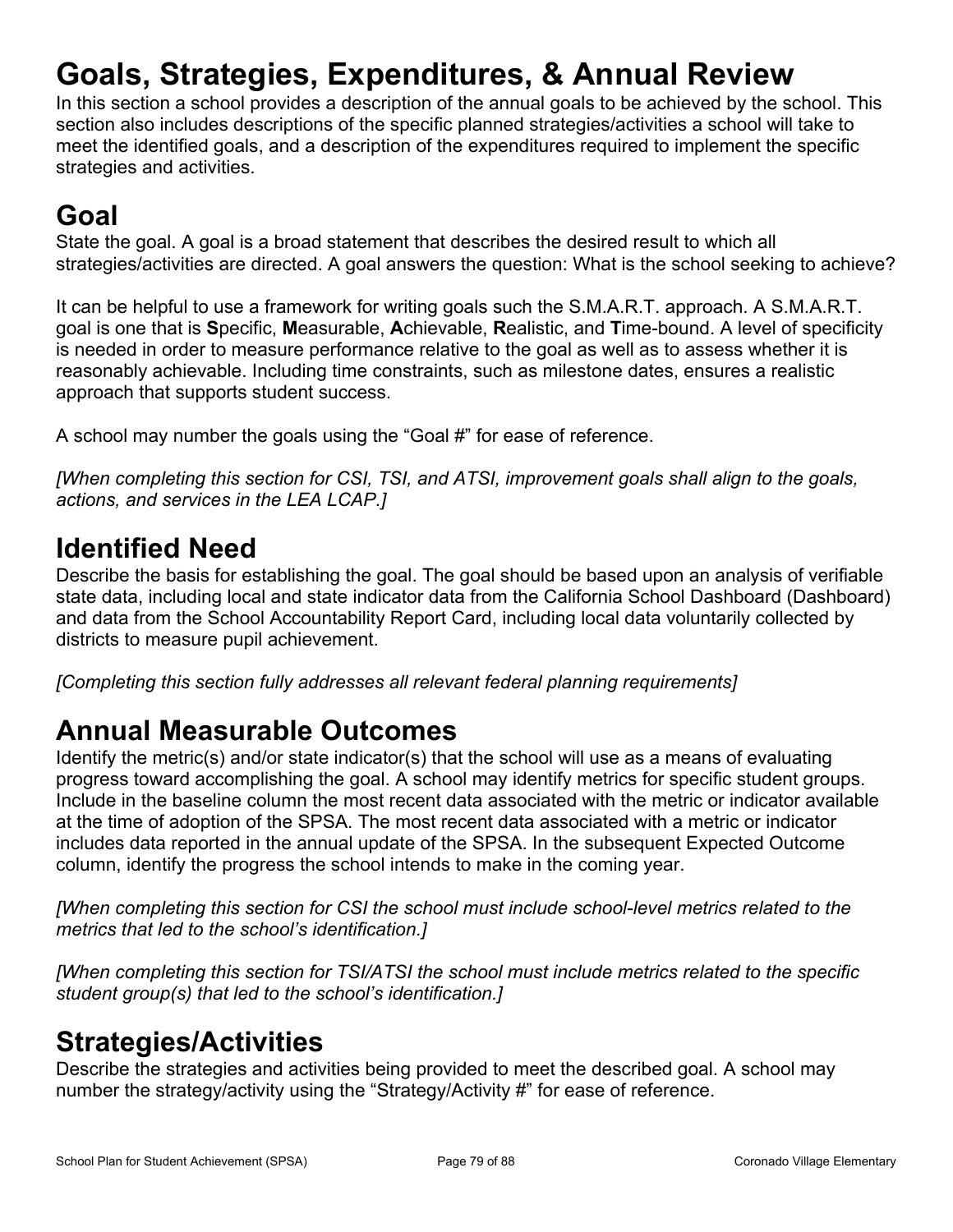Planned strategies/activities address the findings of the needs assessment consistent with state priorities and resource inequities, which may have been identified through a review of the local educational agency's budgeting, its local control and accountability plan, and school-level budgeting, if applicable.

*[When completing this section for CSI, TSI, and ATSI, this plan shall include evidence-based interventions and align to the goals, actions, and services in the LEA LCAP.]*

*[When completing this section for CSI and ATSI, this plan shall address through implementation, identified resource inequities, which may have been identified through a review of LEA- and schoollevel budgeting.]*

## **Students to be Served by this Strategy/Activity**

Indicate in this box which students will benefit from the strategies/activities by indicating "All Students" or listing one or more specific student group(s) to be served.

*[This section meets the requirements for CSI.]*

*[When completing this section for TSI and ATSI, at a minimum, the student groups to be served shall include the student groups that are consistently underperforming, for which the school received the TSI or ATSI designation. For TSI, a school may focus on all students or the student group(s) that led to identification based on the evidence-based interventions selected.]*

## **Proposed Expenditures for this Strategy/Activity**

For each strategy/activity, list the amount(s) and funding source(s) for the proposed expenditures for the school year to implement these strategies/activities. Specify the funding source(s) using one or more of the following: LCFF, Federal (if Federal, identify the Title and Part, as applicable), Other State, and/or Local.

Proposed expenditures that are included more than once in a SPSA should be indicated as a duplicated expenditure and include a reference to the goal and strategy/activity where the expenditure first appears in the SPSA. Pursuant to Education Code, Section 64001(g)(3)(C), proposed expenditures, based on the projected resource allocation from the governing board or governing body of the LEA, to address the findings of the needs assessment consistent with the state priorities including identifying resource inequities which may include a review of the LEA's budgeting, its LCAP, and school-level budgeting, if applicable.

*[This section meets the requirements for CSI, TSI, and ATSI.]*

*[NOTE: Federal funds for CSI shall not be used in schools identified for TSI or ATSI. In addition, funds for CSI shall not be used to hire additional permanent staff.]*

# <span id="page-79-0"></span>**Annual Review**

In the following Analysis prompts, identify any material differences between what was planned and what actually occurred as well as significant changes in strategies/activities and/ or expenditures from the prior year. This annual review and analysis should be the basis for decision-making and updates to the plan.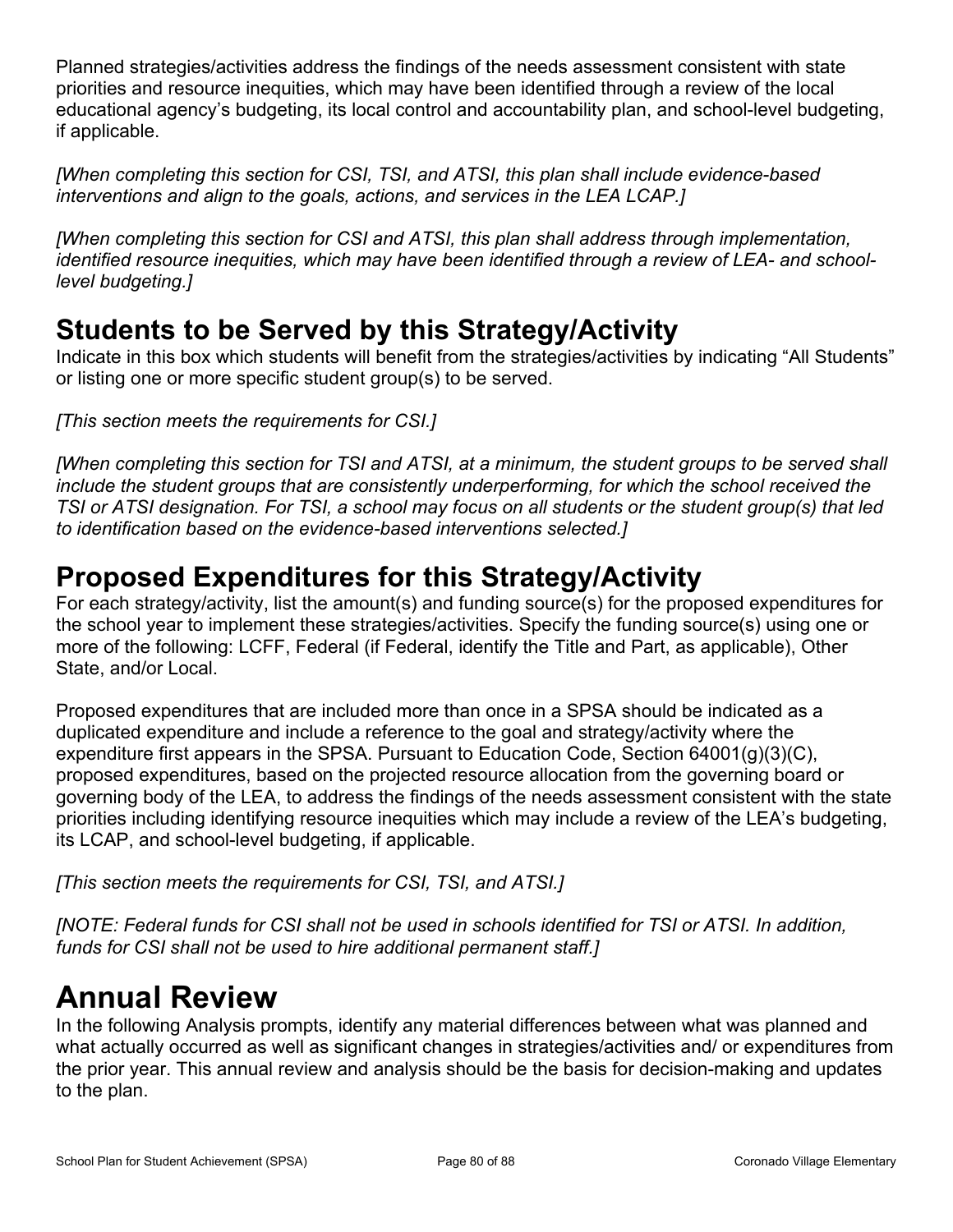# **Analysis**

Using actual outcome data, including state indicator data from the Dashboard, analyze whether the planned strategies/activities were effective in achieving the goal. Respond to the prompts as instructed. Respond to the following prompts relative to this goal. If the school is in the first year of implementing the goal the Annual Review section is not required and this section may be deleted.

- Describe the overall implementation of the strategies/activities and the overall effectiveness of the strategies/activities to achieve the articulated goal.
- Briefly describe any major differences between either/or the intended implementation or the budgeted expenditures to implement the strategies/activities to meet the articulated goal.
- Describe any changes that will be made to the goal, expected annual measurable outcomes, metrics/indicators, or strategies/activities to achieve this goal as a result of this analysis and analysis of the data provided in the Dashboard, as applicable. Identify where those changes can be found in the SPSA.

*[When completing this section for CSI, TSI, or ATSI, any changes made to the goals, annual measurable outcomes, metrics/indicators, or strategies/activities, shall meet the CSI, TSI, or ATSI planning requirements. CSI, TSI, and ATSI planning requirements are listed under each section of the Instructions. For example, as a result of the Annual Review and Update, if changes are made to a goal(s), see the Goal section for CSI, TSI, and ATSI planning requirements.]* 

# <span id="page-80-0"></span>**Budget Summary**

In this section a school provides a brief summary of the funding allocated to the school through the ConApp and/or other funding sources as well as the total amount of funds for proposed expenditures described in the SPSA. The Budget Summary is required for schools funded through the ConApp and that receive federal funds for CSI. If the school is not operating a Title I schoolwide program this section is not applicable and may be deleted.

*From its total allocation for CSI, the LEA may distribute funds across its schools that meet the criteria for CSI to support implementation of this plan. In addition, the LEA may retain a portion of its total allocation to support LEA-level expenditures that are directly related to serving schools eligible for CSI.*

## **Budget Summary**

A school receiving funds allocated through the ConApp should complete the Budget Summary as follows:

- Total Funds Provided to the School Through the Consolidated Application: This amount is the total amount of funding provided to the school through the ConApp for the school year. The school year means the fiscal year for which a SPSA is adopted or updated.
- Total Funds Budgeted for Strategies to Meet the Goals in the SPSA: This amount is the total of the proposed expenditures from all sources of funds associated with the strategies/activities reflected in the SPSA. To the extent strategies/activities and/or proposed expenditures are listed in the SPSA under more than one goal, the expenditures should be counted only once.

A school receiving federal funds for CSI should complete the Budget Summary as follows: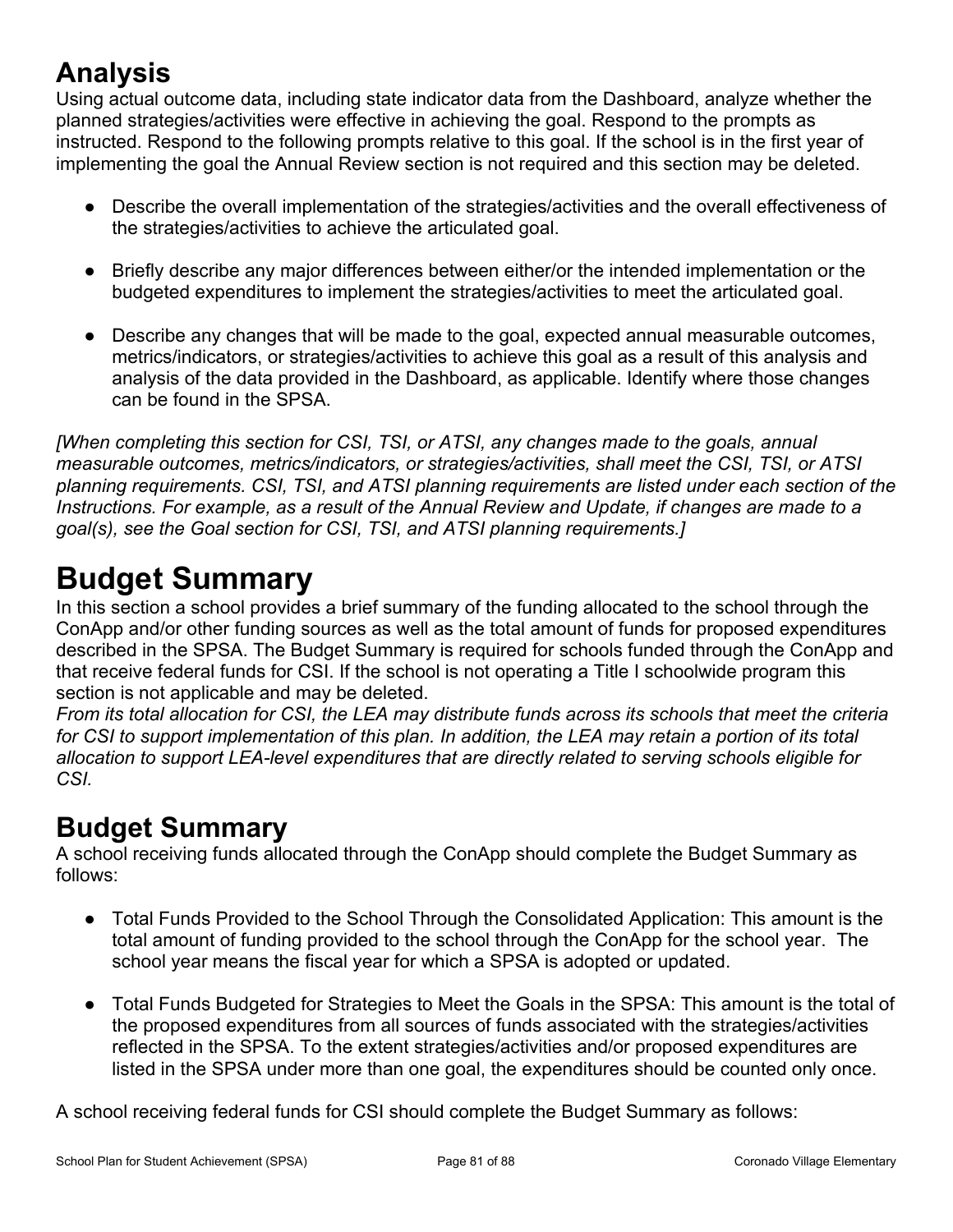● Total Federal Funds Provided to the School from the LEA for CSI: This amount is the total amount of funding provided to the school from the LEA.

*[NOTE: Federal funds for CSI shall not be used in schools eligible for TSI or ATSI. In addition, funds for CSI shall not be used to hire additional permanent staff.]*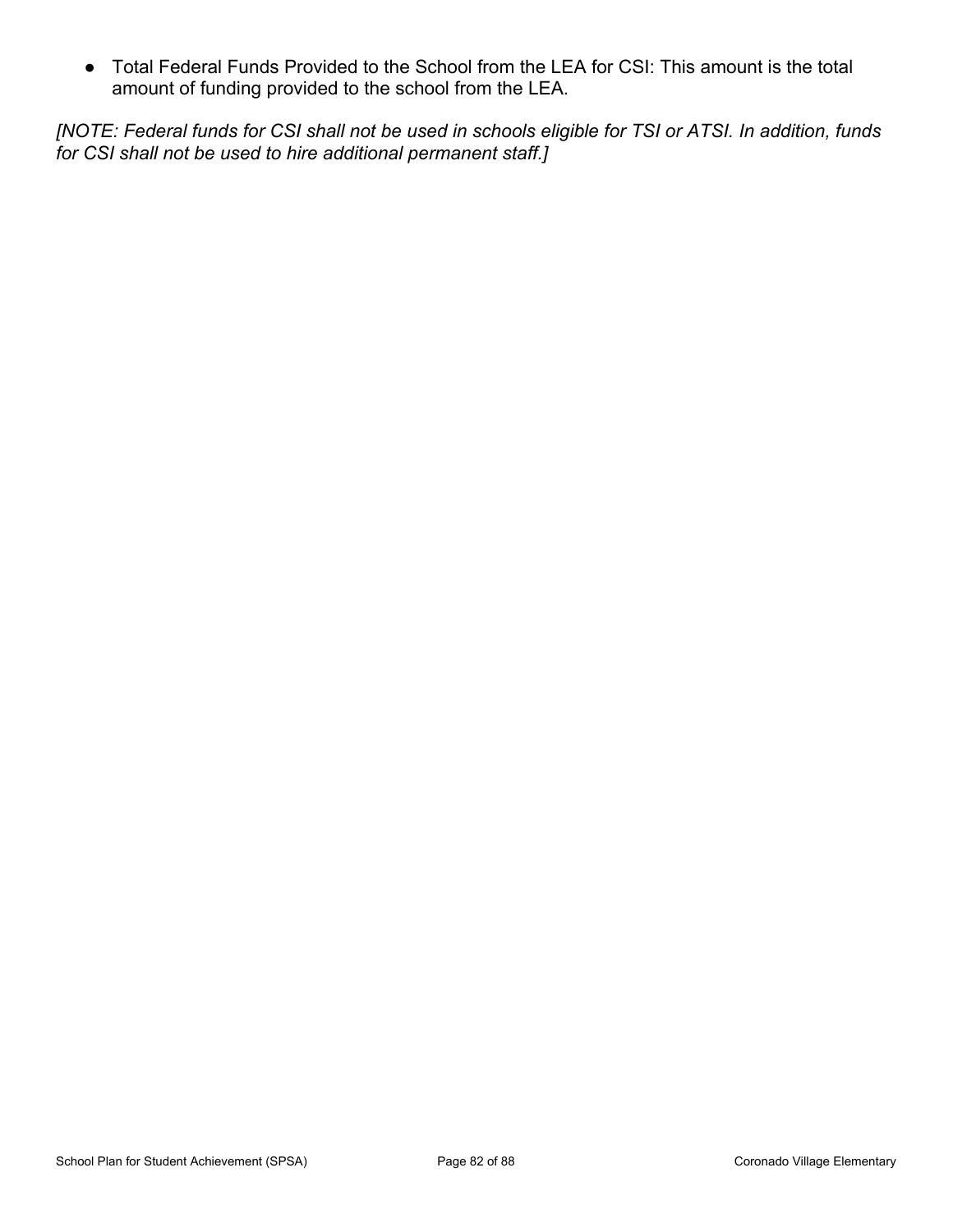# <span id="page-82-0"></span>**Appendix A: Plan Requirements**

## **Schoolwide Program Requirements**

This School Plan for Student Achievement (SPSA) template meets the requirements of a schoolwide program plan. The requirements below are for planning reference.

A school that operates a schoolwide program and receives funds allocated through the ConApp is required to develop a SPSA. The SPSA, including proposed expenditures of funds allocated to the school through the ConApp, must be reviewed annually and updated by the SSC. The content of a SPSA must be aligned with school goals for improving student achievement.

#### **Requirements for Development of the Plan**

- I. The development of the SPSA shall include both of the following actions:
	- A. Administration of a comprehensive needs assessment that forms the basis of the school's goals contained in the SPSA.
		- 1. The comprehensive needs assessment of the entire school shall:
			- a. Include an analysis of verifiable state data, consistent with all state priorities as noted in Sections 52060 and 52066, and informed by all indicators described in Section 1111(c)(4)(B) of the federal Every Student Succeeds Act, including pupil performance against state-determined long-term goals. The school may include data voluntarily developed by districts to measure pupil outcomes (described in the Identified Need); and
			- b. Be based on academic achievement information about all students in the school, including all groups under §200.13(b)(7) and migratory children as defined in section 1309(2) of the ESEA, relative to the State's academic standards under §200.1 to
				- i. Help the school understand the subjects and skills for which teaching and learning need to be improved; and
				- ii. Identify the specific academic needs of students and groups of students who are not yet achieving the State's academic standards; and
				- iii. Assess the needs of the school relative to each of the components of the schoolwide program under §200.28.
				- iv. Develop the comprehensive needs assessment with the participation of individuals who will carry out the schoolwide program plan.
				- v. Document how it conducted the needs assessment, the results it obtained, and the conclusions it drew from those results.
	- B. Identification of the process for evaluating and monitoring the implementation of the SPSA and progress towards accomplishing the goals set forth in the SPSA (described in the Expected Annual Measurable Outcomes and Annual Review and Update).

#### **Requirements for the Plan**

- II. The SPSA shall include the following:
	- A. Goals set to improve pupil outcomes, including addressing the needs of student groups as identified through the needs assessment.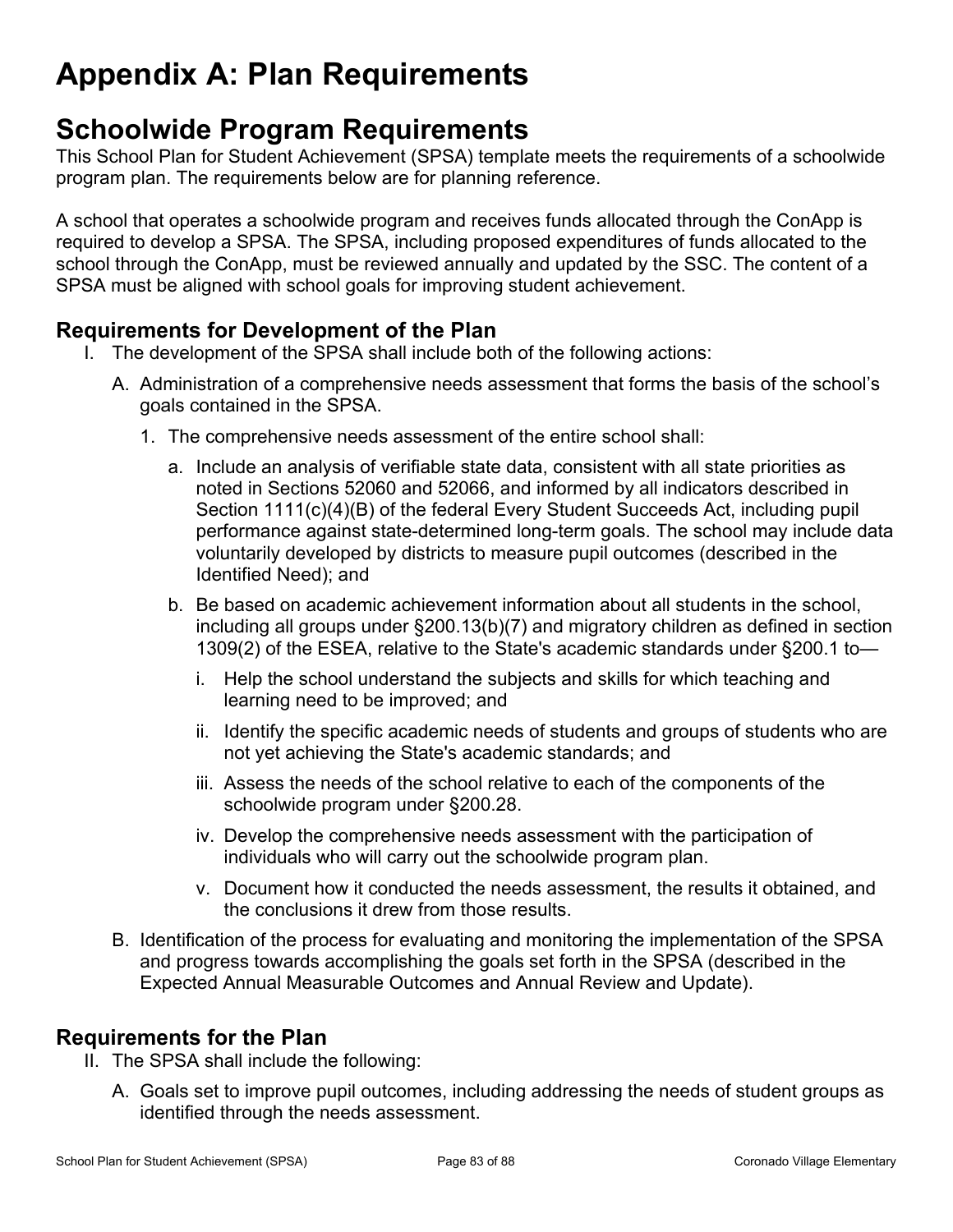- B. Evidence-based strategies, actions, or services (described in Strategies and Activities)
	- 1. A description of the strategies that the school will be implementing to address school needs, including a description of how such strategies will-
		- a. provide opportunities for all children including each of the subgroups of students to meet the challenging state academic standards
		- b. use methods and instructional strategies that:
			- i. strengthen the academic program in the school,
			- ii. increase the amount and quality of learning time, and
			- iii. provide an enriched and accelerated curriculum, which may include programs, activities, and courses necessary to provide a well-rounded education.
		- c. Address the needs of all children in the school, but particularly the needs of those at risk of not meeting the challenging State academic standards, so that all students demonstrate at least proficiency on the State's academic standards through activities which may include:
			- i. strategies to improve students' skills outside the academic subject areas;
			- ii. preparation for and awareness of opportunities for postsecondary education and the workforce;
			- iii. implementation of a schoolwide tiered model to prevent and address problem behavior;
			- iv. professional development and other activities for teachers, paraprofessionals, and other school personnel to improve instruction and use of data; and
			- v. strategies for assisting preschool children in the transition from early childhood education programs to local elementary school programs.
- C. Proposed expenditures, based on the projected resource allocation from the governing board or body of the local educational agency (may include funds allocated via the ConApp, federal funds for CSI, any other state or local funds allocated to the school), to address the findings of the needs assessment consistent with the state priorities, including identifying resource inequities, which may include a review of the LEAs budgeting, it's LCAP, and school-level budgeting, if applicable (described in Proposed Expenditures and Budget Summary). Employees of the schoolwide program may be deemed funded by a single cost objective.
- D. A description of how the school will determine if school needs have been met (described in the Expected Annual Measurable Outcomes and the Annual Review and Update).
	- 1. Annually evaluate the implementation of, and results achieved by, the schoolwide program, using data from the State's annual assessments and other indicators of academic achievement;
	- 2. Determine whether the schoolwide program has been effective in increasing the achievement of students in meeting the State's academic standards, particularly for those students who had been furthest from achieving the standards; and
	- 3. Revise the plan, as necessary, based on the results of the evaluation, to ensure continuous improvement of students in the schoolwide program.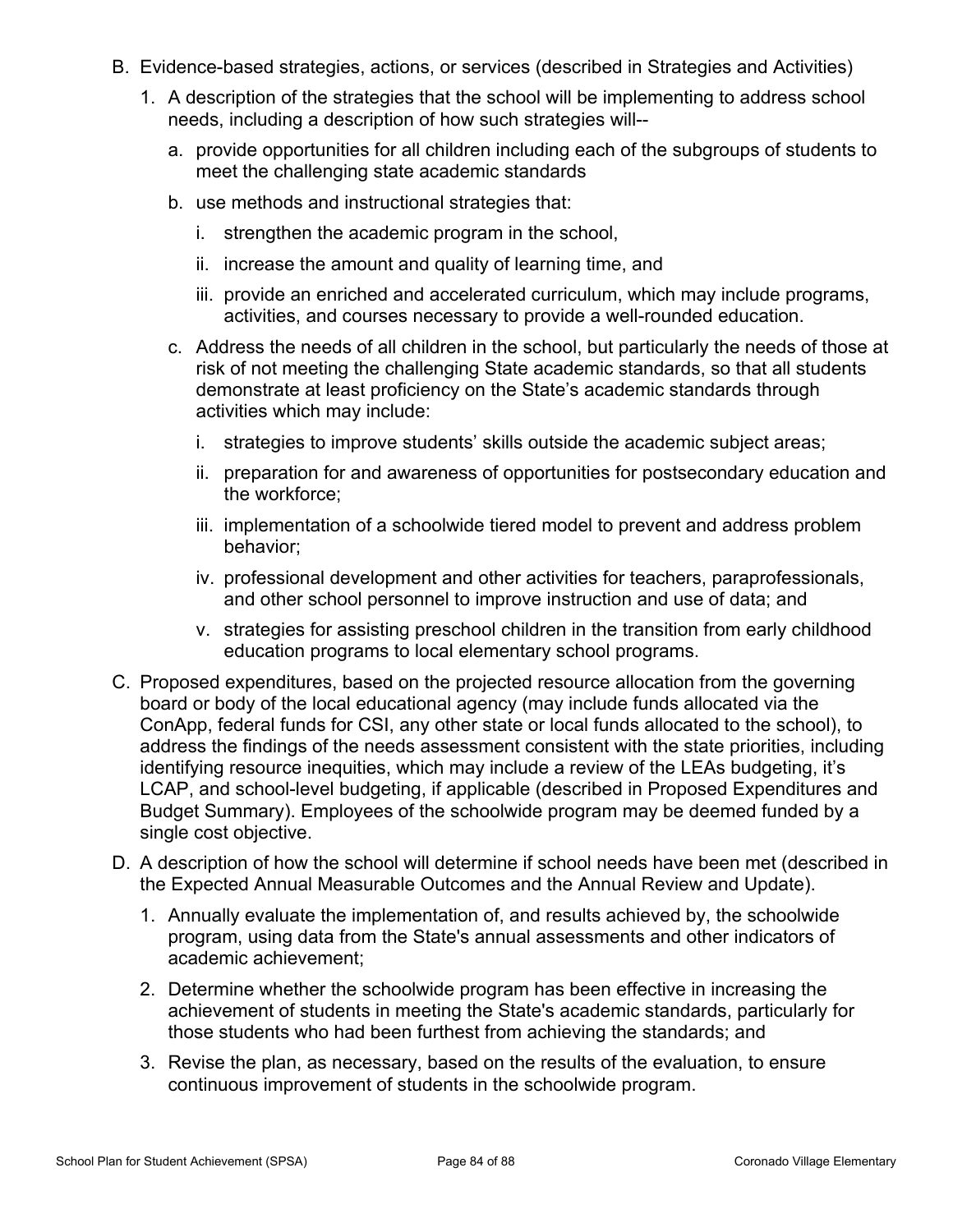- E. A description of how the school will ensure parental involvement in the planning, review, and improvement of the schoolwide program plan (described in Stakeholder Involvement and/or Strategies/Activities).
- F. A description of the activities the school will include to ensure that students who experience difficulty attaining proficient or advanced levels of academic achievement standards will be provided with effective, timely additional support, including measures to
	- 1. Ensure that those students' difficulties are identified on a timely basis; and
	- 2. Provide sufficient information on which to base effective assistance to those students.
- G. For an elementary school, a description of how the school will assist preschool students in the successful transition from early childhood programs to the school.
- H. A description of how the school will use resources to carry out these components (described in the Proposed Expenditures for Strategies/Activities).
- I. A description of any other activities and objectives as established by the SSC (described in the Strategies/Activities).

Authority Cited: S Title 34 of the Code of Federal Regulations (34 CFR), sections 200.25-26, and 200.29, and sections-1114(b)(7)(A)(i)-(iii) and 1118(b) of the ESEA. EC sections 6400 et. seq.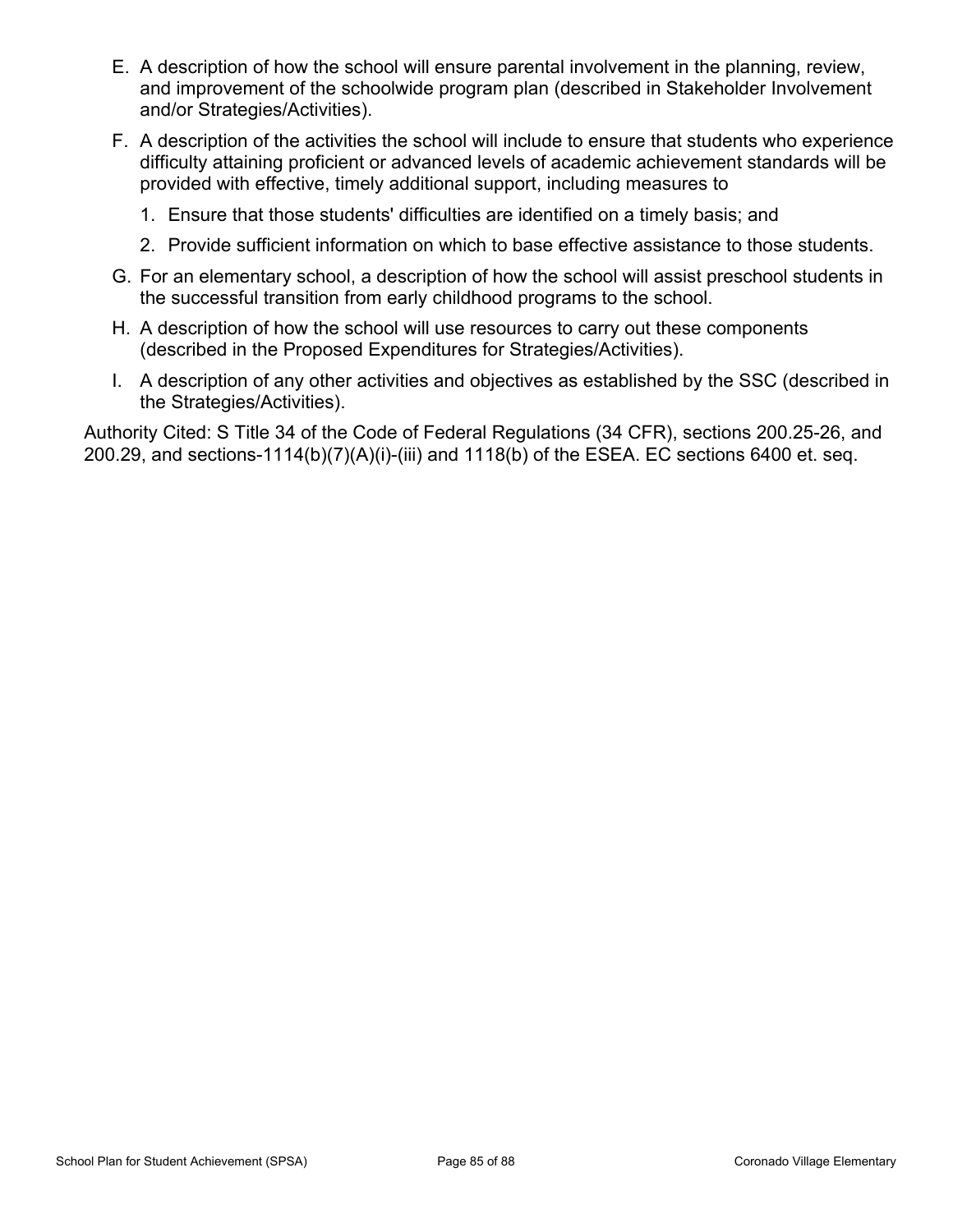# <span id="page-85-0"></span>**Appendix B:**

#### **Plan Requirements for School to Meet Federal School Improvement Planning Requirements**

For questions or technical assistance related to meeting Federal School Improvement Planning Requirements, please contact the CDE's School Improvement and Support Office at [SISO@cde.ca.gov.](mailto:%20SISO@cde.ca.gov.)

#### **Comprehensive Support and Improvement**

The LEA shall partner with stakeholders (including principals and other school leaders, teachers, and parents) to locally develop and implement the CSI plan for the school to improve student outcomes, and specifically address the metrics that led to eligibility for CSI (Stakeholder Involvement).

The CSI plan shall:

- 1. Be informed by all state indicators, including student performance against state-determined long-term goals (Goal, Identified Need, Expected Annual Measurable Outcomes, Annual Review and Update, as applicable);
- 2. Include evidence-based interventions (Strategies/Activities, Annual Review and Update, as applicable) (For resources related to evidence-based interventions, see the U.S. Department of Education's "Using Evidence to Strengthen Education Investments" at [https://www2.ed.gov/policy/elsec/leg/essa/guidanceuseseinvestment.pdf\)](https://www2.ed.gov/policy/elsec/leg/essa/guidanceuseseinvestment.pdf);
- 3. Be based on a school-level needs assessment (Goal, Identified Need, Expected Annual Measurable Outcomes, Annual Review and Update, as applicable); and
- 4. Identify resource inequities, which may include a review of LEA- and school-level budgeting, to be addressed through implementation of the CSI plan (Goal, Identified Need, Expected Annual Measurable Outcomes, Planned Strategies/Activities; and Annual Review and Update, as applicable).

Authority Cited: Sections 1003(e)(1)(A), 1003(i), 1111(c)(4)(B), and 1111(d)(1) of the ESSA.

#### **Targeted Support and Improvement**

In partnership with stakeholders (including principals and other school leaders, teachers, and parents) the school shall develop and implement a school-level TSI plan to improve student outcomes for each subgroup of students that was the subject of identification (Stakeholder Involvement).

The TSI plan shall:

- 1. Be informed by all state indicators, including student performance against state-determined long-term goals (Goal, Identified Need, Expected Annual Measurable Outcomes, Annual Review and Update, as applicable); and
- 2. Include evidence-based interventions (Planned Strategies/Activities, Annual Review and Update, as applicable). (For resources related to evidence-based interventions, see the U.S. Department of Education's "Using Evidence to Strengthen Education Investments" <https://www2.ed.gov/policy/elsec/leg/essa/guidanceuseseinvestment.pdf.>)

Authority Cited: Sections 1003(e)(1)(B), 1003(i), 1111(c)(4)(B) and 1111(d)(2) of the ESSA.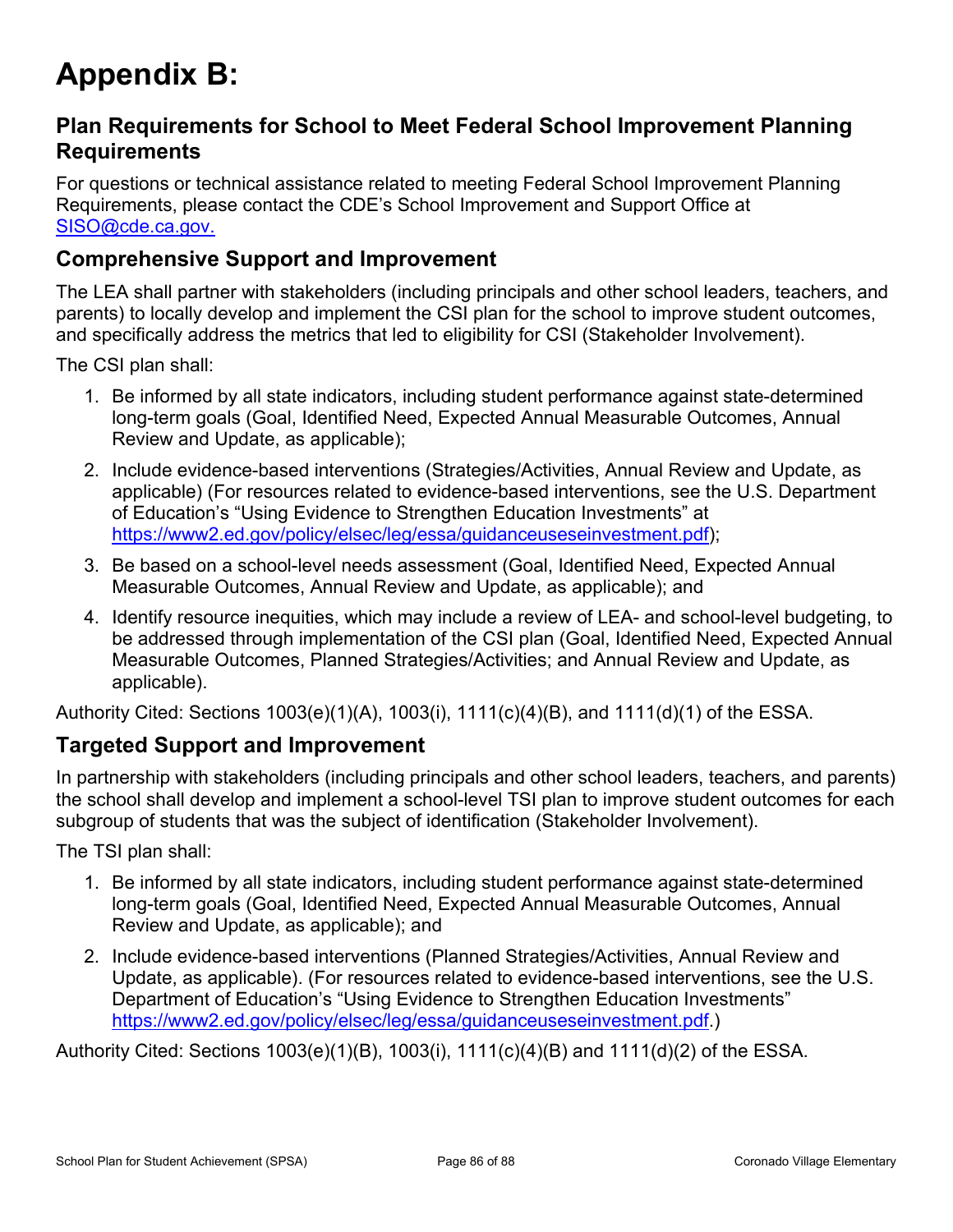#### **Additional Targeted Support and Improvement**

A school identified for ATSI shall:

1. Identify resource inequities, which may include a review of LEA- and school-level budgeting, which will be addressed through implementation of its TSI plan (Goal, Identified Need, Expected Annual Measurable Outcomes, Planned Strategies/Activities, and Annual Review and Update, as applicable).

Authority Cited: Sections 1003(e)(1)(B), 1003(i), 1111(c)(4)(B), and 1111(d)(2)(c) of the ESSA.

#### **Single School Districts and Charter Schools Identified for School Improvement**

Single school districts (SSDs) or charter schools that are identified for CSI, TSI, or ATSI, shall develop a SPSA that addresses the applicable requirements above as a condition of receiving funds (EC Section 64001[a] as amended by Assembly Bill [AB] 716, effective January 1, 2019).

However, a SSD or a charter school may streamline the process by combining state and federal requirements into one document which may include the local control and accountability plan (LCAP) and all federal planning requirements, provided that the combined plan is able to demonstrate that the legal requirements for each of the plans is met (EC Section 52062[a] as amended by AB 716, effective January 1, 2019).

Planning requirements for single school districts and charter schools choosing to exercise this option are available in the LCAP Instructions.

Authority Cited: EC sections 52062(a) and 64001(a), both as amended by AB 716, effective January 1, 2019.